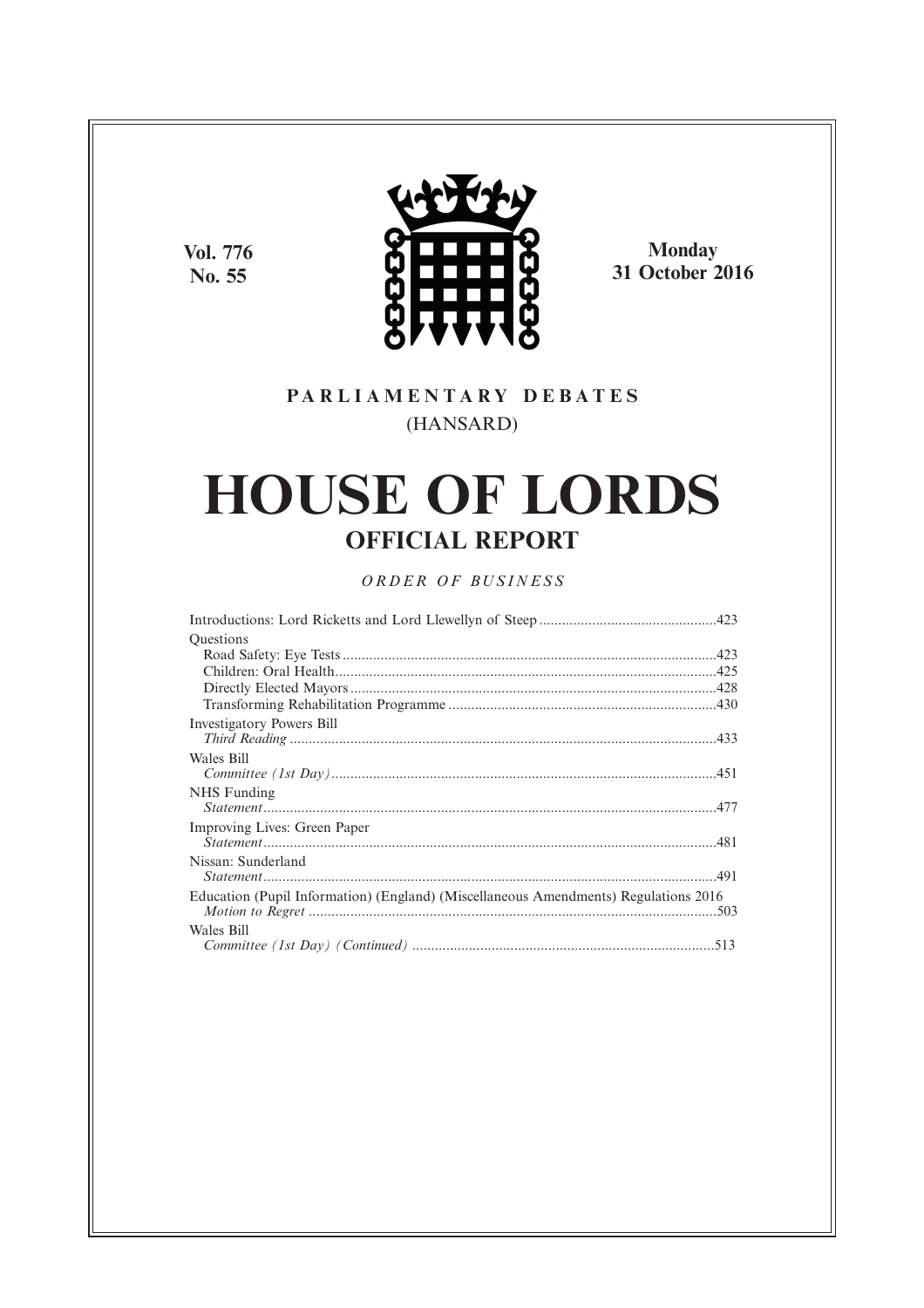Lords wishing to be supplied with these Daily Reports should give notice to this effect to the Printed Paper Office.

No proofs of Daily Reports are provided. Corrections for the bound volume which Lords wish to suggest to the report of their speeches should be clearly indicated in a copy of the Daily Report, which, with the column numbers concerned shown on the front cover, should be sent to the Editor of Debates, House of Lords, within 14 days of the date of the Daily Report.

> *This issue of the Official Report is also available on the Internet at* https://hansard.parliament.uk/lords/2016-10-31

The first time a Member speaks to a new piece of parliamentary business, the following abbreviations are used to show their party affiliation:

| <b>Abbreviation</b> | <b>Party/Group</b>                  |
|---------------------|-------------------------------------|
| CB.                 | Cross Bench                         |
| Con                 | Conservative                        |
| <b>DUP</b>          | Democratic Unionist Party           |
| GP                  | Green Party                         |
| Ind Lab             | <b>Independent Labour</b>           |
| Ind LD              | <b>Independent Liberal Democrat</b> |
| Ind SD              | <b>Independent Social Democrat</b>  |
| Ind UU              | Independent Ulster Unionist         |
| Lab                 | Labour                              |
| LD                  | Liberal Democrat                    |
| LD Ind              | Liberal Democrat Independent        |
| Non-afl             | Non-affiliated                      |
| PC                  | Plaid Cymru                         |
| <b>UKIP</b>         | UK Independence Party               |
| UUP                 | <b>Ulster Unionist Party</b>        |

No party affiliation is given for Members serving the House in a formal capacity, the Lords spiritual, Members on leave of absence or Members who are otherwise disqualified from sitting in the House.

© Parliamentary Copyright House of Lords 2016,

*this publication may be reproduced under the terms of the Open Parliament licence, which is published at www.parliament.uk/site-information/copyright/.*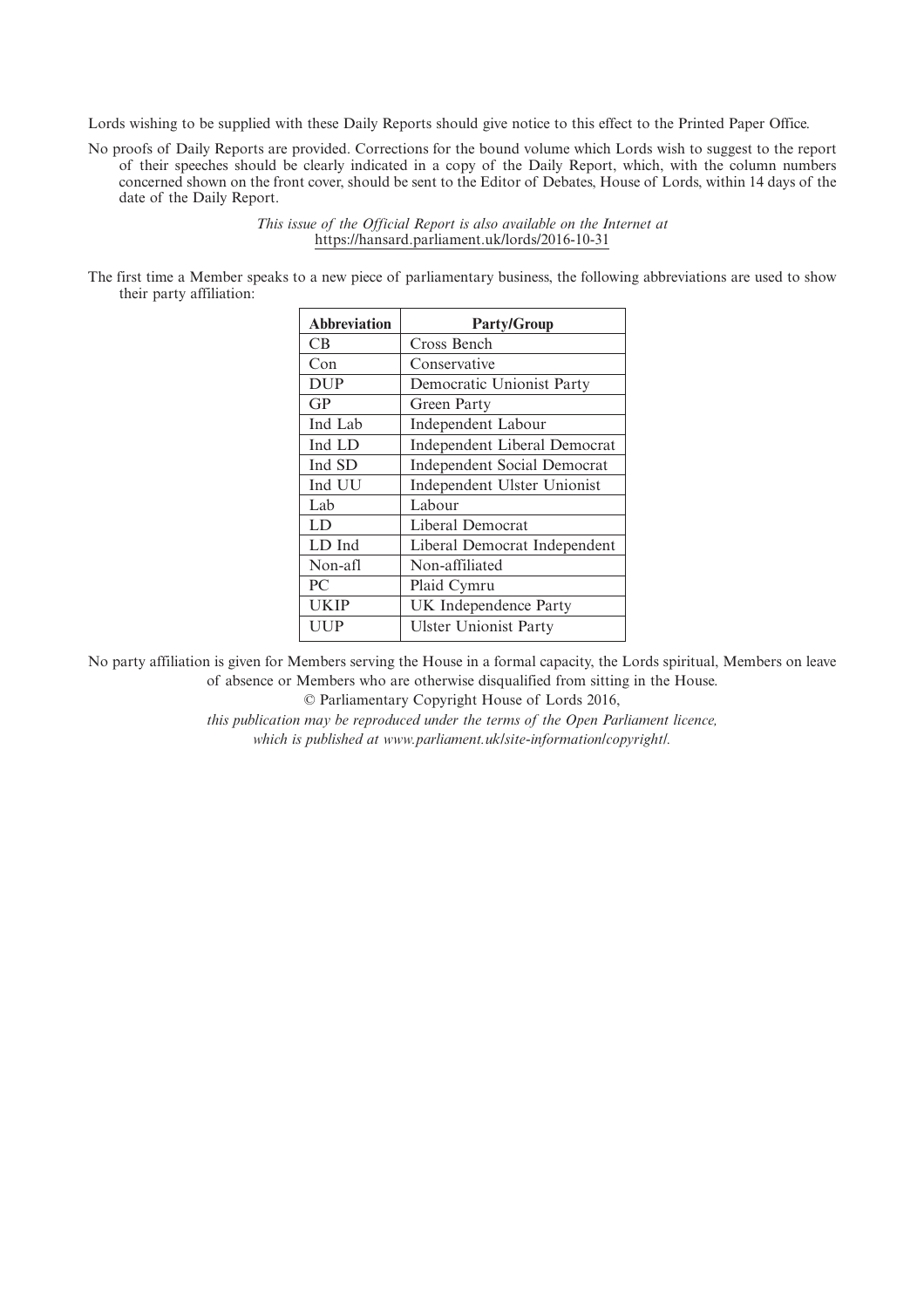## House of Lords

*Monday 31 October 2016*

*2.30 pm*

*Prayers—read by the Lord Bishop of Truro.*

## **Introduction: Lord Ricketts**

*2.37 pm*

*Sir Peter Forbes Ricketts, GCMG, GCVO, having been created Baron Ricketts, of Shortlands in the County of Kent, was introduced and took the oath, supported by Lord Patten of Barnes and Lord Jay of Ewelme, and signed an undertaking to abide by the Code of Conduct.*

## **Introduction: Lord Llewellyn of Steep**

*2.44 pm*

*The right honourable Edward David Gerard Llewellyn, OBE, having been created Baron Llewellyn of Steep, of Steep in the County of Hampshire, was introduced and took the oath, supported by Lord Patten of Barnes and Lord Hague of Richmond, and signed an undertaking to abide by the Code of Conduct.*

## **Road Safety: Eye Tests**

*Question*

*2.48 pm*

## *Asked by Viscount Simon*

To ask Her Majesty's Government what action they are taking to encourage drivers to have their sight checked regularly in the interest of road safety.

**Viscount Simon (Lab):** My Lords, I declare my interests, which are in the register, and beg leave to ask the Question standing in my name on the Order Paper.

**TheParliamentaryUnder-Secretaryof State,Department for Transport (Lord Ahmad of Wimbledon) (Con):** My Lords, the Driver & Vehicle Licensing Agency's driving licence application form makes clear the importance of meeting the required eyesight standards. The Department for Transport also makes clear the eyesight standards for driving in its leaflets and forms, as well as on the GOV.UK website. The department supports the NHS recommendation that adults should have their eyes tested every two years. This advice was promoted through a communication campaign in 2013, supported by the BMA, the Royal Society for the Prevention of Accidents and Brake.

**Viscount Simon:** My Lords, I thank the Minister for his reply. Given that in 2014 the driver eyesight survey estimated that crashes resulting from poor driver vision caused 2,900 casualties in the UK per year and that three-quarters of the adult population require either contact lenses or glasses, will the Government do more to alert drivers of the dangers of not getting their eyesight tested regularly, and can consideration be given to using motorway electronic signs to display this message? Road safety week starts on 21 November.

Would that not be an excellent time to start running a trial to establish whether these actions have a beneficial effect?

**Lord Ahmad of Wimbledon:** I congratulate the noble Viscount. He has been a vociferous and devoted campaigner for road safety, and I know that he recently received an award from the Police Federation recognising his achievements and service in this area. Highways England uses electronic variable message signs but, as the noble Viscount is aware, these are intended primarily to advise drivers of immediate safety issues and journey information. With regard to road safety week, we are intending, with Highways England, to use other forms of media, such as social media, to promote the importance of getting your eyes tested.

**Lord Brougham and Vaux (Con):** Is my noble friend aware that in Switzerland, where my cousin lives, if you are over 70 you have to retake your test every two years? If you are over 80, you have to retake it every year, including an eye test and a full medical. Would he not consider something along those lines?

**Lord Ahmad of Wimbledon:** It is always useful to hear personal anecdotes. I actually had my eyes tested on Saturday, and I passed. Turning to my noble friend's question, the UK has one of the greatest road safety records. People aged 70 are required to sit the test to renew their licence for another three years, and we provide other services through DVLA. Pilots are also being taken up, including with GP practices in Birmingham, to raise awareness of eye tests, particularly for those over 70.

**Baroness Randerson (LD):** My Lords, I want to ask about people who have perfectly good eyesight but who choose to use it to look at their mobile phones while driving. In 2014, mobile phone use was a contributory factor in 492 accidents, 21 of which were fatal, and an RAC survey has shown a steep increase in mobile phone use at the wheel since then. Do the Government intend to increase the penalties for these drivers, and to provide funding to deal with the 27% drop in dedicated roads policing officers since 2010?

**Lord Ahmad of Wimbledon:** As the noble Baroness may be aware, the Government have already taken action in this respect and increased the penalties for mobile phone use while driving. I am sure the whole House will be aware of the news today of the sentencing of the driver who caused the tragic death of a mother and three young children. Our thoughts are of course with the family. The noble Baroness raises an important point and the Government continue to look at how we can work across the board with all industry players to underline the importance of educating people. Yes, mobile phones have a role to play, but not while people are driving.

**Lord Winston (Lab):** My Lords, it is good to hear that the Minister has had his eyes tested, but does he accept that one of the problems—which may also be true in his case—is that in the routine eye test, changes in conditions between darkness and light are not tested properly? One of the real issues with older people is that, particularly as cataracts form, their visual acuity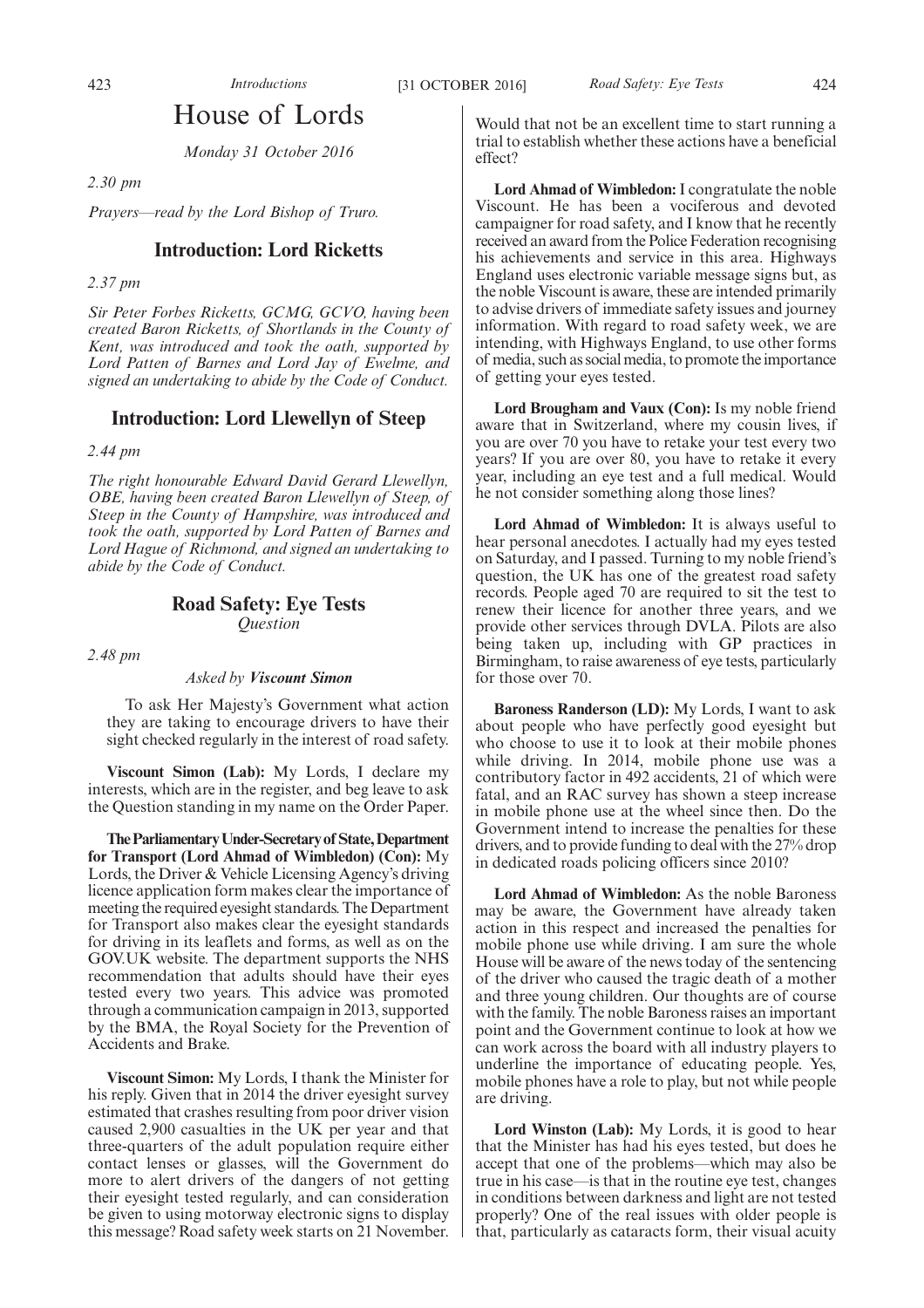#### [LORD WINSTON]

may be unchanged but they are unable to accommodate in dark situations, which is when accidents are most likely to happen. Can the eye test perhaps include that in future?

**Lord Ahmad of Wimbledon:** The noble Lord speaks from great experience in this regard and I will certainly take his suggestion back. I found that my recent eye test was thorough in every respect, but the department and I will reflect on his point about those who are older.

**Lord Rosser (Lab):** Following the supplementary question asked by my noble friend Lord Simon, how many fatal road accidents per year do the Government accept can be attributed in part or wholly to the eyesight of one or more of the parties involved in the accident being below the standard required to pass the driving test?

**Lord Ahmad of Wimbledon:** I shall write to the noble Lord on the specifics, but as I have said, our safety standards have led to one of the lowest comparative figures across Europe for such accidents, and the Government are looking at how they can work with the medical profession. The pilot in Birmingham that I referred to consists of 113 surgeries where people can talk to their general practitioners about the need for an eye test and nominate themselves to get their eyes tested. Indeed, GPs are also looking at how their duty of care can be extended where someone refuses or is unable to report their eyesight deficiency to the DVLA.

**The Countess of Mar (CB):** My Lords, the Minister implied in an earlier response that from the age of 70 drivers are expected to take a retest and then do so subsequently every three years. In fact, it is not a driving test as we understand it: it is just a question of filling in forms saying that you do not have certain diseases. Can he please correct his statement?

**Lord Ahmad of Wimbledon:** The noble Countess is quite correct. I was talking about people having their driving licence renewed after reaching the age of 70, and as I am sure noble Lords know, it is on a three-year basis and the noble Countess is right to point out that it is a specific declaration made by drivers themselves. But as I have intimated, we are looking into how we can work with health practitioners, particularly GPs, to make self-nomination work more effectively.

## **Children: Oral Health**

*Question*

*2.56 pm*

## *Asked by Baroness Benjamin*

To ask Her Majesty's Government what plans they have to promote oral health for children.

**TheParliamentaryUnder-Secretaryof State,Department of Health (Lord Prior of Brampton) (Con):** My Lords, Public Health England continues to lead a wide-ranging programmetoimprovechildren'soralhealth.Thechildhood obesity plan has also introduced two important measures for oral health: a soft drinks industry levy and a sugar reduction programme.

**Baroness Benjamin (LD):** My Lords, I thank the noble Lord for that Answer but oral health is not mentioned in the Government's childhood obesity plan, even though there is an epidemic of child tooth decay along with hospital admissions for extractions. The state of the nation's children's teeth is shocking and a huge cost to the NHS. Common sense says that we need targeted action now. Can the Minister tell the House what is happening with the 10 pilot oral health improvement programmes announced in May and whether the Government will at least consider making oral health part of the daily school regime as a preventive measure?

**Lord Prior of Brampton:** The noble Baroness is right to say that childhood oral health is very poor, but it is getting better. Some 75% of children no longer have tooth decay compared with 69% in only 2008, but it is still not good enough. The Government's policy is very much around prevention rather than treatment. The new contract being discussed with dentists will put this work on to more of a capitated basis rather than an activity basis. NHS England has identified 10 areas of deprivation for special treatment and we are looking at a new programme with Public Health England to improve education in this area. Quite a lot is happening.

**Lord Watts (Lab):** My Lords, surely the way to prevent this is by introducing fluoride into the water supply and to ignore those people who think it is a bad thing. Does not all the evidence seem to suggest that it would be very good, especially for deprived communities?

**Lord Prior of Brampton:** My Lords, the evidence for fluoride is incontrovertible: it is good for teeth. There may be other issues attached to fluoride, but in terms of dental health it is unquestionably a good thing. It is interesting to note that in Birmingham, which has been adding fluoride to its water for many years, the incidence of child tooth decay is 29% whereas in Blackburn it is 57% and in Hull, which is considering fluoridation, it is 37.8%. The evidence is very strong, but it is up to local authorities to decide.

**Baroness Gardner of Parkes (Con):** My Lords, when I have asked Questions, as I have done repeatedly, mainly for Written Answer, about the difference in health between Birmingham and Manchester, with people in Manchester having the worst teeth in the whole of the UK—that was where the problem was with blocking hospital beds—the answer has always been that the only difference in health pattern is in teeth. I have had that point queried and asked what research the Government have done and whether they can really substantiate that fact. I am very much in favour of fluoridation, but I think that people are confused and want to be clear that there is no other health implication of fluoridation. I respect that view. What action will the Minister take to ensure that thorough, general health tests, as compared with the two arrangements referred to, are undertaken?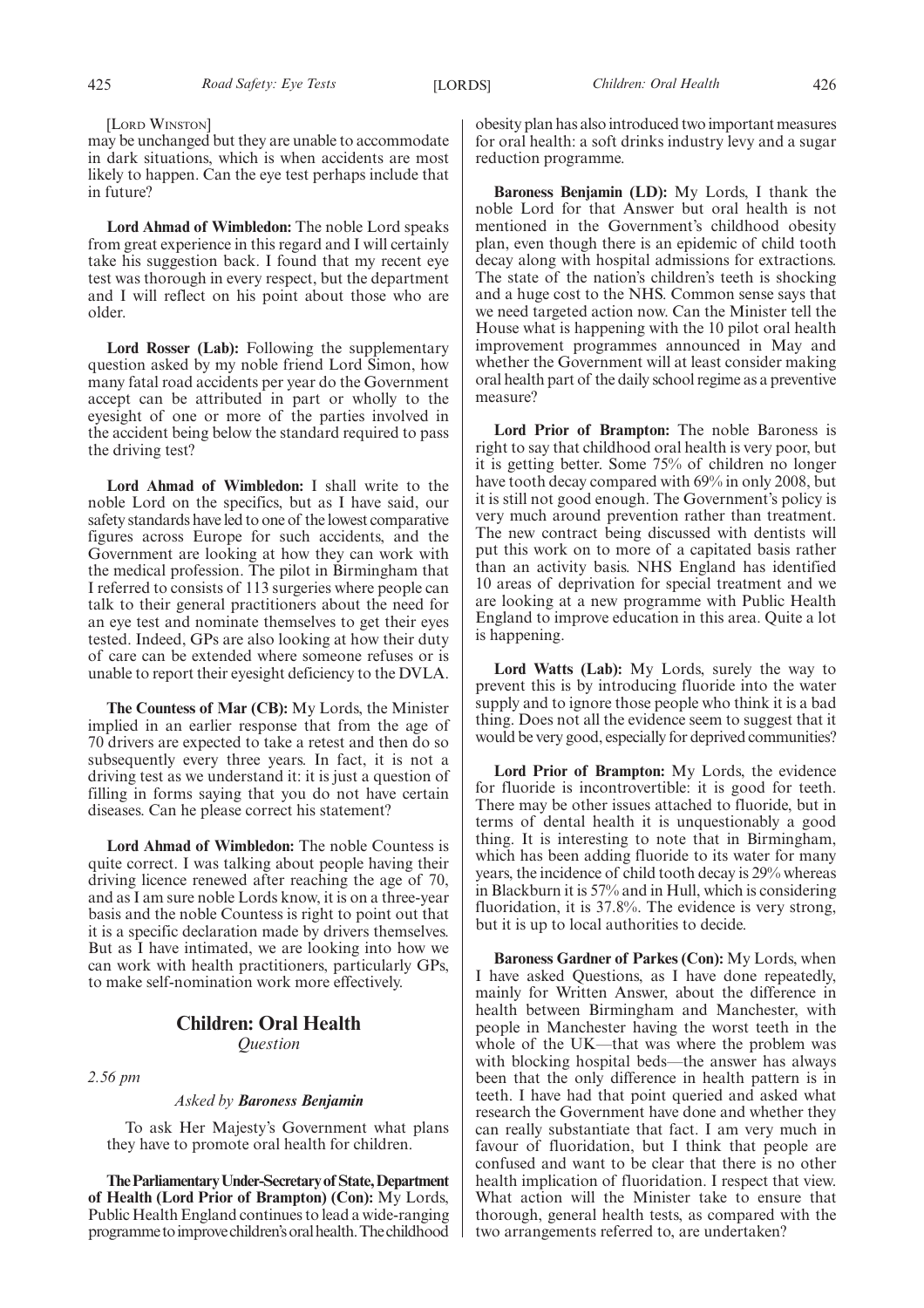**Lord Prior of Brampton:** My noble friend has slightly confused me, I am afraid. There is no question that fluoride has an impact on oral health. I am not aware of any evidence to suggest that it has other, detrimental impacts on children's or other people's health. We have huge inequalities throughout the United Kingdom, most of which are as a result of social deprivation, poor housing, high unemployment and the like. Those are the fundamental drivers of health inequalities, rather than health systems per se.

**Baroness Janke (LD):** My Lords, given the harm caused by high levels of sugar added to some processed foods, does the Minister agree that the present restraints on the food industry are woefully inadequate? Does he further agree that much tougher measures need to be taken if the Government are to meet their own public health objectives on oral health, diabetes and obesity?

**Lord Prior of Brampton:** My Lords, the introduction of the sugar levy is evidence that the Government take this matter extremely seriously and believe that it cannot be left solely to industry to reduce sugar levels. The Treasury is due to report on the extent of the sugar levy on 6 December. As part of the obesity strategy, targets are being set for nine key categories of food eaten predominantly by children. The results of reduction over time will be made transparent and open. A combination of those measures should have an impact.

**Lord Colwyn (Con):** My Lords, although dental decay can easily be prevented by reducing sugar consumption, regular brushing and adequate exposure to fluoride, it has been shown to be the number one reason why children aged five to nine are admitted to hospital. It is painful, can be dangerous and wastes millions of pounds of NHS resources. When will the Government reverse those statistics and facilitate the fluoridation of all public water supplies?

**Lord Prior of Brampton:** My Lords, I think that I have already answered my noble friend's question on fluoridation. On his second point about regular toothbrushing, Scotland has a scheme called Childsmile, where there is supervised tooth-brushing in primary schools and nurseries, as well as a fluoride varnish twice a year. We can learn something from Scotland in that regard. It is expensive, but Public Health England is nevertheless looking at it and we may adopt it in our country soon.

**Baroness Uddin (Non-Afl):** My Lords, do the nine categories of food to which the Minister referred also include baby foods, which are packed with sugar? I declare an interest, having a granddaughter, Imaan, who has allowed me to taste the enormous amount of harmful sugar contained even in organic baby food. Will the Minister consider adding baby food to his basket list of things to look at?

**Lord Prior of Brampton:** My Lords, I cannot recall whether baby food is one of those nine categories that have been identified in the obesity strategy, but I will look into that and write to the noble Baroness.

## **Directly Elected Mayors** *Question*

*3.04 pm*

## *Asked by Lord Grocott*

To ask Her Majesty's Government what is their policy on directly elected mayors.

**TheParliamentaryUnder-Secretaryof State,Department for Communities and Local Government and Wales Office (Lord Bourne of Aberystwyth) (Con):** My Lords, the Government are clear that directly elected mayors can provide that strong and accountable governance locally that is necessary if significant powers and budgets are to be devolved to local areas, and are the most appropriate governance model for the most ambitious deals, particularly in cities.

**Lord Grocott (Lab):** My Lords, has the Minister seen the—certainly, for me—welcome suggestions in various newspapers that the Prime Minister is not nearly as keen on making directly elected mayors compulsory for areas engaged in devolution as was the case with the enthusiastic support they got constantly from George Osborne? If it is the case that the Prime Minister is a little bit more open-minded on this, should not the Government at least let those local authorities know, in areas where they are discussing devolution settlements, that if they do not want a directly elected major, they do not have to have one?

**Lord Bourne of Aberystwyth:** My Lords, first of all, there is no question of areas having to have directly elected mayors: these are grass-roots decisions, brought forward by local authority leaders if they want elected mayors. There is nothing compulsory about it. However, it remains very much the case that that is the policy—the most ambitious deals will go forward only if they have directly elected mayors.

**Lord Cormack (Con):** My Lords, is my noble friend aware that in Lincolnshire, which is a large rural area, the county council overwhelmingly voted not to have a directly elected mayor, although it would welcome, and be able adequately to exercise, devolved functions? My noble friend, in his Answer, said, "particularly in cities". Can he now say that it will not be necessary in rural areas?

**Lord Bourne of Aberystwyth:** My Lords, first of all, I was aware of what happened in Lincolnshire. Of course it was not a definite, final decision: that will be taken only in the first two weeks of November. I have indicated that there have been deals without mayors—that was the case in Cornwall—but they were unambitious deals. It remains the case that, whether it is rural or urban, the most ambitious deals will have mayors.

**Lord Shipley (LD):** My Lords, the Minister told us that this was a matter for grass-roots decisions and was not compulsory. Do the Government have a list of those powers that can be devolved with an elected mayor and a list of those powers that can be devolved where there is not an elected mayor; and will the Government publish those lists?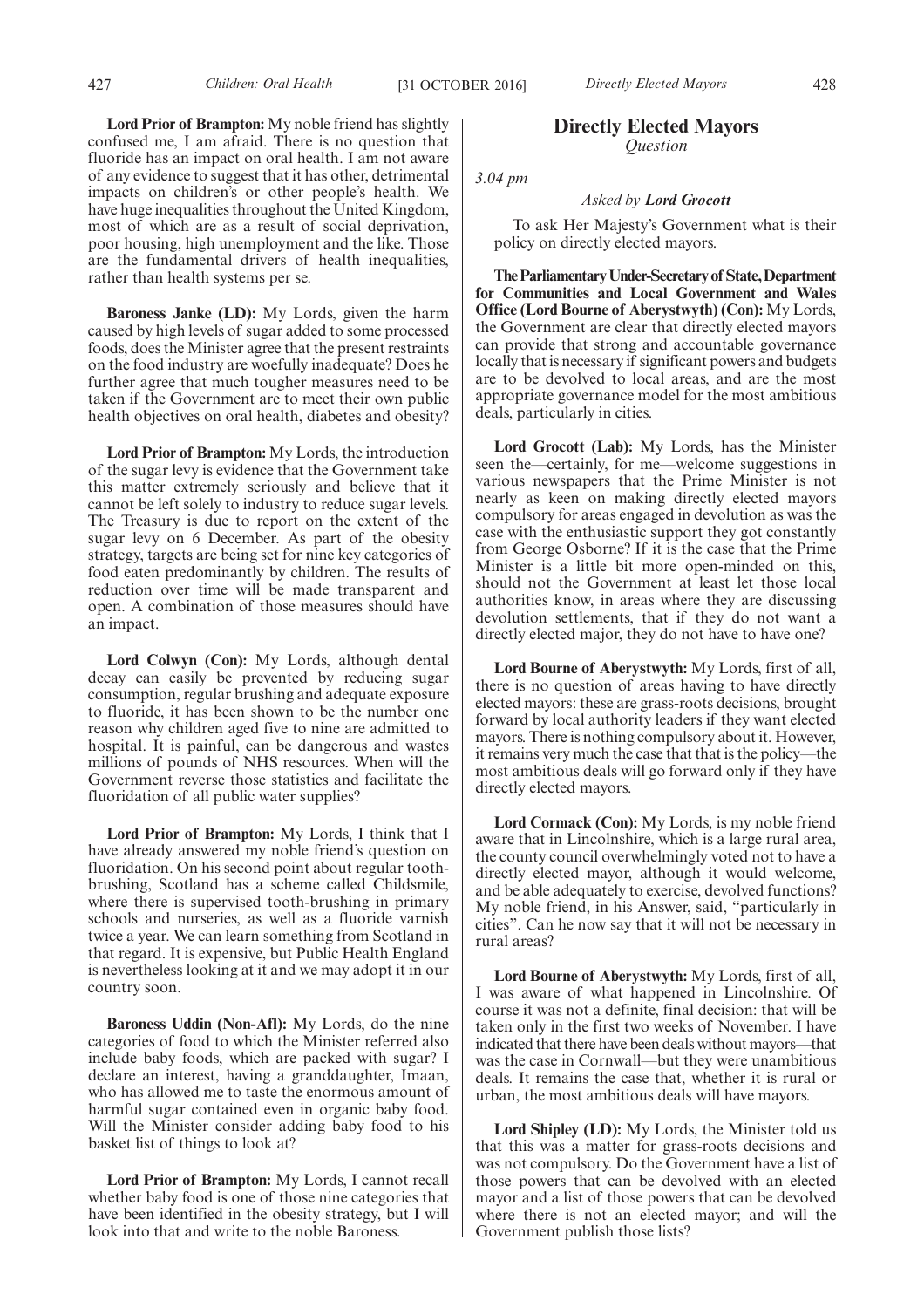429 *Directly Elected Mayors Transforming Rehabilitation Programme* [LORDS] 430

**Lord Bourne of Aberystwyth:** My Lords, it is the case that the most important strategic powers on transport, planning, investment and adult education go with having a directly elected mayor via the combined authorities. The noble Lord will know that there are lesser powers in Cornwall, for example. It is also important to note that the mayor is the voice for the area in terms of gaining investment and representing industry. This role is significant and important on the continent and in America and will, I believe, be important here.

**Lord Harris of Haringey (Lab):** My Lords, I think I am probably more of an enthusiast for directly elected mayors than my noble friend Lord Grocott. However, the significant point is that in London, where there is a very successful mayoralty, the local people voted in a referendum to have such a system. Given that the Minister is talking about this being a grass-roots-led process, why do the Government not allow the communities concerned to decide whether they wish to have a directly elected mayor, rather than imposing the conditions centrally from Whitehall?

**Lord Bourne of Aberystwyth:**My Lords, as I indicated, it is the directly elected representatives of cities such as Liverpool and Manchester—not necessarily Conservative areas—who bring forward the idea and then it is for the people to make their choice on the mayor. All the evidence on the continent, in the United States and, as the noble Lord rightly said, in London, shows that this is the way forward for ambitious deals.

**Lord Lexden (Con):** My Lords, have we not had enough referendums for the time being?

**Lord Bourne of Aberystwyth:** My Lords, there are certainly all sorts of drawbacks to having too many referendums.

**Baroness Hollis of Heigham (Lab):** My Lords, is the Minister aware that the much-vaunted eastern region devolved administration of Norfolk and Suffolk— Cambridgeshire has been spun off—is falling apart because of the requirement of an elected mayor? The main reason for wanting those devolved powers is precisely to strengthen the rural transport connections, as part of East Anglia, for example, is surrounded on three sides by water. Following the question from the noble Lord, Lord Cormack, will the Minister review the position and understand that rural areas are precisely the places where transport connectivity might be vital for economic growth, so that those in the more deprived rural areas can come into their market towns, but that it is not possible because of the Government's absurd, 1970s insistence on elected mayors?

**Lord Bourne of Aberystwyth:** My Lords, I am not sure that this is something that was prevalent in the 1970s. On the noble Baroness's example of Norfolk and Suffolk, I very much hope that they do pursue a deal, but that is very much a matter for Norfolk and Suffolk. There are other rural areas that are pursuing this with vigour as well—Cambridgeshire, for example. It is a matter for those areas.

**Lord Wallace of Saltaire (LD):**My Lords, the Minister will be aware of the discussions in Yorkshire between rural and urban areas and the question of whether one goes for Leeds-and-a-bit, a greater Yorkshire or an alternative. While an elected mayor for Leeds is entirely appropriate, an elected mayor for the mixed urban and rural areas of Yorkshire, containing between 4 million and 5 million people, seems to us to be entirely inappropriate. Will he take that on board?

**Lord Bourne of Aberystwyth:** My Lords, I bow to the noble Lord's knowledge—I know he is very well aware of the local situation—but it is for the people of the locality to come forward with the plans and then, of course, it will be looked at by the department. However, I take his point on the specific example.

**Lord Kennedy of Southwark (Lab):** My Lords, I declare an interest as an elected councillor of the London Borough of Lewisham and as a vice-president of the Local Government Association. Will the Minister explain to the House why these ambitious deals must have a directly elected mayor? Why cannot the local people decide?

**Lord Bourne of Aberystwyth:** My Lords, with respect to the noble Lord, I think I have already answered that question.

**Noble Lords:** No.

**Lord Bourne of Aberystwyth:** It has certainly been asked in a different guise, but let me reply to it again. It is a matter for the directly elected representatives of the constituent councils to come forward with plans. They know their localities. On occasion, they have not wanted to pursue it; as was the case, for example, in South Tyneside. So it is a matter for them. As I have said previously, all the evidence from the continent, from the United States and from London is that this system works.

**Lord Grocott:** If the Minister has doubts about referendums will he please explain, in the case of Birmingham and Coventry specifically—where there was a clear rejection in a referendum of directly elected mayors—why now, without a referendum, he is imposing a directly elected mayor across the whole West Midlands region?

**Lord Bourne of Aberystwyth:** My Lords, I am all for people exaggerating my powers but I am not imposing anything at all. As I have indicated, it is a matter for the people of the locality, through their elected representatives, to come forward with these plans. The noble Lord is mixing up two very different things. The referendums he referred to were not combined authority elections.

## **Transforming Rehabilitation Programme**

*Question*

## *3.11 pm*

#### *Asked by Lord Ramsbotham*

To ask Her Majesty's Government whether the Transforming Rehabilitation programme is, as suggested by the then Minister of State at the Ministry of Justice, Lord Faulks, changing the lives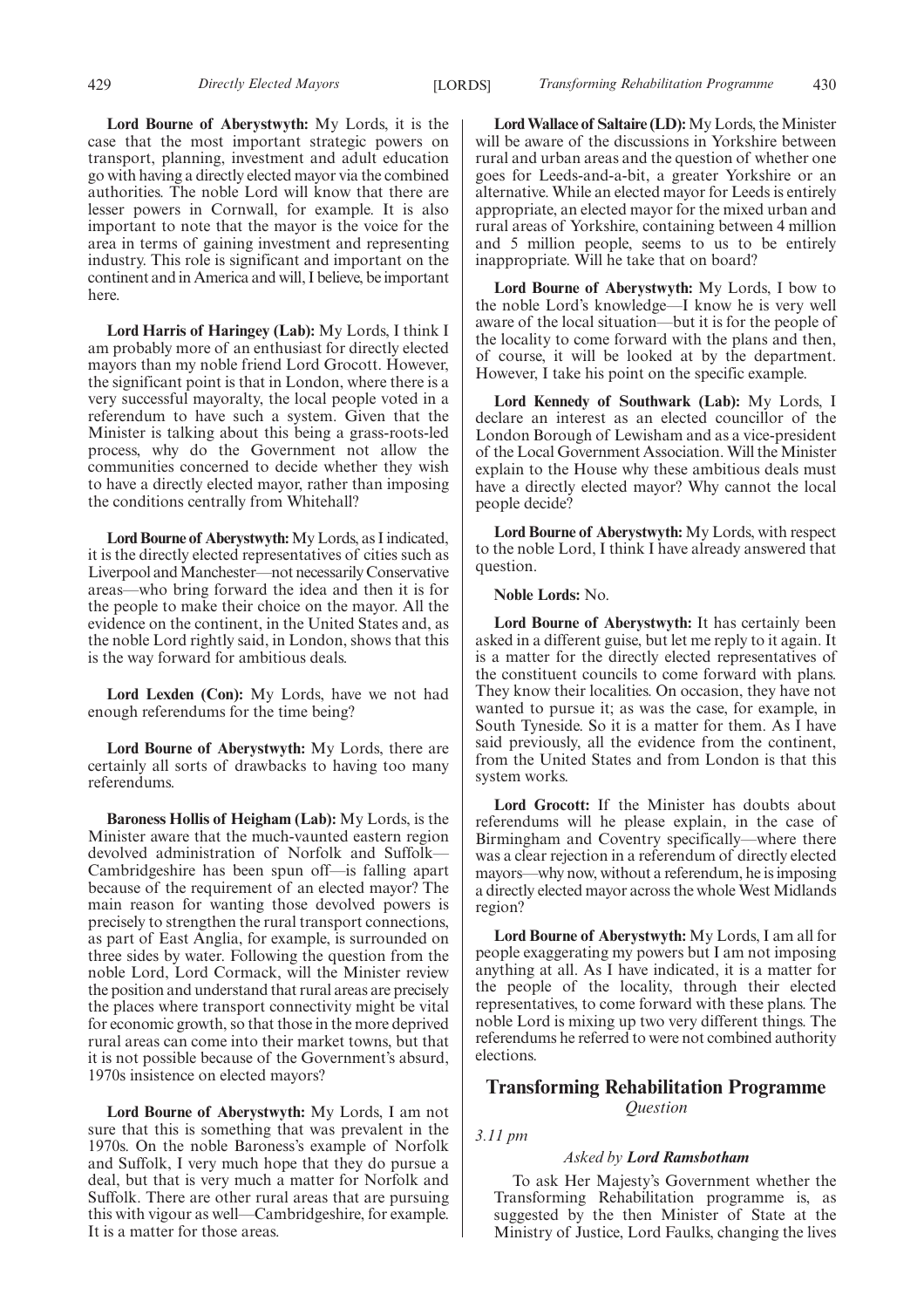of thousands of people by reforming the supervision of all offenders in the community (HL Deb, 11 March 2014, col 1695).

**The Earl of Courtown (Con):** My Lords, the Transforming Rehabilitation reforms mean that, for the first time, around 45,000 prisoners serving sentences of less than 12 months receive statutory supervision and support on release and a nationwide through-the-gate resettlement service has been introduced for all prisoners. As these fundamental reforms bed down, we are conducting a comprehensive review of the probation system to make sure that it is reducing reoffending. cutting crime and preventing future victims.

**Lord Ramsbotham (CB):** My Lords, I thank the Minister for that reply. On 12 September the Public Accounts Committee in the other place published a highly critical report on Transforming Rehabilitation, saying that after two years there was still no clear picture of how the reforms imposed on the probation system by the Offender Rehabilitation Act were working in important areas, such as the supervision of several thousand previously unsupervised short-term prisoners, as mentioned by the Minister. The skilled advocacy of the noble Lord, Lord Faulks, during the passage of the Act persuaded many noble Lords to vote for the proposed reforms, despite a very alarming Ministry of Justice risk assessment that there was a distinct possibility that many of them could not be delivered. Will the Minister please tell the House whether there is any evidence that the reforms are changing more lives than the system they replaced?

**The Earl of Courtown:** My Lords, I shall deal first with the issues raised by the noble Lord, Lord Ramsbotham, concerning the Public Accounts Committee. We are considering the committee's report; its findings and recommendations are informing our review of the probation system. We will respond in due course. As the noble Lord said, a review of the whole probation system is being undertaken. I should also inform the House that a White Paper will be published shortly that will look more at prison reform and safety.

**Lord Beecham (Lab):** My Lords, the probation service is clearly key to an effective and successful rehabilitation programme. What assessment has the Ministry of Justice made of the scale of impact of staff reductions in community rehabilitation companies and the National Probation Service? Is it correct that the CRC contractor in South Yorkshire is facing a possible service credit fine of up to £2 million because of its failure to deliver the better relationships programme for perpetrators of domestic abuse?

**The Earl of Courtown:** My Lords, the noble Lord, Lord Beecham, asks a number of detailed questions. I will have to write to him on these issues. It is too early to judge the success of the CRCs. We will not know whether they have achieved their initial payment-by-results targets until final reoffending data are published in autumn 2017.

**Lord German (LD):** My Lords, the report just a few days ago of Her Majesty's Chief Inspector of Prisons and Chief Inspector of Probation makes harsh reading for the Government. This is the second report that they have produced in the past 12 months and it says:

"There has been little change, little delivered, and progress is pedestrian at best".

Can the Minister tell us how the Government are intending get a grip on this situation, so that we can have less offending, get more people into work, have fewer people in prison and put money back into the public purse? It is surely time for the Government to get a grip on this matter.

**The Earl of Courtown:** My Lords, the noble Lord is correct about how much reoffending costs the country, which is in the region of £13 billion. He is right that we must get a grip on this. As he is aware, in 2010 we had the report,*Breaking the Cycle*. In 2012, we had*Punishment and Reform*, looking at probation services. We had another report on services and then *Transforming Rehabilitation*. This is what we are trying to do. Offenders need to be supported through the prison gate, but we must not look only at offenders. We must also look at public protection and at supporting victims.

**Lord Watts (Lab):** Would it not be more effective to invest more money in schools training in prisons and to create job opportunities when they leave prison?

**The Earl of Courtown:** My Lords, the noble Lord is right. This is how one of these systems, on supporting offenders through the prison gate, is working. These services were already working with prisoners before they leave prison. Once they leave, they are helped with accommodation and finding jobs so that they can support their families and make an honest living.

**Baroness Corston (Lab):** My Lords, will the Minister accept from me that Transforming Rehabilitation has been an absolute disaster for women's community services? Previously, women's centres took women ex-offenders. Now, very few do. The companies that contract, many of which are multinationals, as the Minister knows, have 44-page contracts with gagging clauses. They have provision for a £10,000 fee if any provision is changed. These are small charities doing a remarkable job for the public good. Will the Minister please look at the report of Dame Glenys Stacey, the Chief Inspector of Probation, who has condemned what is happening under this Government, and make sure that women offenders have somewhere to go when they come out of prison?

**The Earl of Courtown:** The noble Baroness makes a very good point about women offenders. We are closely monitoring the system to ensure that probation providers take account of the particular needs of female offenders and deliver on their commitments. I am sure the report to which the noble Baroness refers is being studied by the department.

**Lord Laming (CB):** My Lords, is the Minister willing to look again at the level of support available for young people who have been in care for a large part of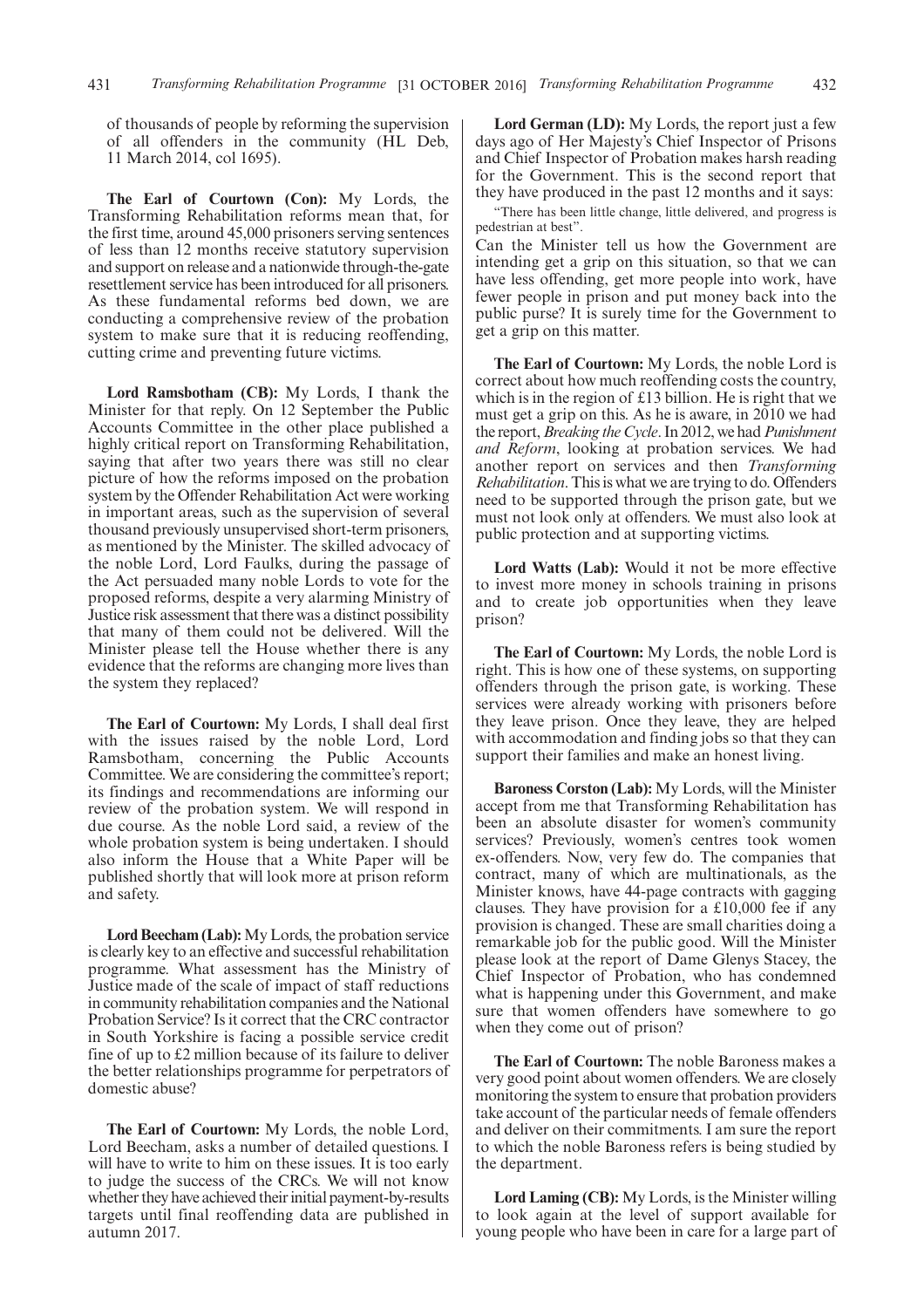#### [LORD LAMING]

their lives and who leave prison with very little, if any, support? We expect a great deal of coping skills from people with the fewest opportunities in life.

**The Earl of Courtown:** The noble Lord makes a valid point on the importance of supporting young people who come out of prison. I do not have the exact figures, but I imagine many of them are repeat offenders as well. There is of course a duty for us to try to prevent these individuals reoffending.

## **Investigatory Powers Bill** *Third Reading*

*3.19 pm*

## *Clause 8: Civil liability for certain unlawful interceptions*

## *Amendment 1*

## *Moved by Baroness Hollins*

**1:** Clause 8, page 7, line 37, at end insert ", or ( ) in the course of its transmission by means of a public telecommunication system."

**Baroness Hollins (CB):** My Lords, I had hoped not to detain the House, but last night the Government indicated, to my surprise, that they will oppose this amendment. I hope noble Lords will understand the need for me to set out some of the context.

The debate on Report was very clear about the intention of our amendments to Clause 8, and the large majority in the Content Lobby affirmed this. The noble Earl the Minister helpfully suggested that our original amendments, as drafted, may not achieve our stated objectives. I took advice from the Public Bill Office at some length to clarify the amendment, as allowed for in the *Companion to the Standing Orders*, at Third Reading. Amendment 1 today aims to ensure that costs protections will apply to new claims alleging illegal phone or email hacking by newspapers, as was originally intended and as was debated.

If the clause is amended today, it will implement, to the limited degree that we are able in this Bill, the court costs incentives and protections of Section 40 of the Crime and Courts Bill, which Parliament overwhelmingly agreed over three years ago. So far the Government have failed to commence Section 40, in breach of that cross-party agreement, so this amendment is just one tiny step towards bringing some much-needed balance into the system.

I refer noble Lords to the report issued to Parliament by the royal charter Press Recognition Panel only last week, which clearly and cogently emphasised why such changes are needed and called on Her Majesty's Government to commence Section 40. We should remember that the independent Press Recognition Panel audits press regulation; it is not a regulator.

I have had discussions with senior members of Her Majesty's Government, who contacted me to persuade me not to pursue this amendment on the grounds that it may somehow delay Royal Assent for this important Bill, which has as one of its primary purposes the aim of improving national security. However, given the huge support that the amendments have received so far, I am not minded to give way to this pressure. Very briefly, I will explain why.

One argument being made by the press recently that small local newspapers will be at risk from Section 40 is wrong. Newspapers can simply choose to join a recognised regulator and get the same costs protections that the public will get, unlike newspapers that choose not to join. Since we last divided, there is now a recognised regulator: Impress. The limited amendments to this Bill will not affect small newspapers adversely at all—they do not hack phones. The local newspaper threat is a smokescreen. The protests are really coming from the big newspaper groups, which own most of the regional papers and in effect are using them as newsprint shields. It is the big companies preventing the small papers that they own from seeking the costs protection that flows from membership of a recognised regulator. It is precisely the small papers that will benefit from Section 40 protection—they will be much better placed to practise good investigative journalism unless they choose voluntarily not to seek that protection. That should be their choice.

This is now urgent. Now that Impress has been recognised, many independent small publishers that are already Impress members are suffering actual detriment from the non-commencement of Section 40, and victims of non-Impress newspapers are not getting the costs advantages they were promised. It is complicated. A central theme in the Leveson report and the cross-party agreement to implement it was how to prevent political interference in press regulation in the interests of free speech. That is why the independent Press Recognition Panel was established, which is politician free. But political interference by the Government is what we are now seeing, with the Secretary of State holding the starting gun for the commencement of Section 40. The Secretary of State appears to accept that IPSO is nowhere near good enough but believes that political pressure will force it to improve to a point where it is on a par with Impress.

On behalf of victims of press abuse, the general public, newspaper readers, front-line journalists and those of us who gave evidence to the Leveson inquiry, I call on the Government to commence Section 40 as they promised to do when this House and the other place overwhelmingly passed it into law. If the Government do so now, we in this House will not need to see the Bill again. But if there are problems with the amendment which might affect security in some way—unbeknown to those of us who have added our name to it—perhaps the Government could meet me and interested parties, and allow a few days' latitude to get this right. I beg to move.

**Lord Paddick (LD):** My Lords, briefly, I support the noble Baroness. My understanding is that this amendment has been tabled because of a drafting issue in the amendment that was overwhelmingly passed by the House, on the basis of the principle of protecting those whose phones have been hacked into by newspapers which have not signed up to an independent complaints system. It is also because the original amendment applied only to private communication networks; Amendment 1 would change it to public communication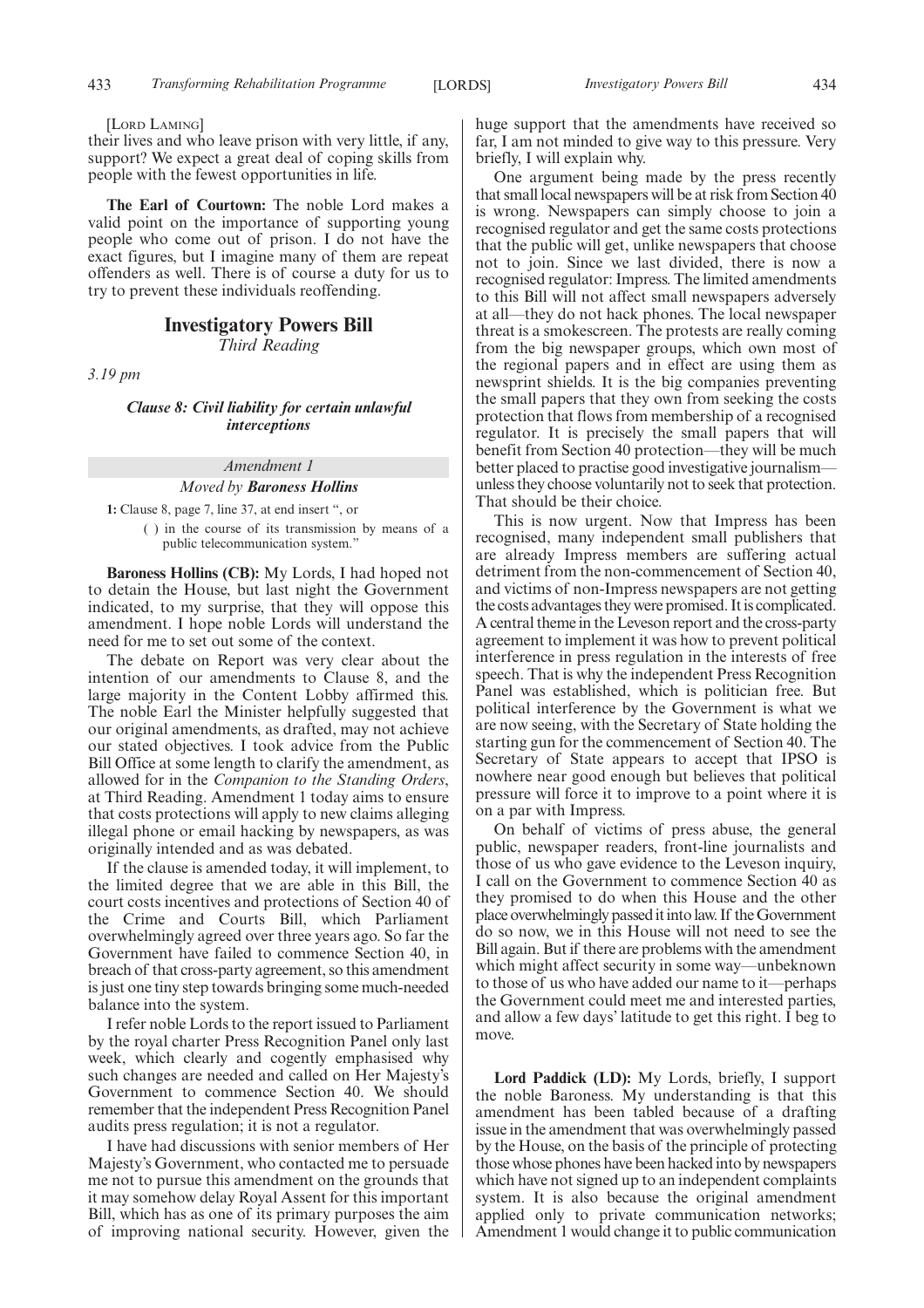networks. There is no question at all of a change in principle. I therefore do not understand why the Government would not agree to support this amendment, which is clearly simply to correct that drafting issue. On that basis, we will support the noble Baroness.

**Baroness O'Neill of Bengarve (CB):** My Lords, I support my noble friend's amendment. The situation is complex and I think everybody concedes that the amendment as passed by your Lordships' House last week had deficiencies. However, it was agreed by the Public Bill Office that it was adequate, as it has agreed that the amendment which is now before your Lordships is adequate. It seems to me that the ball is in the Government's court to try to work out a way in which to achieve this. We must remember that in this Bill we have, for good reasons to do with press freedom, given the media very considerable additional protections for journalistic sources. That is open to possible abuse because sometimes there is no source or there might be, let us say, an incorrect reporting of a source. The quid pro quo for that is surely some protection for the public. Amendment 1 is not perfect, but if it is not to be accepted by the Government, I hope that the Minister will suggest how the Government propose to deal with the evident lacuna, and the risk to members of the public, of having greatly empowered media.

**Lord Low of Dalston (CB):** My Lords, in considering this amendment we need to be mindful of lessons from history. We have heard the tale before that the press will reform itself. Some noble Lords will remember similar debates following the 1990 Calcutt inquiry. When asked to report on the efficacy of the PCC in 1993, Sir David Calcutt said that it was not doing its job and that the time for statutory regulation had come. But Parliament lost its nerve and the press was allowed to carry on underregulated, with disastrous consequences for ordinary people. Predictably, the newspapers are telling us that IPSO is a much improved version of the PCC, but it falls woefully short of the standards set out by Lord Justice Leveson.

Since we last voted, the Government's position has actually hardened. When setting out the Government's response to the amendment of the noble Baroness, Lady Hollins, in Committee, the noble Earl, Lord Howe, said:

"I fully understand that many noble Lords here, particularly those who have been victims of press abuse themselves, are frustrated as to what they see as a lack of progress towards implementing the recommendations of the Leveson inquiry report. I want to reassure noble Lords that that is not the case … the Government continue to look at this issue closely … this is something that the Government are actively considering. … The position is that, for the time being, Section 40 remains under consideration".—[Official Report, 11/10/16; col. 1809.]

Last Monday, on 24 October, the Secretary of State said at the Culture Select Committee that she was not minded to commence Section 40. The *Times* the next day—last Tuesday, 25 October—ran a triumphant front-page story based on what it later said were reliable government sources. It said:

"Westminster sources revealed last night that the 'punitive elements' of Section 40 of the Crime and Courts Act …'will not go ahead'. The change of tack, which avoids a clash between Theresa May and the media, came on the eve of a decision to approve a new regulatory body".

The Government have not informed Parliament of this and have not sought to correct the story.

## *3.30 pm*

Worse still, at the Select Committee the Secretary of State indicated that she was willing to abandon the Leveson process altogether and allow voluntary press regulation without any independent recognition process. She said:

"I am looking at all the representations to make sure that we get to that right conclusion. As I say, clearly I expect to see robust regulation of the press, which even if those regulators choose not to apply for recognition under the Press Recognition Panel, at least would meet the standards, if they chose to".

In other words, this is no different from the self-regulation regime which characterised the PCC. She said that she would personally make the newspapers improve IPSO to a Leveson standard, but she did not say who, other than the press, herself or politicians like herself, would be the judge.

The noble Earl, Lord Howe, wrote to Peers after Committee on these matters. He wrote that the Government are clear that independent self-regulation is the way forward and want the industry to comply voluntarily with the reforms that were recommended by Leveson and are enshrined in the royal charter. When Peers met him before Report, he gave no indication of the Government's change of policy. Perhaps he will do so now and clarify the situation for us.

We are now supposed to watch and wonder whether and how the Secretary of State will be able to stand up to the press industry. The Secretary of State appears to accept that IPSO is nowhere near good enough but believes that political pressure will force it to improve to a point where it is on a par with Impress. History tells us that such promises by government and regulator are worthless. For example, it is precisely what the PCC promised in the mid-1990s when trying to fend off legislation on privacy. These are tried and tested tactics used by the press. They are designed to retain the PCC position of sham regulation, as Leveson warned.

History tells us that we cannot rely on the press to regulate itself or on politicians who, as we know, are subject to manifold pressures from the press which they often find it difficult to stand up against. We need Section 40, and we need the amendment which the noble Baroness, Lady Hollins, has moved this afternoon in order to clarify what is being asked for.

**Lord Rosser (Lab):** My Lords, when the amendments moved on Report by the noble Baroness, Lady Hollins, were discussed, the Government said that they did not believe that they would achieve the outcome she was seeking since the relevant clause dealt with the interception of private telecommunications systems, such as a company's internal email or telephone system. The fact that the noble Baroness has been permitted the amendment before us at Third Reading suggests that it is accepted that it seeks to address the point made by the Government on Report; namely, that the amendments that were carried on Report do not achieve the outcome the noble Baroness is seeking.

I understand the Government oppose this amendment. Perhaps they will argue that this amendment also does not achieve the objective the noble Baroness is seeking.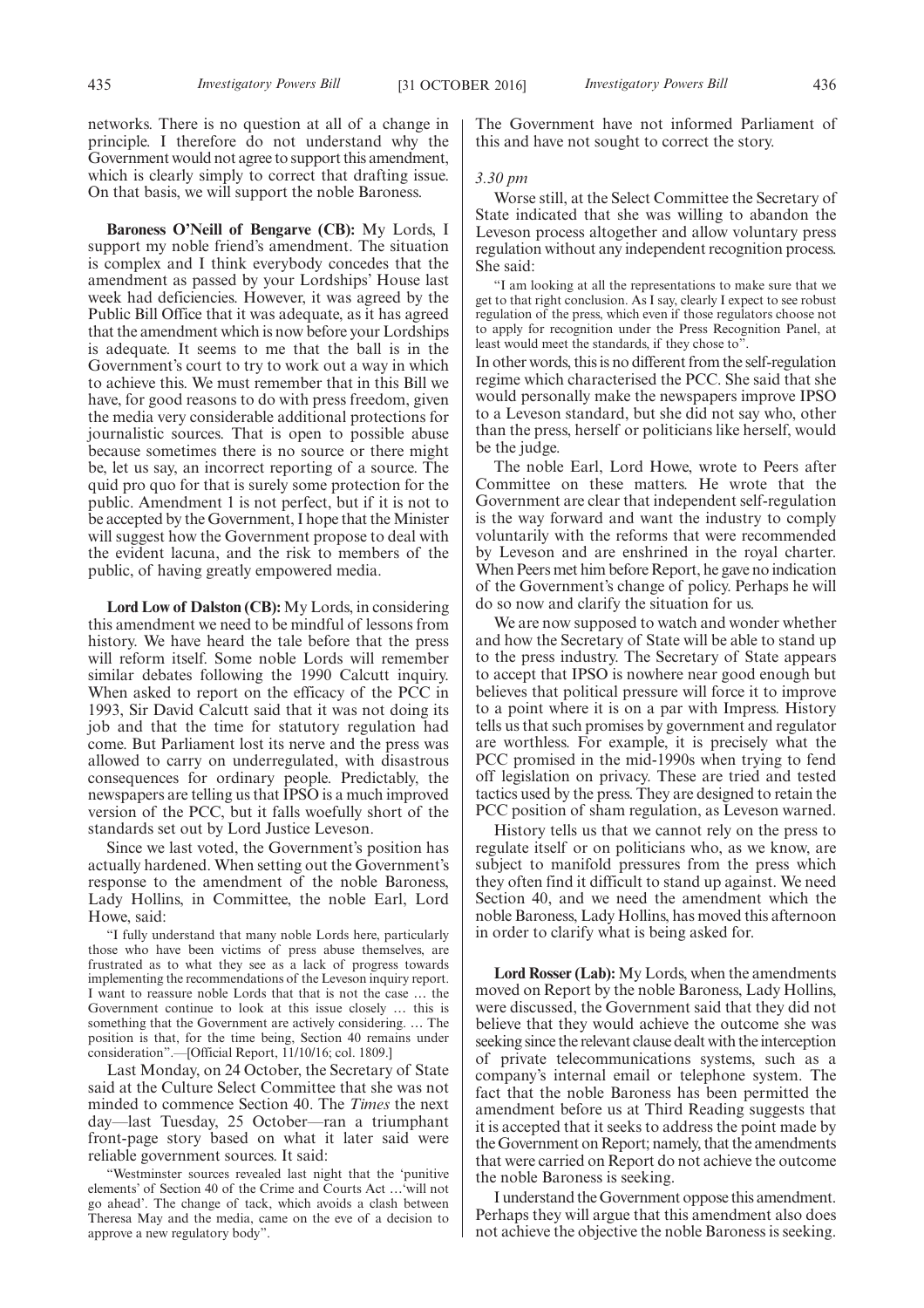[LORD ROSSER]

As the noble Lord, Lord Low of Dalston, reminded us, on Report the Government said that they fully understand that many noble Lords, particularly those who have been victims of press abuse, are frustrated about what they see as a lack of progress towards implementing the recommendations of the Leveson inquiry report, albeit that the Government went on to say that they did not accept that that frustration was justified.

I am not able to comment personally on whether this latest amendment, which was tabled at a very late stage, achieves its purpose or not. But I do know that the Government do not seem to have been particularly helpful so far in seeking to assist with what wording would achieve the purpose sought by the noble Baroness, Lady Hollins, and the other noble Lords who are signatories to the amendment concerned, bearing in mind these were amendments which, on Report, had the support of the House.

On Report, the Government accepted the commencement provision amendments, while making it clear that that did not mean that they had accepted, or would be accepting, the earlier amendment related to Leveson which had been passed by the House. Despite that earlier stance, the Government do not appear to have been willing to adopt the same approach to getting the wording right, in their view, for the amendment carried in this House on Report.

We will support this amendment if it is put to a vote. Therefore, if it is carried, the Government will have another opportunity, albeit in the Commons, to put forward wording which achieves the objective sought by the noble Baroness, Lady Hollins, and indeed up to now by this House in relation to this amendment and amendments already carried on Leveson-related issues, before the Commons makes a decision on whether to accept or reject the amendments passed by this House or to put forward an alternative amendment of its own.

**The Advocate-General for Scotland (Lord Keen of Elie) (Con):** My Lords, we discussed this issue in some detail on Report. As we previously made clear, the cause of action, or tort, provided for in Clause 8 is intended to replicate the safeguard in the Regulation of Investigatory Powers Act 2000. This focuses on circumstances where an individual's communications are intercepted on a private telecommunications system by a person who has the right to control the operation or use of that system. This was a necessary safeguard to protect individuals, in very limited circumstances, where their employer may unfairly be intercepting communications on a company's internal computer system, which is not within the scope of the offence of unlawful interception.

A number of noble Lords have spoken about the objective of the amendment. With great respect, the fundamental difficulty is that it really has nothing to do with the purpose or purposes of Clause 8. It is not, as the noble Lord, Lord Paddick, suggested, simply a case of deleting "private" and substituting "public" , or of seeking to amend the proposed amendment at this stage or to improve it—it simply has no place in the clause. Clause 8 was not intended to regulate the press or to deal with awarding costs in circumstances where such a case is brought against a publisher. It simply has no application in this context. I quite understand the concerns about Section 40 that have been expressed, and the question of commencements is understood and is under consideration. But to amend Clause 8 in this way is to ignore the very purpose of this part of the Bill.

The Bill already provides for a criminal offence where an individual has unlawfully intercepted communications. An individual convicted of such a crime is liable, on conviction on indictment, to imprisonment for a term of up to two years, a fine or indeed both. So anyone carrying out phone hacking would face, under this Bill, a criminal conviction. That is a significant penalty and, in our view, the appropriate penalty for such an offence.

As we made clear in the previous debate, there are already avenues for individuals to pursue civil claims against those who carry out unlawful interception such as phone hacking. For example, cases have been brought on the grounds of misuse of private information. Although I agree with the noble Baroness that the outcome of Leveson and press regulation are very important issues, I maintain that this Bill, and in particular Clause 8, is not the appropriate place to deal with them. I therefore invite the noble Baroness to withdraw her amendment.

**Baroness Hollins:**My Lords, thank you for contributing to our understanding of this problem a little further. At no point has the House been told that the amendments are not in scope. In fact, it was suggested to me over the weekend by members of Her Majesty's Government that I should seek instead to place such amendments within another Bill, such as the Digital Economy Bill. I sought advice from the Public Bill Office but, after considering the matter at length, it advised me that that was not possible and they would not be within the scope of the Digital Economy Bill.

If the House supports the amendment today, as I hope it will, I will be more than happy to work with the Government to find a wording which does no more than provide for as much of the Section 40 costs incentives as could be provided in the scope of the Bill without going any further. I would not be asking the House, in ping-pong, to do anything that destabilises anything else in the Bill. The best solution, of course, would be for the Government to commence Section 40, as they promised and as they should. Then, we could drop all the amendments. It is the Government's choice and always has been.

On previous occasions when I have had drafting difficulties—and this is a complicated Bill—Ministers have been most helpful in achieving the intentions of your Lordships' House. I wrote to the noble Earl, Lord Howe, asking whether there were any technical difficulties with the amendment, and the answer was no.

I am not content with the answer given by the noble and learned Lord, and I wish to seek the opinion of the House.

*3.41 pm*

*Division on Amendment 1*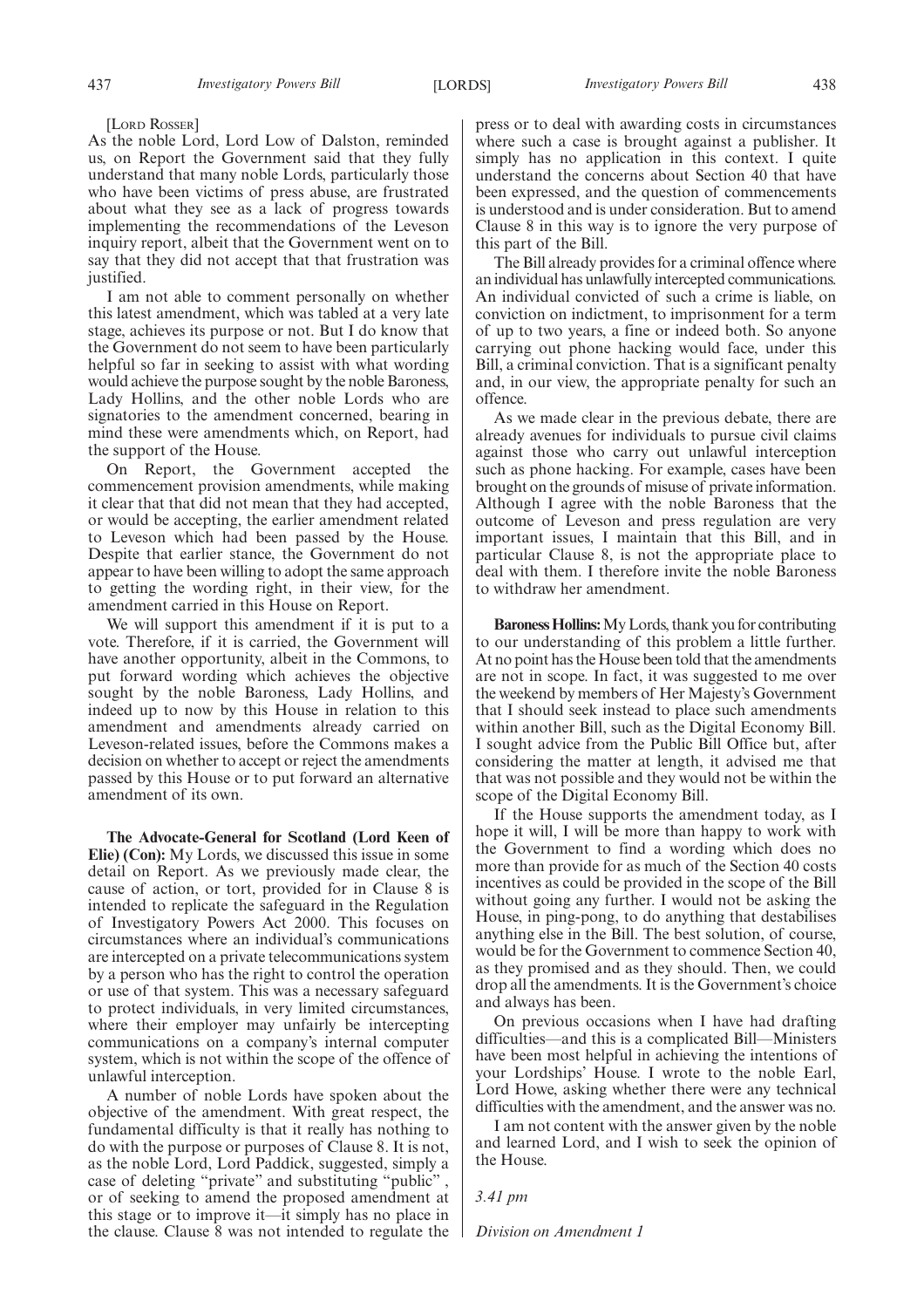*Contents 226; Not-Contents 186.*

*Amendment 1 agreed.*

## **Division No. 1**

#### **CONTENTS**

Addington, L. Ahmed, L. Allen of Kensington, L. Alton of Liverpool, L. Andrews, B. Armstrong of Hill Top, B. Ashdown of Norton-sub-Hamdon, L. Bakewell, B. Bakewell of Hardington Mandeville, B. Barker, B. Bassam of Brighton, L. Beecham, L. Beith, L. Benjamin, B. Bichard, L. Blackstone, B. Blood, B. Boothroyd, B. Bowles of Berkhamsted, B. Boyce, L. Bradshaw, L. Bragg, L. Brennan, L. Brinton, B. Brooke of Alverthorpe, L. Brookman, L. Butler of Brockwell, L. Campbell of Pittenweem, L. Campbell-Savours, L. Carlile of Berriew, L. Cashman, L. Chakrabarti, B. Chandos, V. Chester, Bp. Chidgey, L. Christopher, L. Clark of Windermere, L. Clarke of Hampstead, L. Clement-Jones, L. Clinton-Davis, L. Collins of Highbury, L. Condon, L. Corston, B. Davies of Oldham, L. Davies of Stamford, L. Dean of Thornton-le-Fylde, B. Dholakia, L. Donaghy, B. Donoughue, L. Doocey, B. Drake, B. Dubs, L. Dykes, L. Elis-Thomas, L. Elystan-Morgan, L. Emerton, B. Falkland, V. Falkner of Margravine, B. Farrington of Ribbleton, B. Faulkner of Worcester, L. Fearn, L. Featherstone, B. Fellowes, L.

Filkin, L. Finlay of Llandaff, B. Foster of Bath, L. Foulkes of Cumnock, L. Freyberg, L. Gale, B. Garden of Frognal, B. German, L. Giddens, L. Glasman, L. Goddard of Stockport, L. Golding, B. Gould of Potternewton, B. Grender, B. Hain, L. Hamwee, B. Hannay of Chiswick, L. Hanworth, V. Harris of Haringey, L. Harrison, L. Haskel, L. Hayter of Kentish Town, B. Healy of Primrose Hill, B. Henig, B. Hennessy of Nympsfield, L. Hollick, L. Hollins, B. Hollis of Heigham, B. Howarth of Breckland, B. Howarth of Newport, L. Howe of Idlicote, B. Howells of St Davids, B. Howie of Troon, L. Hughes of Woodside, L. Humphreys, B. Hunt of Kings Heath, L. Hussain, L. Hussein-Ece, B. Hutton of Furness, L. Irvine of Lairg, L. Janke, B. Janvrin, L. Jay of Paddington, B. Jolly, B. Jones, L. Jones of Cheltenham, L. Jones of Moulsecoomb, B. Jones of Whitchurch, B. Jordan, L. Judd, L. Kennedy of Cradley, B. Kennedy of Southwark, L. Kilclooney, L. Kinnock, L. Kinnock of Holyhead, B. Knight of Weymouth, L. Kramer, B. Krebs, L. Laming, L. [Teller] Lawrence of Clarendon, B. Layard, L. Lee of Trafford, L. Lennie, L. Levy, L. Liddell of Coatdyke, B. Lister of Burtersett, B. Livermore, L.

Low of Dalston, L. Ludford, B. McDonagh, B. McIntosh of Hudnall, B. McKenzie of Luton, L. Maclennan of Rogart, L. McNally, L. Maddock, B. Mar, C. Masham of Ilton, B. Mendelsohn, L. Miller of Chilthorne Domer, B. Monks, L. Morgan, L. Morgan of Ely, B. Morris of Aberavon, L. Morris of Handsworth, L. Murphy of Torfaen, L. Newby, L. Northover, B. Nye, B. Oates, L. O'Neill of Bengarve, B. Ouseley, L. Paddick, L. Palmer, L. Palmer of Childs Hill, L. Parminter, B. Paul, L. Pendry, L. Pinnock, B. Pitkeathley, B. Plant of Highfield, L. Prosser, B. Purvis of Tweed, L. Randerson, B. Rebuck, B. Redesdale, L. Rees of Ludlow, L. Reid of Cardowan, L. Rennard, L. Roberts of Llandudno, L. Robertson of Port Ellen, L. Rooker, L. Rosser, L. Rowe-Beddoe, L. Rowlands, L. Sawyer, L.

Scott of Needham Market, B. Sharkey, L. Sheehan, B. Shipley, L. Shutt of Greetland, L. Simon, V. Singh of Wimbledon, L. Slim, V. Smith of Basildon, B. Smith of Finsbury, L. Smith of Newnham, B. Soley, L. Stern, B. Stoneham of Droxford, L. Storey, L. Strasburger, L. Taverne, L. Taylor of Blackburn, L. Thomas of Gresford, L. Thomas of Winchester, B. Thornton, B. Thurso, V. Tomlinson, L. Tonge, B. Touhig, L. Truro, Bp. Tunnicliffe, L. [Teller] Turnberg, L. Tyler, L. Tyler of Enfield, B. Uddin, B. Wallace of Saltaire, L. Walmsley, B. Warner, L. Warwick of Undercliffe, B. Watkins of Tavistock, B. Watts, L. West of Spithead, L. Wheeler, B. Whitaker, B. Wigley, L. Wilson of Tillyorn, L. Winston, L. Wolf of Dulwich, B. Wood of Anfield, L. Wrigglesworth, L. Young of Hornsey, B. Young of Norwood Green, L.

## **NOT CONTENTS**

Aberdare, L. Ahmad of Wimbledon, L. Altmann, B. Anelay of St Johns, B. Arbuthnot of Edrom, L. Ashton of Hyde, L. Attlee, E. Baker of Dorking, L. Balfe, L. Barker of Battle, L. Bates, L. Bell, L. Berridge, B. Bertin, B. Bew, L. Blencathra, L. Bloomfield of Hinton Waldrist, B. Borwick, L. Bourne of Aberystwyth, L. Bowness, L. Brabazon of Tara, L. Brady, B. Bridges of Headley, L.

Brougham and Vaux, L. Brown of Eaton-under-Heywood, L. Browning, B. Butler-Sloss, B. Byford, B. Caine, L. Caithness, E. Cameron of Dillington, L. Carrington of Fulham, L. Cathcart, E. Cavendish of Furness, L. Chadlington, L. Chalker of Wallasey, B. Chisholm of Owlpen, B. Clancarty, E. Colwyn, L. Cooper of Windrush, L. Cope of Berkeley, L. Cormack, L. Courtown, E. [Teller] Couttie, B. Cox, B.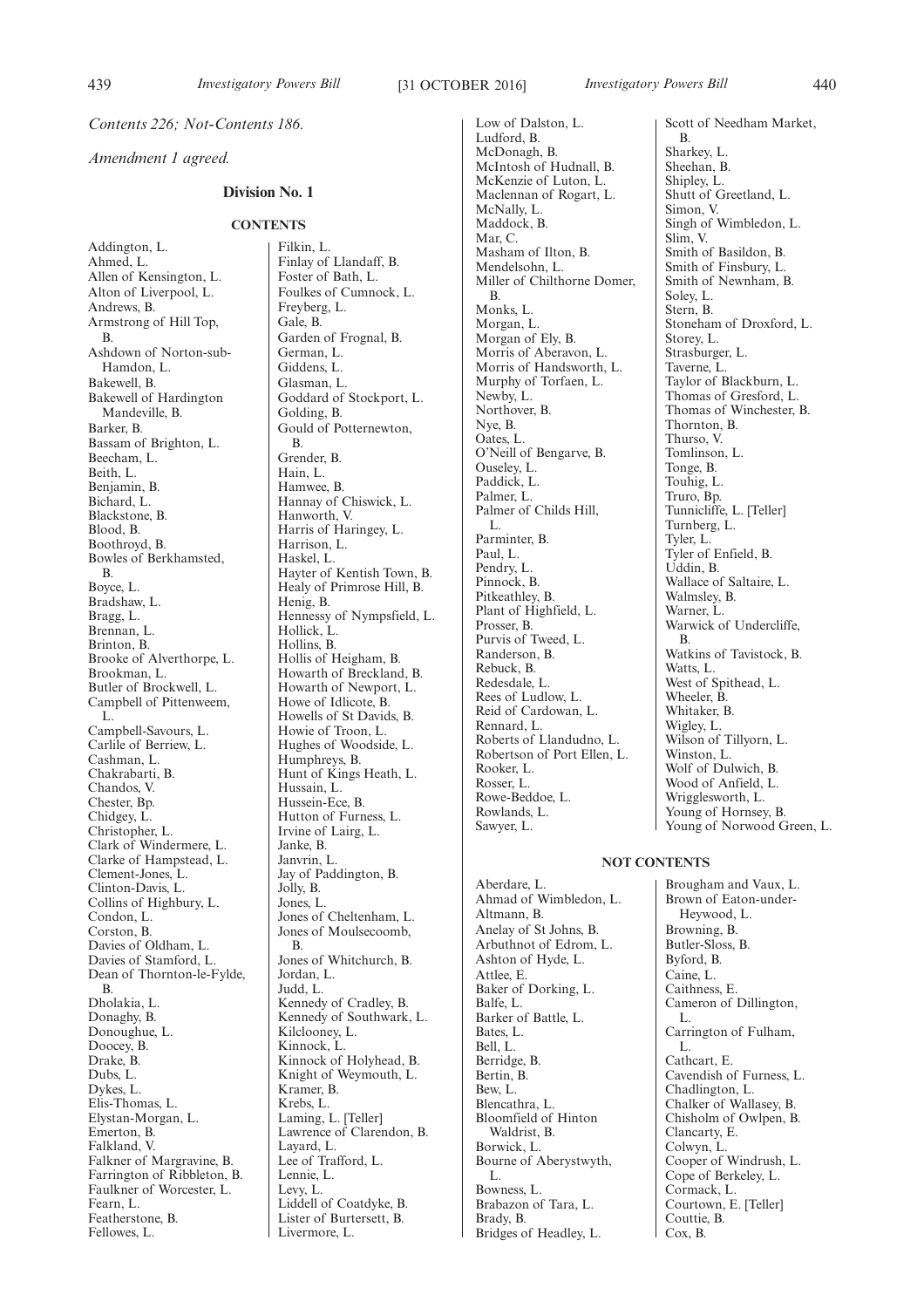Craig of Radley, L. Craigavon, V. Crickhowell, L. Dear, L. Denham, L. Dixon-Smith, L. Dobbs, L. Dunlop, L. Eaton, B. Eccles, V. Eccles of Moulton, B. Elton, L. Empey, L. Evans of Bowes Park, B. Fall, B. Farmer, L. Fellowes of West Stafford, L. Fink, L. Finkelstein, L. Finn, B. Flight, L. Fookes, B. Forsyth of Drumlean, L. Framlingham, L. Fraser of Corriegarth, L. Freeman, L. Freud, L. Gadhia, L. Gardiner of Kimble, L. Gardner of Parkes, B. Garel-Jones, L. Gilbert of Panteg, L. Gold, L. Grabiner, L. Grade of Yarmouth, L. Green of Hurstpierpoint, L. Hague of Richmond, L. Hamilton of Epsom, L. Hanham, B. Harding of Winscombe, B. Harris of Peckham, L. Helic, B. Henley, L. Higgins, L. Hodgson of Abinger, B. Hodgson of Astley Abbotts, L. Holmes of Richmond, L. Horam, L. Howell of Guildford, L. Hunt of Wirral, L. Imbert, L. James of Blackheath, L. Jenkin of Kennington, B. Judge, L. Keen of Elie, L. King of Bridgwater, L. Kirkham, L. Lamont of Lerwick, L. Lansley, L. Leigh of Hurley, L. Lexden, L. Lindsay, E. Lingfield, L. Liverpool, E. Lothian, M. Lucas, L. Lyell, L. McColl of Dulwich, L. MacGregor of Pulham Market, L.

McInnes of Kilwinning,

McIntosh of Pickering, B.

L.

Manzoor, B. Mobarik, B. Morris of Bolton, B. Moynihan, L. Nash, L. Neville-Jones, B. Neville-Rolfe, B. Newlove, B. Nicholson of Winterbourne, B. Noakes, B. O'Cathain, B. Oppenheim-Barnes, B. O'Shaughnessy, L. Oxburgh, L. Pannick, L. Patten of Barnes, L. Pidding, B. Polak, L. Popat, L. Porter of Spalding, L. Price, L. Prior of Brampton, L. Redfern, B. Ridley, V. Risby, L. Robathan, L. Rock, B. Rose of Monewden, L. Rotherwick, L. Ryder of Wensum, L. Sanderson of Bowden, L. Scott of Bybrook, B. Seccombe, B. Selborne, E. Selsdon, L. Shackleton of Belgravia, B. Sharples, B. Sherbourne of Didsbury, L. Shields, B. Shinkwin, L. Shrewsbury, E. Smith of Hindhead, L. Stedman-Scott, B. Stevens of Ludgate, L. Stirrup, L. Stowell of Beeston, B. Strathclyde, L. Suri, L. Sutherland of Houndwood, L. Swinfen, L. Taylor of Holbeach, L. [Teller] Trefgarne, L. Trenchard, V. Trimble, L. True, L. Tugendhat, L. Turnbull, L. Vere of Norbiton, B. Verma, B. Warsi, B. Wasserman, L. Wei, L. Wellington, D. Wheatcroft, B. Whitby, L. Wilcox, B. Willetts, L. Williams of Trafford, B. Young of Cookham, L. Younger of Leckie, V.

*3.57 pm*

*Clause 41: Special rules for certain mutual assistance warrants*

## *Amendment 2*

#### *Moved by Lord Keen of Elie*

**2:** Clause 41, page 34, line 28, leave out "to which the warrant relates" and insert "authorised or required by the warrant"

**Lord Keen of Elie:** My Lords, I will now address a series of government amendments which are minor and technical in nature. They aim to correct minor drafting oversights and inconsistencies within the Bill, as well as to clarify provisions and make minor consequential changes. Clause 41 contains special rules that apply for certain mutual assistance warrants, and Amendments 2, 3 and 4 correct inconsistencies in language in this clause. Amendment 5 is consequential on amendments made on Report in this House, which clarified that a communication can be between machines as well as people. Amendment 10 corrects an inconsistency in language with regard to the renewal of equipment interference warrants. Amendments 21, 22 and 23 are all minor amendments to those clauses of the Bill that relate to bulk acquisition warrants. Amendment 33 is another technical amendment, which provides that Clause 272(4) comes into force on the day on which the Bill is passed. Finally, Amendments 34, 35 and 36 are all minor and technical amendments that are designed to improve and clarify the written language of the Bill. These minor and technical amendments will help to clarify the extent of the provisions of the Bill. I beg to move.

## *4 pm*

**Lord Rooker (Lab):** My Lords, I support the Minister on this group of amendments. As I do not propose to speak on the next and final group, I just want to make a couple of general points about the Bill, which will take only a minute or two.

This is the final day of our deliberations on the Bill, which has had a remarkable passage through Parliament. That is mainly due to the fact that the Government had a draft Bill, and there was also the independent report on surveillance and the work of the Joint Committee. Added to that, the Government were willing to respond to points made by amending the Bill. There will of course be only one issue for the Members of the Commons, who will see a non-government amendment on the matter on which we have just voted and on which I do not wish to comment.

I hope that Labour Party Members in the House of Commons will support the hundreds of Lords amendments. Many of these have been proposed by members of parties other than the government party, although a lot have come from the Government. They make this legislation more than a government Act; in my view, it is truly a parliamentary Act, given the input from other parties.

When the Bill was introduced in the Commons in March this year, I broke a 15-year vow of silence by speaking at the Parliamentary Labour Party to oppose the idea that Labour should abstain if there was a vote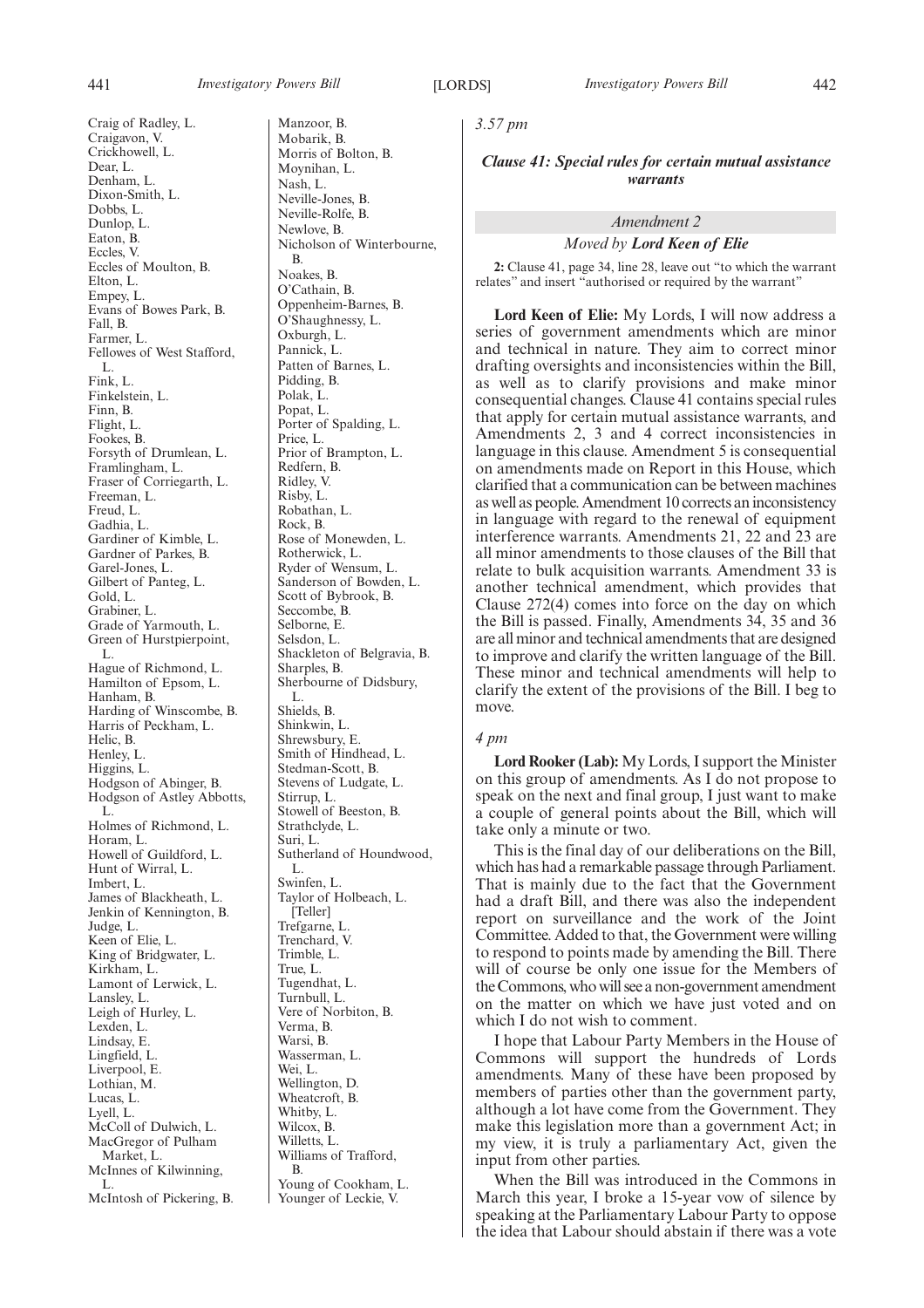at Second Reading. I pleaded for support for the Bill at that point. However, there are still people on the Labour Benches in the Commons who oppose the Bill and I think that my colleagues there should ignore them. It is not a snoopers' charter; it is not draconian; and it is not a stop-and-search power for the digital age. It will make UK citizens safer. Whether one looks at things like the request filter, the oversight procedures, the privacy protection or the obligations on communications service providers, just to take four aspects, it is a Bill that deserves active support, not sniping from the sidelines or the Front Bench.

There is one hole in the Bill. The Bill is about the state and its duties and responsibilities. The gaping hole now is the use that commercial service providers make of personal information given to them by citizens as they use the services. On page 41 of the report of the RUSI panel, on which I had the honour to serve, we listed the word length of the terms and conditions of popular internet services, and I do not propose to go over those again. All we do as users is tick a box, which means that companies analyse the content of our search results and the content of our emails when we send and receive them and when they are stored. This is done so that we can receive targeted advertising. Indeed, one service provider has filed a patent about being able to sense the mood of the user so that it is better able to make more profit. The Government will not be allowed to do that under this legislation, and Labour MPs should think about that if they are asked to oppose the Bill.

**Lord West of Spithead (Lab):** My Lords, I support these amendments and I strongly support my noble friend Lord Rooker in everything that he has said. This Bill is a classic example of how a Bill should come through this place. The way in which it has been built up across Parliament has been remarkable. It meets all the requirements for our security and for personal liberty, and we should be very proud of it.

**Baroness Jones of Moulsecoomb (GP):** My Lords, I was going to speak later but I will speak now, as I am driven to do so by the comments of previous speakers.

The Bill is undoubtedly better than it was at the start. It could not help but be because of all the effort that people have put into making it better, but it is still a most appalling piece of legislation and I should like to read something to noble Lords:

"Today, an ordinary person can't pick up the phone, email a friend or order a book without comprehensive records of their activities being created, archived, and analysed by people with the authority to put you in jail or worse. I know: I sat at that desk. I typed in the names. When we know we're being watched, we impose restraints on our behaviour—even clearly innocent activities just as surely as if we were ordered to do so. The mass surveillance systems of today, systems that pre-emptively automate the indiscriminate seizure of",

private records, constitute a sort of surveillance time machine",

"—a machine that simply cannot operate without violating our liberty on the broadest scale. And it permits governments to go back and scrutinise every decision you've ever made, every friend you've ever spoken to, and derive suspicion from an innocent life. Even a well-intentioned mistake can turn a life upside down. To preserve our free societies, we have to defend not just against distant enemies, but against dangerous policies at home. If we allow scarce resources to be squandered on surveillance programmes that violate the very rights they purport to defend, we haven't protected our liberty at all: we have paid to lose it".

That sums this Bill up. It was written by Edward Snowden, who, as he said, sat at that desk. It was written for Liberty.

**Lord West of Spithead:** My Lords, does the noble Baroness accept that Edward Snowden, by releasing millions of bits of classified material, has actually made all of us less safe than we were? It is a certain fact that he has done that. He is hardly someone to quote as a great and noble person.

**Baroness Jones of Moulsecoomb:** I think that we will find in the future that this legislation will return again and again to bite us, and many of us here will regret having passed it.

**Lord Murphy of Torfaen (Lab):** My Lords, I disagree with the noble Baroness, Lady Jones. She played an important role in the course of this Bill in reminding your Lordships of the need to deal with the liberty of the citizen. But the greatest threat to the liberty of the citizen is the threat to life. This Bill, which is now in its final stage, is extremely important in ensuring that in future our citizens are protected against terrorism and the threats that face this country and beyond.

Of course, there were and are still issues that need to be taken very seriously with regard to the liberty of the subject. But in all the years that I have been in Parliament, I have not seen as much scrutiny of a Bill as this one. Not only did the Joint Committee, which I had the honour to chair, go through all the details of the Bill over a number of months, the other committees in Parliament also dealt with it, not least the Intelligence and Security Committee.

I commend the Government—not something that I usually do, but I will on this occasion—on accepting a great number of amendments to the Bill, which have improved it in the sense of ensuring that our liberties are safeguarded but that the basic thrust of the Bill remains the same. This has been a tremendous exercise in parliamentary scrutiny. As my noble friend Lord Rooker said, it is Parliament's Bill as much as it is the Government's.

**Lord Keen of Elie:** I am obliged to the noble Lord, Lord Rooker, for making his point at this stage. This is an important Bill. It will update the framework for the use of investigatory powers to obtain communications for the foreseeable future. But it not only provides powers, it provides safeguards that are clear and understandable: the double lock for the most intrusive powers; the creation of a new Investigatory Powers Commissioner; important safeguards on oversight in respect of legal professional privilege and in respect of journalistic material; a government response to David Anderson's review in respect of bulk materials; and extensive consultation with the bodies affected by investigatory powers.

What we have today is the product in this House of cross-party collaboration. The parties opposite have taken an incredibly constructive and reasonable approach during the Bill's passage and we are sending a significant number of changes back to the House of Commons. But those changes are evidence of the constructive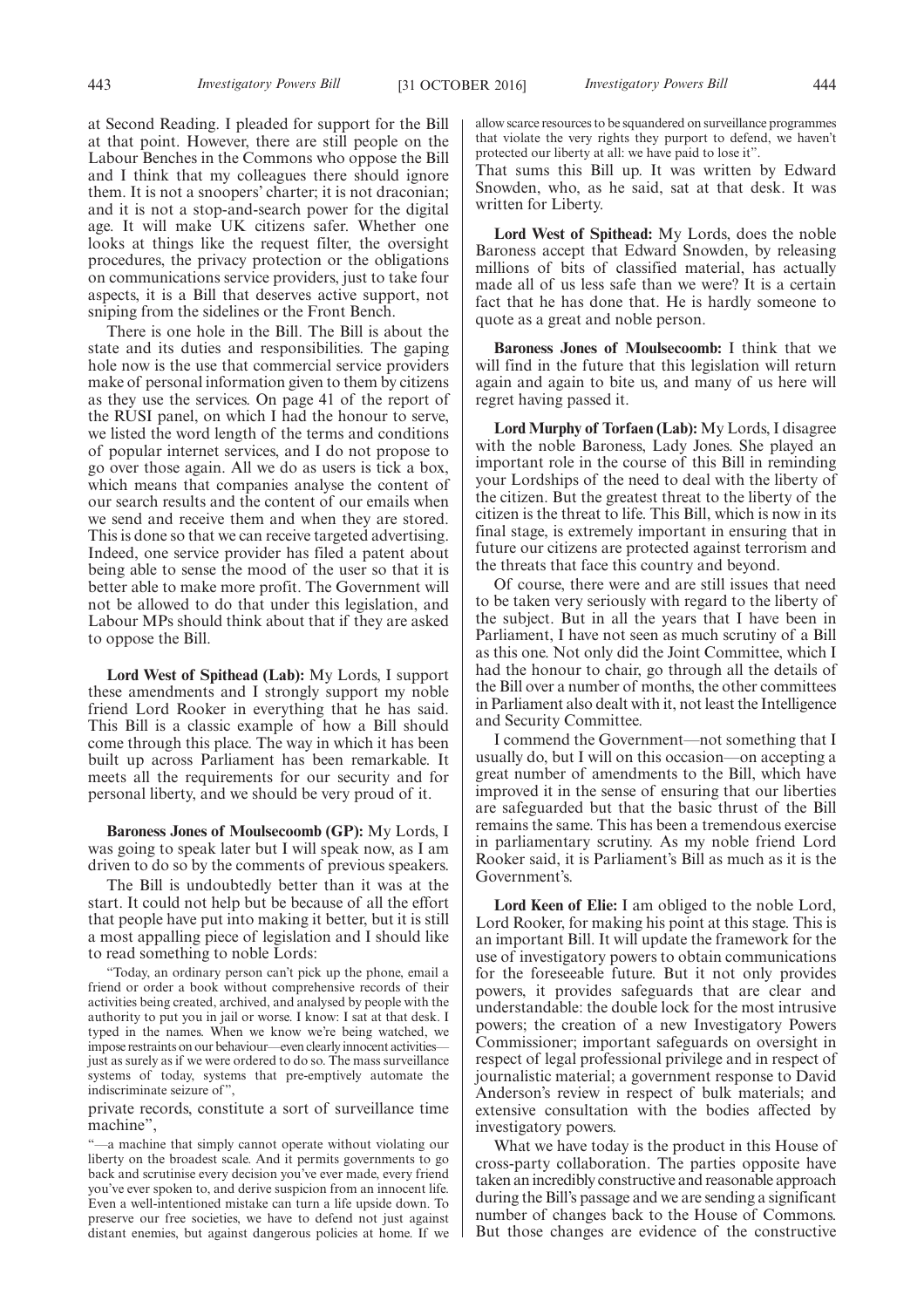#### [LORD KEEN OF ELIE]

engagement from all sides in this House. I particularly note the contributions of the noble Lords, Lord Rosser, Lord Rooker and Lord West, the noble Baroness, Lady Hayter, and from the Liberal Democrat Benches the noble Lords, Lord Paddick, Lord Carlile and Lord Lester, and the noble Baroness, Lady Hamwee. Indeed, the noble Lord, Lord Strasburger, also contributed to our debates on this matter. Of course, members of the ISC and Members on the Cross Benches have taken a great interest in the passage of this Bill. I cite the noble Lords, Lord Butler and Lord Pannick, and the noble and learned Lords, Lord Judge and Lord Brown of Eaton-under-Heywood, and I am sure that I have missed many others. But this expression is intended for all Members of the House who have taken this matter forward and produced a Bill that we can send back to the other place with confidence, subject possibly to one amendment.

*Amendment 2 agreed.*

## *Amendments 3 and 4 Moved by Lord Keen of Elie*

**3:** Clause 41, page 34, line 41, leave out "to which the warrant relates" and insert "authorised or required by the warrant"

**4:** Clause 41, page 35, line 12, leave out "to which the warrant relates" and insert "authorised or required by the warrant"

*Amendments 3 and 4 agreed.*

## *Clause 49: Interception by OFCOM in connection with wireless telegraphy*

*Amendment 5 agreed.*

*Clause 56: Additional safeguards for items subject to legal privilege*

## *Amendment 6 Moved by Lord Keen of Elie*

**6:** Clause 56, page 45, line 20, leave out "The Investigatory Powers Commissioner may" and insert "Unless the Investigatory Powers Commissioner considers that subsection (3B) applies to the item, the Commissioner must"

**Lord Keen of Elie:** My Lords, in moving this amendment I shall speak also to the other amendments in the group. This House has already discussed the important issue of legal privilege and whether the protections in the Bill for material that attracts privilege are adequate. At Report stage, the Government made a number of amendments significantly increasing the protections afforded to such material which were welcomed by this House.

In response to an amendment proposed by the noble Lords, Lord Lester and Lord Pannick, and the noble Baroness, Lady Hamwee, we also committed to consider whether there was more we could provide in the Bill to set out what the Investigatory Powers Commissioner must do when privileged material has been obtained and an agency wishes to retain it, and the considerations that he or she has to take into account when deciding whether material can be retained. The amendments tabled today speak to that issue, and in broad terms they do two things.

First, they provide that the Investigatory Powers Commissioner must order the destruction of privileged material or impose conditions on its use or retention unless the public interest in retaining the item outweighs the public interest in the confidentiality of items that are privileged, and retaining the item is necessary in the interests of national security or to prevent death or significant injury. Secondly, they provide for the commissioner to be able to impose conditions as to the "use or retention" of privileged items rather than its "disclosure", as was previously the case. This makes it abundantly clear that decisions about what can be done with privileged material—whether it can be retained and who can be told about it—rest entirely with the commissioner, a serving or a former High Court judge who is, of course, well placed to make decisions which have at their heart public interest in the confidentiality of items subject to legal privilege.

The amendments relate to the interception provisions, both targeted and bulk, to the equipment interference provisions, both targeted and bulk, and to the provisions that relate to bulk personal datasets. The Bill therefore makes it clear that in every circumstance where legally privileged material is obtained and an agency wishes to retain it, whether the material is obtained intentionally or inadvertently, the commissioner must order its destruction or impose conditions on its use and retention unless its retention is necessary in the interests of national security or to prevent death or significant injury, and the public interest in retaining the item outweighs the public interest in the confidentiality of items subject to privilege.

Amendments 11 and 24 are more minor and technical in nature. They ensure that Clauses 132 and 195, which relate to the retention of items obtained by targeted and bulk equipment interference, are consistent with the equivalent provisions in those parts of the Bill that deal with interception. I trust that noble Lords will agree that the Government have listened at every stage to the concerns of this House about the vitally important protections that must apply to material which attracts legal privilege, and I hope that they will further agree that the revised protections in the Bill reflect the sensitivity of legally privileged material while ensuring that sensitive but potentially vital intelligence remains available to the agencies in very limited circumstances. These final additions to the Bill make it clear that the criteria which apply to a warrant that authorises access to legally privileged material similarly apply to its retention.

I am obliged not only to the noble Lords, Lord Lester and Lord Pannick, and the noble Baroness, Lady Hamwee, in respect of these amendments, but also to my noble and learned friend Lord Mackay of Clashfern, who is not in his place today but who has contributed much to the discussions regarding these provisions. I beg to move.

#### *4.15 pm*

**Lord Pannick (CB):** My Lords, when the Bill came to this House, legal professional privilege—that is, the right of members of the public to seek and obtain confidential legal advice—was not adequately protected. The Minister and the Bill team have listened to the concerns expressed by the Bar Council, the Law Society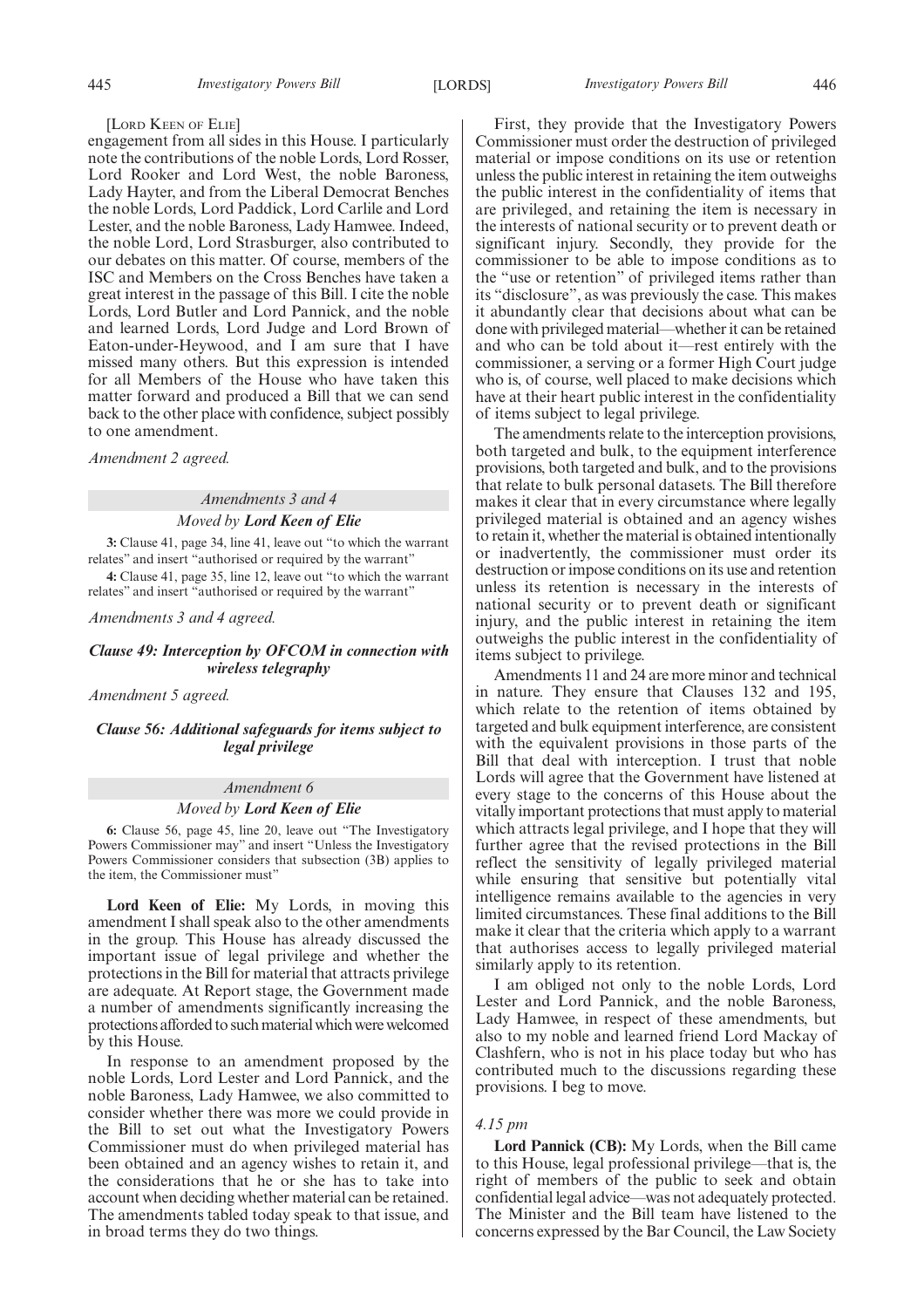and noble Lords on all sides of the House. The Minister has held a number of meetings; he has looked anxiously at these issues with the Bill team and has responded on Report and again today. I am very grateful to him.

**Baroness Hamwee (LD):** My Lords, I moved amendments at the last stage. Having listened today to the plaudits given to Members of your Lordships' House and the other place for the constructive way the Bill has been taken forward from when it was first a glimmer in the Government's eye, I want to add plaudits for the efforts made outside the Palace of Westminster. The noble Lord, Lord Pannick, referred to the Bar Council—even if not quite everything it wanted has been agreed to—and to the Law Society, whose work on behalf not of lawyers but their clients has been invaluable in this process. It has been heartening to take part in this process, given the outcome, and to see how seriously and carefully the Government and members of the Bill team, for whom I know this has proved something of an intellectual challenge, have dealt with it. We are grateful to the Government.

*Amendment 6 agreed.*

#### *Amendments 7 to 9*

## *Moved by Lord Keen of Elie*

**7:** Clause 56, page 45, line 22, after "impose" insert "one or more"

**8:** Clause 56, page 45, line 22, leave out "disclosure or otherwise making available" and insert "use or retention"

**9:** Clause 56, page 45, line 23, at end insert—

"(3A) If the Investigatory Powers Commissioner considers that subsection (3B) applies to the item, the Commissioner may nevertheless impose such conditions under subsection (3)(b) as the Commissioner considers necessary for the purpose of protecting the public interest in the confidentiality of items subject to legal privilege.

(3B) This subsection applies to an item subject to legal privilege if-

- (a) the public interest in retaining the item outweighs the public interest in the confidentiality of items subject to legal privilege, and
- (b) retaining the item is necessary in the interests of national security or for the purpose of preventing death or significant injury."

*Amendments 7 to 9 agreed.*

*Clause 118: Renewal of warrants*

*Amendment 10*

*Moved by Lord Keen of Elie*

**10:** Clause 118, page 96, line 13, after "the" insert "renewed"

*Amendment 10 agreed.*

*Clause 132: Additional safeguards for items subject to legal privilege*

## *Amendments 11 to 15*

#### *Moved by Lord Keen of Elie*

**11:** Clause 132, page 109, line 19, leave out from "privilege" to end of line 21 and insert "which has been obtained under a targeted equipment interference warrant is retained, following its examination, for purposes other than the destruction of the item."

**12:** Clause 132, page 109, line 25, leave out "The Investigatory Powers Commissioner may" and insert "Unless the Investigatory Powers Commissioner considers that subsection (3B) applies to the item, the Commissioner must"

**13:** Clause 132, page 109, line 27, after "impose" insert "one or more"

**14:** Clause 132, page 109, line 27, leave out "disclosure or otherwise making available" and insert "use or retention"

**15:** Clause 132, page 109, line 28, at end insert—

- "(3A) If the Investigatory Powers Commissioner considers that subsection (3B) applies to the item, the Commissioner may nevertheless impose such conditions under subsection (3)(b) as the Commissioner considers necessary for the purpose of protecting the public interest in the confidentiality of items subject to legal privilege.
- (3B) This subsection applies to an item subject to legal privilege if—
	- (a) the public interest in retaining the item outweighs the public interest in the confidentiality of items subject to legal privilege, and
	- (b) retaining the item is necessary in the interests of national security or for the purpose of preventing death or significant injury."

*Amendments 11 to 15 agreed.*

## *Clause 154: Additional safeguards for items subject to legal privilege*

*Amendments 16 to 20 Moved by Lord Keen of Elie*

**16:** Clause 154, page 127, line 11, after "privilege" insert "which has been"

**17:** Clause 154, page 127, line 18, leave out "The Investigatory Powers Commissioner may" and insert "Unless the Investigatory Powers Commissioner considers that subsection (10B) applies to the item, the Commissioner must"

**18:** Clause 154, page 127, line 20, after "impose" insert "one or more'

**19:** Clause 154, page 127, line 20, leave out "disclosure or otherwise making available" and insert "use or retention"

**20:** Clause 154, page 127, line 21, at end insert—

- "(10A) If the Investigatory Powers Commissioner considers that subsection (10B) applies to the item, the Commissioner may nevertheless impose such conditions under subsection (10)(b) as the Commissioner considers necessary for the purpose of protecting the public interest in the confidentiality of items subject to legal privilege.
- (10B) This subsection applies to an item subject to legal privilege if—
	- (a) the public interest in retaining the item outweighs the public interest in the confidentiality of items subject to legal privilege, and
	- (b) retaining the item is necessary in the interests of national security or for the purpose of preventing death or significant injury.

*Amendments 16 to 20 agreed.*

#### *Clause 159: Power to issue bulk acquisition warrants*

## *Amendment 21*

*Moved by Lord Keen of Elie*

**21:** Clause 159, page 130, line 27, leave out "such data" and insert "communications data obtained under the warrant"

*Amendment 21 agreed.*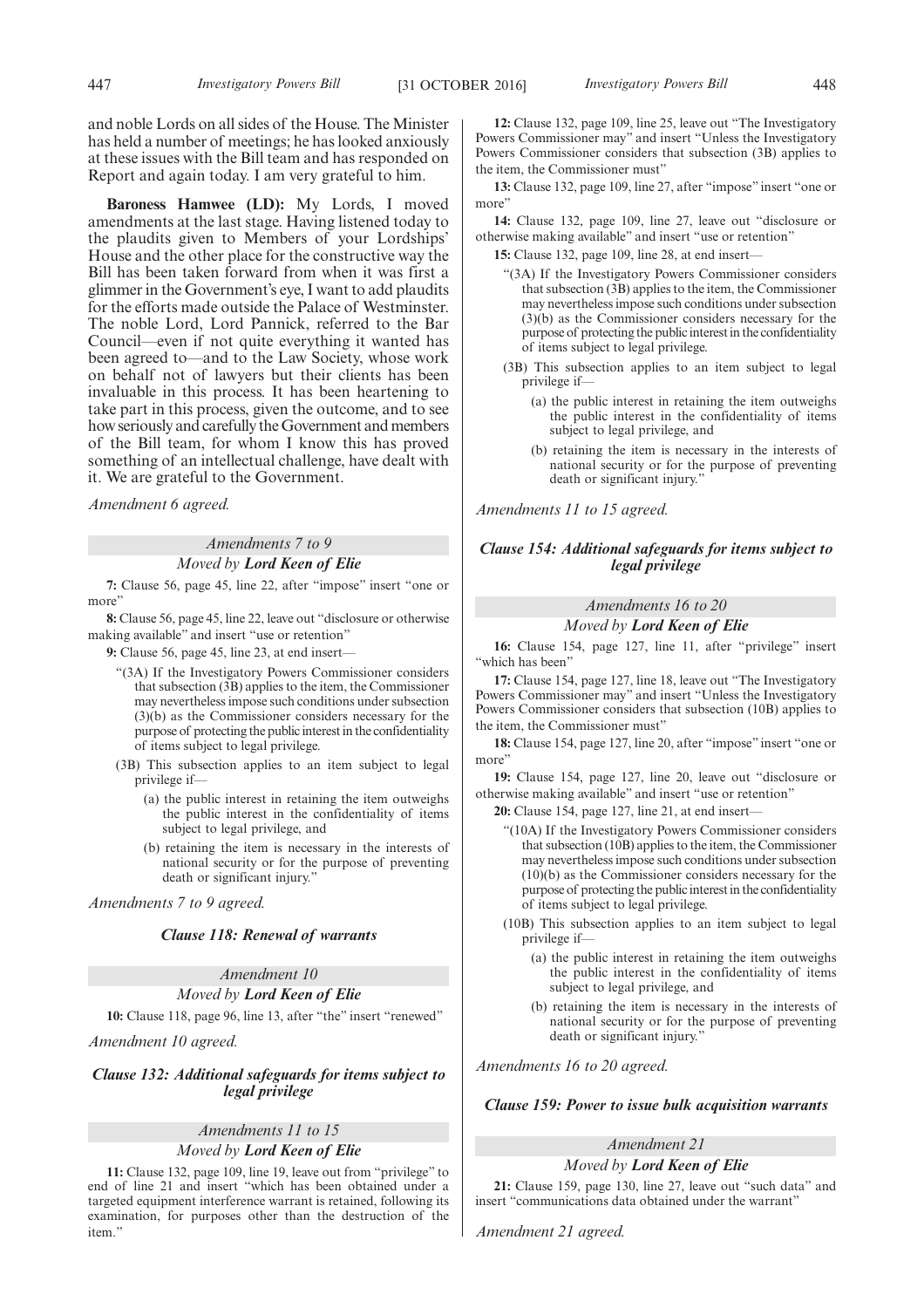## *Clause 169: Implementation of warrants*

## *Amendment 22*

*Moved by Lord Keen of Elie*

**22:** Clause 169, page 136, line 39, leave out "obtained" and insert "as authorised or required"

*Amendment 22 agreed.*

## *Clause 170: Service of warrants*

*Amendment 23*

## *Moved by Lord Keen of Elie*

**23:** Clause 170, page 137, line 3, leave out "169(3)" and insert "169(2)"

*Amendment 23 agreed.*

## *Clause 195: Additional safeguards for items subject to legal privilege*

# *Amendments 24 to 28*

## *Moved by Lord Keen of Elie*

**24:** Clause 195, page 157, line 42, leave out from "privilege" to first "the" in line 44 and insert "which has been obtained under a bulk equipment interference warrant is retained following its examination, for purposes other than the destruction of the item,"

**25:** Clause 195, page 157, line 49, leave out "The Investigatory Powers Commissioner may" and insert "Unless the Investigatory Powers Commissioner considers that subsection (10B) applies to the item, the Commissioner must"

**26:** Clause 195, page 158, line 2, after "impose" insert "one or more'

**27:** Clause 195, page 158, line 2, leave out "disclosure or otherwise making available" and insert "use or retention"

**28:** Clause 195, page 158, line 3, at end insert—

- "(10A) If the Investigatory Powers Commissioner considers that subsection (10B) applies to the item, the Commissioner may nevertheless impose such conditions under subsection (10)(b) as the Commissioner considers necessary for the purpose of protecting the public interest in the confidentiality of items subject to legal privilege.
- (10B) This subsection applies to an item subject to legal privilege if—
	- (a) the public interest in retaining the item outweighs the public interest in the confidentiality of items subject to legal privilege, and
	- (b) retaining the item is necessary in the interests of national security or for the purpose of preventing death or significant injury."

*Amendments 24 to 28 agreed.*

## *Clause 224: Additional safeguards for items subject to legal privilege: retention following examination*

## *Amendments 29 to 32 Moved by Lord Keen of Elie*

**29:** Clause 224, page 177, line 41, leave out "The Investigatory Powers Commissioner may" and insert "Unless the Investigatory Powers Commissioner considers that subsection (2B) applies to the item, the Commissioner must"

**30:** Clause 224, page 177, line 43, after "impose" insert "one or more"

**31:** Clause 224, page 177, line 43, leave out "disclosure or otherwise making available" and insert "use or retention"

- **32:** Clause 224, page 177, line 44, at end insert—
	- "(2A) If the Investigatory Powers Commissioner considers that subsection (2B) applies to the item, the Commissioner may nevertheless impose such conditions under subsection (2)(b) as the Commissioner considers necessary for the purpose of protecting the public interest in the confidentiality of items subject to legal privilege.
	- (2B) This subsection applies to an item subject to legal privilege if—
		- (a) the public interest in retaining the item outweighs the public interest in the confidentiality of items subject to legal privilege, and
		- (b) retaining the item is necessary in the interests of national security or for the purpose of preventing death or significant injury."

## *Amendments 29 to 32 agreed.*

## *Clause 273: Commencement, extent and short title*

## *Amendment 33*

*Moved by Lord Keen of Elie*

**33:** Clause 273, page 226, line 1, leave out "and (3)" and insert "to (4)"

*Amendment 33 agreed.*

## *Schedule 3: Exceptions to section 57*

## *Amendment 34*

## *Moved by Lord Keen of Elie*

**34:** Schedule 3, page 246, line 33, at end insert—

- "( ) In sub-paragraph (3) "intercepted material" means— (a) any content of an intercepted communication
	- (within the meaning of section 57), or (b) any secondary data obtained from a communication."

*Amendment 34 agreed.*

## *Schedule 10: Minor and consequential provision*

## *Amendments 35 and 36 Moved by Lord Keen of Elie*

**35:** Schedule 10, page 273, line 28, leave out sub-paragraph (3) and insert—

"(3) In paragraph (a) of the definition of "communication" omit "(except in the definition of "postal service" in section  $2(1)$ "."

**36:** Schedule 10, page 283, line 19, leave out ", or Chapter 3 of Part 6.

*Amendments 35 and 36 agreed.*

## *Motion Moved by Lord Keen of Elie*

That the Bill do now pass.

## **Lord Keen of Elie:** My Lords, I beg to move.

**Lord Rosser:** Let me take this opportunity to say that, while very differing views have been expressed in this House about the Bill, I believe it is accepted that it has benefited significantly from the attention it has been given through pre-legislative scrutiny and investigation, including by a Joint Committee, and during its passage through both Houses. We have now concluded our consideration of the Bill, and I want to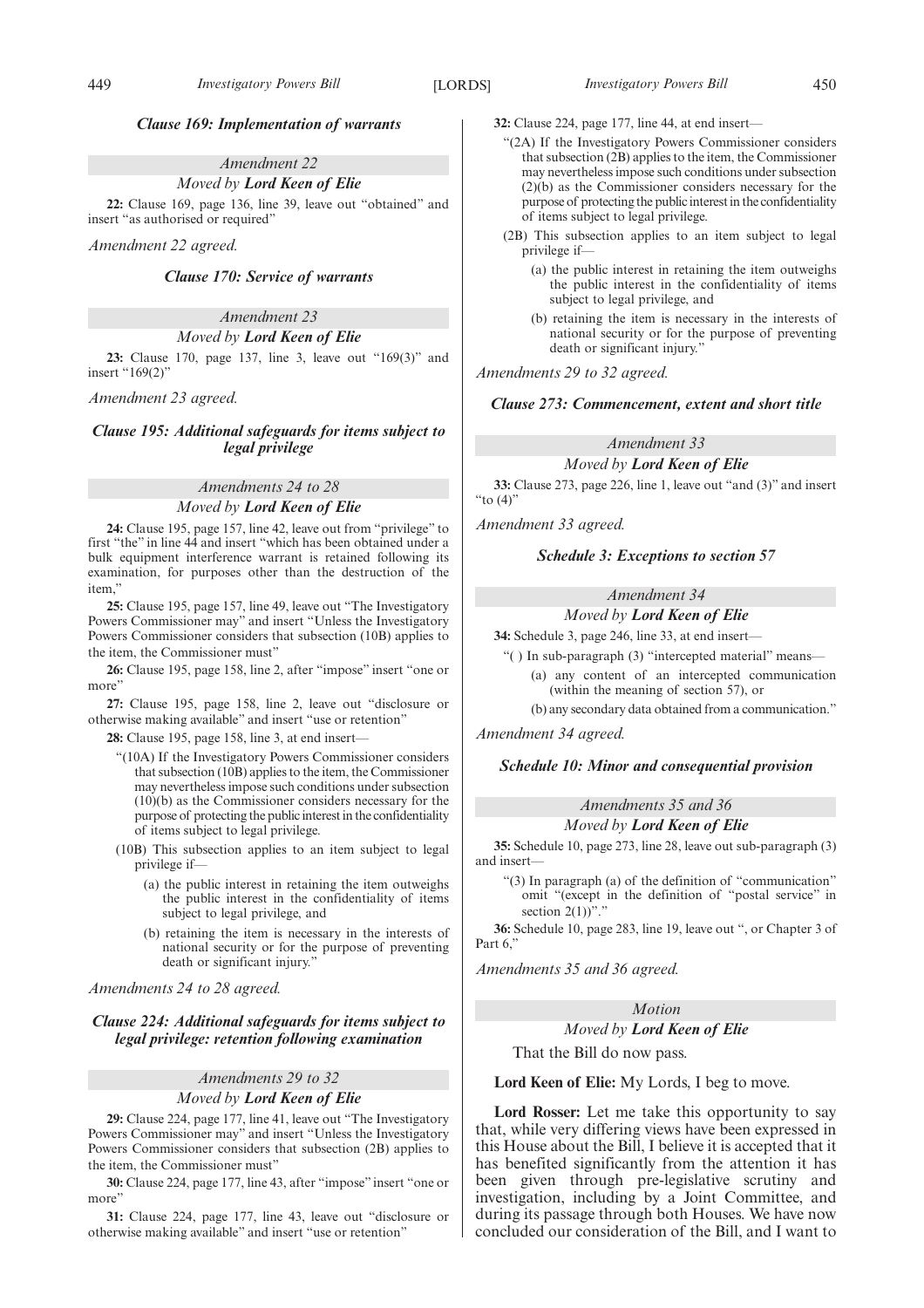take this opportunity to thank Ministers and the Bill team for the thought they have given to the issues that have been raised, including those left outstanding following the Bill's passage through the Commons. Finally, I want to thank our own team, particularly Nicola Jayawickreme, for all the help and support they have given me and my noble friend Lady Hayter of Kentish Town.

*Bill passed and returned to the Commons with amendments.*

## **Wales Bill**

## *Committee (1st Day)*

*4.20 pm*

*Relevant document: 5th Report from the Delegated Powers Committee*

## *Clause 1: Permanence of the National Assembly for Wales and Welsh Government*

## *Amendment 1*

## *Moved by Lord Wigley*

**1:** Clause 1, page 1, line 19, at end insert—

- "( ) A referendum under subsection (3) may only be held following a vote in the Assembly in favour of holding a referendum for the purpose mentioned in subsection (3).
- ( ) The rules relating to any referendum held under subsection (3) must be drawn up by the Assembly in cooperation with the Electoral Commission."

**Lord Wigley (PC):** My Lords, this amendment goes to the heart of the Government's intentions relating to the permanence of the National Assembly. The Bill as it stands contains the words:

"In view of that commitment it is declared that the Assembly and the Welsh Government are not to be abolished except on the basis of a decision of the people of Wales voting in a referendum". But what is the Government's intention, and what do they really mean by those words?

I am aware that the introduction of those words follows a similar declaration in relation to Scotland's Parliament—that it is a permanent part of the governmental system of that country. In Scotland, the demand for that grew from the Scottish assertion of a claim of right: that sovereignty in Scotland comes from the people. That is fundamental to the developments in that country over the past 25 years. It was central, indeed, to the initiative taken by the late John Smith when Labour leader, and it was the background to the Scottish convention which brought the question of a Scottish Parliament back on to the political agenda in the late 1980s.

I believe that this principle should equally apply to the National Assembly. As it was established—and later emphatically confirmed—by referenda of the people of Wales, it is only right that the National Assembly can be abolished only by the democratic vote of the people of Wales.

My amendment deals with the circumstances in which such a referendum can take place. I believe that it would be totally unacceptable if Westminster were to decide, against the wishes of the National Assembly, to hold a referendum on its abolition. That would make a total nonsense of the provisions in Clause 1 about the permanence of the Assembly. It would be a creature only in existence at the behest of Westminster. Equally, if the rules for such a referendum were drawn up by Westminster, there is no knowing what impediments might be contained within them. One has only to think back to the 1979 referendum, with its 40% rule, which meant that on a 50% turnout, there had to be a four-to-one majority in favour of the Assembly for it to be established. That rule applied in Scotland too, where, unlike Wales, there was a majority in favour of the assembly, but it was overruled because of the 40% rule.

My amendment, therefore, does two things. First, it provides that the right and responsibility for holding any such referendum should lie exclusively in the hands of the Assembly itself. Secondly, Amendment 1 provides that the rules for that referendum should be drawn up by the Assembly in co-operation with the Electoral Commission. These two safeguards ensure that this Bill does indeed legislate for the permanence of the Assembly and recognises—as, I think, do all true democrats in this Chamber—that the future of the Assembly should lie in the hands of the people of Wales alone, and not be beholden to the whims and wishes of the Government of the day here in Westminster. As such, this is fundamental to our vision for the status and future of the Assembly. I ask the Government to accept this amendment or, if it is in any way technically deficient, to bring forward their own amendment on Report to reach these objectives. I beg to move.

**Lord Elystan-Morgan (CB):** My Lords, I wholeheartedly agree with the submission made by the noble Lord, Lord Wigley. He has adumbrated all the arguments that I can possibly think of in support of this amendment. It goes to the very heart of the question that this is essentially a contract, not interinstitutional in terms of the mechanics of Westminster, but a contract with the people of Wales.

**TheParliamentaryUnder-Secretaryof State,Department for Communities and Local Government and Wales Office (Lord Bourne of Aberystwyth) (Con):** My Lords, I thank the noble Lord, Lord Wigley, for introducing this amendment, and the noble Lord, Lord Elystan-Morgan, for his contribution. The amendment seeks to define the trigger for a referendum to abolish the National Assembly for Wales and the Welsh Government, and would provide that the rules for such a referendum be drawn up by the Assembly in co-operation with the Electoral Commission. Clause 1 meets the Government's commitment in the St David's Day agreement and delivers the Silk commission's recommendation that it should be recognised that the National Assembly is permanent so long as that is the will of the majority of the people of Wales. New Section A1(3), in Clause 1, states:

"In view of that commitment it is declared that the Assembly and the Welsh Government are not to be abolished except on the basis of a decision of the people of Wales voting in a referendum".

As matters stand, referendums are governed by the law relating to referendums, as passed by this Parliament, and I do not consider that there is any suggestion that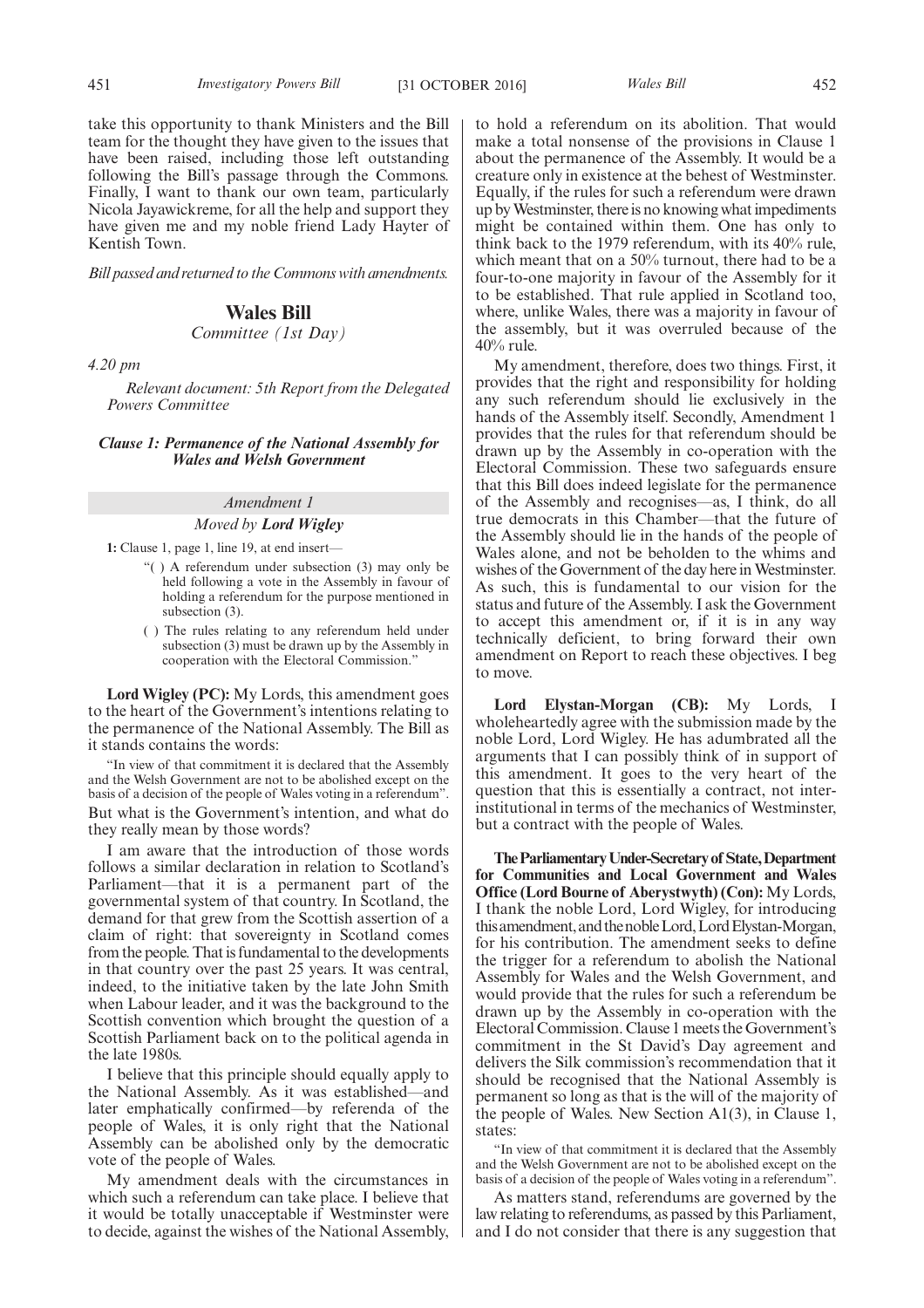#### [LORD BOURNE OF ABERYSTWYTH]

that should be varied. The principle in the Bill establishes in statute what is already recognised to be the case—that the National Assembly for Wales and the Welsh Government are permanent parts of our constitutional fabric. The referendum provision strengthens this commitment and delivers on the second limb of the Silk commission's recommendation. Although there has never been a question about whether these institutions are anything but permanent, it is only right that if they were to be abolished that would have to be on the basis of a decision by the people of Wales. Let me be clear that such a referendum is not envisaged, and so the noble Lord's amendment deals with entirely hypothetical circumstances. I therefore believe that it is unnecessary. On that basis, I urge the noble Lord to withdraw the amendment.

**Lord Wigley:** Perhaps I may press the Minister to be a little clearer on this matter. Is he telling the House that there are no circumstances in which a Government in Westminster, in this Chamber or the other Chamber, could move to hold a referendum if the National Assembly for Wales were against holding such a referendum? Or is he saying yes, Westminster can pass such a referendum irrespective of the wishes of the National Assembly?

**Lord Bourne of Aberystwyth:** My Lords, the noble Lord will know that I do not set out the rules on the sovereignty of Parliament. He will be aware, as I am, that very recently we have seen situations that demonstrate the sovereignty of the people and the sovereignty of this Parliament, so nothing I say could obviate the possibility of a Parliament coming forward subsequently and reversing that. For example, it would be open to any Parliament here to repeal the Government of India Act. That would not be a sensible move and would not be politically realistic, but in terms of the sovereignty of Parliament, of course, that remains the case. This is an important declaratory principle that has not existed previously, indicating the permanence of the institution and the fact that it is the belief of this Parliament that it should not be done without the consent of the people of Wales.

**Lord Elystan-Morgan:** Does the Minister agree that this matter would be caught by the words of new subsection (6) in Clause 2:

"But it is recognised that the Parliament of the United Kingdom will not normally legislate with regard to devolved matters without the consent of the Assembly"?

In other words, it is the Sewel covenant. The Government would fall foul of that, it seems, if they were to act in a cavalier way.

**Lord Bourne of Aberystwyth:** My Lords, I am grateful to the noble Lord for his assistance on this matter. He is right that this provision gives that convention statutory force but, of course, it does contain the word "normally"; therefore it is still subject to the will of the Parliament of the United Kingdom. He is right that in normal circumstances that would be impossible to do.

**Lord Elis-Thomas (Non-Afl):**I do not wish to anticipate any major contribution that I may have to make on my own amendment on the word "normally" later on, but I do not believe that the Minister has really answered the question from my colleague the noble Lord, Lord Wigley, who asked whether the Parliament of the United Kingdom could legislate for a referendum on the future of the National Assembly without the consent of the Assembly. It seems to me that if we are legislating, as we are in the Bill, for the convention relating to the legislative consent Motions to be part of Welsh law and devolution law, then surely, in a situation where the future of the Assembly were subject to a referendum, consent should be sought. Or is the Minister allowing a little room for the removal of the Assembly without the consent of its Members?

**Lord Bourne of Aberystwyth:** My Lords, I think the noble Lord knows me better than to think that that is on my mind at all. I was not the person who brought forward this amendment. I am unable to rewrite the rules on the sovereignty of Parliament; I was merely pointing out the legal position in relation to this. There is a very clear declaration that is consistent with the Silk recommendation which was discussed by the Silk commission. It is not to be anticipated in any way that this Parliament would wish to do anything relating to the National Assembly except celebrate its existence. I make that absolutely clear; it is my position and the position of my party, as the noble Lord knows. I just point out that this cannot overrule the rules of science and of parliamentary sovereignty that exist independently of the amendment.

## *4.30 pm*

**Lord Wigley:** My Lords, I am grateful to the noble Lord, Lord Elystan-Morgan, for his contribution and my noble friend Lord Elis-Thomas for his intervention—I nearly said my erstwhile colleague.

**Lord Elis-Thomas:** Call me whatever you want to.

#### **Lord Wigley:** I will not in this Chamber.

There seem to be two central points that have not been properly resolved. The first relates to a declaratory statement in legislation. I suspect that that is not something regarded as a strong principle in the systems we run because when we start pressing them we find they do not mean much more than the paper they are written on. Of course this place could pass laws that reverse the force of gravity, but they would not mean anything. The question is what they mean by this, especially, as my noble friend Lord Elis-Thomas said, in the context of the legislative consent orders required for all the legislation where the Assembly is involved. The Assembly is involved in this legislation because it is the Assembly that would be at stake and which would be involved in the undertaking of the practical aspects of a referendum. The legislation would therefore require a legislative consent order. If the Assembly said no, is the Minister then saying that that would be overruled? If it can be overruled in those circumstances, how does the principle apply in others when the Westminster Government might feel ill disposed towards policies put forward in Cardiff? This needs more clarification than the Minister has given so far. I invite him to clarify it.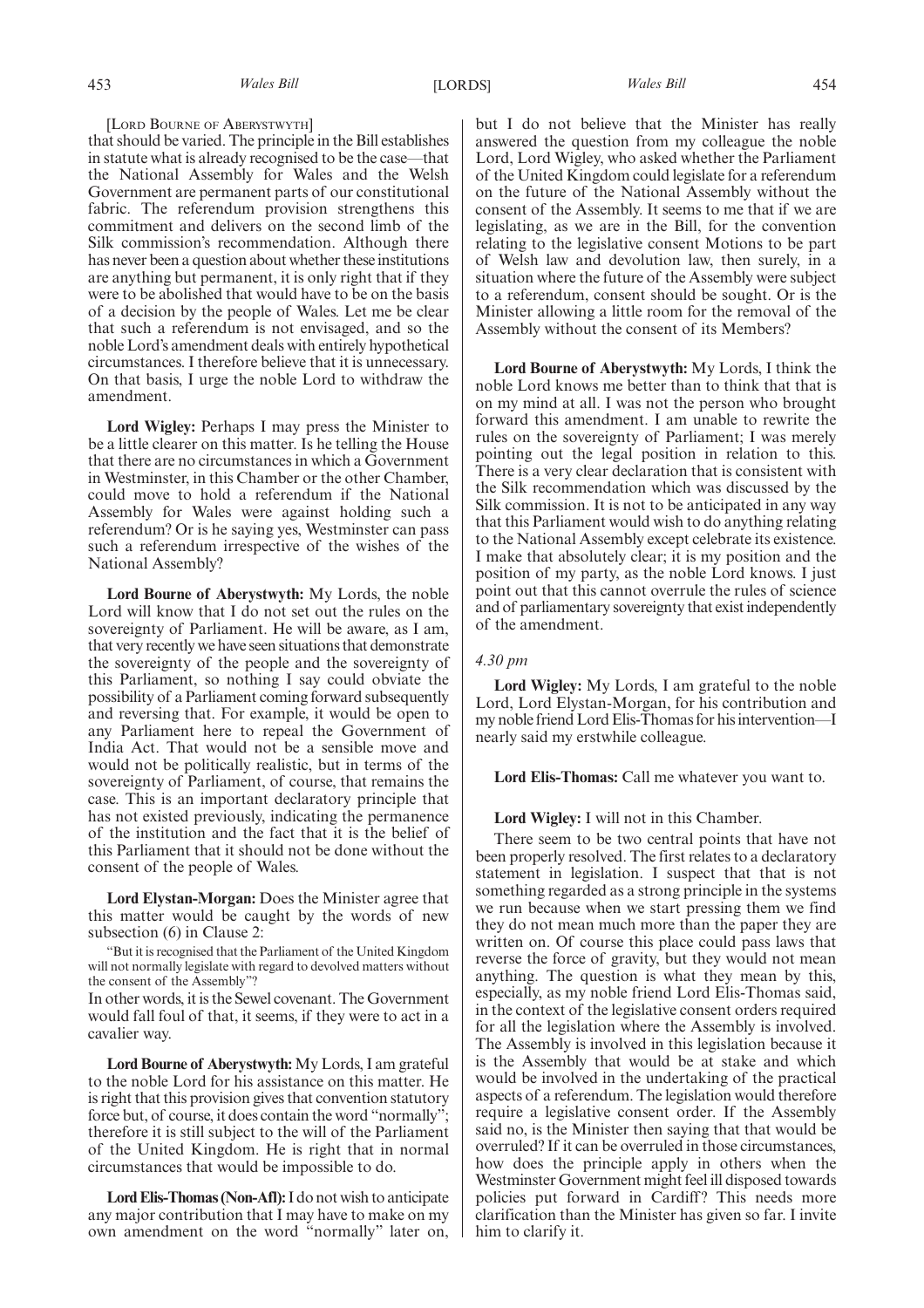**Lord Bourne of Aberystwyth:** My Lords, I am not sure that it is in order that I respond, but I will happily talk to the noble Lord outside the Chamber and report to other Peers. I have to say to the noble Lord that the declaratory statement was something pushed for by his party. I am very surprised that he then says that this does not have any significance, because his party pressed for it very hard. I would have thought he would welcome it being put in legislation.

**Lord Wigley:** I am grateful for that addition. Of course there are things that one declares. The question is whether one declares them intending them to have the force of law, which is what we are dealing with here—we are dealing with legislation. I will now go on from that; no doubt we can have a private conversation about it.

I believe that the people of Wales are entitled to know where they stand, in particular about the possibility that, if the going gets rough, Westminster can organise a referendum with a view to abolishing the National Assembly. That is not a good basis on which the Bill should be built. I welcome the declarations made regarding permanence. I was just looking for a way to ensure that that is the position in law, as well as in declaration, but we have probably taken this as far as we are going to this afternoon, so I beg leave to withdraw my amendment.

*Amendment 1 withdrawn.*

#### *Amendment 2*

#### *Moved by Lord Wigley*

**2:** Clause 1, page 2, leave out lines 1 to 6 and insert — *"PART A2*

*ESTABLISHMENT OF TWO DISTINCT JURISDICTIONS*

A2 Legal jurisdictions of Wales and of England

- The legal jurisdiction of England and Wales becomes two legal jurisdictions, that of Wales and that of England.
- A3 The law of Wales and the law of England
	- (1) The law of England and Wales is divided into the law of Wales and the law of England.
	- (2) All of the law that extends to England and Wales immediately before the coming into force of this section—
	- (a) except in so far as it applies only in relation to England, is to extend to Wales (and becomes the law of Wales), and
	- (b) except in so far as it applies only in relation to Wales, is to extend to England (and becomes the law of England).
	- (3) In this section "law" includes—
	- (a) rules and principles of common law and equity,
	- (b) provision made by virtue of an Act of the United Kingdom Parliament or an Act or Measure of the National Assembly for Wales, and
	- (c) provision made pursuant to the prerogative.
	- (4) Any provision of any enactment or instrument enacted or made, but not in force, when subsection (1) comes into force is to be treated for the purposes of that subsection as part of the law that extends to England and Wales (but this subsection does not affect provision made for its coming into force).
- A4 Senior Courts system
	- (1) The Senior Courts of England and Wales cease to exist (except for the purposes of section A8 (3) and (4)) and there are established in place of them—
	- (a) the Senior Courts of Wales, and
	- (b) the Senior Courts of England.
	- (2) The Senior Courts of Wales consist of—
	- (a) the Court of Appeal of Wales,
	- (b) the High Court of Justice of Wales, and
	- (c) the Crown Court of Wales, each having the same functions in Wales as are exercisable by the corresponding court in England and Wales immediately before subsection (1) comes into force.
	- (3) The Senior Courts of England consist of—
	- (a) the Court of Appeal of England,
	- (b) the High Court of Justice of England, and
	- (c) the Crown Court of England,
	- each having the same functions in England as are exercisable by the corresponding court in England and Wales immediately before subsection (1) comes into force.
	- (4) For the purposes of this Part—
	- (a) Her Majesty's Court of Appeal in England is the court corresponding to the Court of Appeal of Wales and the Court of Appeal of England,
	- (b) Her Majesty's High Court of Justice in England is the court corresponding to the High Court of Justice of Wales and the High Court of Justice of England, and
	- (c) the Crown Court constituted by section 4 of the Courts Act 1971 is the court corresponding to the Crown Court of Wales and the Crown Court of England.
	- (5) Subject to section A9—
	- (a) references in enactments, instruments and other documents to the Senior Courts of England and Wales (however expressed) have effect (as the context requires) as references to the Senior Courts of Wales or the Senior Courts of England, or both; and
	- (b) references in enactments, instruments and other documents to Her Majesty's Court of Appeal in England, Her Majesty's High Court of Justice in England or the Crown Court constituted by section 4 of the Courts Act 1971 (however expressed) have effect (as the context requires) as references to either or both of the courts to which they correspond.
- A5 County court and family court
	- (1) The county court and the family court cease to exist (except for the purposes of section A8 (3) and (4)) and there are established in place of them—
	- (a) the county court of Wales and the family court of Wales with the same functions in Wales as are exercisable by the county court and the family court (respectively) immediately before this subsection comes into force, and
	- (b) the county court of England and the family court of England with the same functions in England as are exercisable by the county court and the family court (respectively) immediately before this subsection comes into force.
	- (2) For the purposes of this Part—
	- (a) the county court is the court corresponding to the county court of Wales and the county court of England, and
	- (b) the family court is the court corresponding to the family court of Wales and the family court of England.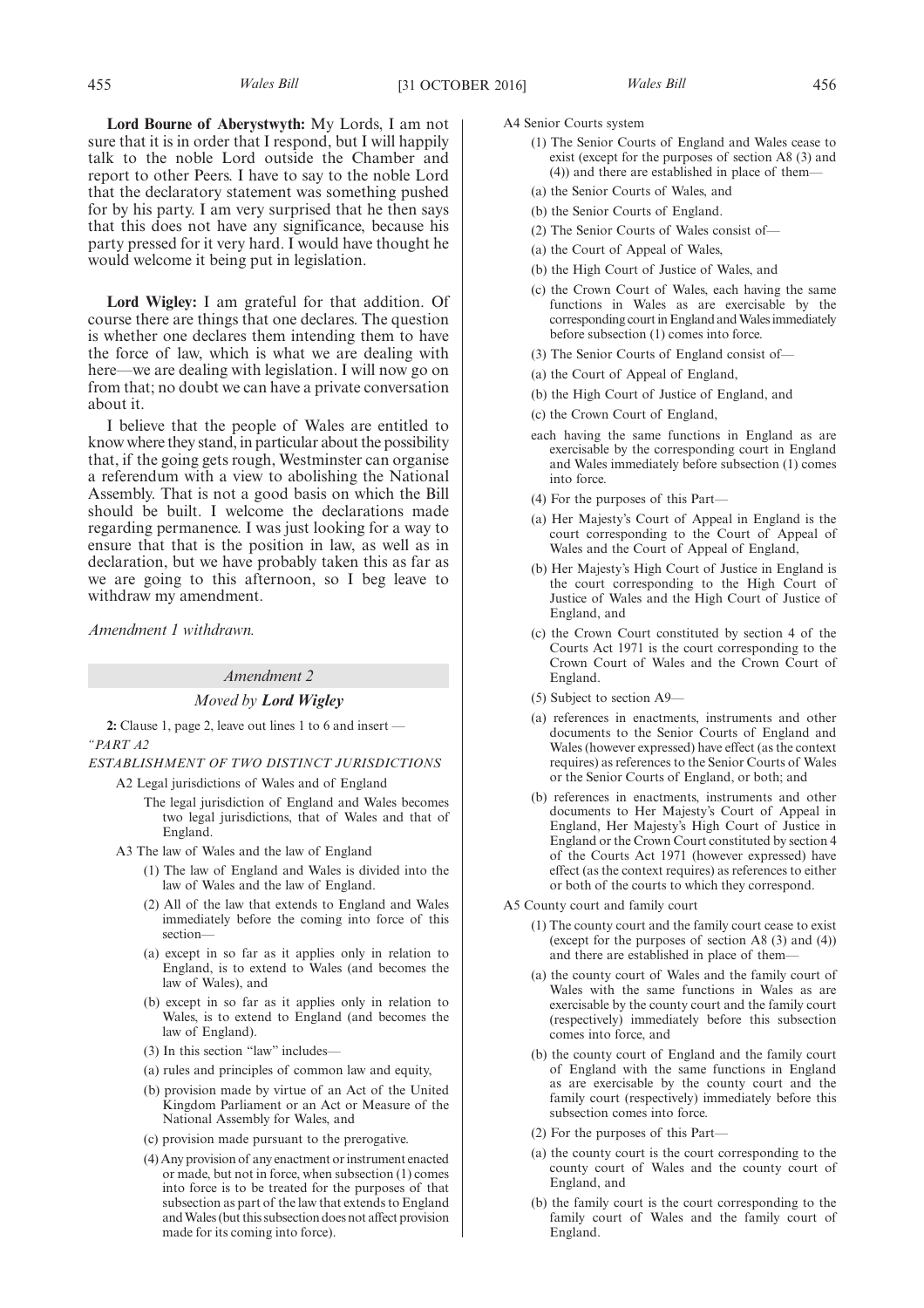(3) Subject to section A9 references in enactments, instruments and other documents to the county court or the family court (however expressed) have effect (as the context requires) as references to either or both of the courts to which they correspond.

A6 Judiciary etc.

- (1) All of the judges, judicial office-holders and other officers of Her Majesty's Court of Appeal in England or Her Majesty's High Court of Justice in England become judges, judicial office-holders or officers of both of the courts to which that court corresponds.
- (2) All of the persons by whom the jurisdiction of the Crown Court constituted by section 4 of the Courts Act 1971 is exercisable become the persons by whom the functions of both of the courts to which that court corresponds are exercisable except that (despite section 8(2) of the Senior Courts Act 1981)—
- (a) a justice of the peace assigned to a local justice area in England may not by virtue of this subsection exercise functions of the Crown Court of Wales, and
- (b) a justice of the peace assigned to a local justice area in Wales may not by virtue of this subsection exercise functions of the Crown Court of England.
- (3) All of the judges, judicial office-holders and other officers of the county court become judges, judicial office-holders or officers of the county court of Wales and the county court of England.
- (4) All of the judges, judicial office-holders and other officers of the family court become judges, judicial office-holders or officers of the family court of Wales and the family court of England except that (despite section  $31C(1)(y)$  of the Matrimonial and Family Proceedings Act 1984)—
- (a) a justice of the peace assigned to a local justice area in England is not a judge of the family court of Wales, and
- (b) a justice of the peace assigned to a local justice area in Wales is not a judge of the family court of England.
- A7 Legal professions
	- (1) Every legal practitioner who would (but for this Part) at any time after the coming into force of this Act be entitled to carry on a reserved legal activity for the purposes of the law of England and Wales, in proceedings in England and Wales or before the courts of England and Wales, has at that time the same entitlement for the purposes of the law of England and the law of Wales, in proceedings in England and proceedings in Wales and before the courts of England and the courts of Wales.
	- (2) In this section-
	- "legal practitioner" means every solicitor, barrister, notary, legal executive, licensed conveyancer, patent attorney, trade mark attorney, law costs draftsman, accountant or other person who, in accordance with the Legal Services Act 2007 (c. 29), is entitled to carry on a reserved legal activity;
	- "reserved legal activity" has the same meaning as in the Legal Services Act 2007.
- A8 Division of business between courts of Wales and courts of England
	- (1) The Senior Courts of Wales, the county court of Wales, the family court of Wales and the justices for local justice areas in Wales are to apply the law extending to Wales (including the rules of private international law relating to the application of foreign law).
- 
- (2) The Senior Courts of England, the county court of England, the family court of England and the justices for local justice areas in England are to apply the law extending to England (including the rules of private international law relating to the application of foreign law).
- (3) All proceedings, whether civil or criminal, pending in any of the Senior Courts of England and Wales, the county court or the family court (including proceedings in which a judgment or order has been given or made but not enforced) must be transferred by that court to whichever of the courts to which that court corresponds appears appropriate.
- (4) The transferred proceedings are to continue as if the case had originated in, and the previous proceedings had been taken in, that other court.

#### *Supplementary*

- A9 Power to make further provision
	- (1) Her Majesty may by Order in Council make provision (including provision amending or otherwise modifying any enactment or instrument, including this Act) that appears appropriate in consequence of, or otherwise in connection with, the provision made by this Part.
	- (2) The provision that may be made under subsection (1) includes in particular provision relating to—
	- (a) courts,
	- (b) tribunals.
	- (c) the judges, judicial officers and other members and officers of courts and tribunals,
	- (d) the Counsel General or other law officers,
	- (e) the legal professions,
	- (f) the law relating to the jurisdiction of courts and tribunals, and
	- (g) other aspects of private international law (including, in particular, choice of law, domicile and the recognition and enforcement of judgments and awards).
	- (3) No Order may be made under subsection (1) unless a draft of the Order has been laid before, and approved by resolution of—
	- (a) each House of the United Kingdom Parliament, and
	- (b) the National Assembly for Wales.""

**Lord Wigley:** My Lords, I am delighted to have the opportunity to move Amendment 2, which addresses an issue that has been widely debated in Wales: establishing distinct jurisdictions for Wales and for England respectively. I immediately acknowledge that I am not a lawyer by background. It is a matter of regret that Plaid Cymru does not have in this Chamber a Member with in-depth experience in the law. I beg the indulgence of noble Lords, in particular of noble and learned Lords, who are much more knowledgeable than me in these matters.

I also speak to the other amendments grouped with mine. Amendments 4 and 5 in the name of the noble Baroness, Lady Morgan of Ely, calls for a Justice in Wales commission to reveal whether the existing single jurisdiction of England and Wales should be divided in two, one for Wales and one for England. I shall also speak to Amendment 10 in the name of the noble Lord, Lord Thomas of Gresford, which calls for a commission on jurisdiction to examine the desirability of a separate and distinct legal jurisdiction in Wales. I await the cases that will be made by the noble Baroness and the noble Lord relating to their respective approaches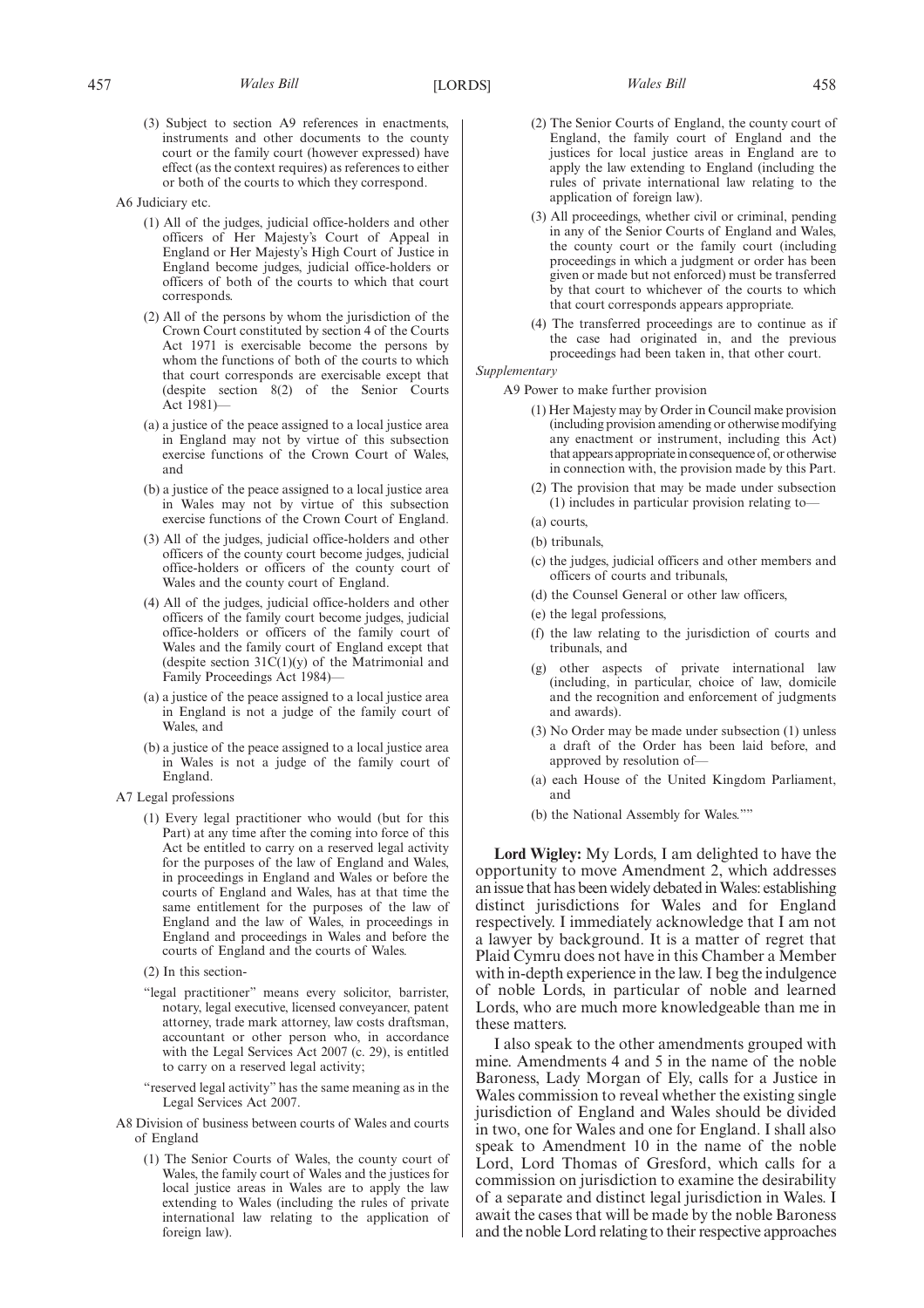to this matter, but should my amendment for any reason not be accepted, I would certainly regard their amendments as steps in the right direction that I would support.

I accept that there are divided opinions among lawyers on these matters. I suspect that a majority of legal people in this Chamber might not initially warm to my proposals. I ask any doubters to consider that there has already been keen debate on this issue within legal circles in Wales—the range of amendments being debated emanating from different parts of this Chamber bears that out. I ask noble Lords to accept that there are leading legal brains, such as Sir Roderick Evans and Winston Roddick QC, who have long campaigned in favour of Wales having its own jurisdiction. In his memorable Lloyd George memorial lecture in 2008, Winston Roddick stated, "My view is that a devolution settlement, by which the Assembly is given full legislative competence but not the responsibility for the administration of justice, would be dysfunctional, constitutionally unsound and demeaning to Wales's developing constitutional status".

In fact, the need to address the divergence between Wales and England was recognised long before primary law-making powers were devolved. In the first four years of devolution over 1,100 statutory instruments were approved by the Assembly. A very large proportion of these were unique to Wales or reflected distinct differences to those pertaining to similar instruments operational in England, with these differences reflecting the different circumstances of Wales. As long ago as 2004 Professor Tim Jones and Jane Williams wrote an article in which they stated that Wales was emerging as a separate jurisdiction that needed to be separately recognised. If that was true then, how much greater is that need now and how much greater again will it be in another five or 10 years?

Notwithstanding the force of these points I feel I should address wider and more general questions in justifying the change that I advocate. One might argue that the separate or distinct jurisdiction requires a defined territory, a law-making body within that territory empowered to make laws for it and a judicial system within it to administer those laws. However, discussion of a separate or distinct Welsh jurisdiction must have regard for the wider UK context. England and Wales, and Scotland and Northern Ireland, have their legal jurisdictions, but none of them is separate in a watertight fashion. The Scottish judicial system enforces laws made in Westminster, as it does laws made in Edinburgh. The same is true of Northern Ireland in the Belfast/ Westminster context.

In addition, important elements of the tribunal systems that operate in each jurisdiction are organised on a UK or GB basis and function alongside intrajurisdictional tribunals. There is also the Supreme Court of the United Kingdom, which sits at the pinnacle of the judicial system of each jurisdiction. A Welsh jurisdiction would not be separate in an isolationist sense, but would take its place alongside the other jurisdictions of the UK and therefore perhaps the word "distinct" is more appropriate.

A question concerning the difference between separate and distinct jurisdictions might be exercising some noble colleagues, and I understand that. What does it mean in practice? A distinct jurisdiction will consist of a unified court system, encompassing Wales and England, but applying two distinct bodies of law: the law of Wales and the law of England. The infrastructure is therefore in place, minimising costs. A distinct jurisdiction may over time grow into a separate jurisdiction and that will reflect the evolution of our devolved Government.

As I understand it, the case is based on the need for there to be absolute clarity with regard to the legal rectitude of a legislative action taken by the Welsh Government. This will build up over time in terms of the primary and secondary legislation passed, amended and no doubt sometimes annulled by the National Assembly, and by the plethora of court cases that over time will create the interpretive framework for such laws and regulations.

In the earlier years of devolution—the years through which we are living—there will no doubt be lawyers practising in Wales and England who will be able to keep a focused eye on the law and its interpretation on both sides of the border. As the years go by and the volume of relevant legislation accumulates, it will become increasingly difficult to ride both horses without slips and mistakes. In one sense there is already an embryonic Welsh jurisdiction. There are approximately 15 tribunals that function in Wales. I believe that one was actually created by the National Assembly itself. Responsibility for these rests with the Welsh Government.

A Welsh jurisdiction could have whatever structures and institutions it is decided are needed to best serve the interests of Wales. There is no template that has to be followed and a jurisdiction, once created, is not immutable. It can change and develop as needs dictate; for example, the present Northern Ireland jurisdiction is structurally different from that originally set up. Creating a jurisdiction for Wales is having a clean sheet of paper and deciding on what we need at this stage. It is the opportunity to create a structure that meets the demographic, geographic and linguistic needs of Wales and, most of all, its democratic needs in the context of our devolved legislature and its responsibilities.

I will now address the reasons for creating a Welsh jurisdiction. First, the argument cited most often, as I have mentioned, is that Wales is developing a body of law that is different from the law of England, and those differences will increase as devolution progresses. It is a good, valid and attractive argument but it is not the only one and not necessarily the most persuasive. The differences between the laws of Wales and the laws of England are unlikely ever to be fundamental. There are no differences so fundamental between the laws of Northern Ireland or Canada or Australia and, say, England and Wales that a judge could not come to terms with them.

Secondly, the refinement of the "different law" argument into constitutional terms is, to my mind, far more persuasive. The judiciary, as the third pillar of government, needs to be properly in place in Wales to support the progress of devolution and to act in relation to the Welsh Government as the judiciary in London acts in relation to Westminster. I contend that the joint jurisdiction has not served Wales particularly well. Institutions of the law from the courts to prisons have been developed according to templates set to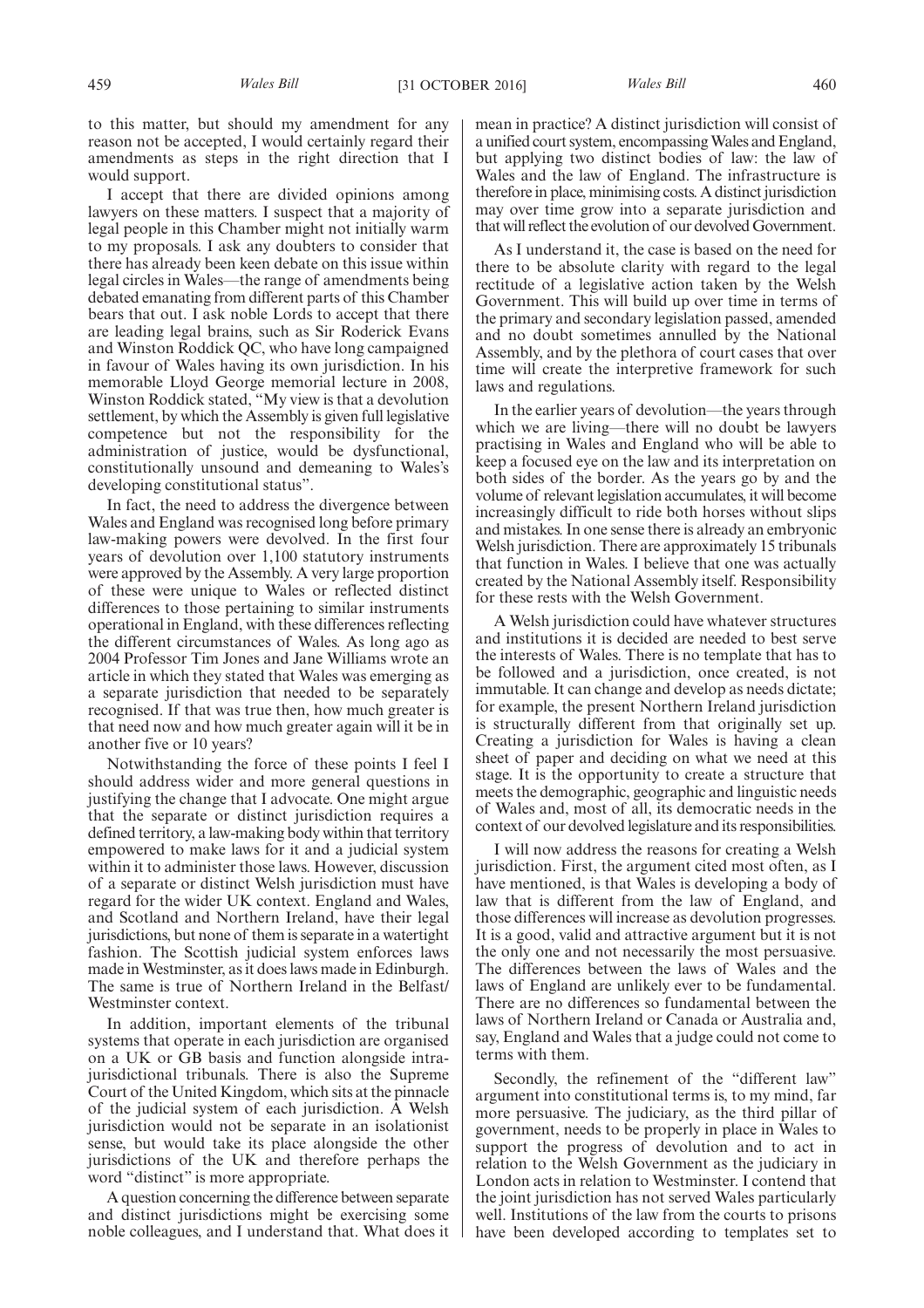[LORD WIGLEY]

accommodate the large cities of England and not the needs of Wales. The infrastructure of the administration of justice has never been developed on a whole-Wales basis. It is not acceptable that there is, for example, no Crown Court west of Swansea or between Swansea and Caernarfon, and no Crown Court between Merthyr and Mold. County courts and magistrates' courts have been closed in a way that would be unthinkable if the jurisdiction was run from Cardiff. Wales is able to decide on the siting of its schools and hospitals but not its courts and prisons.

Thirdly, I contend that legal services are an important economic driver and the development of a jurisdiction in Wales would provide a boost to the Welsh economy, which would by no means be limited to the legal professions. Wales is treated for the purposes of the present jurisdiction as a circuit of England, and work from Wales goes to support employment and career structures in England. We need to maximise the opportunities for the brightest of our young people to work in Wales. That is what devolution should be about and it is as relevant in the context of the law as it is in other walks of life.

Fourthly, many positives could grow out of having a Welsh jurisdiction. It would be small and able to react quickly and effectively to the need for change. It could, for example, develop innovative rehabilitation initiatives, which are linked to responsibilities already devolved to Cardiff. The importance of this was recognised by Gordon Brown a few years ago. Following the Good Friday agreement, criminal law was a reserved matter and it continued to be until 2010. In a speech delivered on 16 October 2008, Gordon Brown, then Prime Minister, sought to encourage the Northern Ireland Assembly to seize the opportunities that the devolution arrangements offered, and he said:

"There is something more vital at stake for your entire society, something that only the completion of devolution can deliver. How can you, as an Assembly, address common criminality, low-level crime and youth disorder when you are responsible for only some of the levers for change, and when you have responsibility for education, health and social development but have to rely on Westminster for policing and justice? The people of Northern Ireland look to you to deal with these matters because to them they are important. Full devolution is the way to deliver better services, tailored to the needs of all communities, regardless of the politics. It is the best way for you to serve them".

The fifth justification I would advance relates to the Welsh language. Although in recent years attitudes towards the use of Welsh in the administration of justice have changed for the better, nearly half a century after the passing of the Welsh Language Act 1967 we still have a system that is fundamentally English and which accommodates the Welsh language only when it has to. Welsh and those who wish to use it remain in an inferior legal position and this is something that we in Wales have to put right. There is a growing call for a distinct jurisdiction for Wales. Recently, a majority of witnesses at the Welsh Affairs Select Committee in the other place recommended that the diverging body of distinct Welsh law could be best served only by this distinct jurisdiction. Lawyers and constitutional experts alike reiterated the case to that committee that to establish a clear and lasting legal settlement for Wales, a distinct legal jurisdiction is necessary. Academic and constitutional expert Professor Richard Wyn Jones summed it up in a pithy and memorable phrase. He said that a Welsh jurisdiction represents,

"the constitution catching up with the legislative reality".

#### *4.45 pm*

The amendment which I have tabled is based on the wording proposed by the Government of Wales and supported by First Minister Carwyn Jones, himself a barrister. I understand that the Welsh Government have recommended this wording after taking expert legal advice on the matter. Emphasising the Welsh Government's continued support for a distinct legal jurisdiction, the Counsel General for Wales and Labour AM, Mick Antoniw, this month described a distinct Welsh legal jurisdiction as an inevitability. He claimed that a distinct jurisdiction would also offer the National Assembly,

"an opportunity to develop a Welsh solution to … UK … reforms",

which are widely seen as "reducing access to justice". This facility would lead to tangible benefits for the people of Wales.

I would also point out, as the Minister well knows, that the Silk commission—of which he was of course a distinguished member—accepted that there would in due course be a pressing case for a Welsh jurisdiction, even if at this point in time the need is not so overwhelming*.* It recommended that a facility should be developed so that within a decade such a new structure could come into existence. It recognised that, over time, the case should become increasingly irrefutable as the body of Welsh law accumulates and public policies in Wales and England inevitably follow divergent paths. I am told that if we do not have our own distinct jurisdiction in Wales, we shall be the only legislature in the world that does not. That such a situation exists is a reflection of the practical need for such a facility.

Personally, I would have liked to see the Government taking the lead in this matter and bringing forward their own proposals in the Bill by way of provisions to allow for a distinct jurisdiction. If they cannot bring themselves to support my proposal or the facility offered by Amendments 4, 5 and 10, I believe that they should at the very least bring forward on Report a new clause providing for an order-making facility which could be triggered when there is general recognition of the need for distinct jurisdictions, without the need for yet another Wales Bill. I believe, as did the Silk report, that this will be the case within a decade. The growing importance of this issue was recognised by the House of Lords Committee on the Constitution in its report last week, when it pressed the Government to keep the issue "under review", in its words.

Let us for once look forward and thereby avoid the need for a whole series of Wales Bills demanding legislative time at Westminster. I ask the Minister to consider this between now and Report if the Government cannot accept my amendment today. I shall look forward to the contribution of colleagues far more knowledgeable than me in these matters and I beg to move.

**The Deputy Chairman of Committees (Lord Dear):** At this stage, I should advise the Committee that if Amendment 2 is agreed to, I cannot call Amendments 3 and 4 by reason of pre-emption.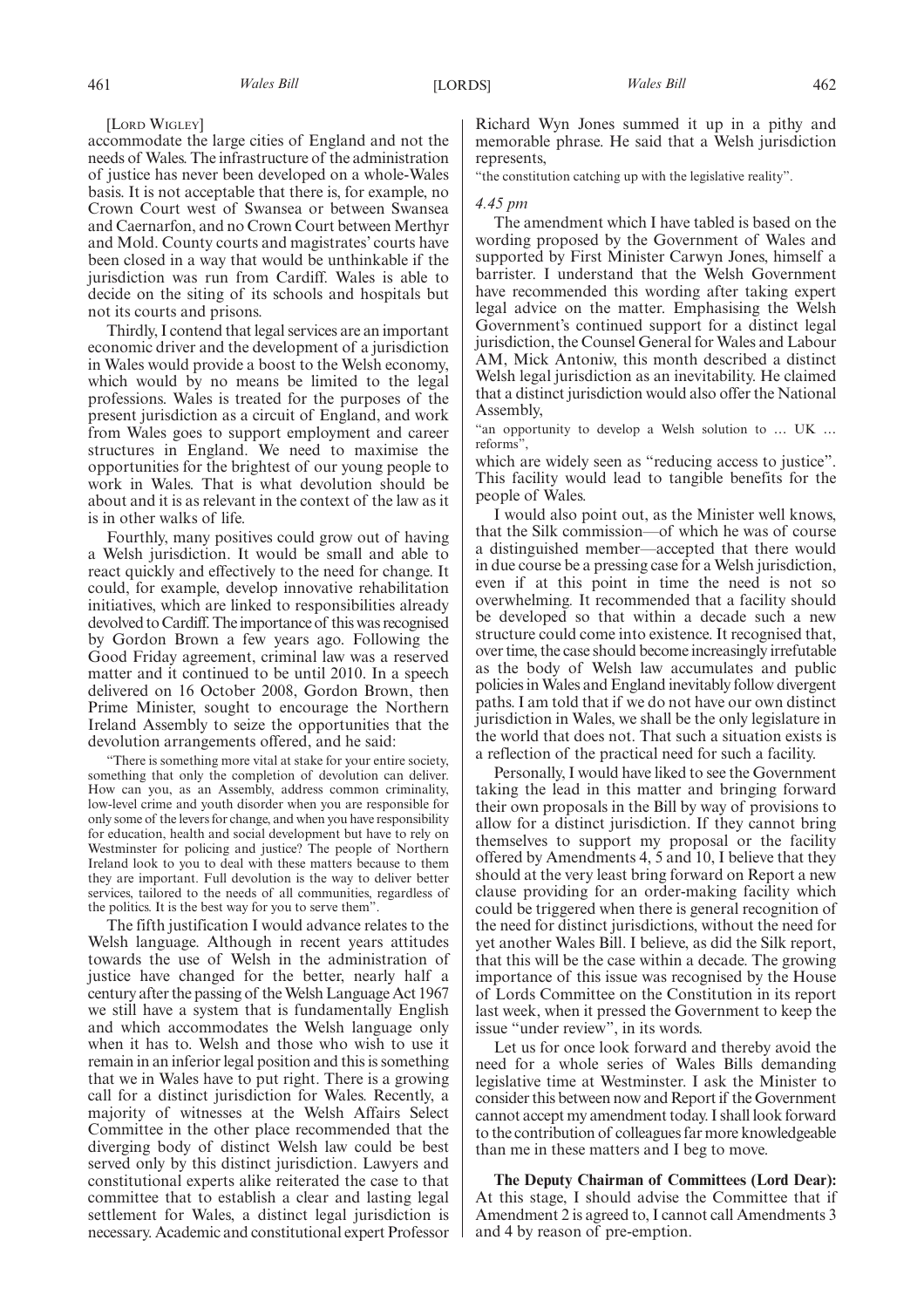**Lord Crickhowell (Con):** My Lords, I am enormously grateful to the noble Lord, Lord Wigley, for putting forward his amendment in the form that he has. He has produced a very long and complex amendment to be added to a very long and complex Bill—too long and complex, in the view of many of us. It is interesting that, by doing this in Committee, he did not attempt to do as one normally would when introducing a matter of this complexity: to go through the detail of the proposal he was putting forward and the wording that has been suggested, which he told us originated with the Welsh Government.

I am glad that one of the things the present Government have decided to do is to revert to a system where we have Green Papers, White Papers, draft Bills and pre-legislative scrutiny. That is the proper way to proceed with legislation.

Clearly, it is quite impossible in a short Committee stage in this House to go through any process of that kind, so while I understand why the noble Lord wants to put the case for a separate jurisdiction of this kind, I suggest to him and to the Committee that it cannot possibly be sensible to proceed in the manner he suggests. Indeed, the noble Baroness, Lady Morgan of Ely, and the noble Lord, Lord Thomas of Gresford, have each tabled amendments which seem to try to place in legislation the working party which has already been established by the Government to look at this matter with calm deliberation and come forward with proposals for the future. That seems a sensible way forward. Translating the undertaking already given by the Government into some form of legislative commitment, as suggested by the noble Baroness, Lady Morgan of Ely, and the noble Lord, Lord Thomas of Gresford, may well be a possible solution, and I am not coming out against that.

I note that in Committee in the other place the Minister replying on behalf of the Government confirmed that the working group had been established and said that it would report in autumn 2016. We are well into autumn 2016. Surely if there is to be a report, it should be produced to this House during the Committee stage, not when we have completed it.

While I understand the fervour and enthusiasm with which the noble Lord, Lord Wigley, has advanced his case, it seems to me that he has produced compelling evidence for why we should not proceed in the way that he suggests in this amendment and that we should follow the line set out by the Government in their working party and possibly consider the proposals put forward by the noble Baroness and the noble Lord to which I have already referred.

**Lord Hope of Craighead (CB):**My reason for speaking at all is that I had the privilege of sitting in the Supreme Court of the United Kingdom in the first devolution case that came before that court from Wales. I think I was the first judge ever to use the phrase "Welsh law" because it seemed to me, even at that very early stage, that a body of law was in the process of developing which deserved to be recognised as such. For that reason, I am glad to see new Section A2 inserted by Clause 1, which recognises that there is a body of Welsh law. I am entirely in sympathy with that.

I am also broadly in sympathy with the broad thrust of the points made by the noble Lord, Lord Wigley. I have sympathy with him partly because I come from Scotland, which has its own system of law which was guaranteed when we entered into union with England to create the United Kingdom. It was part of the deal between the two countries that the Scots law that had evolved would continue to exist. We had the advantage of our own body of law, which was developed largely with the assistance of jurisprudence in the Netherlands and France. It was a different system of law from that of England. It was recognisably different, and it required different judges. That is not a requirement for the kind of jurisdiction that the noble Lord, Lord Wigley, is asking us to consider. There is not that kind of difference between Northern Ireland and England; their common law is basically the same. But the fact that they are different jurisdictions recognises the important difference of outlook between these two countries in the way their laws are developed.

Although I have said I am in sympathy with what the noble Lord, Lord Wigley, has said, I am bound to say that I find his amendment goes too far and too fast. It is asking us to take an enormous step without any assurance that there exists yet enough Welsh law to justify what would be done and as to whether we have the manpower and womanpower to create the judicial positions being contemplated. My preference, in sympathy with what the noble Lord, Lord Crickhowell, said, is for Amendments 5 and 10—I am not sure I mind particularly which of them—which would be a step towards considering, in a little more detail and at more leisure, how this matter should be handled. The noble Lord, Lord Wigley, will of course say, "That's going to mean another Wales Bill", but I am afraid that might be the price to pay for moving at the proper pace to make sure that the systems are properly designed. I would like to see a development of that kind, but it needs to be very carefully worked out, bearing in mind all the things that other noble Lords will no doubt say about the difficulty of creating a Welsh Bar, which will provide the essential requirements for the judiciary to develop.

I would also like the Government to consider whether their recognition of the body of Welsh law as the law made by the Assembly and Welsh Ministers itself goes far enough. I do not have an amendment to that effect, but the fact is that judges help to make the law too. The Supreme Court of the United Kingdom, which after all looks at Wales through the devolution system and has had Welsh lawyers appearing before it, has its own part to play in creating Welsh law, as I attempted to say in my opening remarks. I intervened really to support the noble Lord, Lord Crickhowell, and I hope, in a way, to support the noble Baroness, Lady Morgan, and the noble Lord, Lord Thomas of Gresford, in what they are about to say.

**Lord Elis-Thomas:** My Lords, I am happy to follow the noble and learned Lord, Lord Hope, and his references both to the concept of Welsh law and to its meaning in the context of this Bill. I also say to him that I suspect there will be many more Wales Bills as a result of this Bill if it goes through in its present form. Our successors will be here debating these matters further.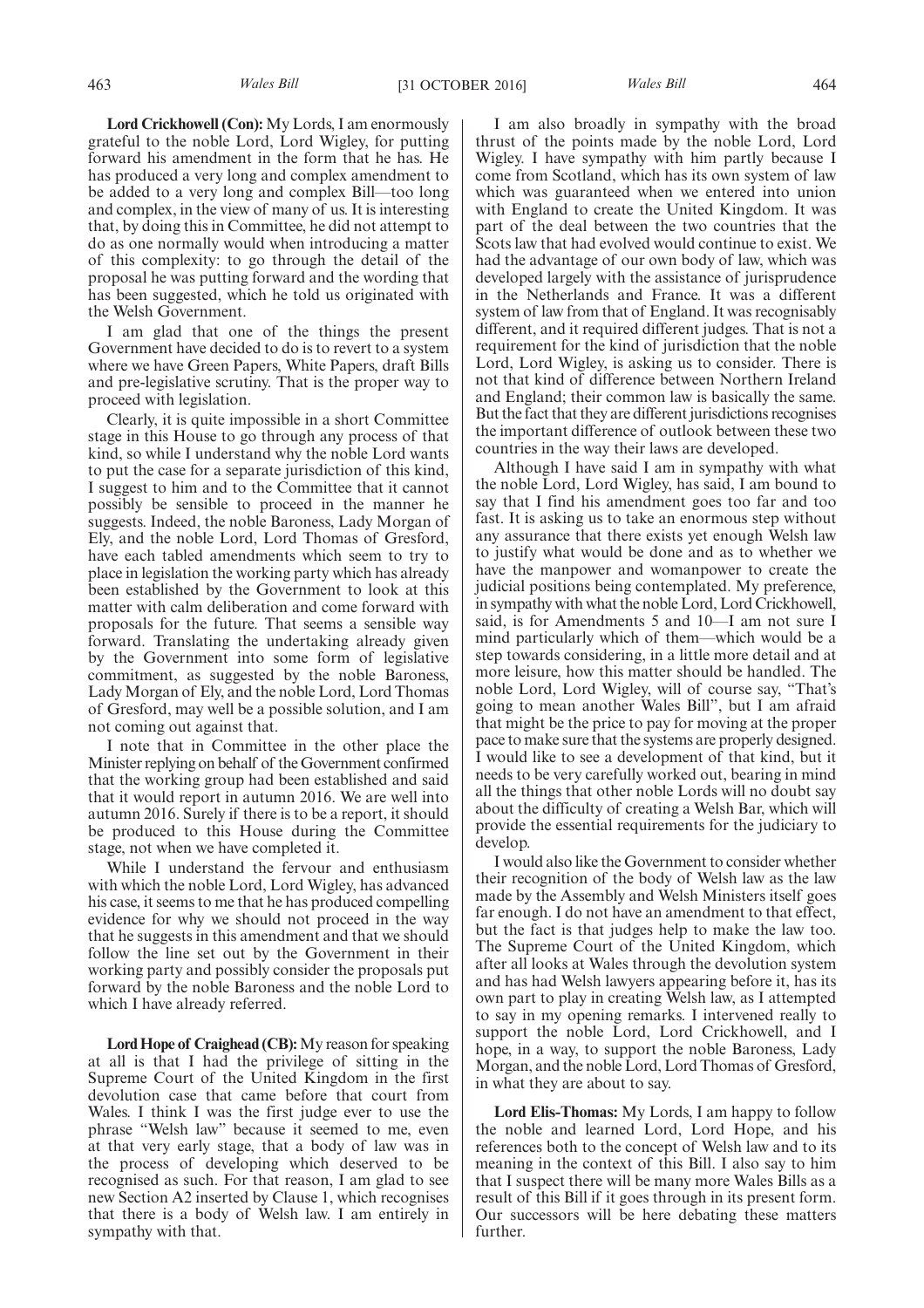[LORD ELIS-THOMAS]

The point of my small amendment in this group, Amendment 3, is to clarify that the law of Wales is more than what is made in the National Assembly for Wales, or indeed in this place as English and Welsh law, or by the decisions of the judiciary, since law is developed as the noble and learned Lord indicated. In this sense, the Explanatory Memorandum is much more informative than what is in the Bill itself. Paragraph 25 of the commentary on the provisions of the Bill makes it clear that:

"Subsection (1) confirms that there is a body of Welsh law made by the Assembly and Welsh Ministers. The law made by the Assembly and Welsh Ministers is … only part of the law that applies in Wales".

I believe the noble and learned Lord, Lord Hope, made that point: the law of Wales is much broader, both historically and currently, than what is set out in the Bill. It is for that reason that I ask the Government to consider whether they can look for a wording that is more explanatory and of greater legal standing than that which they have currently adopted.

I will also quote, as I often do, my friend and mentor, the Reverend Professor Thomas Glyn Watkin. He told the National Assembly's Constitutional and Legislative Affairs Committee, of which I was then a member, in evidence quoted as part of the committee's report on the Bill:

"My own view is that there is now within the legal system of England and Wales three bodies of law that can be recognised: a body of law that applies only in Wales, a body of law that applies only in England and a body of law that applies in both countries. I think the legal system needs to adapt itself to that new reality, a reality that is growing as the body of law that applies only in Wales and the body of law that applies only in England increase in size".

Turning again to the issue of jurisdiction, which my noble friend Lord Wigley so clearly set out in the context of his amendment, there is a link between the complexity of the Bill and the move to preserve a single and undifferentiated jurisdiction. It was made clear to us in the Assembly committee, both in a special seminar convened as part of our scrutiny of the Bill and in evidence, as we stated in our report at paragraph 28:

"It is clear to us that the UK Government's policy to preserve the single jurisdiction has resulted in much of the complexity within the Bill".

That is why I believe the Government will have to address this issue either tonight, next Monday or on Report. I absolutely agree with the noble Lord, Lord Crickhowell, that the complexity of the Bill is linked to the whole issue of the lack of flexibility on jurisdiction.

#### *5 pm*

**Lord Judge (CB):** My Lords, as a former Lord Chief Justice of Wales and England, I want to make just a couple of points. The word "normally"in Clause 2 is a weasel word. It does not mean anything very much in legislative terms. I am perfectly well aware that it is in the Scotland Act, but what is this supposed to mean: "the Parliament of the United Kingdom will not normally legislate"? Who decides what is normal? If the Parliament of the United Kingdom decides, the Assembly is ruled out.

I am particularly concerned about Clause 2 in the context of Clause 53-

**Lord Bourne of Aberystwyth:** My Lords, with respect, I think that this is the next amendment.

**Lord Judge:** The Minister may well be right, but I listened to the noble Lord, Lord Elis-Thomas, talking about "normal" in the context of Clause 2. At some stage I want to make the point, so perhaps I may just finish making it, because I do not want to take long about it. Please can we look at the matter in the context of Clause 53 and, in particular, Clause 53(6) concerning statutory instruments, powers vested in the Secretary of State, affirmative resolution, and so on:

"unless a draft of the instrument has been laid before and approved by a resolution of each House of Parliament"?

It totally omits reference to the National Assembly for Wales, yet in Clause 2 we are told that the Government will not normally legislate without the consent of the Assembly. Somewhere along the line, this bridge has to be crossed.

**Baroness Morgan of Ely (Lab):** My Lords, I tabled Amendments 4 and 5 to establish a justice commission for Wales. Like the noble Lord, Lord Wigley, I apologise for not having the legal background or brilliance of the noble and learned Lords, Lord Hope and Lord Judge, to speak as I would like on the amendments, but I will do my best.

The noble Lord, Lord Wigley, made some relevant and serious points which need to be considered. It is premature to establish a separate legal jurisdiction for Wales, but there is without question an issue that needs to be addressed. I shall briefly summarise the background and explain why the commission is needed and what it would achieve.

There is clear consensus among constitutional and legal experts that there is a problem here that must be addressed. The creation of the National Assembly as a legislature with primary legislative powers, operating within a single jurisdiction of England and Wales, creates a situation which will throw up difficulties in the medium to long term. That single legal jurisdiction, to quote from those who have promoted this Bill in the other place, "has served us well". Yes, it may have done that, but it has served us well in different times. It served us well when the laws that applied across England and Wales were the same laws—when this place was the only legislature that could enact the laws of the jurisdiction. That is no longer the case and has not been for some time.

It is worth emphasising the point made by the noble Lord, Lord Elis-Thomas. There is no question but that the UK's Government's anxiety to protect the joint jurisdiction is the source of many problems in the Bill. We accept that some constraints have been removed, but there remain many reservations and restrictions whose primary purpose is to protect the consistency of law across England and Wales. The problem is that that consistency no longer exists: the horse has already bolted. The reality is that there is already a growing divergence of law which is the inevitable consequence of legislative devolution. The law on education, planning, the environment and social services is now fundamentally different in Wales. Without reform of the jurisdiction to reflect this divergence, there are risks to the rule of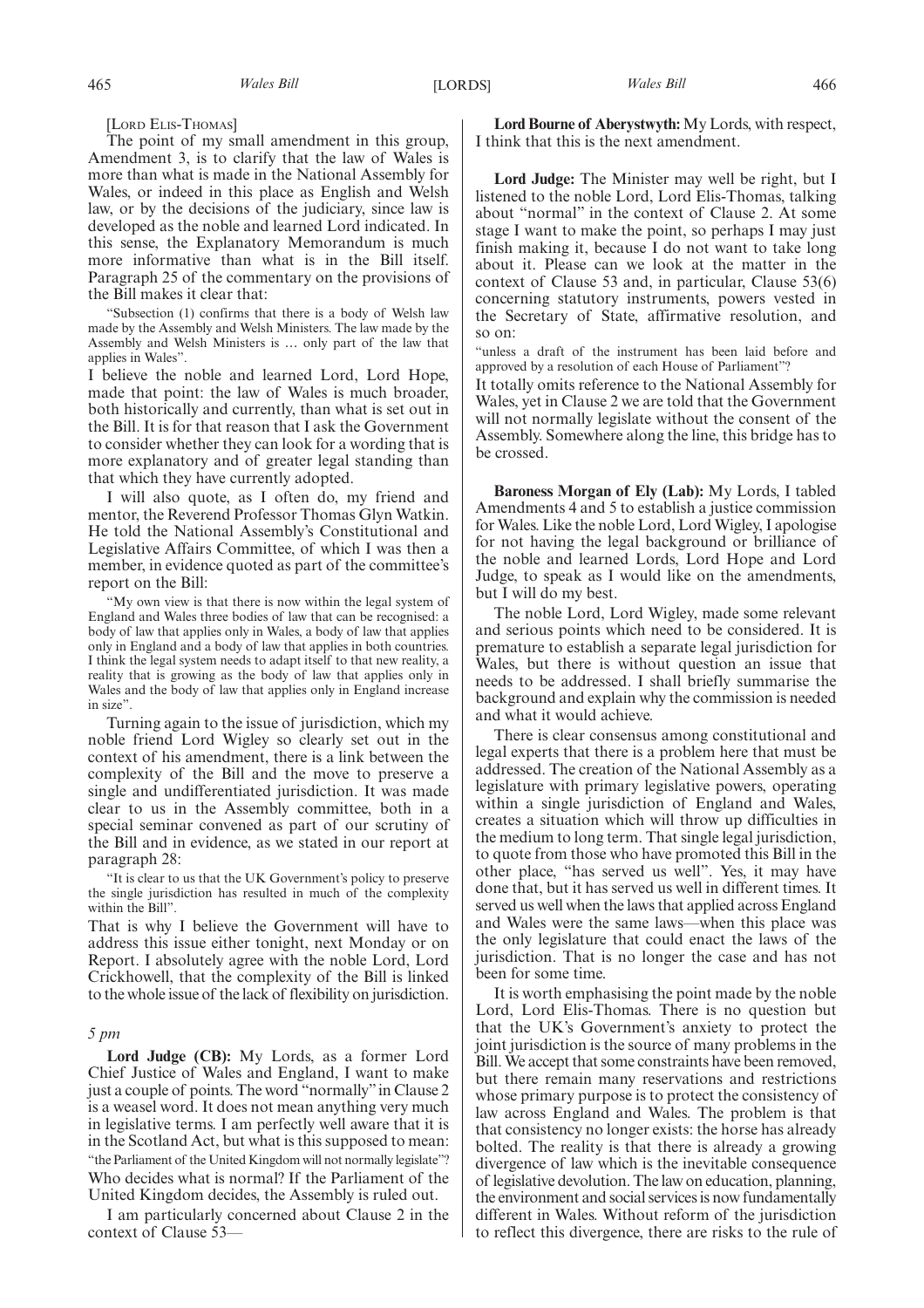law and the administration of justice. By necessity, a single jurisdiction involves a single body of law that extends across its territory. A single jurisdiction implies that the law is the same across that territory. The laws of England and Wales—already vast—must now absorb the increasing divergence between laws that apply only to Wales and those that apply only to England. This is highly complex, so how can we be sure that the citizens will understand the law or even that solicitors, barristers and judges will apply the correct law? This is not a debating point: these are real practical risks and they are increasing.

This issue demands a serious response and the UK Government see no need for concern on the grounds that this single jurisdiction has served Wales well. That misses the point. The shared jurisdiction served Wales well for four and a half centuries when Wales did not have its own legislature. That is no longer the case. The single jurisdiction is out of sync with the way that Wales is governed. It has not caught up with reality. But it is okay, because we have a glimmer of hope. All is going to be fine because the Ministry of Justice has set up a working group—what in Wales we call a committee—of Whitehall officials. The noble Lord, Lord Crickhowell, referred to this. Its birth was not auspicious: it was a party to which the Welsh Government were apparently invited but had not received their invitation. Never mind: it has now met, but we and the Welsh Government are in the dark as to its progress. Will the Minister enlighten us on some key points in relation to that working group? How many meetings has the group held? What engagement has there been with legal practitioners who understand the day-to-day realities of practising law in Wales? What is the work programme and when can we expect to see the report? Will we have it before Report stage?

It is an incredible coincidence that today, when we are debating this, the Welsh Government have received an invitation to the working group's second meeting. That is great news, but we should be concerned that that progress is not a serious way of demonstrating a commitment to the fundamental importance of this work. This is why we think it is important to bring forward a commission on which the Welsh Government have equal status and to which they are able to bring their expertise and that of those who have real knowledge of the Welsh justice system. We have no confidence that this informal working group will be capable of producing a serious response to the challenges I have outlined. Maybe it will: let us see if we can see something before Report stage. It is important to have a much more credible mechanism for taking this issue forward which will be independent of government and consist of senior judiciary and other practitioners who already have the authority and expertise required. Such a mechanism would provide a forum for developing solutions to problems that cannot be avoided and would be transparent in producing an annual report on progress against an agreed remit.

For all its flaws, one of the positive impacts of this Bill is that we have had to focus our minds on this key issue. It is clear that the single jurisdiction is no longer fit for purpose in its current form. What exactly should come in its place and how it should operate are questions that necessitate detailed analysis of the situation and the evidence of the problems caused. Much thought needs to be given to what is the right way forward. The relevant body should comprise those with most experience of the problems, and legal and constitutional experts adept at finding solutions. These problems will not go away. The proposed commission would provide a mechanism for addressing them. That is the purpose of this amendment. I hope that the Minister will support it.

**Lord Thomas of Gresford (LD):** My Lords, those of your Lordships who were here at Second Reading will recall that I told the House that when I was in my 20s and full of ambition and great principle, I thought that it was necessary, when drafting a Bill for the parliament of Wales back in 1967, to have a separate Welsh jurisdiction to determine the laws that that parliament would pass. As I indicated at Second Reading, I have changed my view; I think it is a matter of complete practicality. I disagree with the noble Lord, Lord Wigley, who said that the joint jurisdiction has not served Wales well. There is no joint jurisdiction. There is a single jurisdiction and it has operated over four centuries to provide the same standard of justice in Wales as in England. When he was called on to give an example of where it goes wrong, he talked about courts, as though a Welsh parliament would create new Crown Courts west of Swansea or in mid-Wales and would have the funds, judicial power and practitioners to man such a system. It is purely a practical question. To demonstrate that, I quote from the noble Lord's amendment. Under the heading "A6 Judiciary", the amendment states:

"All of the judges, judicial office-holders",

and others,

"become judges … of both … courts"—

that is, the existing judges would continue to operate in both England and Wales. The amendment then proposes:

"All of the persons by whom the jurisdiction of the Crown Court constituted by section 4 of the Courts Act 1971 is exercisable become the persons by whom the functions of both of the courts to which that court corresponds".

In other words, practitioners and judges in criminal courts could operate in both England and Wales. Where is the separate jurisdiction in that? Proposed new Section A6(3) states that all the existing judges and others should become judges in the courts of both England and Wales. The same situation is proposed for family courts and the legal profession. Therefore, the proposal put forward by the noble Lord, Lord Wigley, is that existing judges and practitioners should operate in the courts of both countries. How could that be possible if there were such a distinct and arcane system of Welsh law that only Welsh practitioners could understand it? Lawyers are accustomed to dealing with separate parts of the law, whether it is Welsh law, administrative law, the law relating to trusts or whatever. Practitioners and judges deal with differences between the laws passed by the parliament in Wales and those passed by the Parliament in England. There is no problem with judges doing precisely that. At the moment an Administrative Court sits in Wales and deals with legislation passed by the Welsh Assembly quite adequately—the Lord Chief Justice and an old friend of mine, Mr Justice Wyn Williams, sat in such a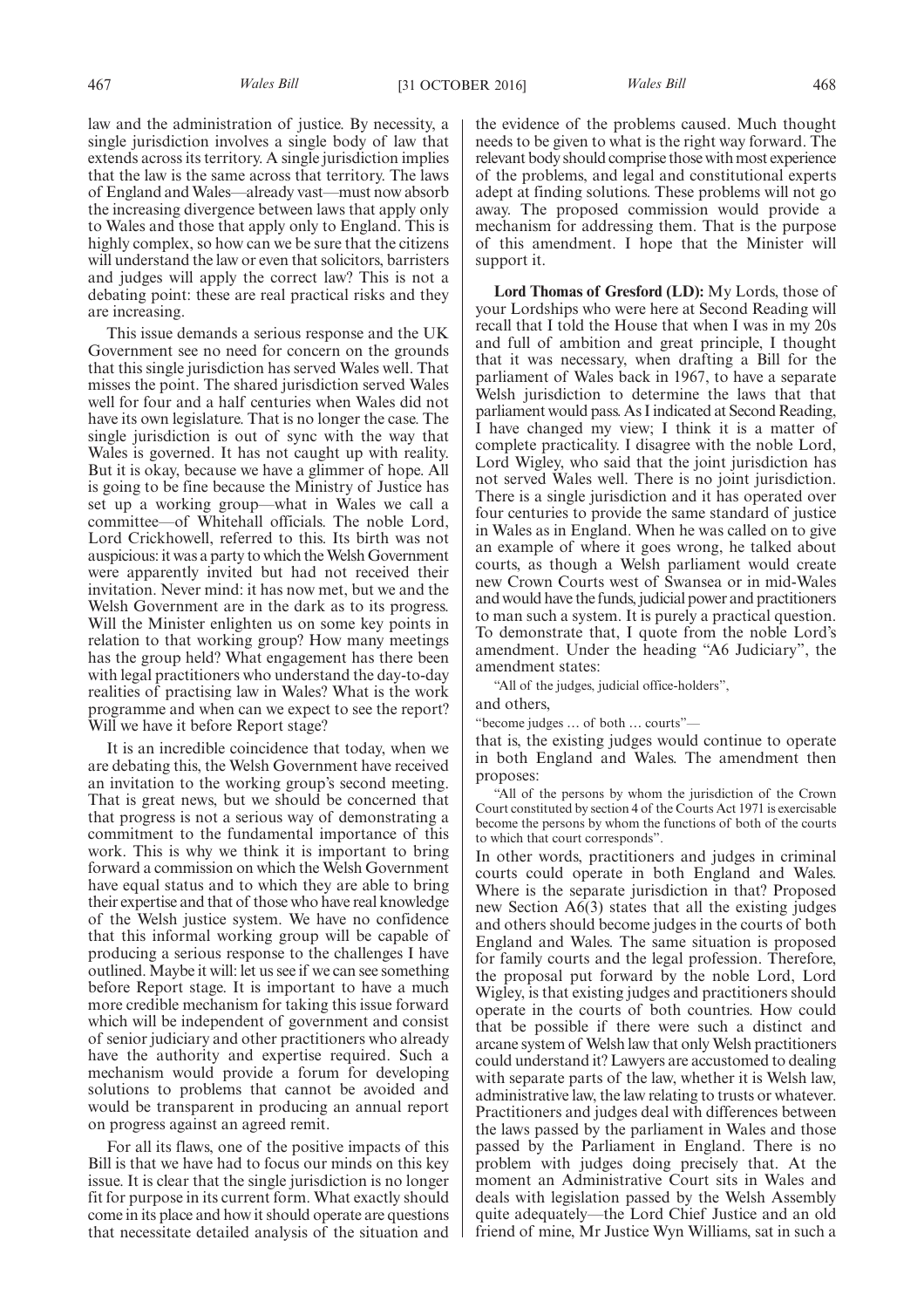[LORD THOMAS OF GRESFORD]

case last week—and no problem arises from that. However, the hare has been started, and for that reason I have advanced, as a matter of practicality, my Amendment 10.

## *5.15 pm*

The noble Lord, Lord Crickhowell, and other noble Lords referred to the working party that has been set up to consider the question of a separate jurisdiction, which has met only once so far, as we understand it. There is no transparency about what it does or about the appointment of its members, and no suggestion as to when it will produce a report that will be of any use. The noble Lord, Lord Crickhowell, hoped that it would be received this autumn before we finish these proceedings; I very much doubt that that will happen if it has met only once so far and has not met the Welsh Government at all, as the noble Baroness said a moment ago. I suggest that a body of commissioners should consider the issue—it is a live issue in Wales, so let there be a body to consider it—but that it should take evidence in public so that everybody can hear what is being talked about and it does not happen behind closed doors. The Welsh Government and the academics of Wales can give such evidence as they think fit, it can be tested and considered, and ultimately a report should be produced within three years of its constitution to deal with the problem that has been put forward.

The amendment put forward by the noble Baroness, Lady Morgan, suggests a sitting commission that continues for all time, so that the issue is never put to bed. To my mind, this issue has been raised so it should be dealt with properly and considered, a report should be put forward, and if legislation follows from that so be it. However, from a purely practical view based on years of experience as a member of the Wales and Chester circuit and as someone who has dealt with the law on both sides of the border and had experience of other jurisdictions abroad, in the Far East, Jamaica, Trinidad and places like that, I believe that a separate and distinct jurisdiction for Wales is not necessary and should not be followed through.

**Lord Elystan-Morgan:** My Lords, I support the amendment in the name of the noble Lord, Lord Wigley, with all the Celtic fervour that I can muster. The principle is undoubtedly a proper one, but the technicality is narrow. Some arguments turn upon the existence of Welsh law—its distinctive character—and they are not without their merit. However, that to my mind is not the issue, which is the juxtaposition of a parliamentary jurisdiction and a court jurisdiction. I would go so far as to say that there is something wrong with the constitutional geometry of the situation where more than one parliament operates within the sphere of one legal jurisdiction. That is the essence of it.

Even if there was no difference whatever between Welsh and English law in this matter—and we know there is—it would still be the case, parliaments having the inimitable bent to go their own way, that to have two or more parliaments operating within a single jurisdiction was wrong. I think I heard the noble Lord, Lord Wigley, say that he doubted whether there was

any situation in the whole world where that is so, but I ask the Minister—not perhaps in his ministerial capacity but in his capacity as a very distinguished professor of law—whether in any democratic system in the world there is an instance of two parliaments operating within a single legal jurisdiction.

Having said that, I appreciate that there are difficulties, and I have profound respect for what has been said by the noble and learned Lords, Lord Hope and Lord Judge. A great deal has already been started and been done. The Administrative Court has been referred to and it is undoubtedly a success. In addition—I think that the noble and learned Lord, Lord Judge, had a great deal to do with this—the civil and criminal divisions of the Court of Appeal were given every encouragement to meet in Wales, and they did so on many occasions.

There are many trends of that kind; nevertheless, the basic problem still has to be met. We have already heard of the situation in Scotland and Northern Ireland. The Isle of Man, Guernsey and Jersey have their own parliaments and their own jurisdictions. As a matter of legal purity, there should never be a situation where more than one parliament operates within one jurisdiction. Having said that, I appreciate that there are practical difficulties.

**Lord Carlile of Berriew (LD):** My Lords, I joined the Wales and Chester circuit of the Bar 45 years and two months ago. I went to chambers in Chester, where my noble friend Lord Thomas of Gresford was already well established, and I confess that I learned a great deal from him, almost all of it good. It is therefore with a good deal of pleasure that I rise to support his amendment.

I have some sympathy with the noble Lord, Lord Wigley, in his aspirations for Welsh institutions, but I fear that I have to come to the same conclusion as my noble friend Lord Thomas—that what he proposes is not needed and nor would it work. Speaking only for myself, I suspect, I have long been in favour of the creation of a separate Wales division of the High Court to cover civil and criminal proceedings. Although a great deal has been done, which I shall mention in a moment, we still do not quite have that formal division. In my view, that would be an excellent measure, well understood, and it would possibly allow Wales to have some appointments that would be appropriate to such a division, such as a presidency of the division—there are presidents of the other divisions of our senior courts. I think that that would be met with approval throughout the legal profession in Wales, although, as I shall set out in a moment, it is not necessarily those in the legal profession who are the right people to decide these things.

I join in the tribute that has been paid to the noble and learned Lord, Lord Judge, who as Lord Chief Justice did a great deal to give the Welsh jurisdiction an identity which previously it had not had for several hundred years. Of course, as I think my noble friend said at Second Reading—I have certainly heard him say it in your Lordships' House—there used to be a chief justice of Wales. Indeed, he and I appeared at the Chester city quarter sessions, in the building of which there is a large portrait of a former chief justice of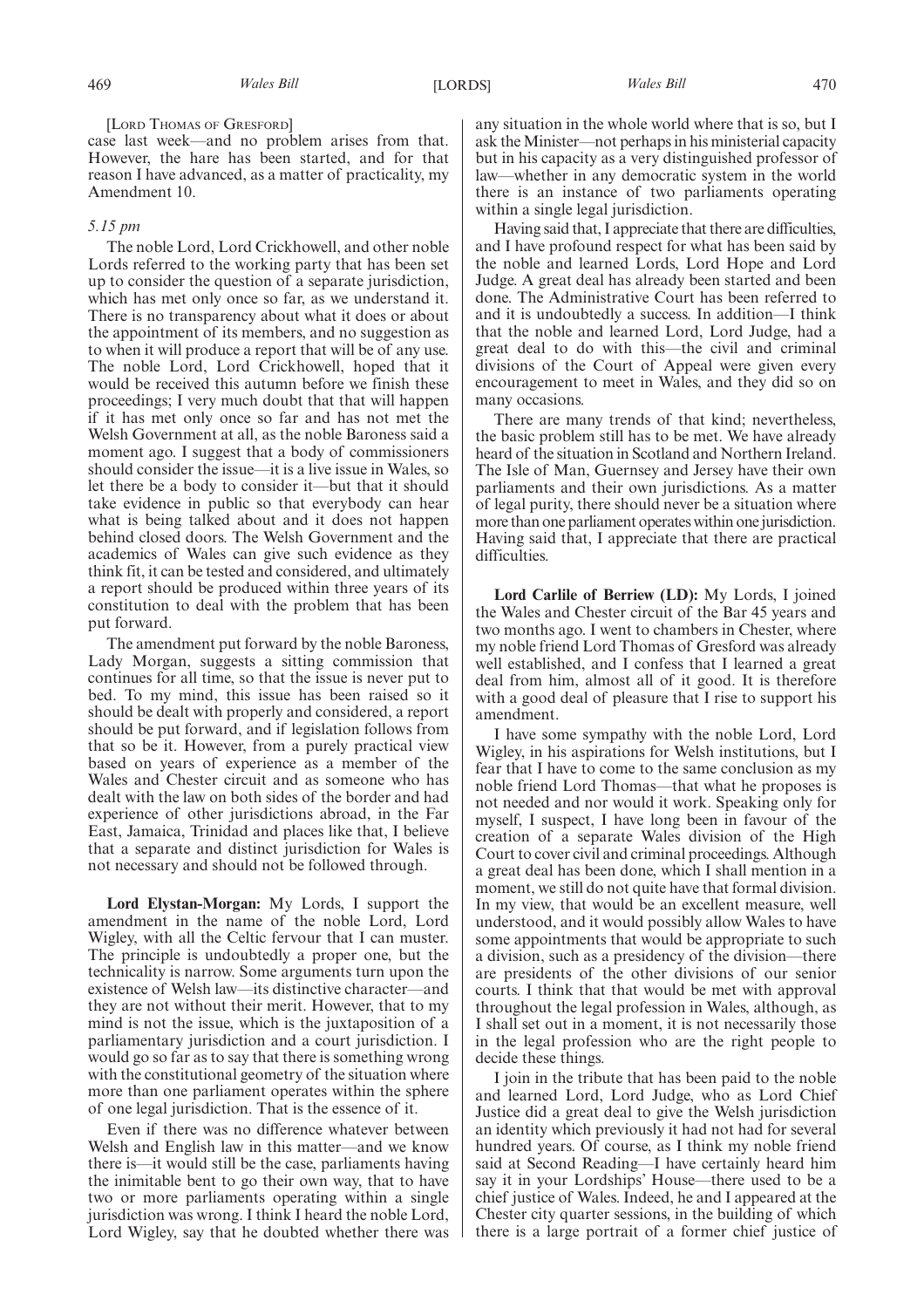Wales—the well-known Lord Jeffreys or Judge Jeffreys. He is not necessarily the best precedent for such an appointment; nevertheless, there is that precedent. There could be a president of a Wales division, although not in a Jeffreys-like way—who, by the way, was not half as bad as history has made him out to be. Of course I will give way to my noble friend.

**Lord Thomas of Gresford:** Your Lordships will appreciate that I was born in Acton on the Jeffreys estate.

**Lord Carlile of Berriew:** I am delighted to hear that. My noble friend's sense of justice certainly does not in any way imitate that of Lord Jeffreys of the Bloody Assizes.

However, what I am suggesting is that the presidency of a Wales division of the High Court would have real attractions within Wales.

I would also like—I know that the noble and learned Lord, Lord Judge, would associate himself with this—to praise the actions of the current Lord Chief Justice, the noble and learned Lord, Lord Thomas of Cwmgiedd, who was born in south Wales and has frequently reminded us of that fact. Indeed, the noble and learned Lord, Lord Thomas, has evolved what was introduced by the noble and learned Lord, Lord Judge, and given further credibility to the respect that is given to Wales as a jurisdiction where relevant and appropriate.

One group who have hardly been mentioned in this debate is the poor old litigants who go to law in Wales. I had the great privilege of representing Montgomeryshire as its Member of Parliament for 14 years. It sits on a long stretch of the Welsh border. It is quite common for a customer to walk into an estate agent in, say, Llanfyllin, and negotiate the purchase of a property in another branch of that estate agency in Shrewsbury. It is very common—I may have done it myself—to go and look at a new car in Welshpool, but negotiate the price of that new car with somebody in Shrewsbury or some other English town. It is important for Wales that we develop as strong a financial services industry and venture capital industry in Wales as possible, but we need those English and foreign investors who want to take part in such transactions to have the confidence that they work in a predictable legal environment.

This is my final example, although I could give dozens. We need to be sure that those who face a trading standards dispute that arises with a company that operates both in Wales and in England are not faced by someone like myself scratching their expensive head in chambers and saying, "Oh, we've got a private international law issue here; a conflicts of law issue on which I will have to write you an extremely learned opinion"—at whatever my hourly rate for the time being happens to be. I do not think that we should inflict those disputes and problems on litigants. Inevitably, that is what would happen after time.

There are many common law jurisdictions around the world and they of course pay enormous respect to the decisions of what was formerly the House of Lords and is now the Supreme Court, and pay lower levels of respect to senior courts as you go down the hierarchy of courts. But inevitably there would be

judgments in a separate Welsh jurisdiction that would be inconsistent with judgments in the English jurisdiction or any other common law jurisdiction such as the Scottish jurisdiction—which, as the noble and learned Lord, Lord Hope, knows, has a different origin—or for that matter the jurisdiction in Northern Ireland.

While I would not wish to leave things necessarily as they are and I welcome the proposal made by my noble friend of a detailed and one-off review, creating a completely separate set of law for Wales would be to turn the clock backwards rather than forwards and would have damaging effects on potential litigants in Wales and on the economy of Wales

**Lord Deben (Con):** My Lords, we are present at one of the most unusual occasions that I can remember. This is an occasion on which lawyers almost universally want to have a less complicated system in which they are less able to find reasons for charging people more money for doing more work. As the House knows, I have a particular penchant for intervening in debates that are largely among lawyers because it is important that they should not be allowed to have unique control over the way in which the law is worked. It therefore pains me to say that I am entirely on the side of the well-argued case put by the noble Lord, Lord Thomas of Gresford. He has explained exactly why there was no need to go down this route.

However, there is one thing that I hope my noble friend will help me with. I do not understand why the Government have set up a working party at this point which it appears will not report in a way that can help this House and which appears to be dilatory in the invitations it has issued. My concern reflects a point raised by my noble friend Lord Crickhowell: this House deserves better. I would like to know what the working party concludes. It would be easier for us to make proper decisions were the working party to give us its information before we make them. The reason I have risen to speak is not only because of my long-standing interest in Welsh affairs but because this House is very often treated rather poorly by the system. If we are to do the job of careful examination of Bills properly, we should have the information beforehand and not be told that there is a working party which will report afterwards. By then we will have missed the opportunity of being informed and doing our job properly.

I hope that my noble friend will not take it amiss, but this is a case which I have had to raise constantly in this House because it has become something of a habit not just of this Government but of previous Governments—to suggest that because they are having discussions, it does not count that we cannot have discussions as a result of their discussions. Discussions between civil servants, however noble, are not the same as discussions between parliamentarians, so we ought to have the information before we finalise our views.

## *5.30 pm*

**Lord Morris of Aberavon (Lab):** My Lords, I rise to make a brief point which I believe will be of practical importance. Some three years ago I gave evidence to the Constitutional Committee of the Welsh Assembly.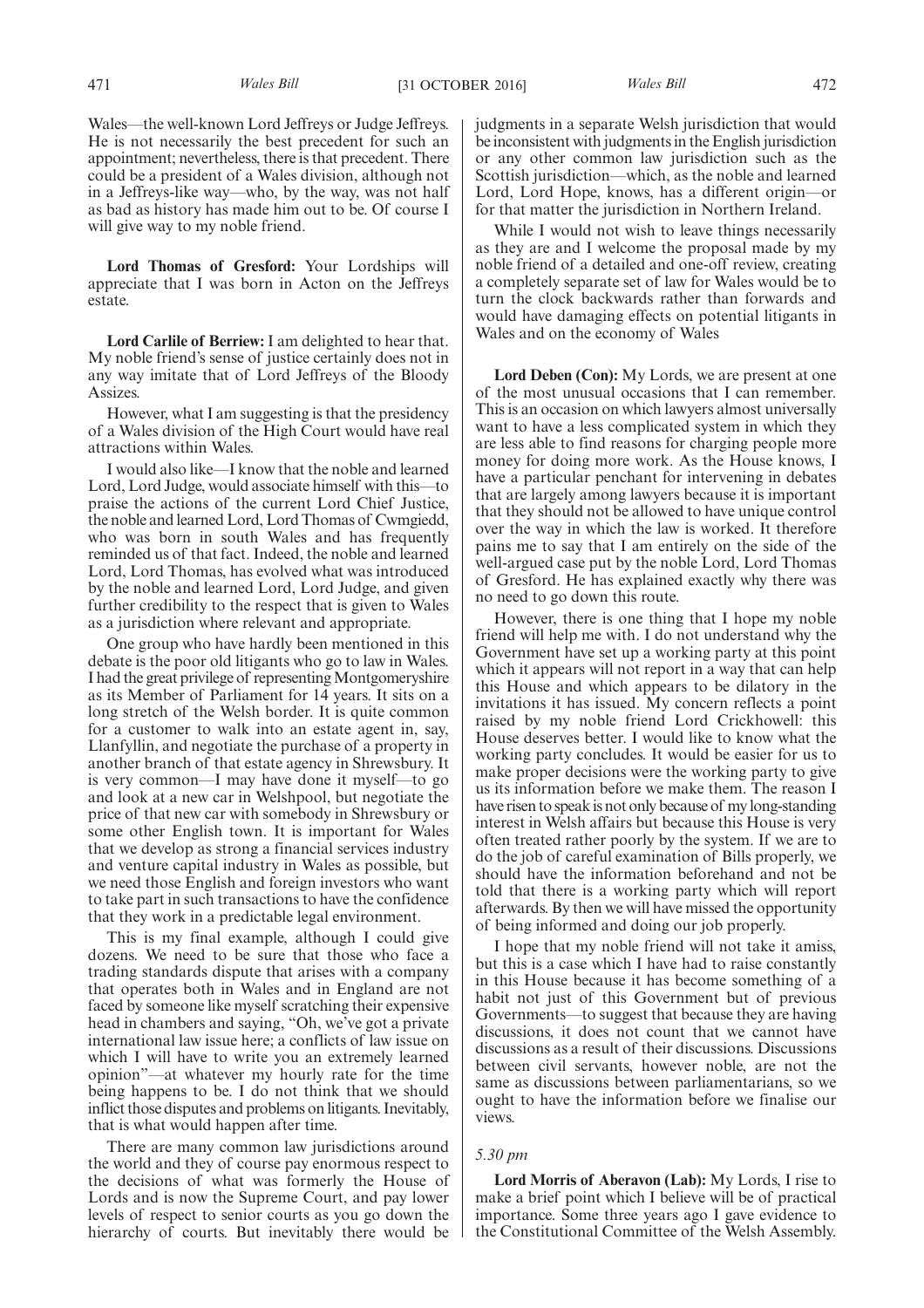[LORD MORRIS OF ABERAVON]

It was my view that while there was undoubtedly a growing body of Welsh legislation the time was not yet ripe to deal with it in the way proposed by the noble Lord, Lord Wigley. There will come a time when we will have to grapple with it but it is certainly not a matter of urgent importance now and there are serious practical points of difficulty in moving in that way.

I say this against the background that much has been done in an administrative way; I join in the tributes paid to the former Lord Chief Justice, the noble and learned Lord, Lord Judge, who moved so much of the work of the higher courts to Wales, followed by the present Lord Chief Justice, Lord Thomas of Cwmgiedd. The work has been done and it has met many of the problems, one of which is that more cases of this kind should be set down in Wales. The process should start there as opposed to being started in London.

The serious issue is the consolidation of legislation already passed by the Welsh Assembly. Over the years that the Assembly has been in existence, Act after Act has been passed, particularly during the most recent period. Any practitioner, be they in Wales or in England, who has to advise a client in Wales on a matter arising in Wales concerning property, employment and so on has to turn up a whole host of literature in order to give proper and responsible advice, otherwise he will be accused of being negligent. I hope that before it is too late the Welsh Assembly will use its powers and resources to consolidate the existing legislation and thus make it easier for practitioners and ordinary litigants.

**Baroness Randerson (LD):** My Lords, I rise with some trepidation among so many distinguished lawyers to make two brief points about the argument we have been having. The Government have acknowledged that there is a problem by setting up this working party, but I am not persuaded that they have done anything other than offer the working party as a sop to those who are concerned about this issue. If the working party was going to be rigorous and reach any kind of useful conclusion for us, it would have met several times by now. Otherwise it is up to the Government to say to us today that it will not be reporting this autumn but, rather, at some point in the distant future because it has discovered that there is a great deal of work to do. I therefore support the amendment tabled by my noble friend Lord Thomas because I believe that three years is a reasonable timescale for a commission to look rigorously and thoroughly at all the aspects of this.

I also endorse the comments of the noble and learned Lord, Lord Morris of Aberavon. The consolidation of Welsh law is becoming increasingly urgent. I know that the Minister is aware of it, having been a Member of the Welsh Assembly. Because the Assembly puts things on its website on the internet, they are not available in the printed format in which most law is available. People can find it difficult and complex to seek out legislation in order to find out which is the most recent version of the law. That issue needs to be discussed. Moreover, something that no one has mentioned so far in the debate is EU law, much of which has been incorporated into Welsh Assembly legislation. Once we have the great repeal Bill, I would ask the Minister how it is anticipated that this will be recognised within the single jurisdiction and whether the working party is considering the issue of EU law.

**Lord Bourne of Aberystwyth:** My Lords, this has been a wide-ranging debate on what is clearly an important matter. I turn first to the contribution of the noble Lord, Lord Wigley, who put his case very passionately, as he always does. He addressed some of the important issues in this. Perhaps I may make several points, the first of which relates to a matter he raised and which, I think, was touched on by the noble Lord, Lord Carlile, or perhaps it was the noble Lord, Lord Thomas of Gresford. The administration of the courts is quite separate, I think, from the issues of the actual sources of law and separate jurisdiction. The second point I would put to him and indeed to other noble Lords is that to some extent this is a question of semantics. We can say now that we have a separate jurisdiction because we have separate arrangements in relation to Wales. That is undoubtedly the case and some of them are already in place. So I appreciate the points that are being made, but there are shades of grey here. It is not as if it is all or nothing or as if separate arrangements are not being made for Wales now in relation to cases and judicial process; that is certainly the case.

I should also say that what the noble Lord is putting forward represents a massive change which I do not think is necessary. If you speak, as I have done, to people in the law schools of Wales and ask them how many students are actually opting to study devolved law as it is at the moment, you will find that it is a handful. I was stunned because I thought that far more would do so. I do not say that with any pleasure, but it is an indication of the fact that this is an evolving situation and as things stand we do not really have a pressing need for a separate jurisdiction in the way that he has talked about. I do not think that that is the case. Having spoken to practitioners and independent members of the Silk commission, I know that they, too, believe that there is a danger of throwing out the baby with the bathwater. The law schools of Wales recruit students not only from England but from overseas, which is a massive market for them. I know that the noble Lord would not want to jeopardise that. Practitioners, too, talk about the importance of the legal system that we have at the moment. That was exemplified by the noble Lord, Lord Carlile, in talking about the porous nature of the border and the fact that we have to recognise that.

It is right that the working party has met only once so far—I think that it is in Cardiff as we speak and is meeting legal practitioners and lawyers tomorrow. That was not suddenly set up; one cannot suddenly issue invitations in that way. The noble Baroness, Lady Morgan of Ely, was right to say that there is a forthcoming meeting—I think that it is on 7 November, although I am not absolutely certain of that date. The Welsh Government are invited to it, as they were to the first meeting—I think that they attended the first meeting, but I stand to be corrected on that . I will endeavour to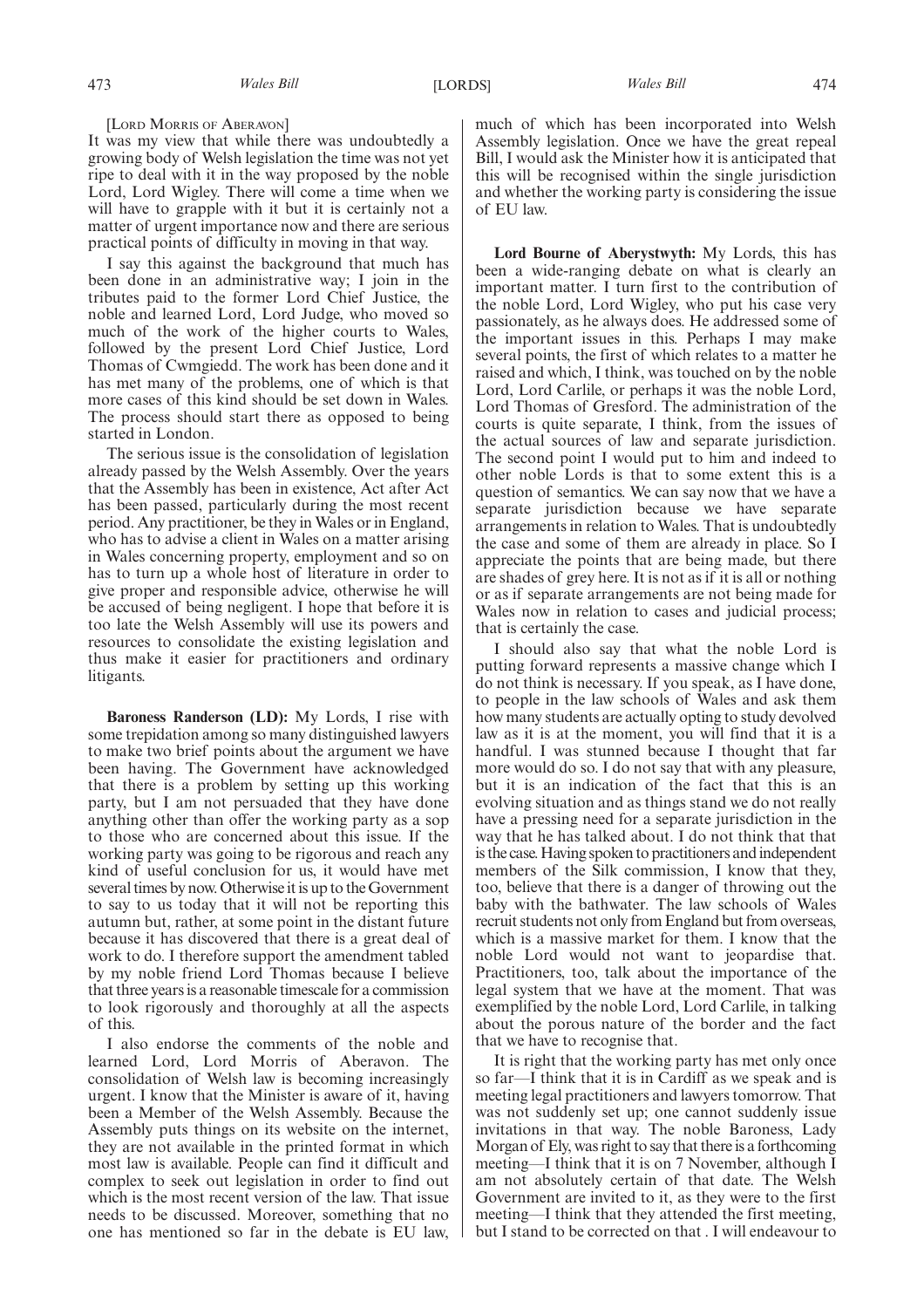ensure that ahead of Report—I will come back to the question of Report in a minute—noble Lords have a summary or details of what has happened so far and of the people on the working party.

All I can say about Report is that we do not know when it will be. I was rightly pressed to say that we would not get to Report because of the need for an LCM from Cardiff. I am not a magician; I cannot say with absolute certainty when Report will be, but I will endeavour to ensure that insofar as we have information, noble Lords are apprised of it as soon as possible and ahead of Report.

Turning to points made by others, I am grateful for the contribution of my noble friend Lord Crickhowell on the complex and detailed nature of the proposal, and to the noble and learned Lord, Lord Hope, who spoke of sympathy with the general point but acknowledged that we are not at this stage in a situation of wanting a separate jurisdiction. We need to ensure that separate arrangements exist for cases that have a Welsh dimension and that practitioners and judges are steeped in Welsh law if such cases involve Welsh law. I accept that and we are looking at it. I take the point that we should look at this matter on a continuing basis, because it is right that it is an evolving picture. I do not think that we are currently at the stage of wanting a separate jurisdiction, but we need those separate legal arrangements and to make sure that the interests of Welsh litigants, Welsh witnesses, Welsh practitioners and Welsh law schools are all taken care of.

I will take away the points made about the commission. I do not think that a statutory commission is the right answer, but we need a body that looks at this matter on an ongoing basis—I have sympathy with the point made by the noble Baroness, Lady Morgan, that it is an evolving picture. I have sympathy, too, with the points made by the noble Baroness and the noble Lord, Lord Elis-Thomas, about the sources of Welsh law. I shall take those away and reflect on them before Report.

I thank the noble and learned Lord, Lord Morris of Aberavon, who has vast experience not just of Wales but of the law, for his comments about the need for administrative arrangements and the consolidation of legislation—it was a point well made. My noble friend Lord Deben assured me that he was not being mischievous in putting forward his point; I did not think for a minute that he was. It is absolutely right that we need the evidence from the working party ahead of Report. As I have said, we know that Report is a little way ahead because of the need for an LCM from the Welsh Government before we can proceed, so I hope that we have that in place. The noble Lord, Lord Elystan-Morgan, speaks with great experience, both judicial and political. I take his point about the symmetry of a separate judicial system where one has a separate Parliament and can understand his cri de coeur as a Welshman, but, as he rightly said, we have to recognise that we need to address practical issues in relation to ensuring proper protection for Welsh practitioners, As to Welsh students and Welsh lawyers, we want the best Welsh lawyers to be able to serve in Wales rather than be encouraged over the border because they feel that a separate system has been set up. All those points need to be taken into account and I do not want to shy away from them in any way. We have to do what is right for Welsh law, but, as I have said, it is an evolving picture at the moment rather than one that demands a separate jurisdiction. With the assurances that I have given, I urge noble Lords not to press their amendments.

## *5.45 pm*

**Lord Wigley:** My Lords, I am grateful to the large number of colleagues who have participated in this debate: the noble Lords, Lord Crickhowell, Lord Elis-Thomas, Lord Thomas of Gresford, Lord Elystan-Morgan, Lord Carlile and Lord Deben; the noble and learned Lords, Lord Hope, Lord Judge and Lord Morris of Aberavon; and the noble Baronesses, Lady Morgan of Ely and Lady Randerson. A common thread that appeared to run through it was a recognition that, in the Minister's own words, we have an evolving situation. It is a situation that is under scrutiny by virtue of the body that is looking into the matter. As the Select Committee on the Constitution, of which the noble and learned Lord, Lord Judge, is a member, reported last week, there is a need for the Government to keep a constant eye on this evolving situation to see how it is working out. As the Silk commission recognised, there may be a need in due course for a change in law to accommodate the structures that are necessary so that there is a system working in Wales that reflects our own legislation and growing body of law. To the noble Lord, Lord Carlile, who cited cases, I say that, irrespective of the complexity of crossing the border, decisions will be taken within the framework of one set of laws or the other. The body of law in Wales is there; it is growing and it will continue to grow. Therefore the need to accommodate it will be there, however it is done. It may not be possible to do it by virtue of my proposals here, although the Welsh Government have also supported it. As the noble Lord, Lord Thomas, recognised, there is a need for a perhaps one-off review along the lines that the noble Baroness, Lady Morgan, proposes in her amendment. In other words, there is a general acceptance that it will need to be accommodated.

I hope the Minister will be able to tell the House that if it is not possible to do it within the framework of this Bill, as it seems it will not be, given the timescale for Report, the Government will be open to the possibility—if legislation is needed, and as the noble Lord, Lord Elis-Thomas, said—of further Wales Bills. I would rather that this could be dealt with now, but there may be a need to legislate by virtue of the facts that have been presented to this Committee. The point made by the noble Lord, Lord Elystan-Morgan, that we are the only place in the world that will have its own separate legislature but not its own system of jurisdiction to run in parallel with it, was not refuted. That must tell us something, and it should inform us, as experience unrolls in Wales with regard to the workings of the Assembly and the body of our law, that we may need to do something about it. I hope the fact that it has been raised today will serve to ensure that a focus is kept on these issues and is not allowed to die away, and that at the appropriate time—and there will come a time when this needs to be acted on—there will be no shying away from the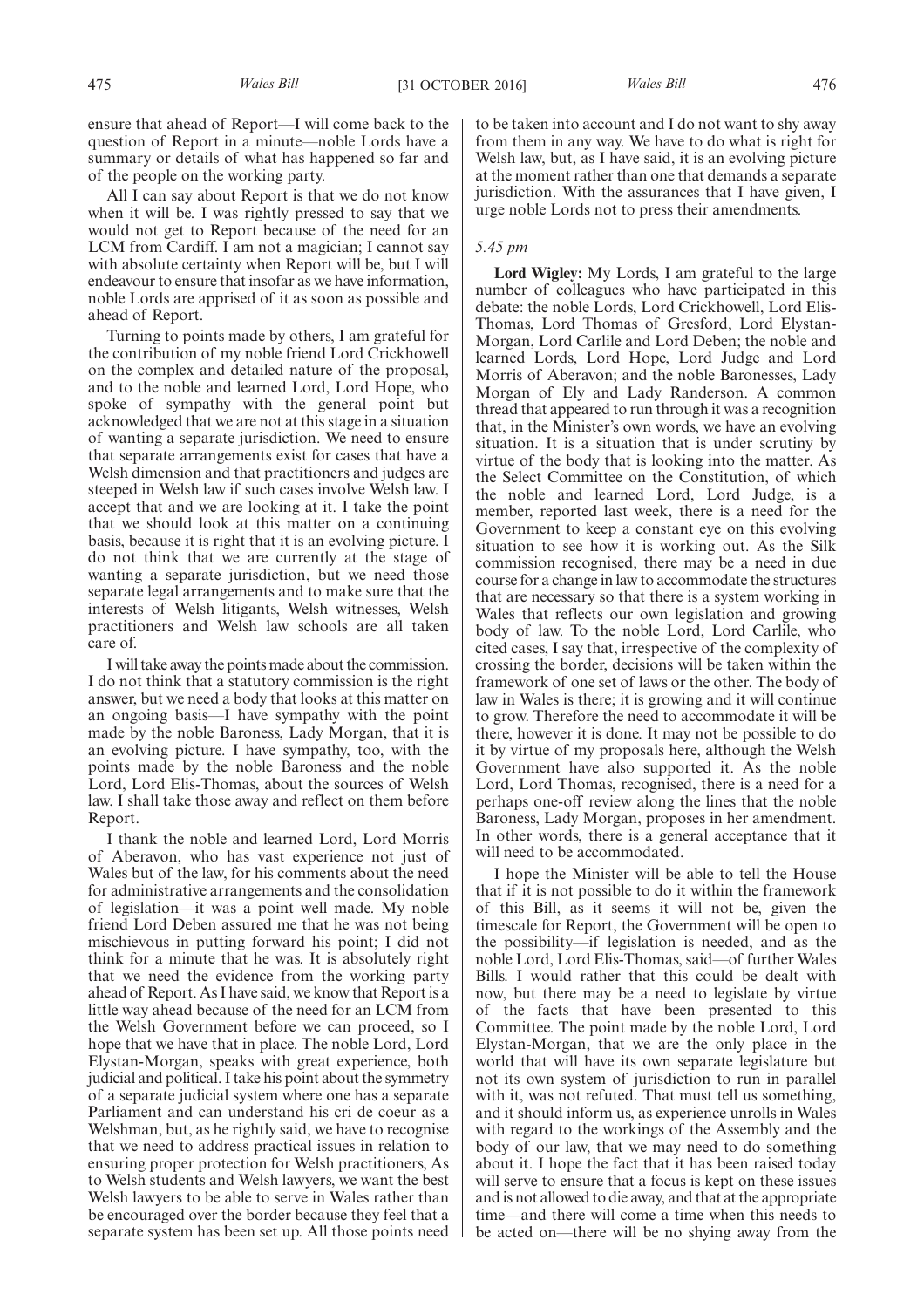[LORD WIGLEY]

needed legislation if that is what best serves Wales and these islands generally. I beg leave to withdraw the amendment.

*Amendment 2 withdrawn.*

*Amendments 3 to 5 not moved.*

*Clause 1 agreed.*

*House resumed.*

## **NHS Funding**

*Statement*

*5.50 pm*

**TheParliamentaryUnder-Secretaryof State,Department of Health (Lord Prior of Brampton) (Con):** My Lords, with permission, I will repeat as a Statement the response given by my right honourable friend the Secretary of State for Health to an Urgent Question in another place on NHS finances.

"Mr Speaker, compared to five years ago, the NHS is responsible for a million more over-75s. In five years' time there will be another million. Our determination is to look after each and every NHS patient with the highest standards of safety and care, but there is no question that the pressures of an ageing population make this uniquely challenging. I therefore welcome the chance to remind the House of this Government's repeated commitment to support the NHS. The NHS budget has increased in real terms every year since 2010. NHS spending has increased as a proportion of total government spending every year since 2010 and was 10.1% higher per head in 2014-15 in real terms than when we came to office. The OECD says that our spending is 10% higher than the OECD average for developed countries and, at 9.9% of GDP, it is about the same as other western European countries, for which the average is 9.8%.

Given the particularly challenging current circumstances, however, in 2014 the NHS stepped back and for the first time put together its own plan for the future. It was an excellent plan, based on the principle that because prevention is better than cure, we need to be much better at looking after people closer to or in their homes instead of waiting until they need expensive hospital treatment. The plan asked for a minimum of an £8 billion increase in NHS funding over five years. It asked for this to be frontloaded to allow the NHS to invest in new models of care up-front. Following last year's spending review, I can confirm to the House that the NHS will in fact receive an increase of £10 billion in real terms over the six years since the Five Year Forward View was published. In cash terms, that will see the NHS budget increase from £98.1 billion in 2014-15 to £119.9 billion in 2020-21—a highly significant rise at a time when public finances are severely constrained by the deficit this Government regrettably inherited.

Because the particular priority of the NHS was to frontload the settlement, £6 billion of the £10 billion increase comes before the end of the first two years of the spending review, including a £3.8 billion real terms' increase this year alone, something that represents a 52% higher increase in just one year than the party opposite was promising over the lifetime of this Parliament".

## *5.52 pm*

**Lord Hunt of Kings Heath (Lab):** My Lords, I am very grateful to the noble Lord for repeating that, but I am afraid that his attempt to gloss over the real story of the Government's manipulation of NHS funding figures simply will not wash. The Government have been found out by the considerable and Conservative chairman of the Health Select Committee, Dr Sarah Wollaston. She has pointed out that the so-called extra £10 billion can be arrived at only through significant manipulation of the figures, including an extra year in the spending review period, changing the date from which the real terms' increase is calculated, and disregarding the total health budget.

The Nuffield Trust pointed out in a report this morning that the £8 billion figure—which is the real figure, not the £10 billion figure—

"has been flattered by redefining what counts as 'the NHS'. In the past, the government used to count NHS spending as the entire Department of Health budget for England. Now it only counts the subset of that spending that comes under the control of the department's commissioning arm, NHS England. Only 'NHS England' is protected with 'real-terms increases' while the rest of Department of Health spending will be cut by £3 billion by 2020-21".

Therefore, not only is the £10 billion or £8 billion a wild exaggeration: but the fact is that the NHS is facing an acute funding crisis, wholesale rationing of services and the denial of life-enhancing medicines to many patients.

I would like to put three points to the Minister. First, I see that he quoted OECD figures, but looking at the latest OECD per-capita spend on health, I note that 18 countries in the OECD group have a higher GDP spend on health than we do in this country. Can he confirm that, compared to any country of equally sizeable wealth, we have fewer doctors, fewer nurses, fewer beds and less access to medicines and new medical equipment?

Secondly, when the Minister says that the £8 billion was what the NHS asked for, can he confirm that the NHS did not ask for £8 billion, but indeed took no part in any discussions? There were discussions with NHS England, which is a government-appointed quango and is not the National Health Service. Can he also confirm that, in negotiations, the Government themselves—including the Treasury—told the chief executive of NHS England that £8 billion was the maximum amount that he could call for?

Finally, on the five-year forward plan—the underpinning of it by sustainability and transformation plans—can the noble Lord confirm that first analysis shows that swingeing reductions are to be made in acute care without any guarantees that community and other services will be put in their place to reduce demand on acute services?

**Lord Prior of Brampton:** My Lords, I will try to respond to those last three points. First, the noble Lord is right: the NHS is—and I would regard it still as—the highest-value healthcare system in the world.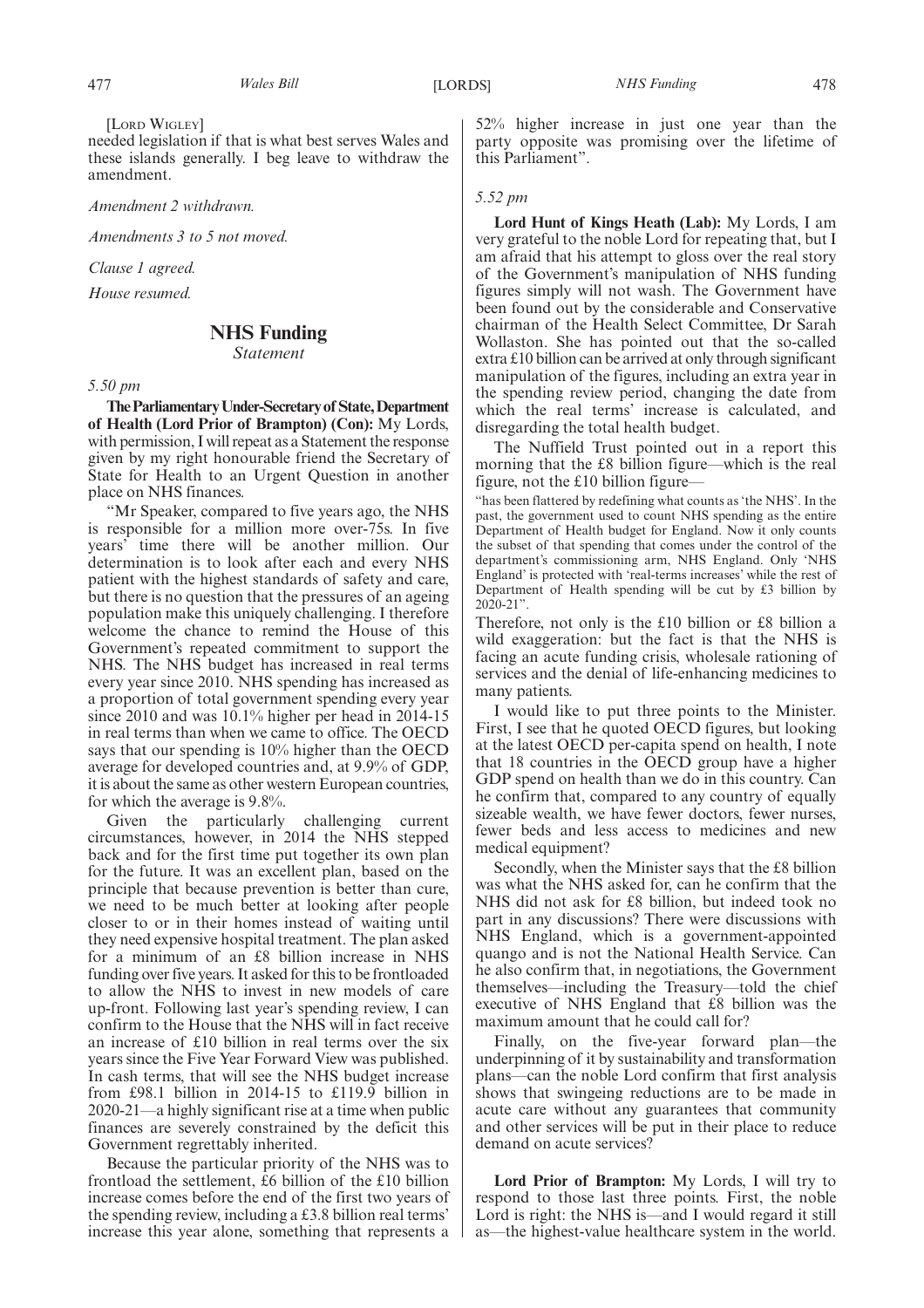It does have fewer doctors and MRI machines—however you want to measure it—compared to many other OECD countries, but its outcomes, on the whole, are very good. I can, therefore, certainly confirm that the NHS is a very high-value healthcare system. As far as the involvement of the NHS in the plan is concerned, it was very much put together by the NHS and signed by all of the arm's-length bodies at the time. This is a quote from Simon Stevens about the spending round settlement:

"This settlement is a clear and highly welcome acceptance of our argument for frontloaded NHS investment. It will help stabilise current pressures on hospitals, GPs, and mental health services, and kick-start the NHS Five Year Forward View's fundamental redesign of care".

This brings me to my last point, the fundamental redesign of care. That was possibly not really recognised at the time of the NHS review, because it is a fundamental redesign of care. As the noble Lord said, it means moving resources away from acute settings into community settings, very much as mental health care was restructured 20 or 25 years ago.

**Baroness Walmsley (LD):** My Lords, the Secretary of State said that there were going to be another million over-75 year-olds in five years' time, and I very much hope that I am going to be one of them. May I give the noble Lord a couple of other statistics? The King's Fund quarterly monitoring report found that, for each month in the first quarter of this year, there were an additional 54,000 attendances at A&E departments and 14,200 emergency hospital admissions compared to the same time last year. All these emergencies are no way to run a health service.

The noble Lord and the Secretary of State pray in aid the five-year forward view as if it were a statement of fact. It is a plan; it is an aspiration, and at the time it was written, the hole in the funding of the NHS was not £4.5 billion, as the Select Committee says has been given to the health service; it was not £8 billion or £10 billion: it was £30 billion. The Government gave about a third of it and suggested, through the five-year forward aspirational plan, that the rest could be done by efficiencies. We have the STPs, which are supposed to find those efficiencies. We have heard many times in this House over the last few weeks about the shortcomings of those, so when will the Government respond to my right honourable friend Norman Lamb when he calls for a cross-party commission on proper funding of social care and the health service?

**Lord Prior of Brampton:** My Lords, I am sure that the noble Baroness will be here well past the age of 75, and that there are many years to come before she reaches that age.

The noble Baroness is absolutely right: for many elderly people, the worst way to be treated, frankly, is to be blue-lighted in an ambulance into an A&E department of a very busy acute hospital. The whole purpose of the five-year forward view is to deliver care to many more such people outside. I think we all agree with that. The noble Baroness's party, like ours, agreed with the £8 billion of extra government spending over the course of this Parliament, and accepted the fact that very significant efficiencies could be generated from the NHS. We still subscribe to that view, and the STPs will b**e** the right vehicle for delivering many of them.

**Lord Sutherland of Houndwood (CB):** My Lords, the Minister rightly referred to the realities that are required of a fundamental redesign of care. The point has just been made, and was made in the report from the House of Commons this morning, that that must include looking, at last, at the connection between social services budgets and the health service budget. This is one of the major factors. It will not solve all the problems, but it is a critical point that Government after Government have ignored for the last 20 years.

**Lord Prior of Brampton:** I entirely agree with the comments made by the noble Lord. We have to integrate health and social care to a much greater extent. We also have to integrate healthcare: healthcare is delivered in silos and is highly fragmented around the country, and that comes out of the same budget, so he is absolutely right. However, we have to recognise that another massive reorganisation between social care and healthcare could be highly disruptive. The great beauty of the STP process is that people in local areas—local authorities, health providers and commissioners—are sitting around tables coming up with plans for their local areas.

**Lord Lansley (Con):** My Lords, does my noble friend agree that it is only by virtue of the 2012 Act that NHS England is an independent body, able to express, on behalf of the NHS, a plan for the future, and that this would not have been possible otherwise? Will he further confirm that the coalition Government, in the last Parliament, met their promise to increase the NHS budget in real terms, year on year, but that that promise applied to an NHS budget that included public health and NHS education and training? The NHS's future sustainability requires a more preventive approach and increased numbers of domestically trained NHS staff.

**Lord Prior of Brampton:** I entirely agree with my noble friend that the independence of NHS England has been very important. Had the NHS plan been developed by politicians it would have had a lot less credibility. I entirely agree that prevention and public health are hugely important, but of course it takes a long time for public health initiatives to have an impact, so I do not think that any reductions in them in the last two years will have any major impact over the five-year period. Clearly, it will have an impact over a longer period. As for the changes to Health Education England, those savings have largely been generated by moving from a bursary system for nurses to a loans system, which will actually deliver more nurses and therefore help to deliver the five-year forward view.

**Lord Patel (CB):** My Lords, is the Minister saying that there are no financial pressures on the NHS? If he is, that is contrary to every piece of evidence that the House of Lords Select Committee on the Long-Term Sustainability of the NHS has heard. Furthermore, it is the lack of a settlement in social care that is killing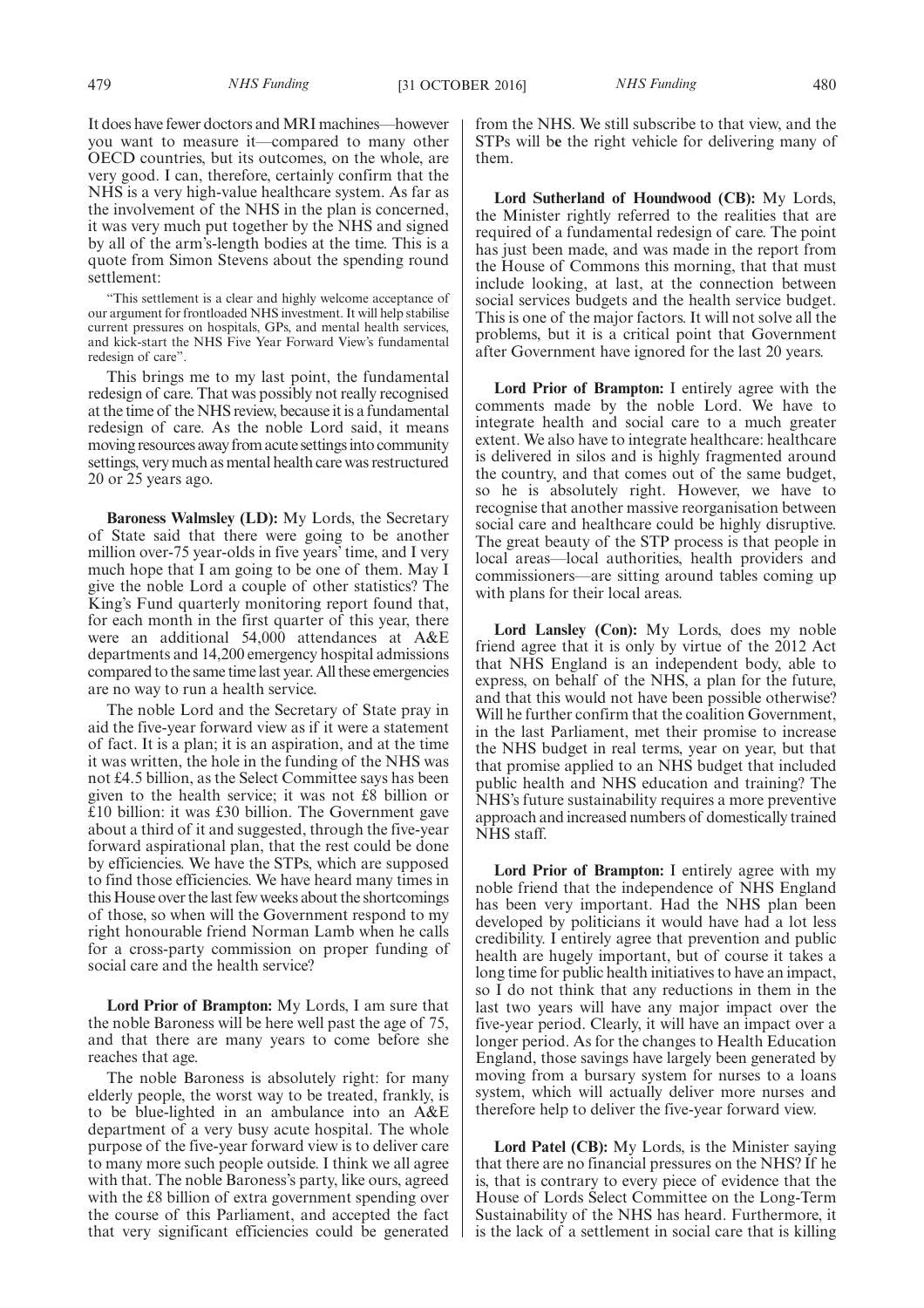[LORD PATEL]

healthcare. Is it not time that we had a new settlement for both healthcare and social care that is sustainable in the long term?

**Lord Prior of Brampton:** My Lords, I acknowledge that there is tremendous pressure on all parts of the health service and in social care, but if there is not pressure, there will not be change. Getting the radical, fundamental change we need in the health service will not be achieved if we just pour more money into the existing system: we have to have change.

## **Improving Lives: Green Paper** *Statement*

*6.04 pm*

**The Minister of State, Department for Work and Pensions (Lord Freud) (Con):** My Lords, with the leave of the House, I will now repeat a Statement made by my right honourable friend the Secretary of State for Work and Pensions in another place.

"This Government are determined to build a country that works for everyone. That means an economy that serves the interests of ordinary working people. It means a society where everyone has an opportunity to go as far as their talents can take them, regardless of their background. As part of that, it means creating a country where a disability does not dictate the path a person is able to take in life.

Under successive Governments, we have made good progress in improving the lives of disabled people. Laws have been changed, old attitudes have been challenged and understanding has improved. More disabled people are in work; 500,000 more than just three years ago. That is encouraging but we need to build on that progress and do more to help disabled people reach their full potential.

It is clear that for many disabled people the barriers to entering work are still too high, and that people in work who get ill too often fall out of work, lose contact, lose confidence and do not return to work. The impact extends far beyond the individual. Families suffer, the health service faces extra strain and employers lose valuable skills. Most of all, it is a human tragedy. Potential is left unfulfilled and lives are lessened. Of course, the health and welfare systems must support those who will never be able to work, too. They should offer the opportunity of work for all those who can, provide help for those who could and care for those who cannot. It is the help for those who could that, through this Green Paper, we will transform.

First, on the welfare system, in 2010 we inherited a broken system with few incentives to move from welfare to work. Too many of our fellow citizens were simply taken off the books and forgotten about. Since then, we have brought control and the right values back to the system. I want to recognise my right honourable friend, the Member for Chingford and Woodford Green, for his passion and conviction over the last six years to make that a reality. We have ensured that work always pays, through reforms such as universal credit, while ensuring a strong safety net for those who cannot work. Spending on disabled people will be higher

every year of this Parliament than in 2010, but we need to continue to review and reform the system based on what we know works.

One of those areas is the level of personalised and tailored support someone gets when they fall out of work. In the last 12 months, half of all people who attended a work capability assessment were deemed too ill to work, or even prepare for work, at that time. They then routinely receive no employment support at all. It is not surprising then that each month only 1% of people eligible for employment and support allowance after an assessment leave. This benefit was meant to help people back into work; the statistics show that it is not living up to that original aim.

We will build on the success of universal credit and provide more personalised employment support by consulting on further reform of the work capability assessment. We will also introduce a new personal support package for disabled people, providing bettertailored support, including a new "health and work conversation" between someone on ESA and their work coach, focusing on what they can do, rather than what they cannot. We will recruit around 200 community partners into jobcentres, to bring in expertise from the voluntary sector, and we will give young people with limited capability for work the opportunity to get valuable work experience with employers. These are practical steps and support that the welfare system will provide for disabled people.

Turning to the health sector, this Green Paper marks a new era in joint working between the welfare and health systems, between the Department for Work and Pensions and the Department of Health. This is about recognising that work and meaningful activity can promote good health, so we will work with Health Education England, Public Health England and others to make the benefits of work an ingrained part of the training and health workforce approach. We will also review statutory sick pay and GP fit notes to support workers back into their jobs faster and for longer. It is also about transforming the way services join up. We will be consulting on how best to do this, as well as boosting existing joint services. For example, we are more than doubling the number of employment advisers placed in talking therapies services. It is right that we focus on services such as these, as mental health conditions, together with musculoskeletal conditions, are behind many people falling out of work.

However, this is not a challenge for government alone, so, finally, I want to turn to the role of employers. Employers have so much potential power to bring about change, not just in their recruitment strategies, but in how they support their employees. We need all businesses—small or large, local, national or global—to use that power to deliver change. The fact is that as well as being good for health, it makes good business sense: sick pay for workers who get ill costs business £9 billion a year.

Businesses are leaders in innovation and transformation. We need to harness that positive power of business to promote disability awareness, so we will create a Disability Confident business leaders' group to increase employer engagement in looking after the health and well-being of their employees and opening up opportunities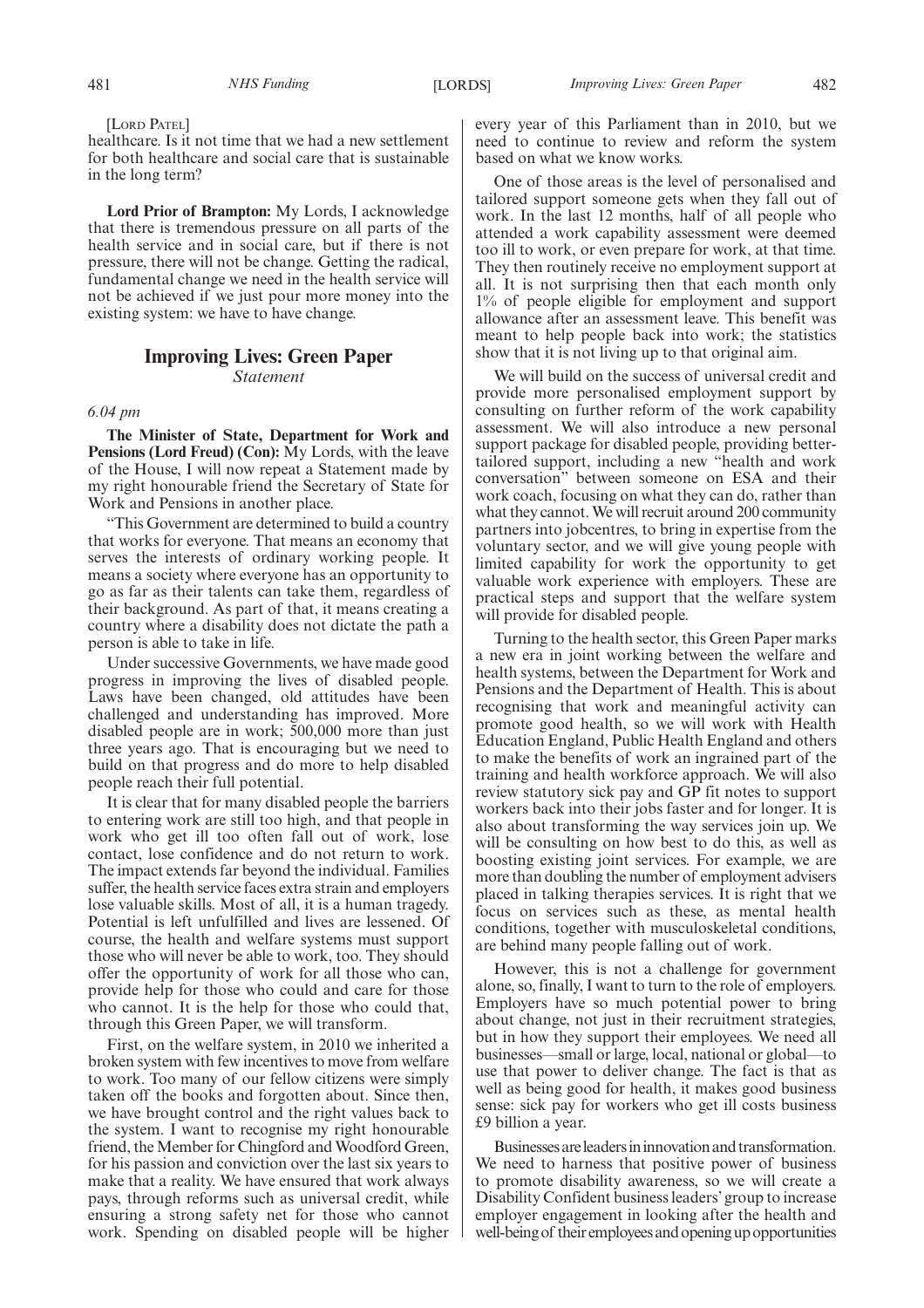to them. Now is the moment for every business to take a proper look at the relationship between work and health and what it means for their business and productivity.

Over the coming months, we will be talking with disabled people and those who have health conditions. We will be talking to carers, families, professionals, and a range of organisations that are so important to getting this right, and which, like us, want to see further change. Together, through this Green Paper and building on our work since 2010, we intend to deliver just that: to improve the way the welfare system responds to real people with health conditions; to see employers step up and play their part; to see work as a health outcome; and to see a culture of high ambition and high expectations for the disabled people of this country".

My Lords, that concludes the Statement.

#### *6.12 pm*

**Lord McKenzie of Luton (Lab):** My Lords, I start by thanking the Minister for repeating the Statement, although it is a Statement that is, frankly, thinner than we would have hoped.

We support the ambition to halve the disability employment gap, the clear pathway to its attainment, and the proposition that we have debated on endless occasions that there should be work for those who can, support for those who could and care for those who cannot. That has characterised labour market approaches from several Governments over recent times. I found on my shelf a booklet entitled *Improving Health and Work: Changing Lives*, from 2008, at about the time the Minister was an adviser to the then Labour Government. We have a shared ambition and recognition of those issues. The challenge is to convert the intent into policy and the policy into action that can be delivered. That needs resourcing. I do not think the Minister said much about the cost of his proposals; it would be good if he could give us an indication.

There was a suggestion that too many people were taken off the books, as I think was the expression, in 2010, but that does not give proper credit to the work undertaken at that time. There was a gradual realisation of the importance of the Waddell and Burton thesis, which characterised much of the work of the Labour Government, the coalition Government and this Government.

So far as the welfare measures are concerned, we have not seen the detail, but we can see the innate merit of a personalised support package for disabled people. As for community partners, can we know the basis on which they are likely to be allocated across jobcentres? I think the figure was 200 of them; I guess they would be spread fairly thinly across those centres. The Minister said there is to be a consultation on further reforms to the WCA. Can we hear a little more about the thrust of this consultation and what it will entail?

So far as health is concerned, we had a revolution announced—a new era: there will be some joint working between the Department of Health and the DWP. Of course, that is to be welcomed. The idea of ingraining the concepts of work and health in training is something that again we can see the merits of and would support.

We certainly would need to understand the basis of any review of SSP and the fit note, which has had a patchy existence since it was changed from the sick note, but the underlying concept that it should focus on what can be done, rather than on what cannot, is right and something we would support.

The Minister asserted that universal credit always makes work pay. Would he care to write to us on that proposition with the evidence, taking account of the work of the Resolution Foundation and its recent pronouncements on it, and the cuts to the work allowance? Universal credit started life with a very clear ambition to do exactly what the Minister said. Successive cuts to the programme have certainly impaired that ambition and that outcome. We should be clear on the basis of the Government's assertion that work will always pay.

Finally, the Disability Confident business leaders' group seems a worthwhile development. We need to understand how it would be funded and the extent to which individuals would engage.

We see in the Statement a good deal of consultation, further work and quite proper engagement with a range of people, particularly disabled people themselves and their carers, but that is a long way from having a clear, funded policy to make a real difference to the lives of the people we are talking about today.

**Baroness Bakewell of Hardington Mandeville (LD):** My Lords, I, too, thank the Minister for repeating the Statement. We on these Benches are pleased to finally see this Green Paper. It has been delayed time and again and many of us were wondering whether it would ever see the light of day.

Reducing the disability employment gap is a worthy aim. There are many people with disabilities whose skills and talents are not utilised. Working with employers to ensure that they recognise the benefits to their businesses of employing disabled people is vital for both the health and well-being of those disabled people who are able to work, and for our economy as a whole.

The move to reform the work capability assessment is an overdue step in the right direction. However, at its heart the structure of the WCA remains fatally flawed. This is in part because of a failure to assess what types of jobs may be available to claimants, and whether they can find such jobs within their skill set and in their local area. I therefore ask the Minister whether, in reforming the system, he will look to create a process that assesses not just whether a claimant is fit to look for a job but whether the jobs available are fit for the claimant.

I also impress upon the Minister the importance of conducting a fundamental overhaul of the system. Tweaking at the edges is unhelpful. Sick and disabled people have little confidence in the WCA, rendering it unworkable. This is particularly important given the incredible mental pressure that the lack of trust in the system puts on claimants, many of whom already suffer from mental ill health. I suggest the Minister seeks to restore confidence as a priority.

On the Government's plans for helping those disabled people who can work back into work, we welcome the creation of a business leaders group. However, will the Minister look at rewarding the best practice of businesses that are good employers of people with disabilities?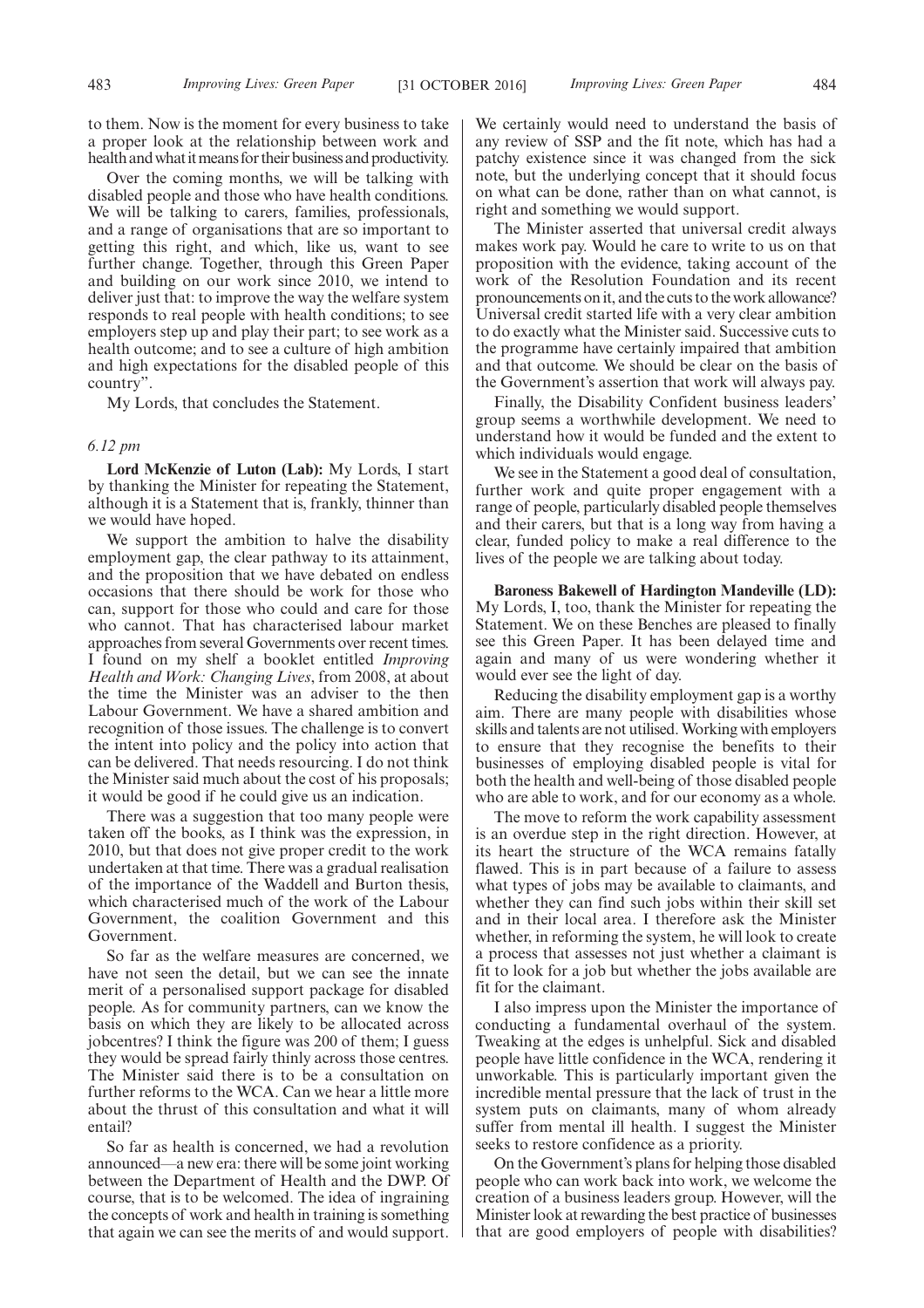485 *Improving Lives: Green Paper Improving Lives: Green Paper* [LORDS] 486

[BARONESS BAKEWELL OF HARDINGTON MANDEVILLE] For example, Liberal Democrats have proposed that those employers who meet a strengthened version of the two-tick system for mindful employers of employees with mental health conditions are able speedily to access funding, such as Access to Work. It is important that those employers who have a good track record are given a facilitated route to employing more people who may need additional support.

Finally, will the Minister explain why a proper analysis of the failings of personal independence payments is not included in the Green Paper? This has affected people's ability to lead independent working lives. Will the Government look again at the demands of many in this House, not least my noble friend Lady Thomas of Winchester, on the 50-metre rule and its inappropriateness in assessing mobility? The impact of disability varies greatly between rural and urban areas, and PIP as a supposedly personalised benefit should assess these barriers.

All in all, the Green Paper is welcome, but until the Government address these myriad other problems we will still fall well short of providing the support that people with disabilities should be able to expect.

**Lord Freud:** I thank both noble Lords for their very thoughtful contributions and for their general welcome, with maybe a little complaint in one case about thinness. I take the point.

Both noble Lords made the point, in different ways, about the level of engagement going on now with this Green Paper. We make no apology for that. We need a process that fully brings on board the disabled groups, so that they have full impact. We want to take the time necessary to do that properly. The noble Baroness, Lady Bakewell, looked at the health and work relationship; it is confined to the area that it is because the process is not about PIP at this stage. There will be other times to look at PIP but it is not part of this consultation.

As the noble Lord, Lord McKenzie, pointed out, fundamental here is the Waddell and Burton report of September 2006. It was very valuable for me when I was writing my first piece of work on what to do with the benefits system. It turned on its head the traditional relationship between the benefits system and work when it said that work, particularly good work, is good for people. It is not one of the problems; it is one of the solutions. It has been really hard to move and change a system that is designed to protect people from work, which made sense when there was heavy industry. It now changes at every level.

We all feel that this is taking a long time, but there is a good reason for it. We are transforming a system that put people in a silo of disability and did not let them back into work. Transforming that requires universal credit as a fundamental base where you do not just have those different groupings; you have everyone able to do what they want, with their pay adjusted accordingly. That is the answer to the noble Lord, Lord McKenzie, about universal credit: it makes work pay.

If you make a comparison between what somebody who had been in the system would have got and what universal credit does, you come up with different figures. Once you are in the universal credit system, the reality is that you are incentivised to work. That will have a behavioural effect, which we are already seeing in the way that universal credit operates. It helps and encourages people to work more. While we do not yet have many numbers of those who are disabled in the system, there are some and they are going in. Within universal credit we will build evidence as to how best for them to do so. As noble Lords appreciate, we are building the universal credit system very carefully with a "test and learn", and it is still one of the areas about which to learn a lot.

This is a new era, of joint working. I said it, as did the noble Lord, Lord McKenzie. It is joint working not just between the two departments, which is pretty tough, but also with employers. Getting all that to work well is one of the reasons why we are taking time over our consultation. Clearly we are looking at building on the three types. We now have three tiers of employers in the new two-tick system that was relaunched in July, with the top tier being the leaders. In response to the question from the noble Baroness, Lady Bakewell, about whether there will be the demonstration employer—and we all know individual employers who really have put huge effort into supporting people—I can say that we are setting that up with tiers where the leaders will support others.

On the question from the noble Lord, Lord McKenzie, on statutory sick pay and the fit note, that is clearly at the heart of getting the relationship between health and work and the employment system in the DWP to work better. That is why consultation in this area is so important. One of the most important things is to get the health system seeing employment as one of the therapeutic outcomes for which it is looking. We have already taken that step, and it takes us a long way. I cannot at this stage tell the noble Lord what the allocation of the community partners will be, but we will work on that.

With that, I think that I have dealt with the first level of questions and would enjoy some more.

## *6.27 pm*

**Lord Low of Dalston (CB):** I too thank the Minister for repeating the Statement and would like to add my word of welcome for this Green Paper. The objective of halving the disability employment gap is commendable, and a lot of work and thinking have been going on in the department about how to achieve it. I commend the Minister and the department on that, and I look forward to studying the product of that activity in the Green Paper more carefully than I have had the opportunity to do so far.

Can I just make a plea for the Minister to revisit the reduction that was made to employment and support allowance going to those in the WRAG in the most recent session of Parliament? As the Minister knows, we had long discussions about this and there would be widespread agreement, even if the Minister did not share it, that although those asking the Government to revisit that cut lost the vote, they won the argument on this one. If the Government do not revisit this cut with a view to cancelling or at least ameliorating it, they will find that they have shot themselves in the foot and prevented themselves even getting to first base in the matter of halving the disability employment gap.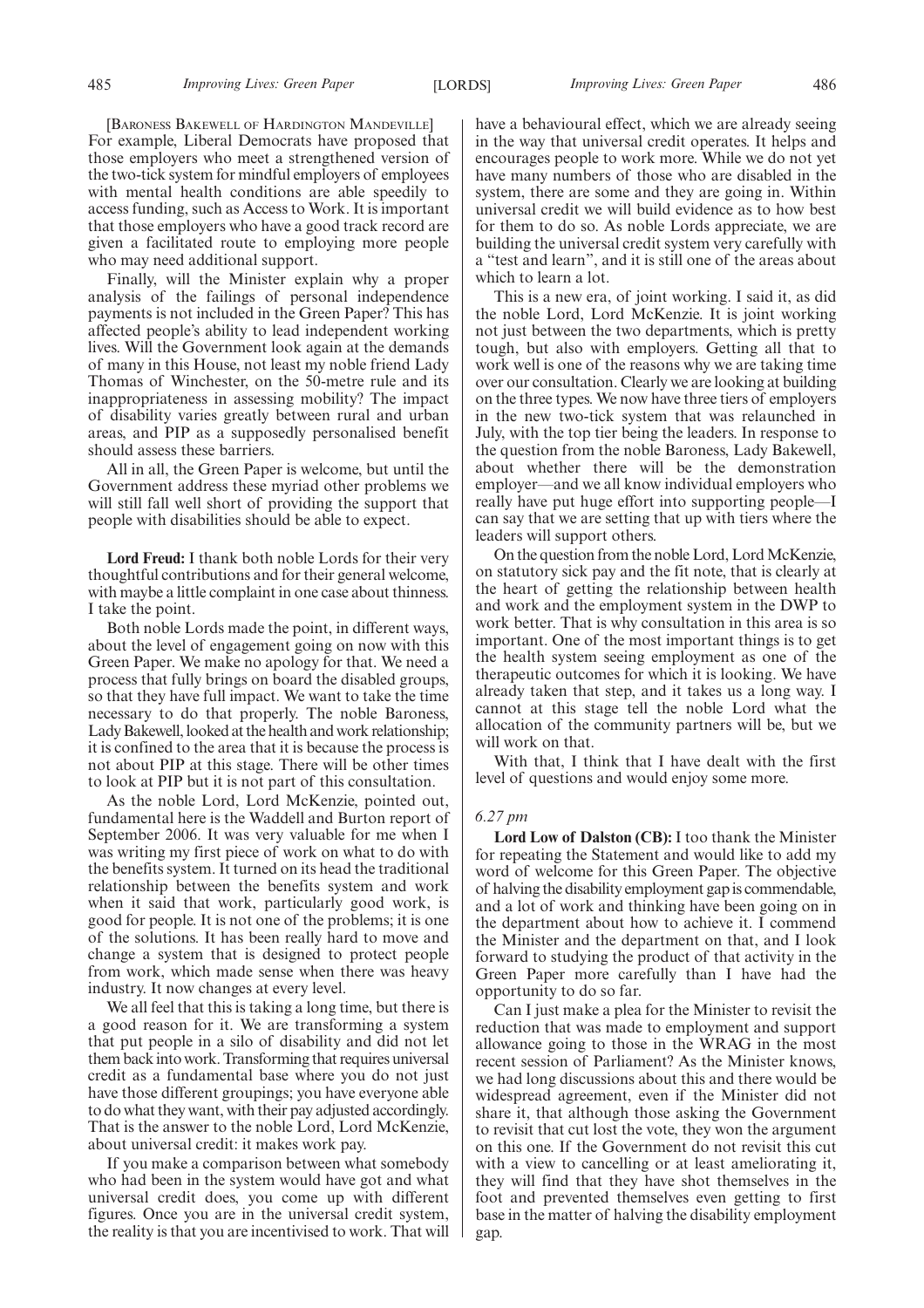This cut to employment support allowance will hinder people's ability to look for work by undermining their ability to pay for well-being activities that help recovery and enable them to consider paid work; will make people more worried and stressed, thus impacting their mental health; will have an impact on work-related activity such as travel to appointments or volunteering opportunities; and will make it harder to attend training courses and work-focused interviews if people are already struggling to meet basic needs. That is a substantial argument, which was developed in detail by the charities that produced the report on the impact of the cut to ESA. The case was well made and the deleterious impact of the cut was demonstrated beyond any doubt. Again, I ask the Minister to revisit this if he wants to attain his objectives.

**Lord Freud:** I very much regret having to say that we are not in a position to look again at that measure. The WRAG was not doing what it was designed to do. What we are now looking at in the Green Paper is how to separate the financial aspects of the benefit from the support that people require.

**Lord Fink (Con):** My Lords, what is my noble friend the Minister doing to help employers take on disabled people?

**Lord Freud:** It is clear that many people who happen to have a disability have immense talents and valuable skills, which employers should want to tap; they will miss out if they do not. We already offer some support for instance, Access to Work—and we are increasing that spending. The consultation will ask employers what they need from government to help them recruit and train disabled people.

**Lord Blunkett (Lab):** My Lords, it would be unfair to use the old joke, "This is déjà vu all over again", because this is a welcome initiative. I have just two quick points to make. The Minister knows a great deal about this. Perhaps he will accept that trashing the past rather than learning from it is not helpful. This is not an entirely new era. In 2005, as he well knows, the Department of Health and the Department for Work and Pensions jointly appointed Professor Carol Black. All the things that came out in the report he has mentioned flowed from that initiative. While it takes a great deal of time to implement good policy, as we are all painfully aware, there has been a great deal of it; for instance, the Employers Network for Equality & Inclusion has 2,500 employers already engaged. A new business leaders' group is not required. What is required is to build on what is there, to build on the experience of the pathways and the talking therapies, and to ensure that what we all say—and we do all say it—about joined-up policy is put into practice.

**Lord Freud:** My right honourable friend in the other place, the Secretary of State, took some pleasure in quoting James Purnell from 2008 about the objectives here, illustrating that they are the same. We must acknowledge the continuity there has been in this difficult area and, in particular, give thanks to Dame Carol Black, who I have worked with now for many years and who has done an extraordinary job in trying to get these two networks together. We are building on many years of work but, like everyone else, I acknowledge that it is hard pounding—it takes a long time to get this right.

**Baroness Thomas of Winchester (LD):** My Lords, I welcome the Statement and I completely understand that PIP is not part of this Green Paper, but the Minister's department will have to work hard to restore people's faith in the DWP's consultation process because it comprehensively ignored the PIP mobility consultation, when more than 1,000 people said that we should not have what was subsequently put into law. I hope the Minister will agree to listen to the voices in the consultation process before there is legislation in this area.

**Lord Freud:** I know that the noble Baroness has very strong feelings about this. At her urging, I did make significant changes to the mobility measure. We did not have a clean measure before. We now have a precise measure with the 20 metres but we have it on the basis defined—safely, securely and regularly—which is something that she wanted, and have made it a much more measurable part of the PIP process. More people are receiving the top rate of PIP than receiving it were under DLA.

**Baroness Browning (Con):** I have great respect for what my noble friend is trying to do, particularly in getting people with autism into work. Will he bear in mind a couple of things? First, we have seen many schemes over a long time that are badged as work prep, with all sorts of names attached to them to get people ready for work. They are important but where they have failed in the past is in going that step further and finding the appropriate job and getting a person into that job. That applies particularly to those people on the autistic spectrum with learning disabilities or chronic mental health problems. When my noble friend is engaging with employers, I ask him to make sure that it is not just the prep they think about but the advice people with those conditions need for interviews and on how to adjust in the workplace.

Secondly, I filled in a work capability assessment form on behalf of a relative. It is not always doctors who can interpret how a particular medical condition affects somebody's everyday life or how it will affect them in the workplace. Very often physiotherapists, social workers or support workers are better placed than the local GP to know just how an individual is impacted and how they need to be supported in a much wider range of ways than just giving a diagnosis and saying, "This is how it affects them".

**Lord Freud:** The noble Baroness is right. One of the areas of greatest concern is people who have learning difficulties and people with autism. The figures are not good. There are more than 1 million people with learning disabilities and only 6% have work. I think we are going to see a report on autism this evening showing that only 16% of people with autism are in work. Clearly, in this period of consultation we need a particular focus on people in this group to help them into the workplace.

**Baroness Masham of Ilton (CB):** My Lords, how is the Minister going to see that the various departments work together and not in silos so that disabled people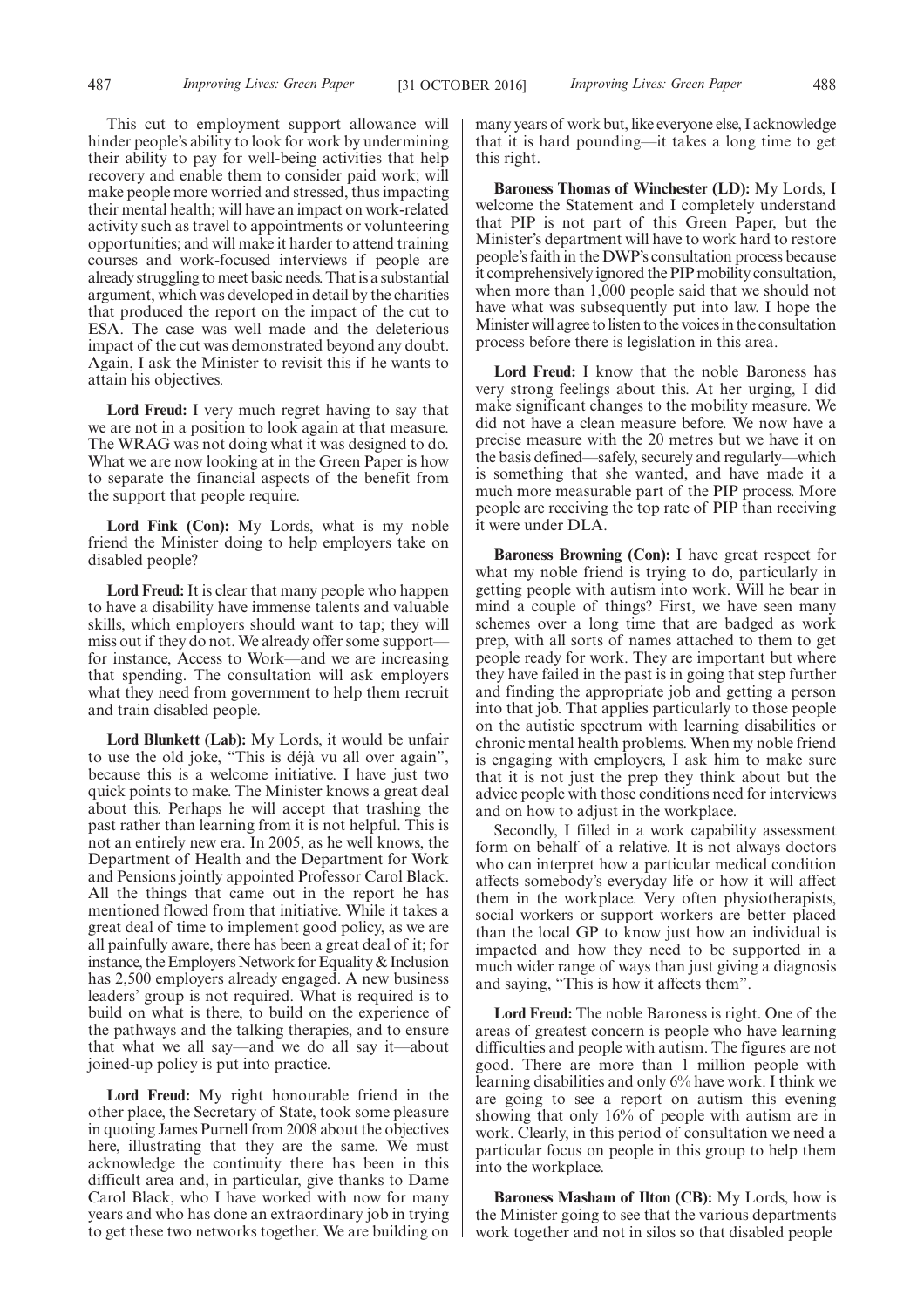[BARONESS MASHAM OF ILTON]

get the help they need? For instance, there are some brilliant people in the spinal injury field but they may need help to get up in the morning and go out to work.

**Lord Freud:** That is exactly the kind of focus that pulling the two systems together should start to address. As the noble Baroness says, if somebody needs a bit of help at a regular time every day to get to work, just putting that little bit of resource in is transformative for that person. That is something that the system has never really been able to do until now and one of the things that we can start to look at as we bring work and health together.

**Baroness Manzoor (Con):** My Lords, I very much welcome the Green Paper, which is definitely the right direction for us to go in, as is having wide consultation. Has my noble friend the Minister thought about new technologies to support people with disabilities, both in the home and in the workplace as well, as part of the consultation and working with employers?

**Lord Freud:** Yes, some of the technologies that one sees are remarkable. The noble Lord, Lord Low, who is not in his place at the moment, demonstrates that for the blind every time he stands up—I cannot imagine how he can do it—as did one of the members of my private office, who was also blind. There are amazing technologies to help support in that case; I know that it is also true elsewhere. We want to adopt and take on new technologies. One of the interesting and heartening things with Access to Work, where we have been a little concerned about the take-up, is that we have just introduced a digital offer there and we are encouraged by the response to it. There will be other areas where we can get a lot of benefit from going with new technologies.

**Lord Farmer (Con):** My Lords, as we have heard, this Green Paper is to be recommended. It will obviously need some broad support to get it through. Can my noble friend tell us what he is doing to garner broad support for these changes?

**Lord Freud:** We have deliberately designed this Green Paper to ask for responses from a lot of key areas. Noble Lords may remember that when we started off on this process, it was by looking down a direct White Paper route. We have pulled back and gone for the Green Paper route, with a lot of areas for consulting. We plan to hear from and work with disabled people and people with long-term health conditions. We want to hear from employers, health and care professionals, the voluntary and community sectors and the devolved Administrations. We really want to build a consensus on what we can do and get the widest support that we possibly can for any changes.

**Baroness Jolly (LD):** My Lords, can I ask the Minister not to forget education, because the transition for young people from schools into work at 18 is really important? If they start working from 18, it is much more likely that they will remain in work during their lives.

**Lord Freud:** The noble Baroness is absolutely right that these transitions need to be managed carefully. It is clearly not a health issue for the majority, but it is for some. Just getting into the habit of living independently is tough for youngsters. We are looking at how we can help them. However, it will be separate from this Green Paper exercise.

**Lord Pearson of Rannoch (UKIP):**My Lords, thinking of young people with learning disabilities, how easy will it be under the new arrangements for them to move from one council or area of the country to another? Does the Minister agree that this has been considerably restricted over recent years, and something that they perhaps deserve under the new arrangements?

**Lord Freud:** Youngsters are able to go to other areas to work. I think that the noble Lord must be referring to the restriction on 18 to 21 year-olds getting housing benefit. One of the exclusions that we have been debating with people—we announced that we would look at that strategy—was to make sure that those youngsters who move between areas for work could be exempt from that particular restriction.

**Lord Sterling of Plaistow (Con):** My Lords, I have just come from next door, where there has been a gathering on autism. I have two interests. One is through Motability; the other is because I have a young grandson who is right at the bottom end of autism, so this is very personal. One very key factor on autism is that 60% of people said that they did not know where to go for support or advice about employing an autistic person. I see people nervous of how they should support and handle people whom they have never quite understood. Also, if I may, another factor that we have found over the years—I have had the pleasure of discussing this with noble Baronesses opposite—is that this can also deal with loneliness. If you are disabled and at home, and do not have a job, you might be left on your own for hours or days. I very much greet this Green Paper because it is the start of the right dialogue. How can one achieve on the former factor and make certain that we can help to educate workforces, before somebody comes to them, as to how to handle what they would consider a problem and we would consider a challenge?

**Lord Freud:** One of the problems with autism is, clearly, that many—too many—of those people are not in the workforce. That essentially acts to exclude them from the normal economic life of the country, which in itself leads to isolation. If we want to get the volumes that we are talking about and halve the disability gap, we need some concrete policies to come out of this Green Paper and address this issue. We now have dialogue between the health systems, the DWP and employers. It should not be beyond our capability as a society to solve this problem.

**Baroness Scott of Bybrook (Con):** My Lords, I welcome this Green Paper not just for myself but for my daughter, Sarah. My daughter has worked for many years since she left college but has been out of work for the last four months. The majority of disabled people really want to work. It is demoralising and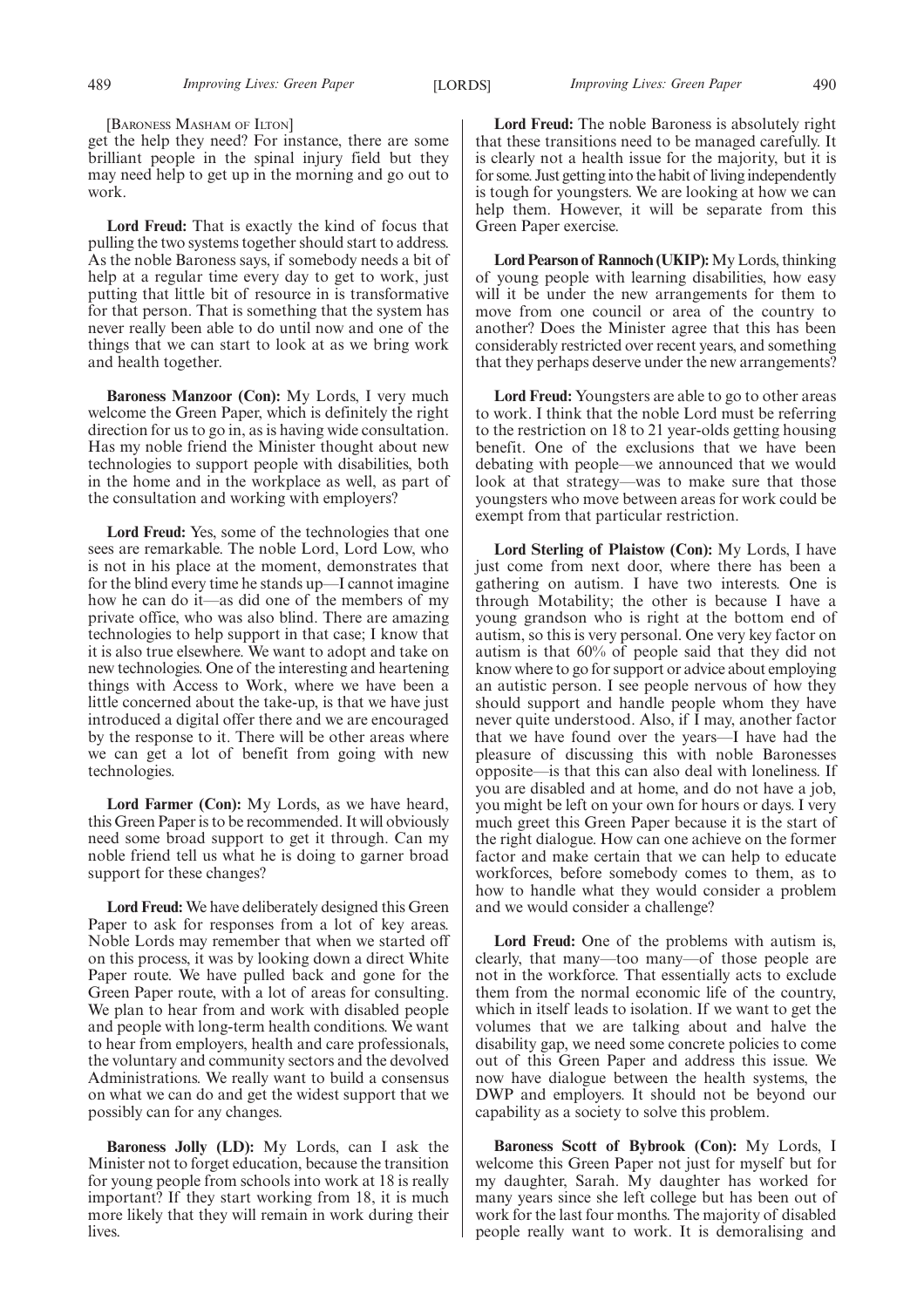I particularly welcome two things in the Green Paper. Having listened to other noble Lords, I suggest that disability is just a word but it means a huge and wide range of issues that people in our communities have. Tailored support is therefore very important because you cannot lump everybody into the same type of support. There should be specific support—I am sorry that the noble Lord, Lord Blunkett, is not here—but that is not in here at the moment, so I urge the Minister to make sure that, while we go through the whole process with the Green Paper and White Paper et cetera, what should be delivered now is being delivered. That is really important; my daughter does not want to wait for a Bill to go through.

It is particularly important that we talk to employers earlier rather than later. When employers have disabled people working for them—when they go over that barrier—they find it a very positive experience for their businesses and for the rest of their employees, but they need a little help to understand and to be able to manage. Sarah has been for numerous jobs and every time, as soon as they know she is in a wheelchair, they do not come back to her. That is a nonsense. It only needs a little help to understand that a wheelchair is not a barrier to somebody working in a business. I urge the Minister not to stop with what is being offered now but to get on with this, because it is extremely important, not only for disabled people but for the economy as a whole.

**Lord Freud:** I thank my noble friend. We will get on with it. We have the Access to Work Programme to help her daughter, Sarah. I hope she will find work. We are putting more resource into the programme right now. I can only hope that Sarah is successful, and I trust that my noble friend will keep me up to date with her progress.

## **Nissan: Sunderland** *Statement*

## *6.50 pm*

**The Minister of State, Department for Business, Energy and Industrial Strategy (Baroness Neville-Rolfe) (Con):** With your Lordships' permission, I will now repeat a Statement made in the other place by my right honourable friend the Secretary of State for Business, Energy and Industrial Strategy.

"Last Thursday, 27 October, the Nissan Motor Company Ltd announced that, following a meeting of its executive committee, both the next Qashqai and the next X-Trail models would be produced at its Sunderland plant. The plant will be expanded through new investment to be a super-plant manufacturing over 600,000 cars a year.

Eighty per cent of the plant's output is exported to over 130 international markets. The decision is a massive win for the 7,000 direct employees and 35,000 total British employees in the plant and in the supply chain. It is a stunning tribute to the local workforce which has made the Sunderland plant, in the words of the chief executive of Nissan, 'a globally competitive powerhouse'. We are immensely proud of it and proud of them.

Of course, the decision is great news for the people of the north-east more widely, our world-class automotive sector and the whole of the British economy. This is but the latest in a series of exciting investments in a United Kingdom that is proving to the world that it is open for business. Indeed, it is hard to think of more unambiguously good news.

I and my colleagues in government have been vigorous in ensuring that the Nissan board had no doubts about the importance of this plant and this industry to the British people. Through many conversations I and my colleagues had here and in Japan, it became clear that four reassurances were important to securing the investment for Britain. Three were about the automotive sector generally and one was about Brexit.

They were, first, that we would continue our successful and long-standing programme of support for the competitiveness of the automotive sector, including Nissan. This support is available for skills and training of the local workforce, research and development, and innovation in line with EU and UK government rules. Since 2010 the Government have invested £400 million into the UK automotive sector in this way, and we will continue to invest hundreds of millions more over the coming years. All proposals, from any company, must be underpinned by strong business cases and tested against published eligibility criteria. All proposals are subject to rigorous external scrutiny by the independent Industrial Development Advisory Board and are reported on to Parliament.

Secondly, we would continue our work with the automotive sector, including Nissan at Sunderland, to ensure that more of the supply chain can locate in the UK and in close proximity to the major manufacturing sites. Working with local enterprise partnerships, city and local growth deals have provided a way in which local councils, businesses and the Government can upgrade the sites and infrastructure for small and medium-sized suppliers. This programme will continue with vigour.

Thirdly, we would maintain a strong commitment to the research and development and take-up of ultralow-emission vehicles. The opportunities presented by bringing the energy and climate change department together with the business department make us ideally placed to build on Britain's strengths in low-carbon energy, the automotive sector and science and research.

Fourthly, in our negotiations to leave the EU we will emphasise the strong common ground that there is between ourselves and other EU member states in ensuring that trade between us can be free and unencumbered by impediments. A good deal for the UK can also be a good deal for other member states, and that will be how we approach the negotiations. Whatever the outcome, we are determined to ensure that the UK continues to be one of the most competitive locations in the world for automotive and other advanced manufacturing.

Last Thursday was a great day for Sunderland and for Britain, but the best is to come. Over 30 years Nissan has invested more than £3.7 billion in our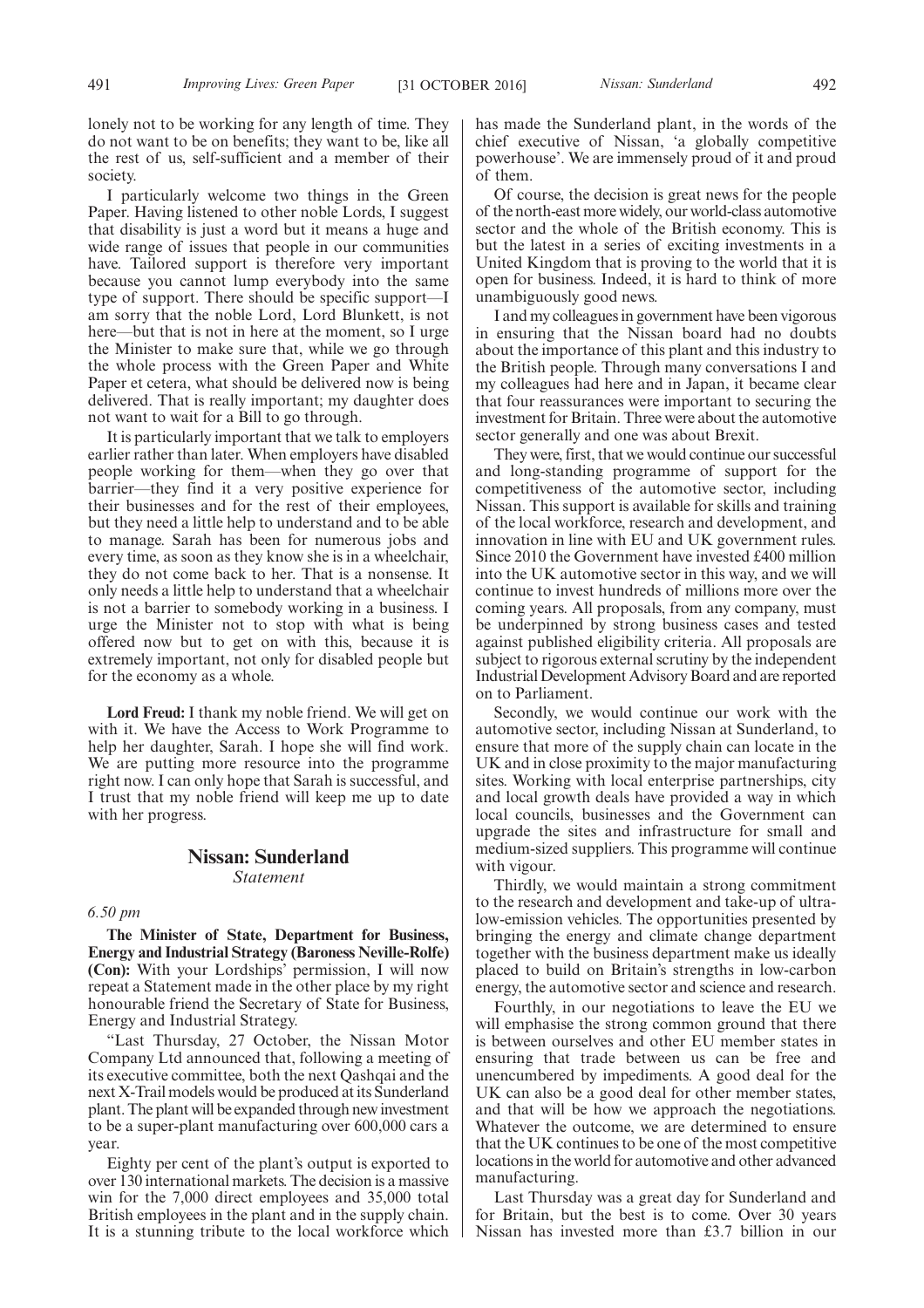#### [BARONESS NEVILLE-ROLFE]

country and created excellent jobs for a whole generation of world-beating British workers. Last week's announcement means that a new generation of apprentices, technicians, engineers, managers and many other working men and women can look forward to a career filled with opportunity and success. This Government will always back them to the hilt, and I commend this Statement, and Nissan's welcome decision, to the House".

## *6.55 pm*

**Lord Mendelsohn (Lab):** My Lords, I thank the Minister for repeating the Statement made in the Commons.

The announcement on 27 October by Nissan Motor Company that it will produce the next Qashqai and will add production of the next X-Trail model at its Sunderland UK plant is to be welcomed. This increase in its investment in Sunderland will not just secure and sustain the jobs of more than 7,000 workers at the plant but be welcome news to workers holding the 28,000 British automotive supply chain jobs and the tens of thousands of jobs in the local economy that are dependent on the thriving plant there. It is, of course, a great tribute to the extraordinary workforce there, and we are very pleased to associate ourselves with the comments about their great achievements.

It is also entirely appropriate to pay tribute to Nissan's commitment to the UK and its fantastic record since the plant opened in 1986. It is, I believe, not just the UK's largest car plant but the largest plant ever in the UK. To date, Nissan has invested more than £3.7 billion in Sunderland. It stands as a globally competitive powerhouse of manufacturing and is proof that the UK can and should excel in manufacturing.

In his statement, the Nissan chairman and CEO made two important points, which are the reason for the Minister's Statement and the Secretary of State's foray into the media and on to the news programmes over the weekend. He said that:

"The support and assurances of the UK Government enabled us to decide":

and, secondly, that he welcomed the Prime Minister's, "commitment to the automotive industry in Britain and to the development of an overall industrial strategy".

I ask the Minister to provide the House with more detail around a few important issues, such as the nature of the assurances, the Government's openness with dealing with underpinning the economy in dealing with the consequences of Brexit and their approach to assurances for other areas of the economy.

We heard over the weekend—there were perhaps more details in the interview with Marr than in the Statement—a number of announcements in relation to the commitments given to Nissan. The first is that this deal is on offer to the whole car industry. Will the Minister confirm that all aspects of the support package will be available to the companies operating assembly plants in the UK? Does it also apply to the more than 650 automotive companies and even the 2,000-plus automotive suppliers in the UK? Have the UK Government made an estimate of the range of potential financial implications if this offer is accepted by Nissan and all the assembly plants and automotive companies?

On "The Andrew Marr Show", the Secretary of State said that there were four things in the letter, and those were repeated in the Statement. One was that the Government will provide funding for training. The Statement suggests that this will be around £66 million a year. It would be very useful if the Minister could tell us how much Nissan currently receives from the money that has been apportioned over the past six years and whether there were any indications that more was requested or that more would be supplied.

Secondly, the Government have said that they will bring the supply chain back to the UK . The Society of Motor Manufacturers and Traders estimates that 80% of components in a car can be made in the UK. Currently, the average UK content in British-built cars is 41%. The government commitment is therefore to make up this 39%—effectively doubling it—by a new, energetic campaign. This could be one of the most significant industrial undertakings of current times. However, it concerns me that the Statement indicates that this is no more than is done currently in a programme which has made a very small shift but which is running out of steam and where the year-on-year changes are reducing. I would be grateful if the Minister will provide us with any details on anything that would indicate whether this is a new, sustained effort or more of the same programme that is running out of steam.

Thirdly, the Government have given an undertaking to be at the leading edge of research and development for electric cars. Can the Minister confirm the Government's full commitment in relation to that? Did it relate to grants, tax incentives, employment assistance or R&D spend? Was anything mentioned? The principal argument seems to be that the merging of the departments was enough. Did that really satisfy the Nissan executive or were more details provided? Were any of the details that were provided, whether by letter or verbally, the basis for any conclusions to be drawn by Nissan?

Fourthly, the Government say they will try to achieve tariff-free trade in the Brexit negotiations. Did the Minister—verbally, in a letter or in any other way, such as through officials or in any other form of communication—explain or give any steer on what would happen if the Government failed to achieve an agreement for tariff-free trade? Were any details provided? It is hard to believe that a company such as Nissan was convinced by good intentions alone or that what the Secretary of State has already said meets the test of "support and assurances" that the Nissan chairman and CEO could report to the Nissan executive. There is nothing wrong, and everything good, with providing reassurances and support, but in current circumstances, the Government need to be more open. Ensuring the UK's economic well-being after Article 50 is lodged may well be the responsibility of the Government, but it will not be achieved only by the Government. There are many others ready and willing to help.

The Government should publish not just the letter between the Secretary of State and Nissan but also any supporting information and data they collect that are relevant to the development of the assurances and their delivery. Can the Minister undertake to do that? Can the Minister also confirm that the Government are united on their approach to negotiations with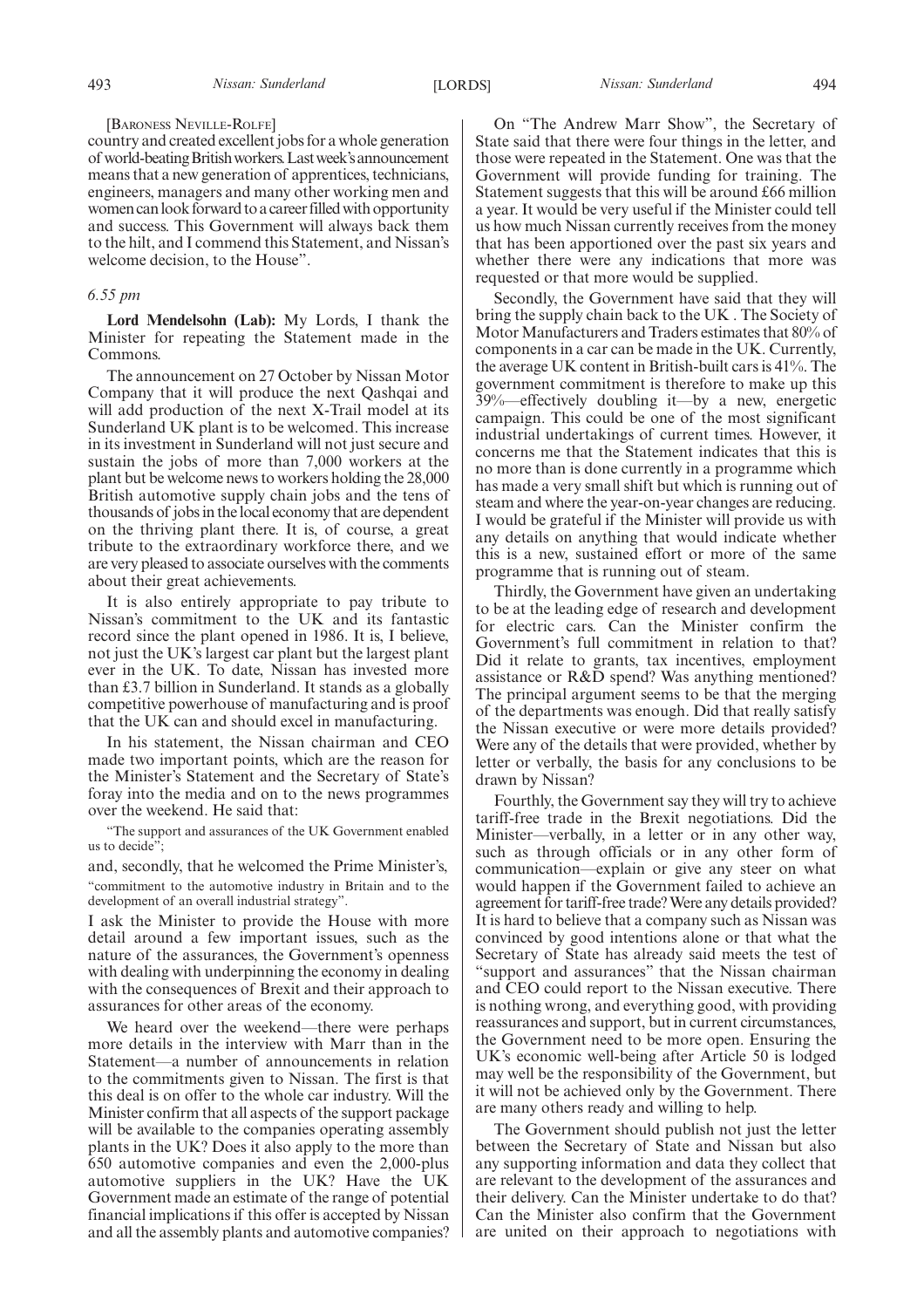Europe? Has the Secretary of State cleared his commitment to tariff-free single market access with the Secretary of State for Exiting the European Union and with the Secretary of State for International Trade?

The chairman and CEO of Nissan was explicit that the commitment to an industrial strategy was an important consideration. Could the Minister provide the details of what was provided, if anything, in addition to the statements that the Government have already made public? Does this mean that the Government are willing to provide such assurances to other parts of the economy? Car manufacturers make a valuable contribution to our economy in terms of jobs, productivity and exports, but so do many other sectors, including strategically important ones such as steel, aerospace and pharmaceuticals. Then of course there is the service sector, which accounts for most of our economy. What are the Government going to do support the rest of our economy through Brexit? Could the Minister outline any elements of the strategic architecture or even some of the measurements which will be used to devise a proper plan rather than a factory-by-factory approach?

The UK is currently a beneficiary of EU R&D funding. Will the Government guarantee to match this funding after Britain leaves the EU—including the funding that UK institutions get to lead and manage programmes across the EU, which act to cover the core costs of important UK research institutions? Will the Minister please confirm the current Government's thinking on what and how affordable it would be to provide some sort of "support and assurances" to the banking sector if it is unable to secure passporting? The Government continue to block action against steel dumping at the EU level. Will the Secretary of State commit to giving equal treatment to other vital sectors by taking action to support our steel industry? Can the Minister give any idea whether the Government will take a different view after Brexit?

We are where we are, and we have to act to ensure the UK thrives. The Government need to provide more detail, and not less, if we are looking to launch Article 50 in five months. Surely the Minister needs to understand the reasonable expectations of having a better timetable and explanation of the government plan. Being more open about the terms agreed with Nissan would be a useful start.

**Lord Foster of Bath:** My Lords, I too thank the Minister for repeating the Statement. On these Benches, we are of course pleased that 35,000—some people argue 42,000—direct and indirect jobs have been saved because of the Nissan decision. We too join the tributes that have been made to the workforce and to Nissan for its commitment to the United Kingdom. But we remain unclear about cost, unclear about whether or not the deal extends beyond the Nissan Motor Company, unclear about the implications for sectors other than automotive and, frankly, completely in the dark about where the Government are seeking to take us. Like the noble Lord, Lord Mendelsohn, we wonder whether we have heard all there is to be told about the Nissan deal.

The Business Secretary says his negotiating demeanour—to use his word—will be to try to ensure continued access to the markets in Europe without tariffs and without bureaucratic impediments. What is the fallback position if he fails? WTO rules do not allow compensation to be paid to Nissan for imposed tariffs, so what will happen then? Alternatively, are the Government seeking partial membership—for some sectors and not others—of the single market and customs union? After all, the Prime Minister has said that membership of the customs union is not a binary affair. Does the Minister agree with the Prime Minister? Is she aware that experts simply cannot see a system where there is, for example, free movement for cars but not for bicycles? Does the Prime Minister know something that the rest of us do not?

If the Business Secretary succeeds in a tariff and bureaucracy-free solution for cars, who will then have responsibility for the manufacturing regulations? Will the UK have a say on them? That will be so important, not least for the specialist car sector and for our work, as the Minister said, on electric and driverless cars. What guarantee can the Government give Nissan in the long term if we do not have a voice in any regulatory framework? What of those other sectors, including aerospace, pharmaceuticals, the service sector and many others including the millions of small businesses? The Business Secretary has made clear that the Nissan deal is not a general deal. So is it the case simply that those who shout loudest get the best deal from the Government? If the Government cannot have a sector-specific customs union, will they stay in the customs union entirely? If so, why do we have a Secretary of State for International Trade trotting around the world proposing deals which would of course be illegal?

The Nissan saga shows all too clearly that the Government do not have a clear plan and that their idea of not having a running commentary on Brexit is, frankly, laughable. When Cabinet discussions are leaked, and when some companies and not others are given specific assurances, it causes confusion and rumour that impact on the economy and the confidence of millions of business owners, savers and investors across the country. Does the Minister agree that it would be better if the Government came to Parliament with a clear statement of their intentions for negotiations and then let Parliament have a vote on that negotiating strategy? We would like to hear the answer.

**Baroness Neville-Rolfe:** My Lords, I start by thanking the noble Lords, Lord Mendelsohn and Lord Foster of Bath, for their support for this important investment by Nissan. We are right to welcome it so widely. It seems to me a very long-term decision—a new plant and a new supply chain—and I congratulate everyone involved. It is in everyone's interest and shows the strength of our economy. It builds on three decades of success, supported by all parties, in Sunderland and for Nissan.

What is the best way to start on the nature of the assurances? I emphasise that this is not a compensation package. That is important in relation to all the points that have been made. This was about convincing Nissan of the UK's continuing competitiveness. Governments regularly invest in UK competitiveness by supporting businesses making major investment decisions. This investment has been secured thanks to the highly skilled workforce, the strong partnership between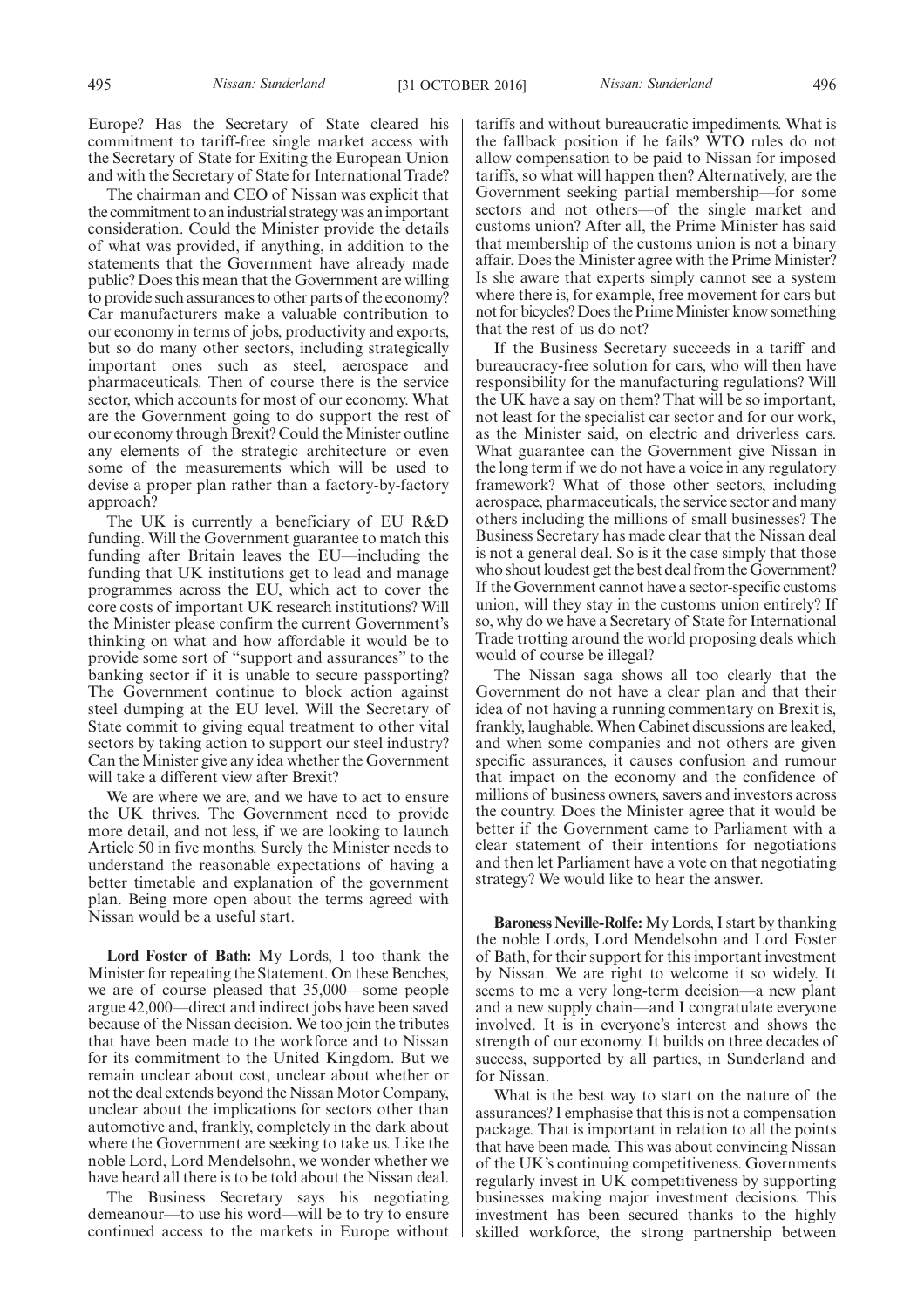#### [BARONESS NEVILLE-ROLFE]

government and industry that we now have, and long-term investment in new technology and innovation. Those same strengths are what matters to the other sectors and other companies that noble Lords have touched on. There is real progress with the announcement that these two important, new, potentially world-leading models will be made in the UK.

I set out in my Statement the importance of electric cars. I do not apologise for the fact that putting the two departments together helps with the electrification of vehicles and encourages those sectors of industry in the UK to tool up to be world-competitive. That is also helped by the departments coming together in BEIS, the curiously pronounced new department.

On Brexit, as the Prime Minister has said, the Government want British companies to have maximum freedom to trade with and operate in the single market and to let European businesses do the same here. People do not emphasise often enough the huge mutuality of interest. That has to be taken into account in the Brexit negotiations that are being developed.

I do not want to stray into a running commentary, which would go beyond my brief, but we have been showing Nissan and others that we are committed to getting the best possible deal from the future relationship that we will be negotiating with the European Union. We wish to ensure and assure the competitiveness of the British economy, which is what they have been so pleased about. We understand the concerns of industry, and it will be a priority of our negotiation to support UK car manufacturers.

We are working across government in a joined-up way, coming to the correct, mature decisions, and we have an ambition to do the very best for our industries. That includes the other industries mentioned. We have been working across the divide as part of the Brexit process. We have 50 streams of work looking at the different sectors, including aerospace, pharma and steel, where there has been some good progress since we last debated it in the Chamber, with the reopening of the plate mills in Scotland and progress in Scunthorpe and, I would say, Port Talbot.

Finally, I should mention the industrial strategy. We are determined to ensure that the UK is a competitive place to manufacture and to have financial services and all the other things that have been mentioned. As we develop the industrial strategy, we want to work with companies such as Nissan across the economy to ensure that we get the very best results for Britain.

I shall close at that point. I have tried to answer the questions. I will need to come back to the noble Lord on the training numbers.

## *7.13 pm*

**Viscount Hailsham (Con):** My Lords, with regard to the fourth reassurance given to Nissan, does my noble friend accept that in return for "free and unencumbered access", to use the words of the Statement, European negotiators are likely to seek concessions from the UK on movement of persons, the acceptance of internal regulations and the payment of contributions? What was said to Nissan on precisely these points? If nothing, would my noble friend care to share the Government's position with the House?

**Baroness Neville-Rolfe:**In the discussions with Nissan, we emphasised the strong common ground that there is between us and EU member states, our intentions and ambition to get a really good deal and the mutuality of interest in the automotive industry. I am confident that the UK can get a good deal from other member states. That is the view that Nissan has come to, which is why it is making the investment it is.

**Baroness Armstrong of Hill Top (Lab):** My Lords, does the Minister acknowledge the centrality of manufacturing to the north-east of England? Nissan is very important. I am probably the only person in this House who was born and brought up in Sunderland, and I well remember the challenge when Nissan was eventually persuaded to invest. It is a loyal company. I have just seen the Japanese ambassador, and that is precisely what he emphasised: the loyalty inherent in Japanese companies.

However, the supply chain is critical. The north-east manufactures more per head than any other region. It is more dependent on manufacturing than any other region in the country. The supply chain is critical, as are other industries, as the noble Baroness says. What discussions is she or are the Government having with Hitachi, which is critical to train development in Newton Aycliffe? It has made new investment there and is very worried because it now does not think, because of EU rules, that it will be easily able to make trains in this country for other European countries.

**Baroness Neville-Rolfe:** The noble Baroness is completely right about the north-east: I always love the opportunity to visit, and have been to Newton Aycliffe in the not too distant past. We have a catapult not far away researching world-leading innovation. We are in constant discussion with Hitachi on its investment plans, which are indeed very important. This is the sort of foreign investment that we need to continue to welcome to the UK and the north-east.

**Baroness Ludford (LD):** My Lords, I would not wish to look a gift horse in the mouth, and it looks as if the Government intend to seek membership of the single market and the customs union. My noble friend Lord Foster's question on that was not answered. On behalf of the Government, will the noble Baroness come clean about that objective, instead of all this secrecy, confusion and incoherence, as a Member of the other place, Andrew Tyrie, the Conservative chairman of the Treasury Committee, is urging? He is also saying that the secrecy has nothing to do with the conduct of negotiations but everything to do with the confusion and incoherence in government. Please can we have a clear answer about the single market and the customs union?

**Baroness Neville-Rolfe:** We have already said that it is a priority for our negotiations to support UK manufacturing and ensure that the ability to export to and from the EU is not adversely affected. We need to remain competitive. Our ambition is high. In relation to the customs union, we made it clear that we are seeking the best possible deal with the widest possible access and that we do not expect exports to the EU to be adversely affected.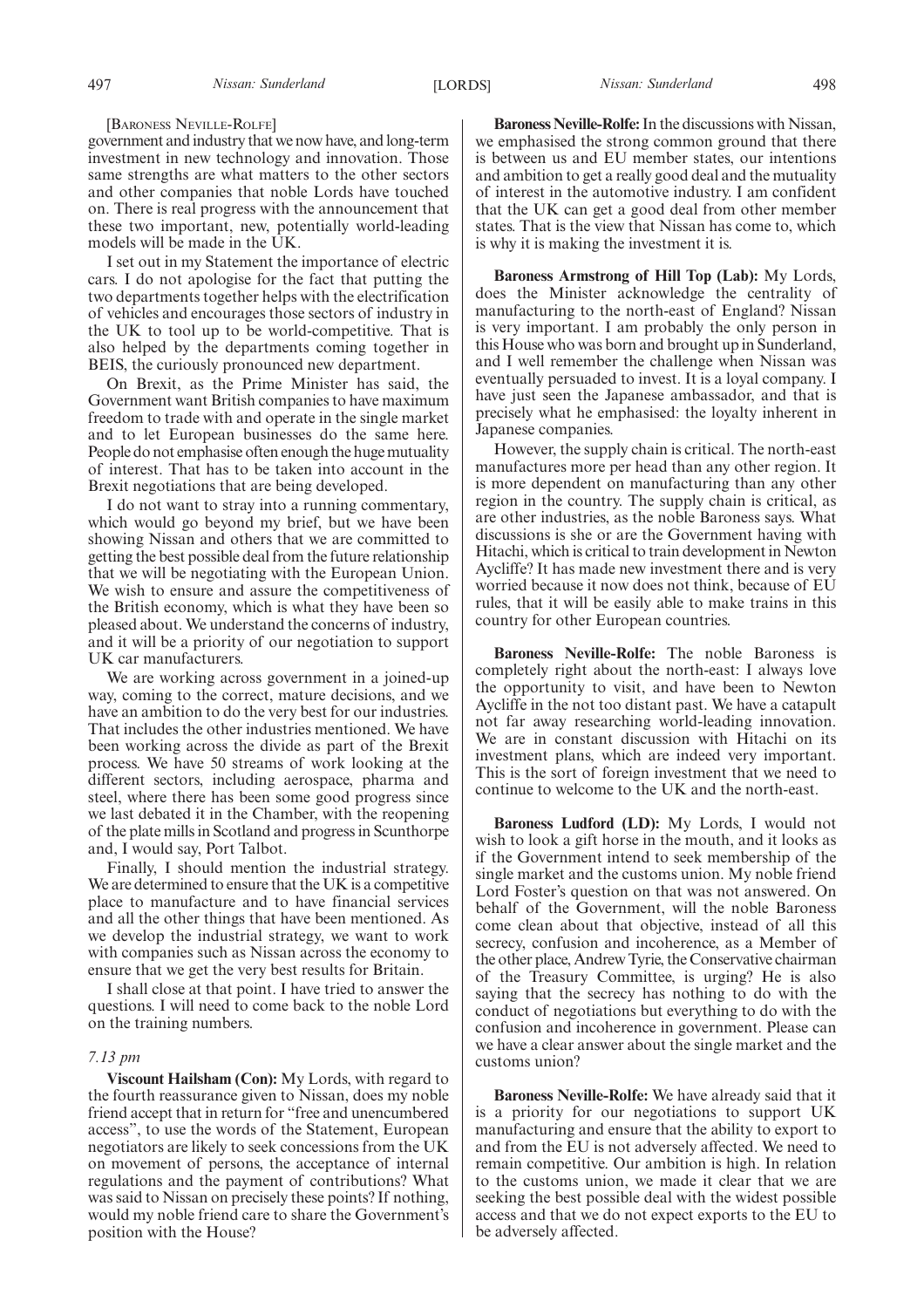499 *Nissan: Sunderland* [31 OCTOBER 2016] *Nissan: Sunderland* 500

Clearly, work on this continues, but your Lordships can be clear that our ambition cannot be denied. We are not giving a running commentary because, as the noble Baroness will know, in negotiations, you cannot reveal every detail as you go along. Talking about confidentiality, we have not published the correspondence with Nissan, which she was perhaps hinting at, for the very good reason that investors in the UK—I used to be in business—must be able to have confidential discussions with the Government on their plans and be sure that those will not be revealed to their competitors. That is the way you have to work in the modern competitive world.

**Lord Liddle (Lab):** My Lords, perhaps I may press the Minister on the deliverability of what she is saying. If she had said, "Yes, we recognise that we've got to be fully in the single market", or, "We've got to be in the customs union", perhaps she would be able to say to us that she could deliver. Her refusal to say that effectively means that the Government are trying to negotiate a series of sectoral agreements without the wider obligations of single market membership. Does not she agree that this is an extremely hazardous process for the United Kingdom and that there is very little prospect of it being completed within the two years of the Brexit timetable? What will be the position in 2019 in those sectors if negotiations have not been completed? I strongly support Nissan, but does she agree that it will be much easier to get a sectoral deal in goods—where, overall, Britain has a trade deficit—than in services, where we have a huge surplus? If we are looking at our interests overall, how does what the Government are saying add up to an adequate pursuit of the national interest?

**Baroness Neville-Rolfe:** The noble Lord is right to express his concerns with passion. You can see that we have already made some important totemic advances. The Nissan statement is one and the other is the Chancellor's statement about financing the Horizon 2020 investments, which we will ensure are guaranteed. We are working hard in a complex negotiation, moving forward with ambition and a determination to ensure that exports continue both ways. I perhaps have a more optimistic view of matters than the noble Lord does.

**Lord Wrigglesworth (LD):** My Lords, I have had a long association with Nissan. I was chairman of the Port of Tyne until fairly recently, from which virtually all Nissan's cars were exported to Europe and the rest of the United Kingdom. I was also a director of the Northern Development Company, which did such sterling work in bringing it to the United Kingdom 30 years ago. I have followed its prospects and ups and downs over the years. This is not the end of the matter for Nissan. It is very good news in the short term, but we have had this before in the north-east: will the model come or not? The great advantage with the Qashqai is that it has been the most successful model that Nissan has ever made there. It has been made there for the last few years, so it was obvious to carry on making it there and a much easier decision for Nissan to take than if it were bringing a completely new model to the plant. Therefore, the Government have to face up to the fact that, unless this is a complete blank cheque, the future of the plant is still going to be in question when a new model has to be built there. Has a blank cheque been given to Nissan? Is it going to be compensated for any tariffs that are put on goods coming out of the factory in the future? As other Members have said, what about Komatsu and Hitachi and all the pharmaceutical industries in the north-east and other parts of the country that are also going to be affected if we are not in the single market?

**Baroness Neville-Rolfe:** I have already made it clear that there is no compensation package. Indeed, Nissan has itself said that there is no special deal and nothing for it that the rest of the industry would not be able to have access to. I commend the noble Lord for the work that he has done in the north-east. It is very important that we continue to invest in these areas with things like the Sunderland and South Tyneside City Deal for new advanced manufacturing. The noble Lord asked about other companies: it is important to bear in mind that the nature of the deal is available to other companies as well, because we are investing in competitiveness right across the board. I already said in my opening remarks that we have invested £400 million since 2010. Companies can apply for support but, rightly, those applications have to underpinned by strong business cases. They have to be approved by the independent industrial advisory body. While we are in the EU, they have to respect state aid rules and even if we ended up in a WTO situation—which I am not forecasting—they would have to respect the rules there. All that is very important.

**Lord Inglewood (Con):** My Lords, I declare an interest as chairman of a training company elsewhere in the north of England. Can the Minister confirm that Nissan will be treated like all other businesses in respect of the proposed apprenticeship levy and is not going to have some sort of exceptional status?

**Baroness Neville-Rolfe:** I am certainly not aware of any special arrangements for the apprenticeship levy. As I made clear, the sort of arrangements which I outlined in relation to training, skills and innovation are an across-the-board approach which Nissan is obviously welcoming. I know my noble friend's interest in the north-west and how important it is to him that we ensure investment in Cumbria, not only in nuclear but in manufacturing and other areas.

**Lord Lea of Crondall (Lab):** My Lords, is it not abundantly clear that what was worrying Nissan was the repeated statement that "Brexit means Brexit"? Is it not equally clear, from today's Statement, that Brexit does not mean Brexit and that the absence of access to the internal market and the customs union was starting to worry the management of Nissan? If these guarantees are now being given—and we hope that people on the continent will accept them, which is another question which I have not heard much about—can this be replicated in other sectors? At the end of all this, I hope the agreement with the European Union will include a lot of industrial policy and, as my noble friend Lord Liddle said, that things will be much nearer to acceptance of the internal market and customs union.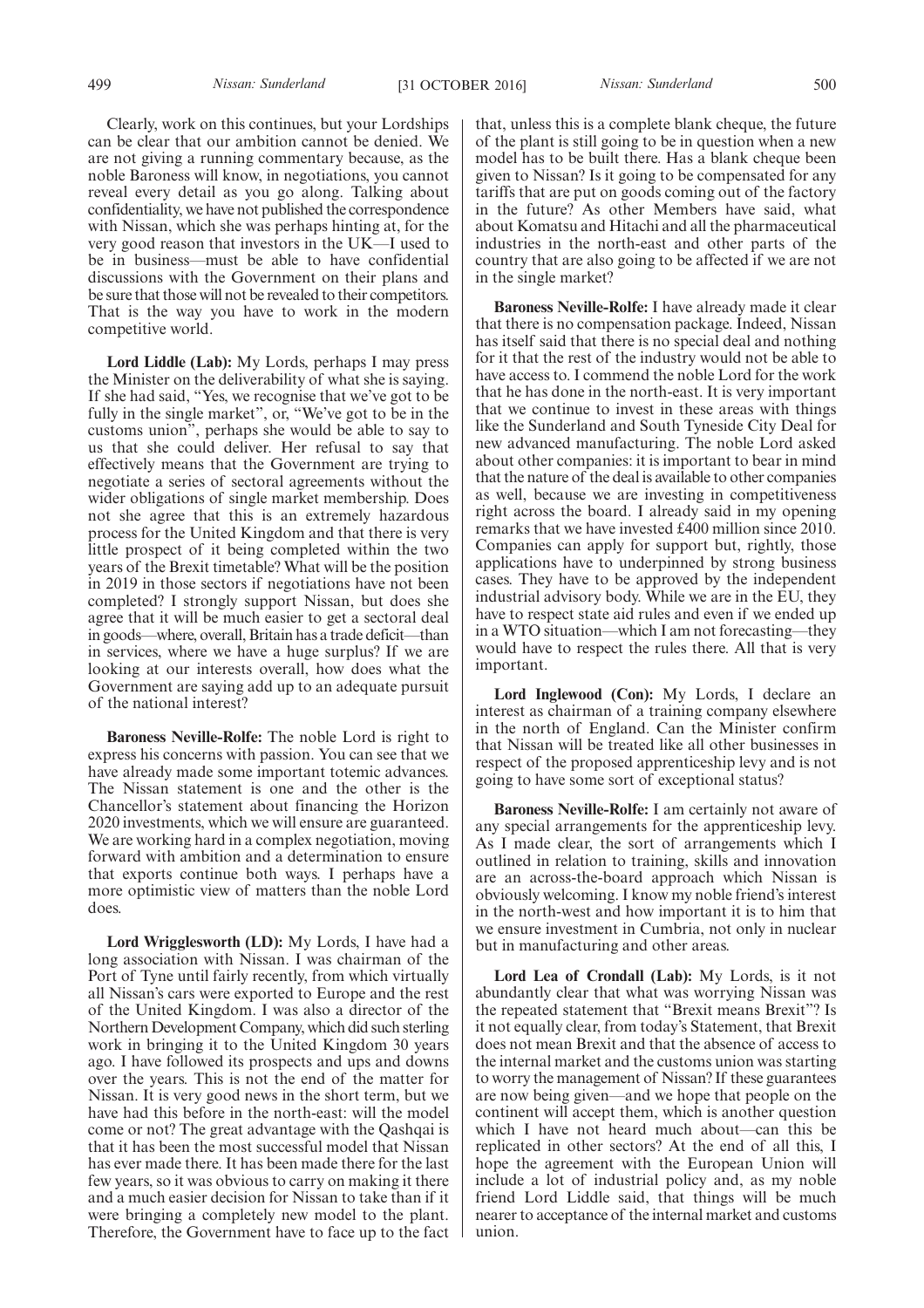**Baroness Neville-Rolfe:** I do not have a lot to add, except to repeat the point about the mutuality of interest between Britain and our European neighbours and our determination to approach the matter in a constructive fashion. The Secretary of State for Exiting the EU outlined to Parliament our ambition to get the best possible access to the European market that we can negotiate. I think he said that we want business to operate in the EU tariff-free area for the future. We must not forget that leaving the EU also offers us potential opportunities to forge some new relationships around the world and to stand up for free trade, which I believe strongly helps the world economy, the people of Britain and the people of Europe.

**Lord Ashdown of Norton-sub-Hamdon (LD):** My Lords, the Government's welcome clarity, albeit given in secret to Nissan, has assured the continuation of car jobs in Sunderland and the north. Does the Minister realise that their lack of commitment and uncertainty has contributed to costing some 290 high-tech aircraft engineering jobs in Yeovil? I will see if I can explain. The Government put an order for Apache to Boeing without any kind of competitive tender whatever. In consequence, the confidence has been eroded in the Government's wish to see a continuation of the helicopter design and manufacturing industry in Yeovil—the only one in Britain. That has contributed to the loss of 290 jobs just recently, with Leonardo probably going to Italy. Does the Minister agree that any attempt to produce any kind of industrial policy that did not say clearly that it wished to see Britain's aerospace industry maintained, and our standalone capacity to make helicopters sustained, would not be worth the paper it was written on?

**Baroness Neville-Rolfe:** I certainly agree with the noble Lord that the aerospace and aviation industries are incredibly important to Britain. I have already asked on a previous occasion to have a conversation with him about Yeovil in particular, so that I can report to my noble friend and other Ministers who deal with these issues. Especially at this time of uncertainty with Brexit, we need to engage more with business across the UK and discuss difficult issues that arise.

**Viscount Ridley (Con):** My Lords, will the Minister confirm that Nissan's practice, when choosing at which plant to build a new model, is to organise competitive tendering among its plants all around the world, that the best one wins and that that is why this decision has come? As recently as August, the BBC was reporting that Nissan in Sunderland would not even be able to bid for these new models, let alone win those competitions—a speculation in the long tradition of pessimism about the Nissan plant, going back to how it would be lost if we did not join the Euro et cetera. This is a tribute to the fact that, whatever the conditions, this plant is highly competitive thanks to the brilliant work done in the north-east of England.

**Baroness Neville-Rolfe:** My noble friend is entirely right. It is great news and a tribute to Sunderland and the people of Sunderland. I am delighted to know that Nissan in the UK scores so very well in the international league tables.

**Lord Hain (Lab):** My Lords, since the great bulk of Nissan Sunderland's production is exported to the European market and the typical life cycle of a new model is five to 10 years, can we assume that Nissan has been promised either tariff-free access to the single market or a transitional access of that kind over a 10-year period?

**Baroness Neville-Rolfe:** I have made it quite clear that there is no special sweetheart deal. I outlined in the Statement the broad ingredients of what we have agreed with Nissan, and it has endorsed this with a clear statement to that effect. Of course, we need to look ahead over 10 years. We need to tool our industry and ensure that it is skilled and that we have the right sort of investment and innovation. That can include things Nissan is expert in such as electric cars and, no doubt in due course, the move to autonomous vehicles. We can do all that together. Nissan is a very competitive company that likes Britain. There is plenty of opportunity. We do not need to be so pessimistic about the future.

**Lord Campbell of Pittenweem (LD):** My Lords, are we to accept that Nissan was persuaded by the answers to the first three proposals, which are about continuing and maintaining, and the fourth, which is about doing the best deal we can for the United Kingdom? If I was making an objective judgment of Nissan's capacity for negotiation, I do not think I would give it many marks out of 10 if this is all it amounts to. Why cannot we have sight of the correspondence exchanged between the Secretary of State with the relevant responsibility and Nissan? Surely this is not the normal run-of-the mill argument about confidentiality; this issue goes right to the very heart of the Government's case and their chances of success in negotiation. Is not that exactly the kind of accountability which this House and, indeed, the other place are more than entitled to ask for?

**Baroness Neville-Rolfe:** I feel sorry for Nissan. Over 30 years, it has invested more than £3.7 billion here. We have had important exchanges and correspondence with it of a confidential nature. We have summarised the key ingredients of that in good faith. I do not think there is anything I need to add to give a truer picture. I look forward to Nissan continuing to invest in the UK over many years.

**Lord Trefgarne (Con):** My Lords, I warmly commend what the Statement said about support for training. I speak as the former chairman of the Engineering Training Authority. I have visited Nissan on many occasions. Its training facilities are outstanding.

**Baroness Neville-Rolfe:** I very much agree with my noble friend. Part of our industrial strategy—to give a preview—will be that skills and training will be vital. As the world is changing, especially as it becomes more digital, they are becoming even more important, and we have to invest in skills and training to a much greater degree, as we have heard from the Prime Minister and the Secretary of State. I look forward to seeing a changing Britain with our new approaches and investments. We should learn from Nissan because it has obviously been so successful.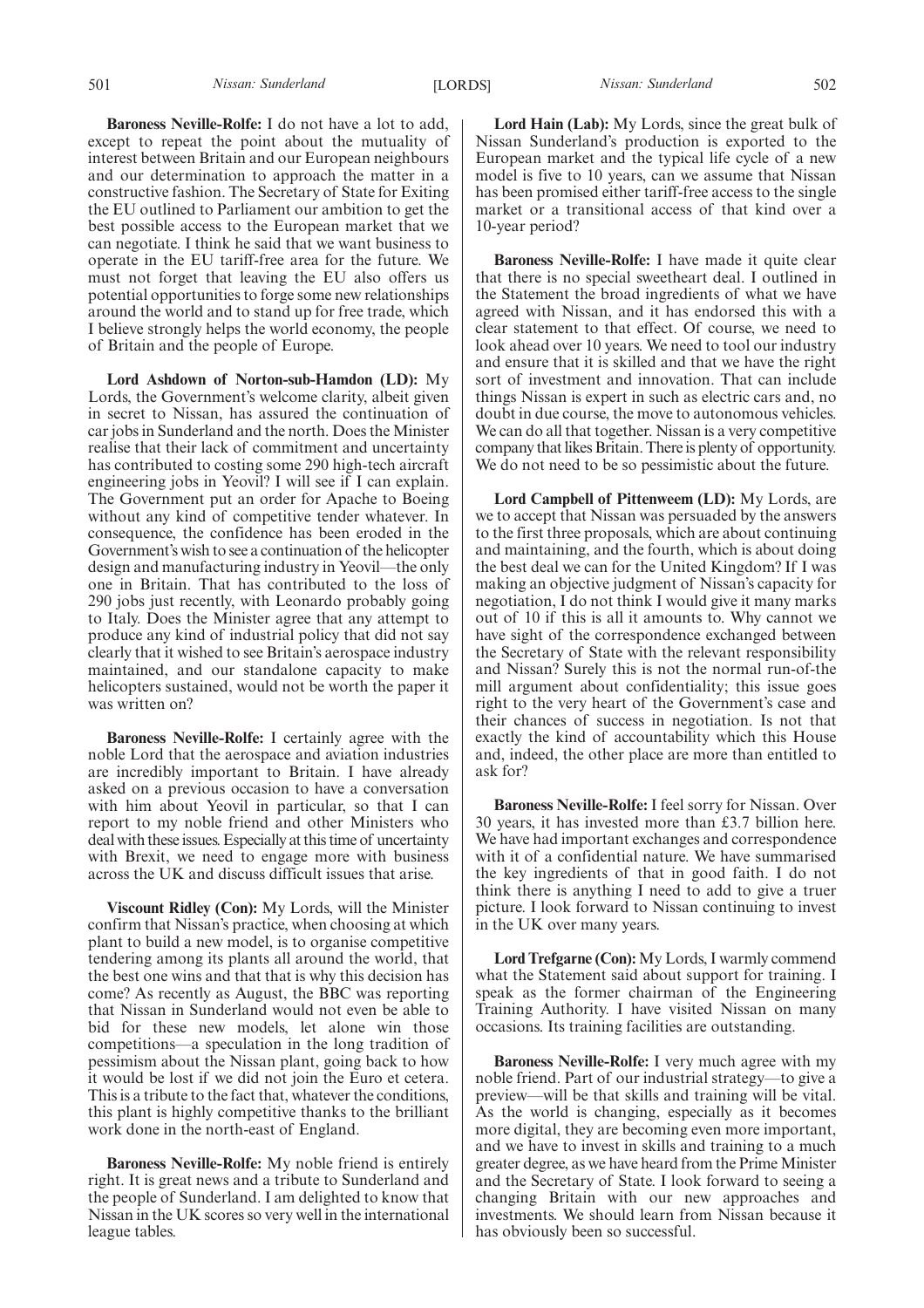## **Education (Pupil Information) (England) (Miscellaneous Amendments) Regulations 2016**

*Motion to Regret*

*7.33 pm*

## *Moved by Lord Storey*

That this House regrets that information about pupils' nationality and country of birth collected under the Education (Pupil Information) (England) (Miscellaneous Amendments) Regulations 2016 (SI 2016/808) could be used to help determine a child's immigration status.

**Lord Storey (LD):** My Lords, it is important that schools know how many of their pupils have English as an additional language. I hope that means that extra resources and support can be provided for those pupils. Indeed, schools and local authorities have been doing this for decades. However, the requirement for every school in England—by the way, we are not talking about Scotland, Northern Ireland or Wales—to collect information en masse about every child's country of birth is, frankly, unbelievable.

These regulations were made on 20 July and laid before Parliament on 27 July, after Parliament had risen for the Summer Recess. They were rushed through Parliament in the six-week summer holiday with no debate, no proper scrutiny or, indeed, public consultation. You might have thought that the DfE would have wanted to consult, take soundings and take the views of a range of organisations before embarking on this requirement. However, that was not the case. The regulations were rushed through Parliament and that was it.

Against a backdrop of a massive increase in antiimmigration rhetoric, as witnessed by big increases in hate crime, and at one stage the Government considering asking firms to report on the number of foreign staff they employed, there is real concern among members of different ethnic groups about victimisation and being targeted. I am afraid that this proposal has all the hallmarks of racism, particularly as language codes are already recorded for pupils with English as an additional language, as are codes on their ethnic background. We have already seen the effects of this new requirement. It became a duty for schools to collect this information this September. Some schools have asked pupils to bring in their passports. Can noble Lords imagine pupils having to bring in their passports? In investigating the school census, *Schools Week* found classroom discrimination whereby only non-white children were being asked to bring in their passports to school. The *Independent* reported that where parents do not provide information, teachers will be asked to guess the ethnicity of pupils. Is it any wonder that children and young people have felt discriminated against and embarrassed in front of their peers? The Government may say that the guidelines state such and such, but that is a very different matter from practice in schools.

What is the purpose of collecting the information? The Minister says in his letter to me that the information will help us to understand the impact of migration on schools—for example, what extra support we may need to provide. However, there is no extra budget financing. He goes on to say that it will help us plan how we ensure there are enough good places for every child. However, knowing where a child was born has nothing to do with school place provision. The DfE says that the information will not be accessible to the Home Office, but already on 18 separate occasions since 2012 the National Pupil Database data have been handed over to the Home Office, while information has been granted to the police 31 times.

The actions of the Government and statements from them on nationality and country of birth have also raised real concerns about the confidentiality of the school census as a whole and the child's personal data given by parents in good faith when their child enrols at school. If information from the school census can be shared with other agencies, for example the Home Office and police, without any oversight at all or consent, what does that say about the confidentiality of such information? By acknowledging that the nationality and country of birth data are too sensitive to be kept on the National Pupil Database with other data, are the Government suggesting that that database is not a secure place for a child's data to be stored? How does this rest with our child safeguarding responsibilities?

I am very grateful to the Minister for his letter of 26 October, in which he made a number of key points. I hope that when he responds to the debate he will deal with some of them. He says that the new data on nationality and country of birth will be provided to schools by parents only if they choose to do so. It will be entirely optional. What is the point of all this if, at the end of the day, it will be entirely optional? How will that affect the need for extra resources or school placements?

On the question of passing information to the Home Office, the Minister says that it is solely for internal Department for Education use. How can we have a 100% cast-iron guarantee that this information will not be passed on to other agencies? He also talks about how we currently give information to private organisations and for research purposes. Is there to be carte blanche? What checks and balances are currently in place when people ask to see this information, and how do we ensure that if we agree that information goes to a private organisation, we are happy that it will be treated correctly and properly?

Finally, to go back to the point I made at the beginning, the Minister talks in his letter about extra support. Are we to understand that there are plans to provide extra financial support for schools which have children from different ethnic backgrounds?

Children are children, and to use their personal information for immigration enforcement is disingenuous, irresponsible, and not the hallmark of a tolerant, open and caring society.

**The Earl of Clancarty (CB):** My Lords, I thank the noble Lord, Lord Storey, for introducing this Motion and I agree with his concerns.

There are two aspects to this. One is concern over whether school census data might be passed to the Home Office for immigration purposes, and the other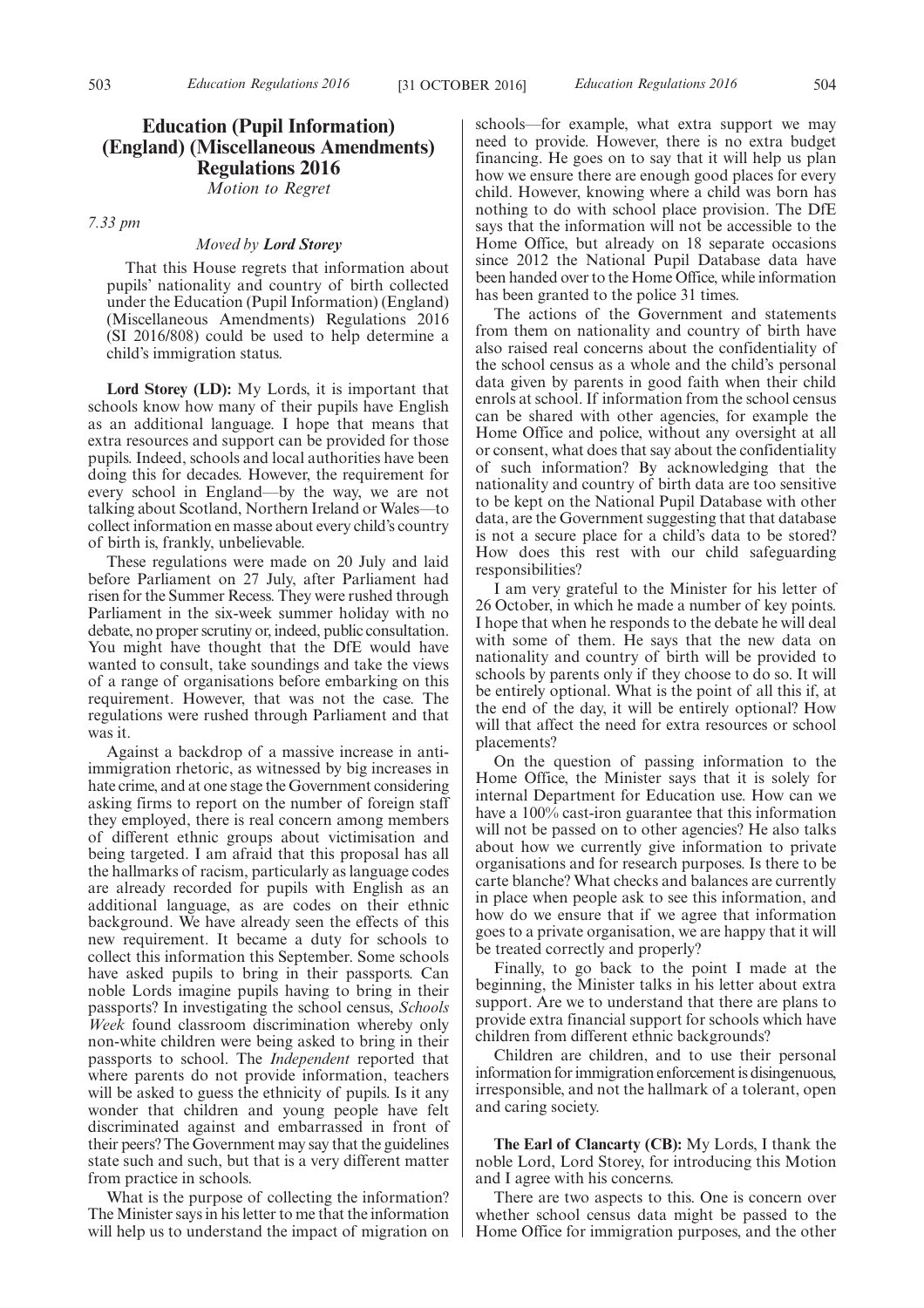#### [THE EARL OF CLANCARTY]

is whether the gathering of these data oversteps the bounds of privacy, whether or not there is any usefulness for education. I have to say that but for the perseverance of campaign groups such as Against Borders for Children and Jen Persson of defenddigitalme, we would be none the wiser about the sharing for immigration purposes of the National Pupil Database between the Department for Education and the Home Office that has already gone on.

It has taken two freedom of information requests by Pippa King as well as Parliamentary Written Questions from Caroline Lucas to uncover, for instance, that in the last 15 months alone, requests to a total of 2,462 pupils have been made by the Home Office. I therefore feel that it is already very difficult to trust any reassurances that the Government now might make for the future. These revelations also contradict the statement that the noble Viscount, Lord Younger of Leckie, made in this Chamber on October 12 when he said,

#### "I reassure the House that the information is kept within the Department for Education and is not passed on to the Home Office".—[*Official Report*, 12/10/16; col. 1890.]

This is clearly untrue, and I hope that this statement will be retracted. So far, the Government have said nothing about these disclosures.

We learned at the weekend from the report in *Schools Week* that the noble Lord, Lord Nash, has said that the nationality and place of birth data would be kept in a separate database. This raises a number of questions, not least whether this is a tacit admission that the NPD is not a secure place already in terms of data sharing—and of course we know now that it is not. But I would like to know what would be so special about this separate database. What is the precise wording that will ensure that these data will not be shared with the Home Office? Will this be a legally binding agreement? That these data would be on a different database seems to me to be meaningless in itself. What, then, of the NPD? Can the Minister assure us that those data, aside from nationality and birthplace, will not be shared in the future with the Home Office? What is the wording of any agreement which will ensure that?

Parents are upset, not just about how this information might be used but because these questions are asked at all. They are fundamentally intrusive in the same way that the listing of foreign workers would be. We also know that the same questions are also being asked of school governors. If it is unclear how pupils' data can be used for the improvement of their education, it seems that the same information on school governors does not have anything at all to do with either a good education or good governance.

One of the things that ought to be emphasised is that these questions are in one important sense mandatory. You cannot leave them blank and, despite what it says in the guidance, parents have been asked for their passports for the simple reason that when the department asks a school to do something, they will naturally try to do so as effectively as they can. It is true that you can currently put "Refuse" as an answer, which parents are quite rightly doing out of protest at being asked these questions, but for many parents this will appear a provocative response. Can the Minister say whether

there would be a straightforward opportunity for parents who are unhappy about having already given the information to have it retracted? Having "Refuse" as an option is a telling recognition that this is a sensitive area and, if these regulations continue, it will not surprise me at all if in a year or two that option is removed.

As everyone in education knows, it is a hard job to get pupils who may be excluded from mainstream education by circumstance into education. We need to get all our children into school, not frighten them away. In a sense, the Minister let the cat out of the bag in answer to a question from the noble Baroness, Lady McIntosh of Hudnall, that,

"it better enables us to monitor immigration issues within this country".—[*Official Report*, 12/10/16; col. 1889.]

How is that a function of the DfE? Data gathered by the DfE should not be used to monitor immigration issues. Teachers are not border guards.

This is a children's rights issue. Many parents are against the provision of these data and campaign groups have displayed serious concerns about it. The regret Motion of the noble Lord, Lord Storey, is unfortunately well founded.

## *7.45 pm*

**Lord Paddick (LD):** My Lords, I support my noble friend Lord Storey in his regret Motion. He talked about an anti-immigration rhetoric, and we have seen the increase in hate crime, for example, which has occurred post-Brexit. However, it goes further than that.

In addition to the Government's attempt to require companies to report the number of foreign staff they employ, which my noble friend mentioned, under the Policing and Crime Bill currently going through this House the Government will require people who are detained by the police, where the police suspect the individual not to be a British citizen, to produce their passport. I cannot tell which group of people who are arrested will be required to produce their passport, but I suspect that it may largely be dictated by the colour of their skin. What happens if the individual is a British citizen who does not have a passport? I raise this issue because it paints the picture of where the Government are going as regards immigration.

Under a provision in the Immigration Act recently passed by this House, when the police stop somebody driving a car whom they suspect not to be a British citizen, the police can search that person's home for their driving licence without a warrant. Again, the question has to be raised: which drivers will be stopped by the police and taken to their home address to search for their passport? The whole thing shows the direction of travel that this Government are going in, which unfortunately not only provides—to use the current term—a hostile environment for illegal immigrants but does so for people who are here legally, and indeed for those who are born here but who do not appear at first glance to be British. So the charge my noble friend Lord Storey makes that the provision in the regulations smacks of racism is supported by these other measures that the Government have passed and continue to put through.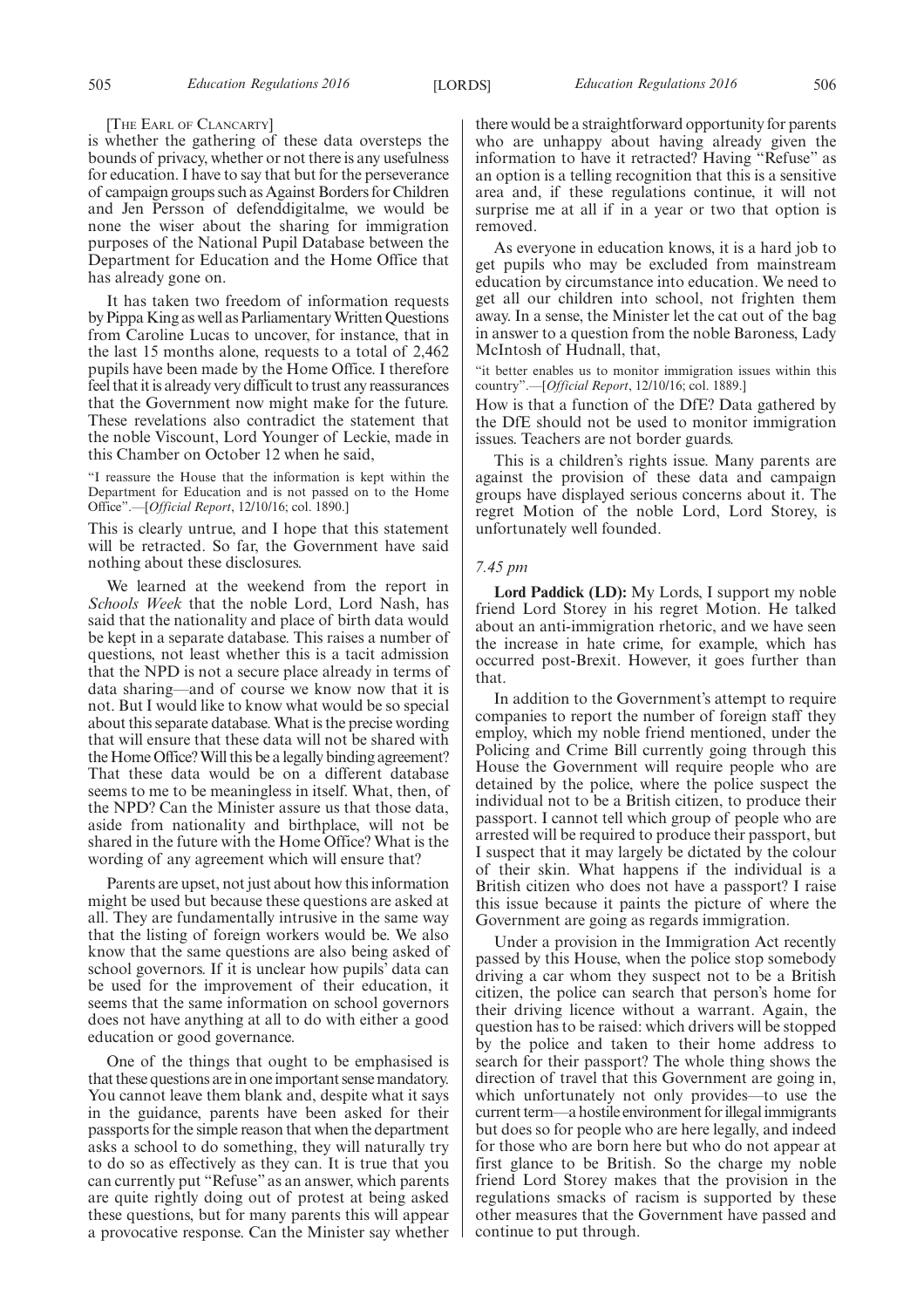"The government has refused to release a new agreement that prevents the Department for Education from passing pupil nationality and country of birth data to the Home Office".

All that the Department for Education would say to *Schools Week* was that,

"an old agreement that allowed the Home Office to access certain information from the national pupil database had now been 'superseded'",

but it refused to release the wording of that new agreement without a Freedom of Information Act request. If the Government are absolutely sure that none of this information will be shared with the Home Office, can the Minister please explain to the House why they will not publish what the guidance is and why they require a Freedom of Information Act request to secure it?

In a letter to my noble friend, the Minister apparently said that this information is intended to enable schools to receive more support. Can the Minister say why in London—where not only is there a higher proportion of low-income pupils eligible for free lunches than in any other region in England but around 42% of the city's students do not have English as a first language, compared with the national average of just over 15%, and the schools overwhelmingly have larger class sizes than the national average—the schools are doing far better than schools in other, comparable regions in the country? What extra support are these schools going to need because they have pupils who are foreign nationals?

Unfortunately, all the evidence points to this being an immigration tactic rather than having anything to do with trying to improve the education of young people or supporting our schools.

**Lord Tunnicliffe (Lab):** My Lords, there has been a historic tradition of separating school education from the state in the United Kingdom. Leaving aside the issues of selection by ability and admission arrangements, it has been accepted that, subject to a place being available, a child can attend a local school without any test of right of residence, nationality or language spoken at home. So the new requirement to collect information on nationality and country of birth could well be a tipping point, as these data could be used to assist the Government in pursuing their immigration policies.

It is safe to assume that, when the DfE decided last year to add these new components for the 2016-17 school census, it did not anticipate the furore that that would cause. After all, the DfE has collected data on pupils' ethnicity for many years. Human rights groups would probably have raised questions, but the DfE might just have been able to fend them off with an appeal to "trust us". However, that was last year and last year was, literally, another world, because in the intervening period we have had a referendum and now we are in the very messy process of extricating ourselves from the EU. The fact that the regulations appeared on the day before Parliament went into recess in July is probably an indication that the realisation had dawned within the DfE that this had become a politically sensitive issue.

Two effects have combined to cause the furore. One is that, despite the fact that schools are not allowed to ask to see children's passports or birth certificates, there are reports that some have reacted to the new questions on birth and nationality by doing just that. The DfE has made it clear that parents are not obliged to comply, yet fears remain. What steps will the Government take to ensure that all schools make that information available to parents?

The fears emanate from the second effect—the fall-out from the referendum. The vote in favour of leaving the European Union has left the immigration status of EU nationals living in the UK much less clear than it was 12 months ago. Indeed, the International Trade Secretary, Liam Fox, has suggested—in my view, appallingly—that they could be, 'one of our main cards",

in the negotiations on leaving.

Then came the Tory party conference, with the Home Secretary, Amber Rudd, saying that companies could be forced to reveal how many foreign workers they have. Then the Health Secretary, Jeremy Hunt, announced plans to train more British doctors to replace overseas medics already here. With the Prime Minister also using her party conference speech to focus on immigration, there is now an unambiguous government culture of making foreign nationals feel unwelcome.

It is within that context that the implications of the SI we are discussing today are viewed. That is why DfE denials of any ulterior motive do not sound convincing. In a letter to the noble Lord, Lord Storey, last week, the Minister stated that,

"given the sensitivity of the new information being collected we will not add this to the NPD, so no-one outside the department will be able to access it".

That is a welcome development, and I am willing to accept it at face value on a personal basis. The problem for us on these Benches is that the Minister cannot speak for other government departments, nor can he control what might happen in terms of the Home Office gaining access to the information, should circumstances, or that department's needs, change.

Given that a recent FoI request revealed that the NPD had been accessed by the Home Office on 18 occasions, will the Minister tell noble Lords what information about individual pupils will be provided by the DfE to the Home Office in future? And why has the DfE said that it will not make public the agreement with the Home Office that will prevent the passing of pupil nationality and country-of-birth data to UK Visas and Immigration? If the Minister wants noble Lords to have confidence that he can deliver what he says, why not produce the proof? Unless it has a statutory footing, any new agreement will have limited validity and lack clear oversight. Will the Government consider giving the new arrangement a statutory basis? That at least would prevent it being altered by a change of policy in the future.

Given that the department already collects information on the number of students with English as a second language, can the Minister explain in more detail how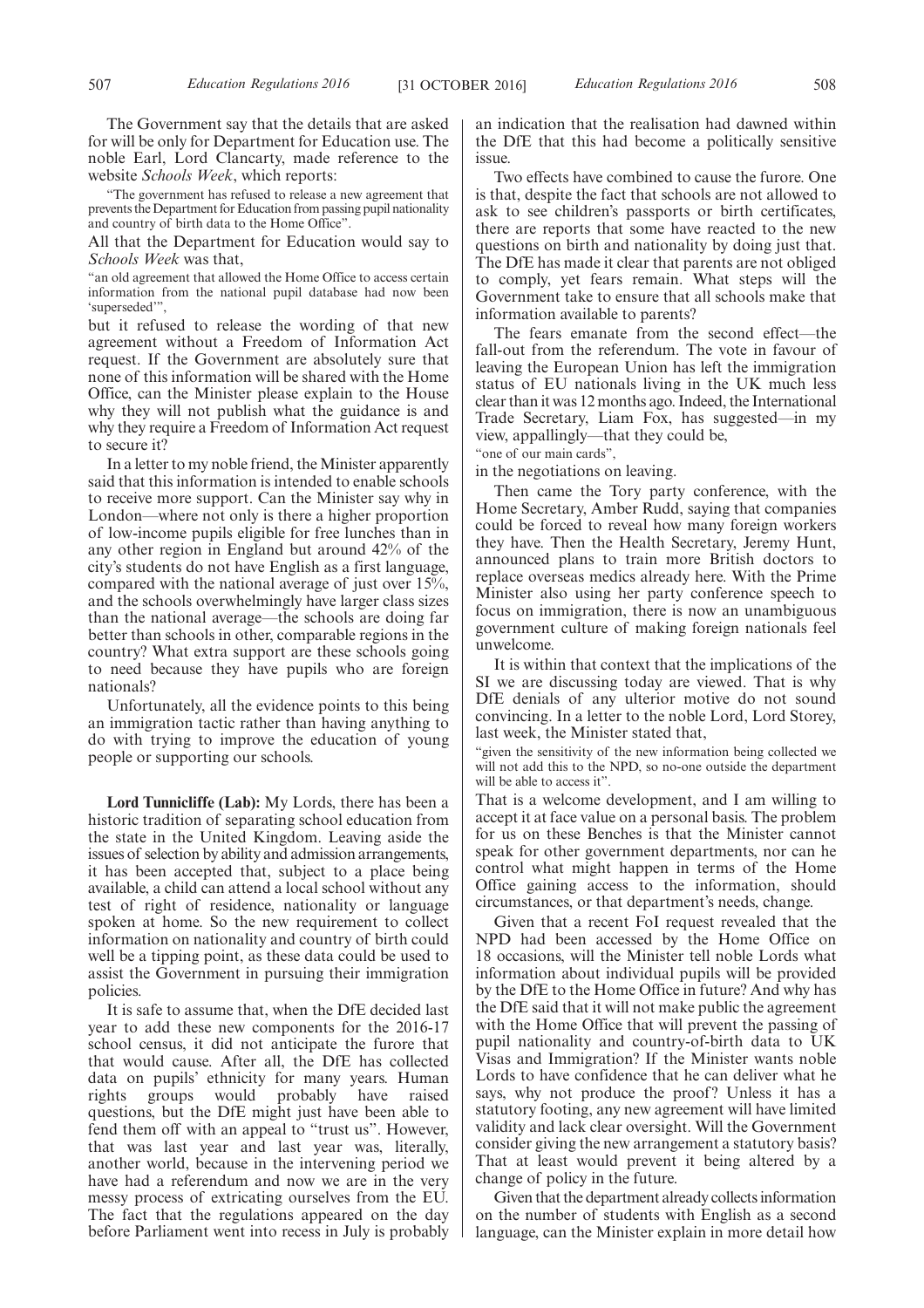[LORD TUNNICLIFFE]

the addition of country-of-birth data will further assist the department in supporting schools with children who have English as a second language? Will holding country-of-birth data result in more resources being directed to schools with higher numbers of children with English as a second language?

Before announcing the new components of the census, what assessments did the DfE make of the additional burdens on teachers, school administrative staff and parents, and the additional costs involved?

The school census is clearly beneficial in assessing the impact of migration on schools, but academics and journalists conducting research also make extensive use of the database. The Government now intend to restrict such access to important statistics on schoolchildren. In future, those who use the database must not write anything about the data without first showing it to the Government, with 48 hours' notice. With commendable candour, a government email admitted:

"This will reduce the risk that DfE are caught off guard by being asked to provide statements about research the appropriate people have not seen".

Can the Minister say how many similar arrangements apply within the DfE or in other departments?

It is clear that the Government did not think through the political implications either of collecting data on pupils'country of birth and nationality or of transmitting named pupil information, to be held by the DfE, which can be matched with data in other departments. Any difficulties they are now experiencing are entirely of their own making.

It is not too late for the Minister today to assuage the concerns of many noble Lords, and I hope that, by providing answers to the questions that I and other noble Lords have posed in this debate, he will be able to do that. My noble friend Lord Watson of Invergowrie attempted to give notice of our questions to the Minister last week through the Government Whips' Office but I understand that that did not succeed. Fortunately, I was able to give the Minister a few hours' notice of them this afternoon. If he cannot give the assurances we seek, he should be aware that my colleagues in the other place will be pursuing these issues with vigour.

#### *8 pm*

**TheParliamentaryUnder-Secretaryof State,Department for Education (Lord Nash) (Con):** My Lords, I thank the noble Lord, Lord Storey, for tabling this Motion. Today's debate will help shine a light on our reasons for collecting these data and dispel some of the myths and fearmongering that have taken hold in some parts of themediaandinotherplaces,withtalkof anti-immigration rhetoric and so on. To deliver a world-class system that works for everyone, we need the right data and evidence to develop strong policy. We will use information on pupils' nationality and country of birth to understand how we can give all pupils a better education—one that caters to their individual needs. This is about children's needs first and foremost.

In its eighth report of this Session, the Secondary Legislation Scrutiny Committee drew this instrument to the special attention of the House. The noble Lord, Lord Storey, referred to the timing of this instrument. In its report, the committee noted that the timing for the parliamentary passage of the instrument did not respect our undertaking to schools to have a term's interval between laying and coming into force.

The committee acknowledged our explanation that the delay was unavoidable due to the referendum purdah and subsequent change of Administration. However, a concern remains whether schools were prepared. The department regrets that we were outside the normal practice of providing schools with at least one full term's notice. But the commitment that all school-related regulations would have a common commencement date of 1 September was met. Guidance was made available to schools on 4 May this year. We informed the committee that we had received no complaints about the compressed timescale and I reassure the House that this is still the case. As part of its report, the committee also made available to the House letters it has received from campaigners with comments about the department's policies on access to our data.

Our schools educate pupils from a huge variety of backgrounds and we already ask for information on points such as disadvantage and special educational needs. This information enables us to target and ensure that our policies support all children so that they get the most from their education. There is nothing new in schools collecting information about their pupils. We have been asking them to do this for over 10 years through the school census. These regulations allow DfE to start collecting information on nationality, country of birth and English proficiency through the school census for educational reasons. Questions on nationality and country of birth are standard demographic information that is routinely collected in many data collections.

Let me be clear on a number of points. The new information collected has not been and is not shared with the Home Office. The DfE has no way of determining a child's immigration status, nor would we seek to do so. Providing this information is entirely optional; parents can refuse to do so if they wish. This is clearly stated in our guidance. The noble Earl, Lord Clancarty, asked about the ability of parents to retract this information and I will certainly take that back and consider it.

There is no requirement for schools to request or see evidence of nationality or country of birth. We know that some schools have not followed the guidance and have asked for this, so we will be working with them to ensure they do this properly in future. To address any uncertainties regarding how information should be collected, an information note is in the House Libraries and is on our blog for schools and parents. It is with these new data, which are to be used only by the DfE, that we can work to have a better understanding of what is going on and how to work with schools to deliver the best for all the children, regardless of where they have spent their prior years. The decision to collect these data was taken in 2015, long before Brexit, and followed approval by the Star Chamber Scrutiny Board, which is an external panel of schools and local authorities representing the sector.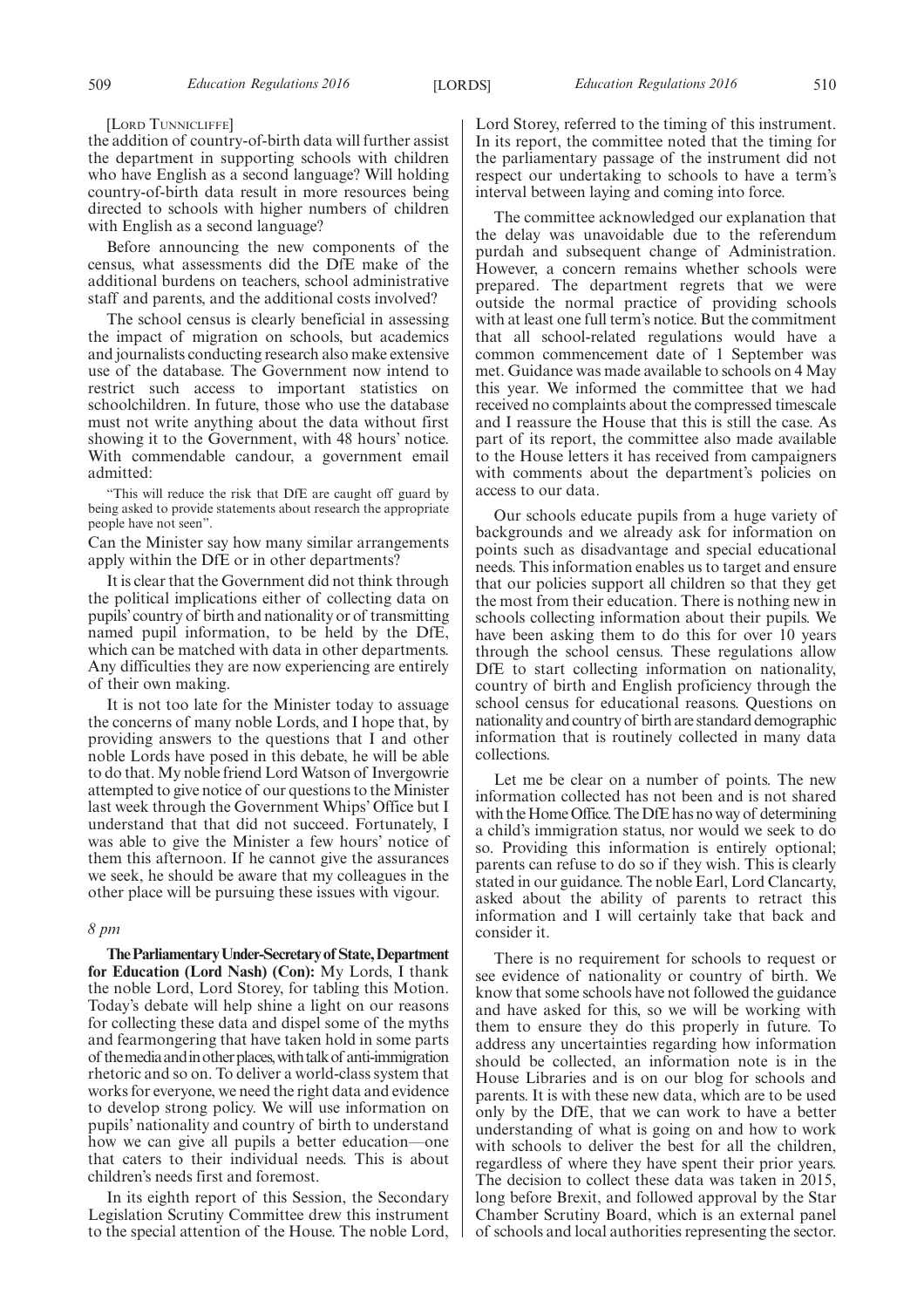I reassure the House and repeat that these data items will be used for research, evidence and analysis within the Department for Education only.

Children of foreign nationals can face additional challenges on starting school in the UK. The education system that they have arrived from may be very different from the English system, so they may not be up to the same level as their classmates. This puts pressure on the pupils, teachers and schools. I visit schools constantly up and down the country where they have had substantial, and in some cases very substantial, influxes in-year of pupils with no or little English, or who are new to English—NTE, as it is becoming known—into the school system. They have to educate these pupils in separate classes until they can speak enough English to engage with lessons. That is expensive and they are not specifically funded for this.

One school that I visited recently distinguishes between whether pupils have enough English to engage with maths, which will be earlier than when they can engage in English classes. A colleague visited a school recently where he spoke to a pupil and the pupil next to him said, "He doesn't speak any English, but I do. I'm from the same country and I'm his interpreter". That is another approach. We need to understand this behaviour and its impact on our pupils from different educational jurisdictions and the impact on our whole school system.

The noble Lord, Lord Paddick, questioned our motives on this. We know that white pupils on free school meals are some of our lowest-performing pupils, particularly in areas of intergenerational unemployment, whereas once EAL students can speak English they can be particularly aspirational. That has had a positive and significant impact, as he said, on our school system in London. But that is once they can speak English. In the meantime, it can be very time-consuming and resource-intensive for schools and we need to understand different approaches. EAL is also a very blunt instrument in that many pupils characterised as EAL are fluent in English because it is their second language and these factors are not currently included in our accountability measures. We need to consider whether they should be, but we need more information first. Any noble Lord who doubts that should visit some of these schools. I would be delighted to recommend some that they can visit to see this in action.

The noble Lord, Lord Tunnicliffe, asked about the impact and burdens on staff. That is exactly why we seek to get this information—to understand. In short, we do not currently understand the impact of migration on the education system and we should. Understanding nationalities helps us to put the right policies in place to help these children.

**Lord Tyler (LD):** I have a particular interest in this subject because my grandchildren attend a primary school in east London, which has a large number of children from different ethnic backgrounds. I want to ask a practical question. The Minister has laid great emphasis this evening and previously on the fact that this is optional. If a number of parents in the school my grandchildren attend take the option not to give this information, how reliable will the information be?

**Lord Nash:** Obviously, it will not be as reliable as if they had, but it will be better than nothing. At the moment we just do not know and we are seeking a better picture. Frankly, many schools and, I am sure, parents, will understand why we want this information. Parents want their children to be educated better and they want them to be integrated into our school system better. We need to be better at doing that.

Having these data also helps us shine a light on where good practice is taking place. The new data on English proficiency will allow the department and individual schools to explore whether there is a better way of targeting specific children who need additional language support. I repeat loud and clear that the data on nationality, country of birth and language proficiency are not and will not be shared with the Home Office or police. There is a memorandum of understanding in place to this effect, to which a number of noble Lords have already referred. The MoU sets out the terms for sharing data with the Home Office and it reflects the need for practical arrangements between departments of state. It would be disproportionate to put this arrangement on a statutory footing. So far as our apparent refusal to publish this MoU is concerned, we anticipate publishing it shortly.

Where the police or Home Office have clear evidence of illegal activity or fear of harm to children, limited data, including a pupil's name, address and some school details, may be requested. To be absolutely clear, this does not include data on nationality, country of birth or language proficiency. We have shared data with the Home Office in relation to 520 pupils in the past 15 months, set against 8 million pupils in our school system. It is a very small fraction, but a none the less valuable contribution to the Home Office fulfilling its duties of law enforcement.

Separately from the new data items, the DfE does support the reuse of our data by third parties such as academics and education research organisations when the use of it is both secure and in the interest of adding to the evidence of what works. Recent examples include independent academic analysis of the performance of academies, and others unpicking the recent improvement in outcomes for London schools to ensure that we can maximise what the data tell us about the best things to do next to improve education outcomes.

The data are also reused on websites such as schoolsguide.co.uk and in the *Good Schools Guide*, which help parents make sense of these complex data when making vital choices. The noble Lord, Lord Storey, asked about our procedures in this regard. We give extracts of our national pupil database out, but only under strict controls. We do not share nationality and country of birth data as part of this process. Access to sensitive data is strictly controlled by the DfE Data Management Advisory Panel, which is comprised of senior experts on the data and legal issues associated with the release of data.

The noble Lord, Lord Storey, and the noble Earl, Lord Clancarty, suggested that perhaps our NPD data are not secure. We believe that they are very secure because we have not had a leak in 16 years. However, we take data protection extremely seriously. All staff who work with data comply with the requirements of the Data Protection Act and undertake mandatory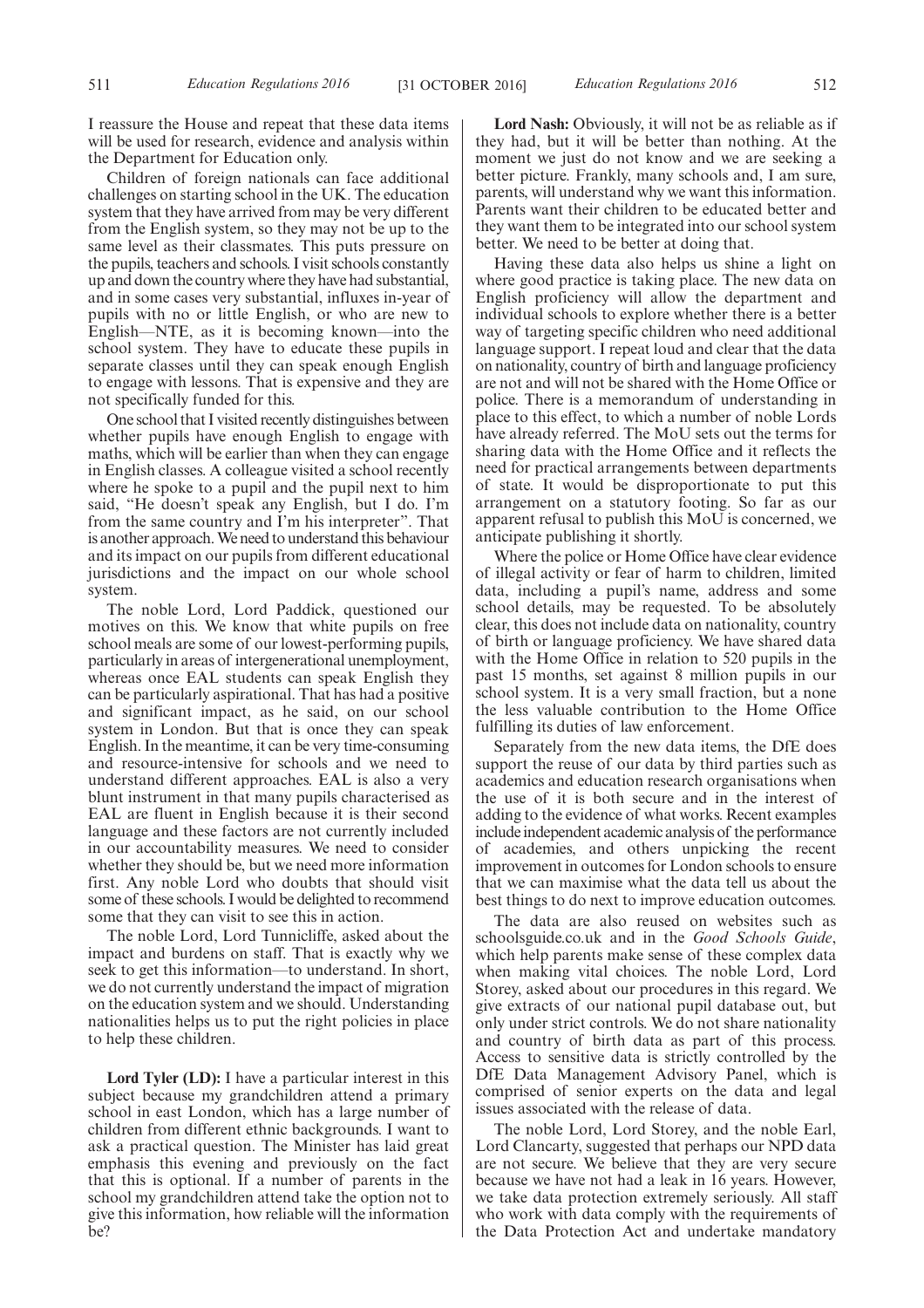[LORD NASH]

annual data handling training. In addition, all information assets are appointed an information asset owner to ensure that access to data is restricted to only those people who have been vetted and approved. All department systems used to collect, store or transfer personal data undergo regular IT health checks to ensure that they are secure, and these policies and the processes within them are regularly reviewed by the Government Internal Audit Agency to ensure that they are appropriate and effective.

I have responded to the point about this being optional by saying that it is better than what we have by a long way. The noble Lord, Lord Storey, asked whether financial support would be available to schools. Let us first get the information and analyse it so that we can work that out. I have already responded to the point made by the noble Earl, Lord Clancarty, about the circumstances in which the data would be made available to the Home Office. They can be requested only where there is a reasonable expectation that a crime has been committed or fear of harm. I hope I have reassured noble Lords about the intended use of the data that these regulations will collect and that I have allayed the fears and dispelled the myths that have grown up around them.

**Lord Storey:** My Lords, I am grateful to the Minister for his detailed response and he has given us quite important information about some areas of this matter. The truth is that I do not think he or the Government realised the effect collecting such data would have on schools. We have seen some of the most appalling practices such as, "Hands up if you do not live in England". That is not conducive to good race relations or to how schools work.

On the question of resources, we already collect information about pupils' ethnic backgrounds so that we can provide them, but the notion of saying to children, "We want to know where you live and where you were born because at some time in the future we may provide some resources", just seems batty to me. This is not about shining a light; quite frankly, this is just inept. I am disappointed that the Government did not retract what they had done when they realised how stupid all this is. So I am afraid I am not convinced. I know that this will not have any effect on what has happened, but it is important that people stand up and be counted, and therefore I want to test the opinion of the House.

*Motion agreed.*

*8.13 pm*

*Sitting suspended.*

## **Wales Bill**

*Committee (1st Day) (Continued)*

*8.30 pm*

*Clause 2: Convention about Parliament legislating on devolved matters*

*Amendment 6*

*Moved by Lord Wigley* **6:** Clause 2, page 2, line 12, leave out "normally"

**Lord Wigley (PC):** My Lords, the amendment stands in my name and that of the noble Lord, Lord Elis-Thomas. As your Lordships can well imagine, it is a probing amendment which, depending on the response that we receive in this short debate, may escalate into something more substantial. The Bill reads:

"But it is recognised that the Parliament of the United Kingdom will not normally legislate with regard to devolved matters without the consent of the Assembly".

So what does "normally" really mean?

I have searched through the Bill and have failed to find any definition. I am not aware that the term is so commonly used in other legislation that there is a generally accepted meaning as far as use in legislation is concerned. In an attempt to seek clarification, my colleagues in the other place contacted the House of Commons Library, which confirmed that there is no legal status for "normally". In this instance, it is inherently vague and asking for trouble, because it leaves every interpretation open to the courts—at least potentially so.

I am aware that questions on this matter arose also in the Commons and that the only response which Ministers were able to give was:

"The 'not normally' element of both the convention and clause"—

in relation to legislative consent—

"is essential as it acknowledges parliamentary sovereignty".—[*Official Report*, Commons, 5/7/16; col. 784.]

Following a further check with the Library, it confirmed that every Act which requires the assent of the Assembly already contains a clause that confirms parliamentary sovereignty. Including "normally"here achieves nothing but confusion. That is simply unsatisfactory. We cannot make a law on such a basis. "Normal" is an immensely subjective term. What is deemed normal by one person may be regarded as highly abnormal by another.

Noble Lords may be aware of my work in the field of learning disabilities. At one time, people with such disabilities were referred to as "mentally abnormal" or "educationally abnormal". That carried a huge stigma and was rightly consigned to the dustbin of history. The concept of normality is loaded with preconceptions and it should never be enshrined in law, certainly not without a very tight definition.

The word "normally" is a Trojan horse at the heart of this legislation. It is totally at the whim of Ministers at Westminster as to what it means. It enables them to use this loophole exactly as they might wish. It would have been more honest to write into the Bill that a Westminster Minister may intervene just when and how he or she wishes on matters falling into this category of Assembly powers.

This is just not good enough. I ask for the support of the House in removing the term if the Government cannot bring forward an acceptable term or some believable explanation for its existence in the Bill. I beg to move.

**Baroness Morgan of Ely (Lab):** My Lords, I shall speak to Amendments 7 and 8. These amendments are designed to clarify the circumstances in which the National Assembly's legislative consent is required for parliamentary Bills. As drafted—as the noble Lord, Lord Wigley, has suggested—the Bill provides that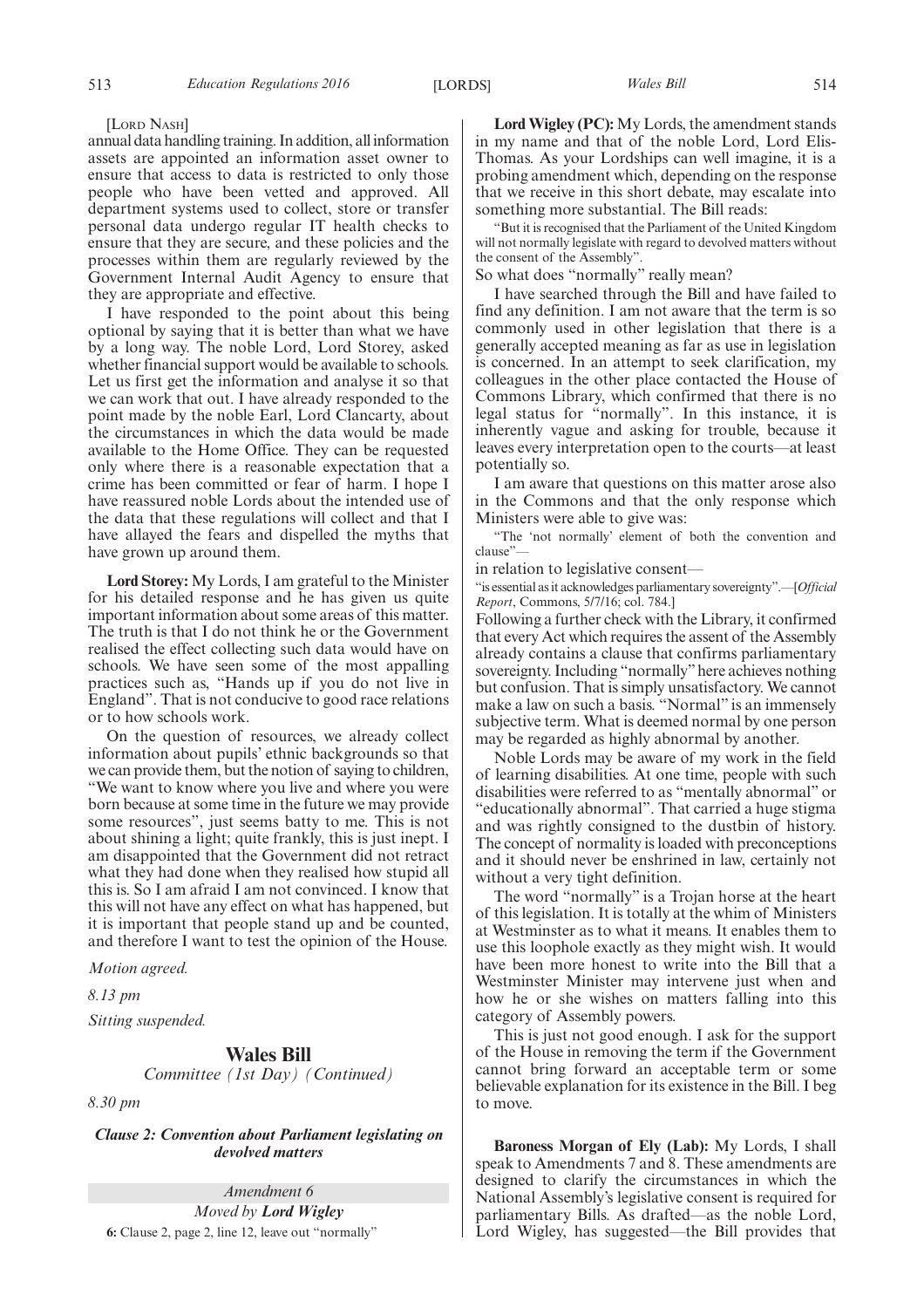Parliament will not "normally" legislate with regard to devolved matters without the Assembly's consent. He has just pointed out the difficulties in the definition of "normally", but neither is there any definition of "devolved matters". Indeed, elsewhere, the Bill speaks of "reserved matters"or matters that are "not reserved". It does not use the language of "devolved matters" at

This provision closely follows an equivalent in the Scotland Act 2016. Your Lordships might recall that the equivalent provision in the Bill leading to that Act was the subject of rather anxious debate. The concern was that the provision was incomplete in specifying when the Scottish Parliament's consent was required for UK parliamentary legislation. The provision had been included, following a recommendation from the Smith commission that the Sewel convention be given statutory underpinning. Unfortunately, the Government, in implementing that recommendation, gave the narrowest possible interpretation of the convention in writing it into the Bill.

While it is true that, as originally formulated, the convention proposed that a devolved legislature's consent was required only in respect of a provision within its devolved legislative competence, it soon came to be accepted that consent should also be required if a parliamentary Bill proposed a modification of that very competence. I will simplify this: if the UK Government wanted to bring in a law on an issue where the Assembly already had the power to legislate—so on agriculture or education—the understanding is that that would not be possible without the Assembly's agreement. However, if the UK Government proposed to change the Assembly's powers to legislate, it is not clear that that Assembly agreement would be necessary.

Demonstrating that this was not a matter of controversy, the Government have repeatedly said—and the Minister himself has said on this Bill—that a Bill that radically modified the National Assembly's legislative competence could not be passed without the Assembly's formal consent, even though that might not appear obvious from the language of devolved matters. This issue is highlighted in the report on this Bill by the Constitution Committee of this House:

"There were important differences between the Sewel Convention as referred to in the Bill and the Sewel Convention as understood in practice. The Bill framed the Convention in terms narrower than those in which it is usually understood, by failing to refer to that limb of the Convention that is concerned with UK legislation that adjusts the scope of devolved competence".

It should not be a matter of dispute between the UK and Welsh Governments. The difficulty is that, although the two Governments agree on the circumstances in which the Assembly's consent is required for parliamentary Bills, the Bill does not reflect that common understanding. The purpose of the amendment, therefore, is simply to define what is meant by "devolved matters". In so doing, it sets out the agreed circumstances in which the Assembly's legislative consent is required for parliamentary Bills. Those circumstances importantly include the situation of the present Bill, which modifies the Assembly's legislative competence.

This is quite a useful clarification that could be achieved without raising any new issues of principle that might be of concern to the Government. I hope at least that the Minister will be able to reaffirm that when a parliamentary Bill comes forward with proposals for modifying a devolved legislative competence, such a Bill—as he has promised with this Bill—can proceed only with the relevant legislature's formal consent.

**Lord Murphy of Torfaen (Lab):** My Lords, I support both the noble Lord and my noble friend in their remarks. My noble friend Lady Morgan has outlined very well what "devolved matters" means in the Bill, and the noble Lord, Lord Wigley, quite rightly spoke about the sloppiness of the term "normally". I think that it opens up huge possibilities for rift between Cardiff and Westminster unless there is a proper definition, if the Government want this, as to when the Assembly is not allowed to pass its comments upon legislation going through this Parliament which affects so-called devolved matters. Is it for the Secretary of State for Wales or a Cabinet committee to decide what is "normal"? No, this is an absolute recipe for conflict between the Assembly and Parliament, and between the two Governments. I hope that the Minister will take this back and either strike it completely from the legislation or, if they insist that there should be qualifications as to when the Assembly cannot utilise its powers, these should be defined very precisely indeed.

**Lord Crickhowell (Con):** My Lords, I spoke at Second Reading and earlier today about the need for clarity in the Bill, and I must say that I share the concerns about the word "normally". Those concerns were reinforced earlier today by the remarks of the noble and learned Lord, Lord Judge, who produced what seemed to me a pretty devastating analysis and related it to a subsequent clause—I think it was Clause 53. It seems to me that the Government would do very well to ponder what has been said today very carefully. I also have some sympathy with the noble Baroness on the Opposition Front Bench about the use of the word "devolved" when we are dealing with reserved powers. It seems to me that that, too, is likely to be a cause of some confusion. I am not sure that I followed all her arguments, but I am not speaking about those; I am simply seeking clarity. I hope that my noble friend will not dig his heels in tonight, but will take these comments away and give them much careful thought before coming back at a later stage.

**Lord Elis-Thomas (Non-Afl):** My Lords, I am pleased to follow the noble Lord, Lord Crickhowell, and I am confident that the Minister, whom I have known in another place—if I can call the Welsh Assembly that—at the other end of the line, is not someone who digs his heels in. He successfully danced a fine tune to move his party, the Welsh Conservatives, into a stance on devolution which brings us to where we are today.

I come to the amendments in my name, which I am pleased to share with my noble friend, Lord Wigley, and the noble Baroness, Lady Morgan, my sister in the Assembly. Amendment 9 attempts to define "devolved matters". This is another issue that was addressed by the Constitutional and Legislative Affairs Committee in the National Assembly. The Minister will no doubt say that "normally" occurs in the Scotland Act and that the Welsh devolution settlement does not require any definition of "devolved matters". I am not very

all.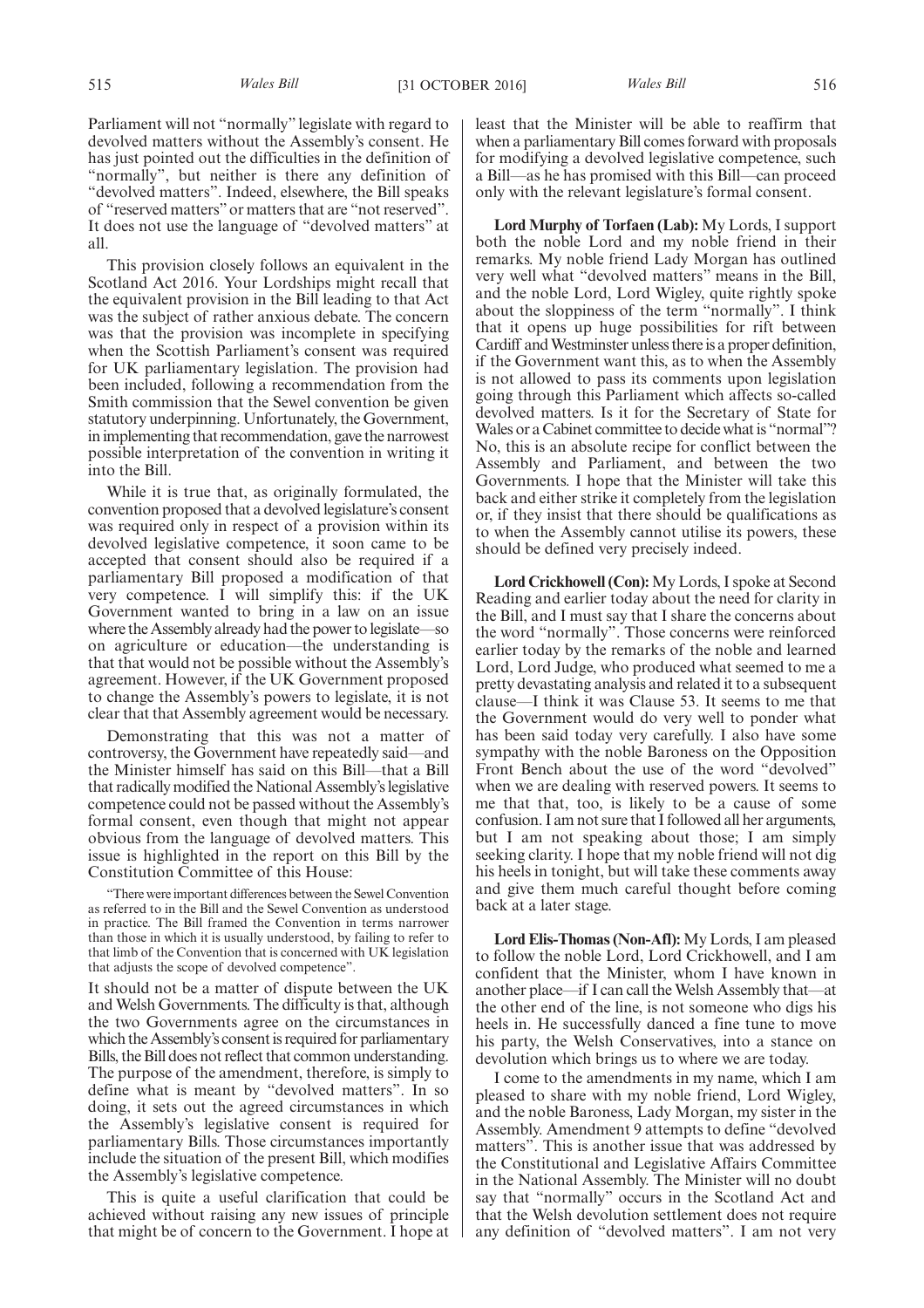enamoured of the argument that empowering the National Assembly to be able to legislate for devolved matters is somehow an overruling of parliamentary sovereignty, as if the traditional constitution of the United Kingdom, of Parliament assembled in these two Houses, could somehow be undermined or be in any sense overruled by legislative activity in Cardiff.

#### *8.45 pm*

The issue is the complexity of Welsh devolution, which remains unclear and undefined. The issue of what it is within the Assembly's competence to do is made even more complex than it was before by the Bill. I speak as someone who was involved—for too long, I suspect—in trying to determine what was within the competence of the Assembly and what was not, but I was well advised by excellent lawyers in the National Assembly and assisted more recently by the Supreme Court. It is not for me to comment on the activities of the Supreme Court, but clearly what we are doing here by not specifying more clearly what "devolved matters" are is not providing the required clarity, not just for politicians, lawyers or interest groups, but for the public in Wales. This is my greatest concern about what we are legislating in the Bill: we are continuing the cawl—*Hansard* will know how that is spelt—of Welsh devolution. There is no clarity in this soup, Minister.

**Lord Thomas of Gresford (LD):** My Lords, I was in this Chamber when this issue first arose in 1998 in the then Scotland Bill. I heard Lord Sewel produce his sentence, which was hastily cobbled together. There was no thought behind it. It was not part of the government programme at that time, but he was under great pressure from Scottish Peers to define when the Westminster Parliament would act where Scotland had competence. He came out with his phrase, using the word "normally", in that context. It has found itself into the Scottish legislation and has been adopted for the purposes of this legislation.

It is an unsatisfactory solution. There are no doubt exceptional circumstances, such as a declaration of war or something of a really serious consequence, when the Westminster Parliament may wish to overrule the Welsh Assembly or act in its place, but the word "normally" does not cover that. It is open to huge misinterpretation and the sort of litigation to which the noble and learned Lord, Lord Judge, referred in his contribution before the adjournment. The Government ought to excise the word altogether. I seem to recall it was still in contention as to whether it was a satisfactory phrase in consideration on the recent Scotland Bill.

I also support Amendment 8 in the name of the noble Baroness, Lady Morgan of Ely. I prefer it to the amendment tabled by the noble Lord, Lord Elis-Thomas, because it is disjunctive whereas his is not. An "or" at the end of his proposed new paragraph (c) might have made it a bit clearer.

**TheParliamentaryUnder-Secretaryof State,Department for Communities and Local Government and Wales Office (Lord Bourne of Aberystwyth) (Con):** My Lords, I thank noble Lords who participated in the debate on this amendment. I turn first to the comments of the

noble Lord, Lord Wigley. Clause 2 places the existing convention on legislative consent on a statutory footing. As the noble Lord, Lord Thomas of Gresford, just indicated, this is not something that the Government have suddenly dreamed up. It is an existing convention and something we committed to do in the St David's Day agreement. As has been noted by various noble Lords, it is also in line with Section 2 of the Scotland Act 2016. The convention states that Parliament will not normally legislate on matters devolved to the National Assembly for Wales without the consent of the Assembly, or in the case of Scotland the Scottish Parliament. These amendments seek to broaden the convention in two ways. They seek to remove the "not normally" requirement and also seek to expand the circumstances in which Parliament would not legislate without the consent of the National Assembly for Wales.

That said—the noble Lord, Lord Elis-Thomas, is right that I am going to refer to the doctrine of the sovereignty of Parliament—I can, nevertheless, understand the points that have been made. I am grateful for comments about this from other noble Lords, including my noble friend Lord Crickhowell, and earlier from the noble and learned Lord, Lord Judge, who is not in his place at the moment. I will go back and have a look to see whether we are able to do something by guidance, but the whole nature of the "not normally" is that that there will be circumstances that are difficult to foresee.

The nature of this signals that they are not justiciable, because it is left to Parliament. However, in line with comments from noble Lords and in the interests of ensuring that we look at this from all angles, I will go back and see whether there is something that we can do in relation to guidance on the two issues in relation to devolved matters as raised by the noble Baroness, Lady Morgan of Ely, and the noble Lords, Lord Elis-Thomas and Lord Wigley. I urge the noble Lord to withdraw the amendment.

**Lord Thomas of Gresford:** I understand the Minister is saying that it is not justiciable as to whether the word "normally" is applicable in a particular case. However, it could be subject to judicial review if a Minister brought forward a Bill that was the subject of contention as to whether the circumstances were normal or abnormal. To say that it is not justiciable is not, I think, correct.

**Lord Bourne of Aberystwyth:** My Lords, I do not think that I said that. I said that it signals that it is not justiciable. I am making the point that noble Lords have been making about the generality of the phrase and that it is difficult to define, and it means that if Parliament decides something it can decide that this is not normal. That is the point about it. As I say, I will take it back and see whether we can accomplish what noble Lords are seeking in guidance.

**Lord Elystan-Morgan (CB):** My Lords, does the Minister accept that there are two problems here? First, the bar is set at a very low level—a level of "normality". Secondly, as far as the word "normal" is concerned, although of course it appears in the two Scotland Acts, it does not seem ever to have been judicially interpreted in the courts. That is a considerable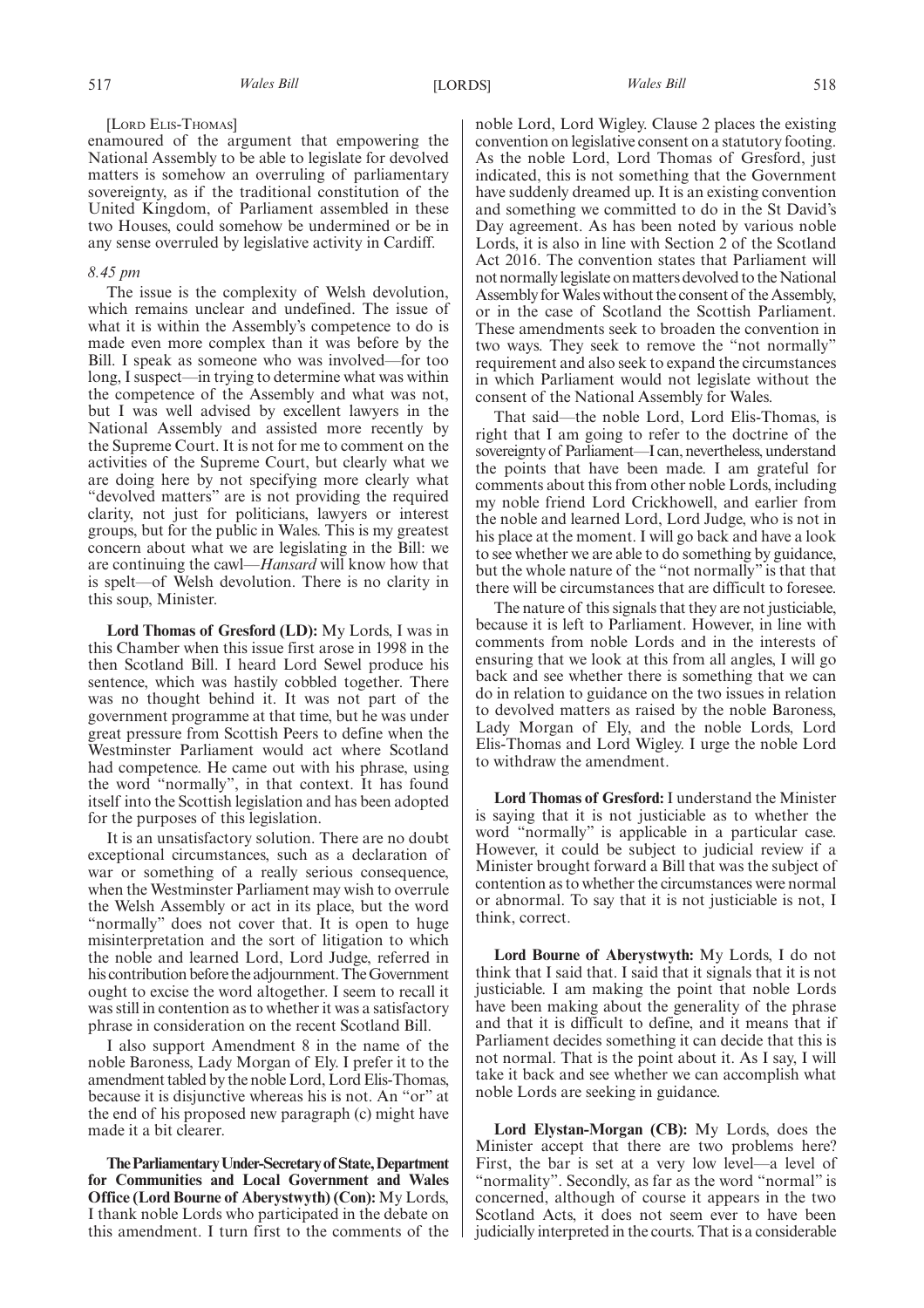weakness. I take the Minister's point that in a way it is a matter for Parliament to define itself—to define its own metes and bounds—which bearing in mind its absolute sovereignty are untrammelled, but nevertheless it is a crucial word in an Act of Parliament and as such it must be interpretable by the courts. I am afraid that, if the matter were raised before the higher courts now, they would say that "normal" means something that is not abnormal and they would leave us in the mists of uncertitude in that way.

**Lord Bourne of Aberystwyth:** My Lords, I am grateful to the noble Lord for his comments and for clarifying what I was intending to say, and I apologise if I had not made that absolutely clear. I have taken on board the points that are being made. I said that we will look at this in guidance, but as I have indicated there is a need for room for manoeuvre here, so I will take the points back and look at them.

**Lord Wigley:** My Lords, we are making progress. This is a good omen perhaps for a future amendment that is coming forward. I am grateful to the Minister for agreeing to take it back and look at it. It is always better to have something spelled out in the Bill quite clearly than to depend on guidance notes. Of course the objective of this Bill is to clarify and simplify the problems that have arisen over the past few years, not to dig more holes for ourselves. But in the spirit in which the Minister has offered to look at this again, I am happy to withdraw the amendment.

*Amendment 6 withdrawn.*

*Amendments 7 to 9 not moved.*

*Clause 2 agreed.*

**The Deputy Chairman of Committees (Baroness Fookes) (Con):** The instruction of 26 October suggests that Clause 3 will be dealt with later.

*Clause 4 agreed.*

*Amendment 10 not moved.*

*Schedule 3: New Schedule 9A to the Government of Wales Act 2006*

*Amendment 11*

*Moved by Lord Bourne of Aberystwyth*

11: Schedule 3, page 89, line 38, at end insert-" The advisory committee for Wales established under section 5 of the Food Standards Act 1999."

**Lord Bourne of Aberystwyth:** My Lords, I will begin with government Amendments 19, 79 and 80, which relate to four cross-border health authorities. These are: NHS Blood and Transplant; the NHS Business Services Authority; the Joint Committee on Vaccination and Immunisation; and the Human Tissue Authority. The purpose of these amendments is to allow the Assembly to legislate to confer functions on these authorities in devolved areas without requiring the consent of a United Kingdom Minister. In recognition of their status as bodies serving both England and Wales, ministerial consent will apply in relation to any changes to these authorities' constitutions.

Government amendments 11, 12, 15 and 16 add four authorities to the list of "Wales public authorities" in Schedule 3. Because they are now listed as Wales public authorities, the restrictions placed on the legislative competence of the Assembly in relation to "reserved authorities"will not apply to these bodies. The authorities being added are: the Welsh Food Advisory Committee to the Food Standards Agency; the Flood and Coastal Erosion Committee; the Independent Groundwater Complaints Administrator appointed under the Cardiff Bay Barrage Act; and the person appointed by Welsh Ministers under Section 3 of the Local Government and Housing Act 1989. My office has been working with the Welsh Government to produce a complete list of Wales public authorities when the Bill is passed. The inclusion of these four authorities in the list is one outcome of this work. Amendment 18 replaces the reference in the list to the Residential Property Tribunal Wales with a fuller legal description of the bodies covered by this umbrella term. Again, my office has worked with the Welsh Government on this change.

In Amendments 13, 14 and 17, the noble Baroness, Lady Randerson, and the noble Lord, Lord Thomas of Gresford, are seeking to remove the governing bodies of further and higher education institutions, the Higher Education Funding Council for Wales and regulated higher education institutions from the schedule of Wales public authorities. The noble Baroness and the noble Lord seem to be seeking to address concerns that have been raised with the Wales Office that the categorisation of these authorities as Wales public authorities will undermine the private sector status or the charitable status of higher and further education institutions in Wales.

I reassure your Lordships that the definition of Wales public authorities in the Bill does not affect the legal status of these institutions as both private sector corporations and charitable institutions. The purpose of new Schedule 9A is to set out an illustrative list of public authorities that fit the definition of Wales public authorities in Clause 4 of the Bill. It delivers a key part of the clarity we are seeking to deliver through the Bill by setting out clearly the public authorities that the Assembly and Welsh Ministers can legislate on without consent.

By removing these educational institutions from that list, the amendments would make their status within the Welsh devolution settlement unclear. This would cast doubt on the status of these institutions when the Government's position is perfectly clear: education is a devolved matter and so the Assembly should be able to legislate in respect of educational institutions in Wales in an entirely unfettered way. However, I am happy to look in more detail at the precise concerns that are being raised. Welsh universities and further education institutions, as authorities exercising functions of a public nature in Wales, have been appropriately categorised in the Bill, but I will look to see how we can reflect their special position in the title of the schedule in order to stress the fact that they are different from other public authorities. On that basis, I beg to move government Amendment 11 and look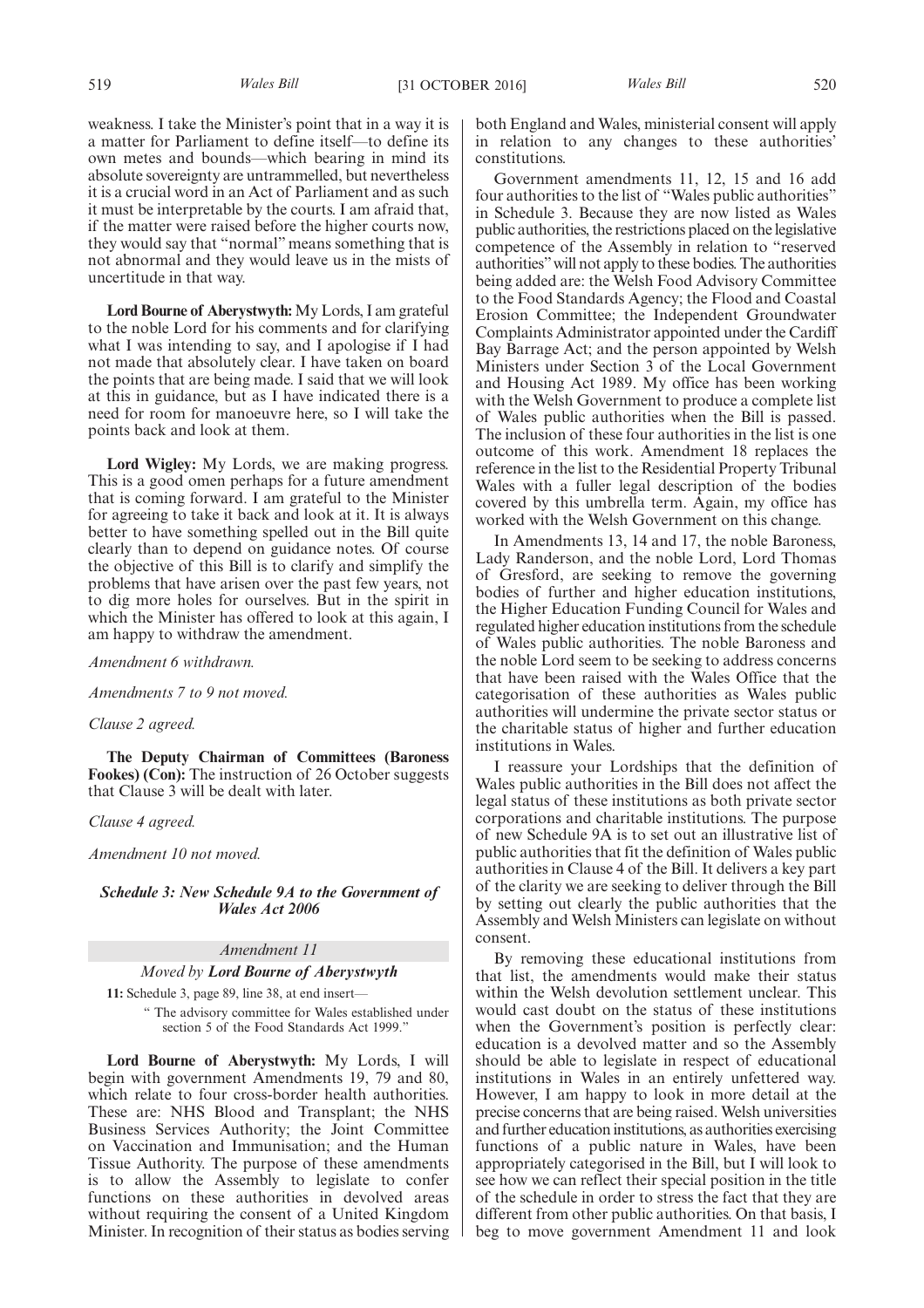[LORD BOURNE OF ABERYSTWYTH]

forward to hearing from the noble Baroness and the noble Lord about their amendments, which I hope they will not move.

#### *9 pm*

**Baroness Randerson (LD):** My Lords, I shall speak to Amendments 13, 14 and 17. I must declare an interest as a governor of Cardiff Metropolitan University and an honorary fellow of Cardiff University.

As the Minister has outlined, these amendments reflect concern expressed by Universities Wales, which represents the Welsh higher education sector, about inclusion in the list. It gave evidence of that concern to the Assembly's Constitutional and Legislative Affairs Committee, whose report has been circulated to noble Lords. The basis of the concern is that this may lead to inclusion as a public sector body by the ONS. Noble Lords may recall that a reclassification of this kind occurred for Network Rail. That reclassification was undertaken with the full agreement of the Treasury but its impact on Network Rail has been to have a huge effect on its ability to borrow.

Higher education institutions are clearly concerned about their ability to borrow. They are currently classified by the ONS as non-profit institutions serving households; they are therefore part of the private sector and, along with most other charities, enjoy that status. This reflects the extent of public sector control, as set out in EU accounting requirements. I must stress that universities regard themselves as independent organisations. They value their academic and institutional autonomy and are treated as public bodies for only a small number of very specific purposes—for example, for freedom of information purposes. It is true that higher education provision and fees are highly regulated but in Wales, less than 10% of university income comes from direct public funding. The ONS is already reviewing the classification of Welsh universities in the light of the Higher Education (Wales) Act 2015.

In England, the proposed higher education and research Bill will address complexities for those higher education institutions established as corporations, but that Bill will not affect Wales. So the potential reclassification by the ONS will badly affect higher education in Wales because all Welsh HEIs are charities. The Charity Commission is clear in its guidance, which says that a charity,

"must exist in order to carry out its charitable purposes, and not for the purposes of implementing the policies of a governmental authority".

A breach of this rule could of course impact on governors as well, who could be held personally liable. It would obviously have a massive impact on Welsh higher education's ability to raise funding for research and to assist poorer students, and on those institutions' tax status.

Understandably, Welsh universities do not welcome their inclusion as public authorities, but neither should the Welsh Government nor the UK Government. If they are reclassified by the ONS, their debts and spending will go on the Government's balance sheet. They will go first on the Welsh Government's balance sheet and affect their ability to borrow because universities in Wales have a significant borrowing requirement of their own, which would of course detract from the ability of the Welsh Government to borrow in addition to that. In turn, it would go on the Treasury's balance sheet.

I am surprised that the Welsh Government have indicated that they do not feel this is a problem and are not concerned about the inclusion of universities in this list. When I think of it, it is perhaps not entirely surprising because there has been a tendency over many years for the Welsh Government to seek greater control over the public sector, which the Minister will be aware of as an ex-Assembly Member. However it is important to remind noble Lords that the international reputation of our universities rests on their independence from government. Many were established as charitable foundations, and all continue to rely on charitable funding and on funds that rely on their charitable status. Universities in Wales are part of the devolved settlement, as the Minister said, and are hence subject to rules that are slightly different from those in the rest of the UK, but they are very definitely part of a UK-wide sector and of an international market, so they must not be undermined by incorrect classification in the Bill. This is a probing amendment, and I am glad to hear from the Minister that he will consider this matter further. I will be grateful for his further comments when he has time.

Finally, and briefly, the further education sector was also established autonomously in the 1990s. The FE sector has higher levels of direct government funding, but it values its independence, its ability to respond to the market and its flexibility. I will be grateful if the Minister looks at both sectors in detail before we discuss this issue again.

**Lord Murphy of Torfaen:** My Lords, I understand what the noble Baroness said about the charitable status of Welsh universities, and it is important that the Minister goes back and examines whether it is put at risk by this part of the Bill.

I cannot for the life of me understand Amendment 14, which excludes the Higher Education Funding Council for Wales from the Welsh public authorities list. It is not a university; it is a body that administers funding to the universities. It gets all its money from the Welsh Government, so I cannot quite understand the amendment, particularly because a recent review of non-compulsory post-16 education in Wales indicated that this body will be replaced by a new body dealing with funding for higher education and further education, which is a good thing. The amendment is an incongruous insertion when the argument is about universities and, to a certain extent, further education colleges somehow losing their charitable status, independence, right to borrow and so on. I would value the Minister's comments on why the Higher Education Funding Council for Wales is part of this scene.

**Baroness Morgan of Ely:** My Lords, Schedule 3 will provide some welcome clarity about competence in relation to Welsh public authorities. So long as Assembly Bills meet the competence tests in the Wales Bill, the Assembly will be able to legislate in relation to Welsh public authorities without needing to seek the consent of the UK Government.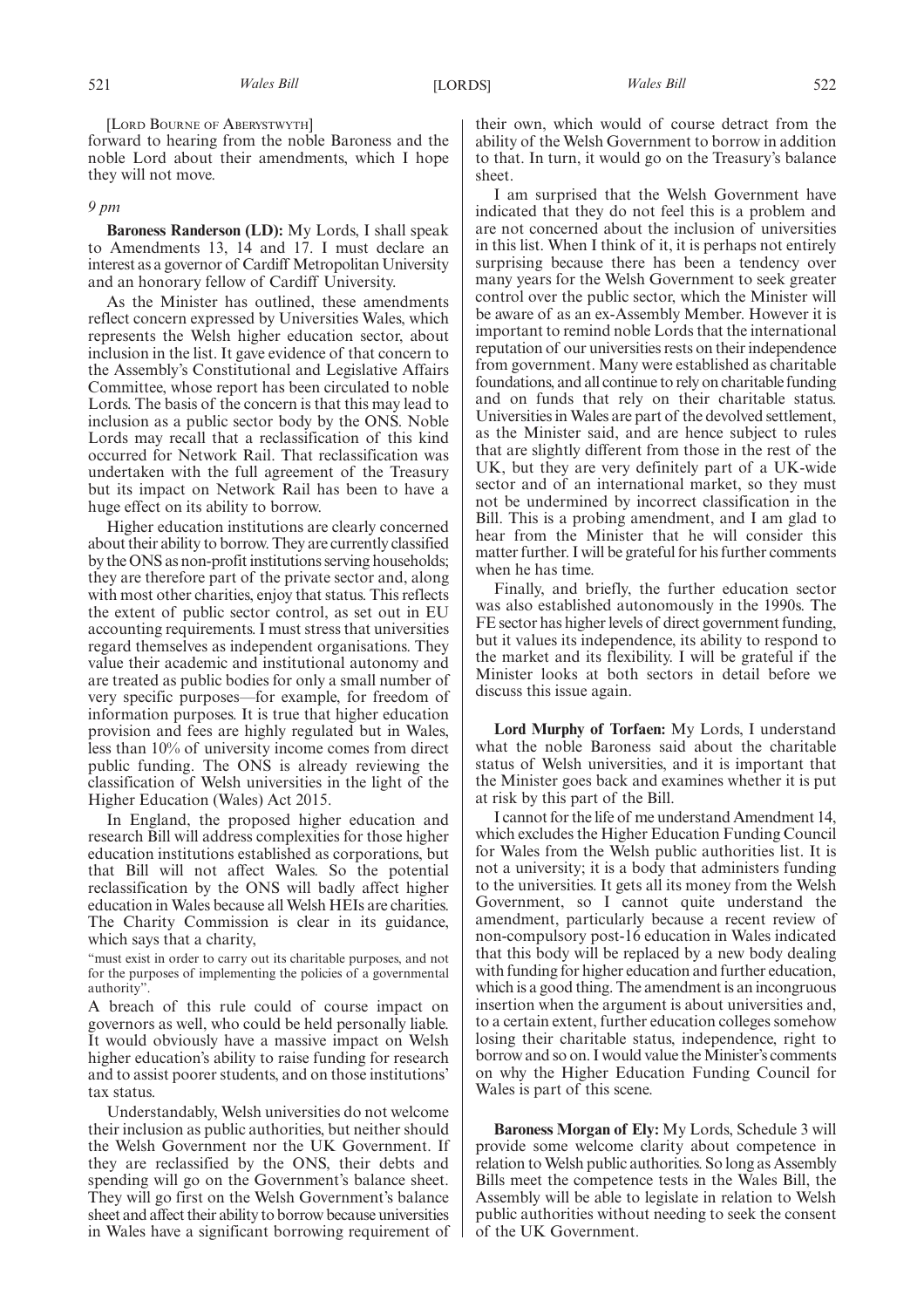Most of the UK Government's amendments add to or clarify the list, and we support them. We are also very content with the removal of special health authorities. I understand that they will be treated differently and need not be in Schedule 3. I beg to differ with Liberal Democrat Peers who suggested removing from the list of institutions in Wales a reference to the further or higher education sectors, the Higher Education Funding

Council for Wales and the regulated institutions under the Higher Education (Wales) Act, to which my noble friend referred. We do not think it appropriate to support any

amendments which might act in such a way as to restrict the legislative competence of the National Assembly in respect of these further and higher education bodies. Having said that, I am very grateful to the noble Baroness, Lady Randerson, for outlining the real concerns of the institutions, which need to be addressed. I thank the Minister for agreeing to clarify this issue and for looking at attempting to reflect that special position and ensure that they can continue with their current status.

However, I am afraid that removing these institutions could create uncertainty in the future over the need for ministerial consent where a provision of an Assembly Act confers functions on such a body or removes them from it. No such uncertainty exists in relation to the current legislative competence of the Assembly, and the uncertainty would not arise in the future if these bodies remained on the list.

**Lord Bourne of Aberystwyth:** My Lords, I thank noble Lords for participating in the debate on this group of amendments. In response to the noble Baroness, Lady Randerson, and the noble Lord, Lord Thomas of Gresford, I will just perhaps restate some of the points I made earlier. Very much on the basis that we will still cover these institutions, if there is a way of looking at the nomenclature, such that we can seek to ensure that they have the continued strength and independence that they enjoy at the moment, we will do that, as that is very much in the best interests of Wales. We have first-class educational institutions at university and further education level, and we want to maintain that but at the same time ensure that they are brought within this part of the legislation.

I take the point that the noble Lord, Lord Murphy, made about the Higher Education Funding Council for Wales and agree it does not seem to be in the same category as the universities. I think the noble Baroness, Lady Randerson, agrees with that. That is different in nature, but if there is a way of protecting the universities and the further education bodies and their charitable status, at the same time as covering them within the Welsh public authorities, universities and so on, I am keen to do that, and will ensure that we look at the Bill in that regard. I thank noble Lords who brought forward these amendments but urge them not to press them at this stage.

*Amendment 11 agreed.*

*Amendment 12 Moved by Lord Bourne of Aberystwyth* **12:** Schedule 3, page 90, line 30, at end insert—

"The Flood and Coastal Erosion Committee or Pwyllgor Llifogydd ac Erydu Arfordirol."

*Amendment 12 agreed.*

*Amendments 13 and 14 not moved.*

## *Amendments 15 and 16*

## *Moved by Lord Bourne of Aberystwyth*

**15:** Schedule 3, page 91, line 6, at end insert—

"The Independent Groundwater Complaints Administrator."

**16:** Schedule 3, page 91, line 34, at end insert—

" The person appointed by the Welsh Ministers under section 3 of the Local Government and Housing Act 1989.

*Amendments 15 and 16 agreed.*

*Amendment 17 not moved.*

#### *Amendments 18 and 19*

## *Moved by Lord Bourne of Aberystwyth*

**18:** Schedule 3, page 92, leave out lines 1 and 2 and insert— "A rent assessment committee constituted in

accordance with Schedule 10 to the Rent Act 1977 (including a leasehold valuation tribunal and a residential property tribunal)."

**19:** Schedule 3, page 92, leave out lines 8 and 9

*Amendments 18 and 19 agreed.*

*Schedule 3, as amended, agreed.*

*Clauses 5 to 8 agreed.*

*9.15 pm*

## *Amendment 20*

## *Moved by Lord Hain*

**20:** After Clause 8, insert the following new Clause— "Candidates at general elections

In section 7 of the Government of Wales Act 2006 (candidates at general elections), before subsection (1) insert—

"(A1) At a general election a person may not be a candidate to be an Assembly member unless the person is recorded on the electoral register as living in Wales."

**Lord Hain (Lab):**My Lords, in moving Amendment 20, I will speak also to Amendment 21. Both stand in my name and that of my noble friend Lord Murphy of Torfaen, and assert the fundamental principle that to represent Wales in its legislature, an elected Assembly Member should actually live in Wales—the same principle asserted by the amendment of the noble Lord, Lord Wigley, which I also support. In doing so, I find myself in the ironic position of seeking to amend my own Act, the Government of Wales Act 2006, which I took through Parliament as a Bill as Secretary of State for Wales. It never occurred to me until the last few weeks that any Welsh Assembly Member would, or indeed could, live outside Wales.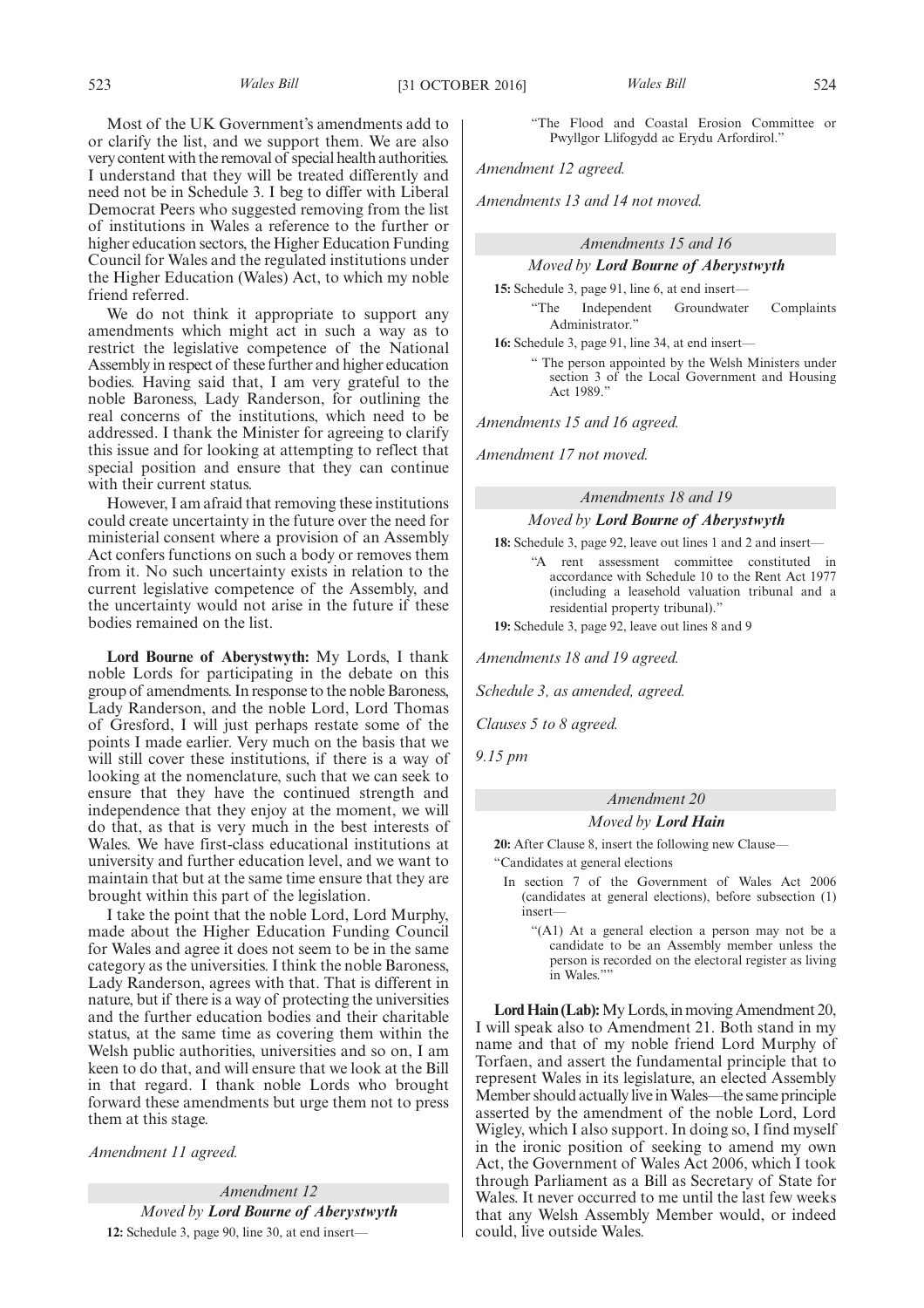[LORD HAIN]

Amendment 20 makes the acceptance of formal nomination as an Assembly candidate contingent on living within Wales. However, if it is felt that is too prohibitive a requirement, since no candidate can be certain of election in advance, Amendment 21 instead makes the membership of the Assembly—that is, for an elected candidate—contingent on living within Wales. That is to say, disqualification would follow without residence within Wales and registration to vote within Wales. Either way, the principle is put in statute, as it would be by the amendment of the noble Lord, Lord Wigley, Amendment 22.

At the most recent Assembly election, 21 candidates stood who did not live in Wales. Fourteen were from the Monster Raving Loony Party, four were Conservatives, onewasaLiberalDemocratandoneanEnglishDemocrat. There was one UKIP candidate, Neil Hamilton, who was elected as a regional Assembly Member and who, I understand, still does not live in Wales but has nevertheless claimed and been granted appropriate expenses, in the same way as those Assembly Members who actually live in Wales. I am not suggesting that there is anything improper here, just that it is an anomaly.

To deal with another question that has been raised, I am informed that to be a Member of the Scottish Parliament or the Northern Ireland Assembly, there is similarly no requirement to be resident in Scotland or Northern Ireland, but that is no reason for Wales not taking the view which I advocate. Since devolution, Wales has been the first to adopt policies subsequently followed by other parts of the UK in a number of areas; for example, establishing an Older People's Commissioner and free bus transport for pensioners. There is no reason why Wales cannot be innovative in this matter either. Indeed, I have been notified that there is widespread cross-party support in the Assembly for the amendment, including from Welsh government Ministers.

On the substance of the amendment, it is an insult to voters in Wales not to live in Wales, within the nation you are seeking to represent and may find yourself representing in the Assembly. Personally, I have always believed that a constituency Assembly Member, like a Member of Parliament, should live in or, at the very least, very close to their constituency, as I did as Member of Parliament for Neath.

Of course, regional Assembly Members have different duties and no constituents in the same way, but surely they should at least live in Wales as well. How can any Assembly Member living outside Wales possibly keep in touch with public opinion in Wales? How can they keep in touch with issues that arise day to day in the political culture, public life or civic life of Wales? How can they spot new problems or opportunities as they arise in the course of their daily experience living as normal citizens of Wales do? How can they reflect Welsh culture without living within it, as I have been privileged to do? How can they really understand the evolution of Wales's young democracy as it very quickly develops?

It is fundamental, to me at least, that in a democracy, representatives are of the people and for the people, whatever your political party. I hope that the Government will agree with this principle and accept at least one of these three amendments. I beg to move.

**Lord Crickhowell:** My Lords, I preface my remarks with a story I was told long ago by Sir John Rodgers, who lived in Kent and was elected for a Kent constituency just a little way from his home. He decided to consult a neighbour, Winston Churchill. Winston replied: "Never live in your constituency". That is not my position, but I have real practical objections to what is proposed, particularly for candidates.

I have two objections. Let us consider candidates first. Someone may have been born and brought up in Wales and his family live in Wales, but he is at present working in, say, London, perhaps as a civil servant or in business. He decides that he wishes to fight an election. If the amendment were passed, he would be forced to move back to Wales and give up his employment before standing.

I know of at least one very distinguished individual who in the war was in a reserved occupation in the Foreign Office and was determined to serve in the Armed Forces. He promptly got himself chosen as a candidate and immediately had to leave the Foreign Office. He became a founding member of the SAS, served with immense distinction in the Baltic states and later became a very distinguished Member of Parliament. One can also think of someone serving in the Armed Forces—perhaps in the royal regiment of Wales—encamped outside the Principality. He is about to leave the Army or decides that standing as a candidate forces his removal from the Army list. He is perfectly happy, after the election, to move to his constituency and live in it but, as this amendment is drafted, that would not be possible.

I have a second objection. In recent years, I have moved to Monmouth. Take an individual who has been born and brought up in Monmouth. He lives and works there; he worships there; his children go to school there; he goes to a doctor there. However, it chances that he lives just across the Wye bridge and is therefore living in England. He is disqualified from standing. My present Welsh home is on a road that leads up out of Monmouth and virtually every house in it is in the town, but if you go three-quarters of a mile up the road from me to my next-door neighbour, that house is in England. Its occupant may live, work and do everything he has to do in Monmouth but he would be disqualified. This situation is not unique to Monmouth. It happens that a considerable number of Welsh towns straddle the border, starting in the north with Bangor-on-Dee. On Saturday afternoon I passed through Knighton on my way to a memorial service in Presteigne. Someone might live and spend their whole life in Presteigne but it just happens that the house they live in, which is still part of the town, is 100 yards across the border and in England. They are therefore disqualified from standing for election in the county of Powys. Going south, there is Hay-on-Wye, and I could name a whole string of other little towns and hamlets up the border which would be disqualified for entirely the same reason.

Broadly, I have slightly more sympathy with the amendment in the name of the noble Lord, Lord Wigley, which at least allows them to stand as candidates but says that they then have to be living in Wales before they take their seats. However, that worries me too. Going back to my example of Presteigne, can it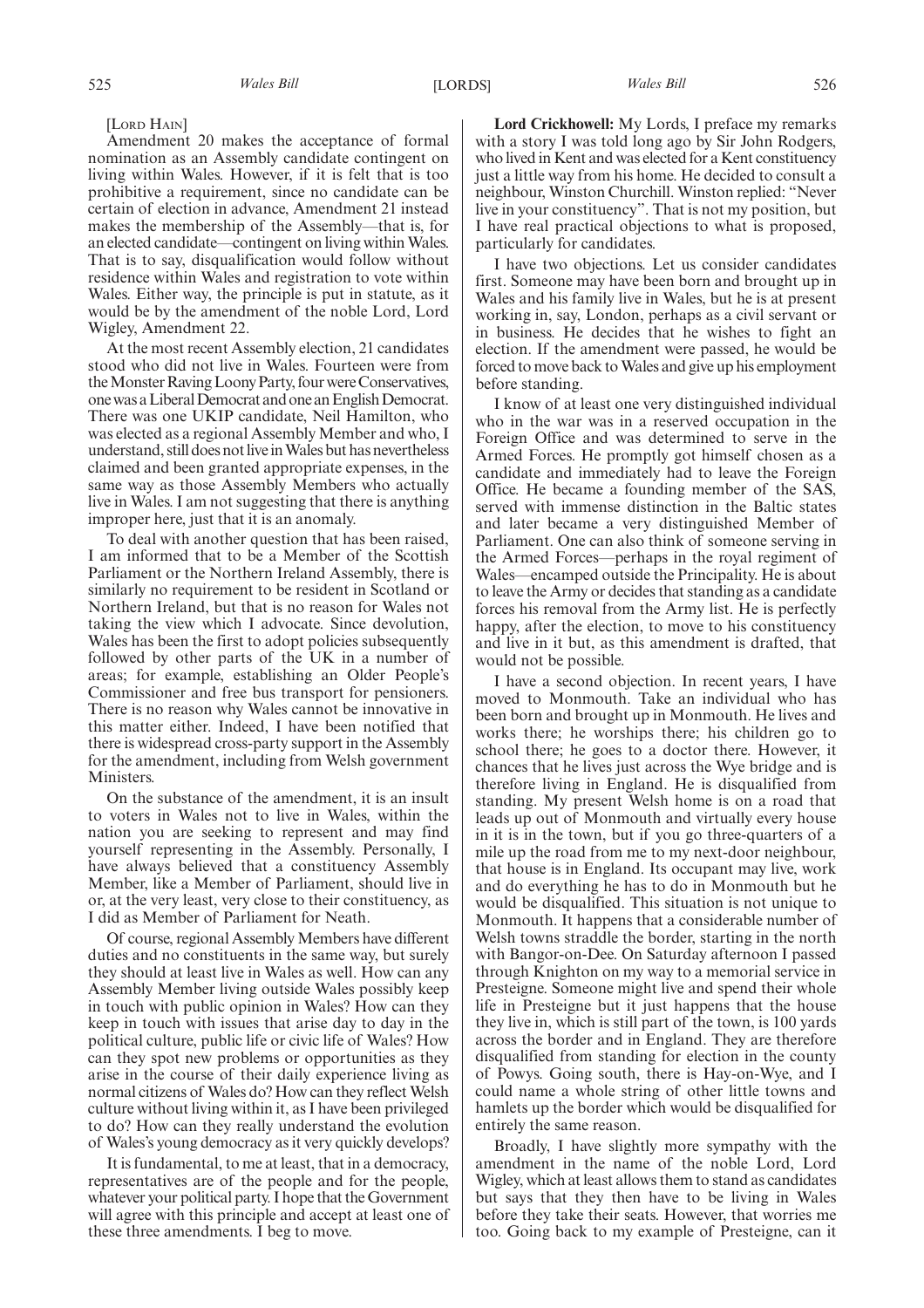really be right that the person who lives, works and carries out all their business in that Welsh town is forced to sell their house 200 yards, say, across the border, in order to qualify for membership of the Assembly? It does not seem to me that this is a reasonable proposition.

I wonder too whether there may not be difficulties when boundary changes take place that force people suddenly to move their homes. However, I will not dwell on that. I have voiced my objections. I do not think this is a reasonable set of amendments and hope that it will not be passed.

**Lord Wigley:** My Lords, the noble Lord, Lord Crickhowell, has certainly given us cause to consider this issue further. As I speak to my amendment, I will deal with some of the points that he raised. Amendment 22 standing in my name is grouped with Amendment 20 moved by the noble Lord, Lord Hain. As he said, my amendment has a similar purpose to his—namely, to ensure that those who legislate for the future of Wales and those who decide the priorities of public expenditure in our country should do so on the basis that they actually live in Wales, know the needs of our communities and genuinely represent the people among whom they reside. I would have thought that was a fairly fundamental principle. I go further and say that ideally each representative, both constituency Members and regional list AMs, should live within the area they represent. In that way, they know the feelings and priorities of their constituents, friends and neighbours and appreciate the tensions which sometimes arise. During the 27 years I represented Caernarfon, a fundamental element in the way in which I undertook the job was that I could feel I was part of the community. I realise that cannot always be achieved and that some people living a couple of miles outside the constituency may be fully integrated into the community they represent. I also realise that there will be times when boundary changes may work in a way that takes the home of a sitting AM or MP marginally outside the constituency in which they were previously living. These amendments do not address those circumstances. They arise from the incredible fact that there is an AM, as has been mentioned, elected to the Assembly by way of the regional lists, who not only did not live in the region when he stood for election, but did not even live in Wales. What is more, he has indicated that he has no intention of moving his main home to Wales. Frankly, that is appalling and should not be tolerated. If our country is good enough to give him a job and pay his salary and expenses, it is good enough for him to accept that he should live there in order to undertake the work. Nobody is forcing him to come to the Assembly. If he chooses to do so, conditions go with the job, and I believe this is one of them.

I have tabled a slightly different amendment from that of the noble Lord, Lord Hain, as I can see circumstances where his wording could cause difficulties. There has to be a date at which a residency requirement applies. It could be the date a candidate is selected to fight a constituency, the date of the election or the date on which the AM in question takes up his or her responsibilities. I personally believe that the date should be that on which the Member takes up the seat, and should be geared to the point at which he or she takes

the oath of office, although the qualification date will need to be geared to some existing verifiable location and date—my amendment suggests the electoral register in force at that time—but I realise that that, too, has shortcomings. If the date is that on which the election is declared, in the circumstances of a by-election, candidates from outside the area would effectively be debarred. Applying the rolling electoral register could possibly overcome that. I am not sure how this might have worked in the Neath by-election in 1991, for example, in which the noble Lord, Lord Hain, was first elected.

#### **Lord Elis-Thomas:** It was a very good by-election.

**Lord Wigley:** Yes, it was a very good by-election. I enjoyed it very much but then I was not standing. I should declare a past interest in that when I fought the Meirionnydd seat in 1970, which was then taken over by my noble friend in the subsequent election, I was working for Mars in Slough and living in the Thames Valley. There are many similar cases where people who have had to leave Wales to seek work might want to return, whether to a non-political job or to stand for election. The danger is that by having a rule as suggested in the amendments of the noble Lord, Lord Hain, there could be widespread avoidance, with prospective candidates renting an address for the period of the election, with everyone knowing that the address is merely a scam to give the impression that they are highly integrated local people. The address on the nomination paper for election should be the one at which they are registered to vote and to pay tax. If that is outside Wales, so be it; the electors can take that into account. However, once they are elected, they would be in danger of not being paid their salary or expenses if they had submitted a fraudulent address. Remember, these days there is a need to note for council tax purposes whether one's address is permanent or a second home.

## *9.30 pm*

Implicit in all this is also the issue of the difference in treatment or in perception between constituency and list AMs. The issue of not living in Wales highlights a fundamental fault with the present system: the voter has no influence over the person elected on the regional list, only over the number of seats that go to the party. This anomaly should be sorted out by introducing an STV system of election; if that were done, every party would be under pressure to select candidates who live in the area which they aspire to represent. If the Bill becomes law, the Assembly will have the power to change the electoral system in this way, and I very much hope that it will do so.

Single cases make bad law, and I am hesitant to change our systems just to deal with one UKIP joker who has, like a bad penny, popped up in the Assembly with no intention whatever of integrating himself into the body politic of Wales. However, if the Assembly cannot sort this out for itself—that is by far the preferable course— amendments along the lines of my amendment or that in the name of the noble Lord, Lord Hain, or enabling powers to that end, are needed. I appeal to the Government to give serious consideration in responding to this short debate.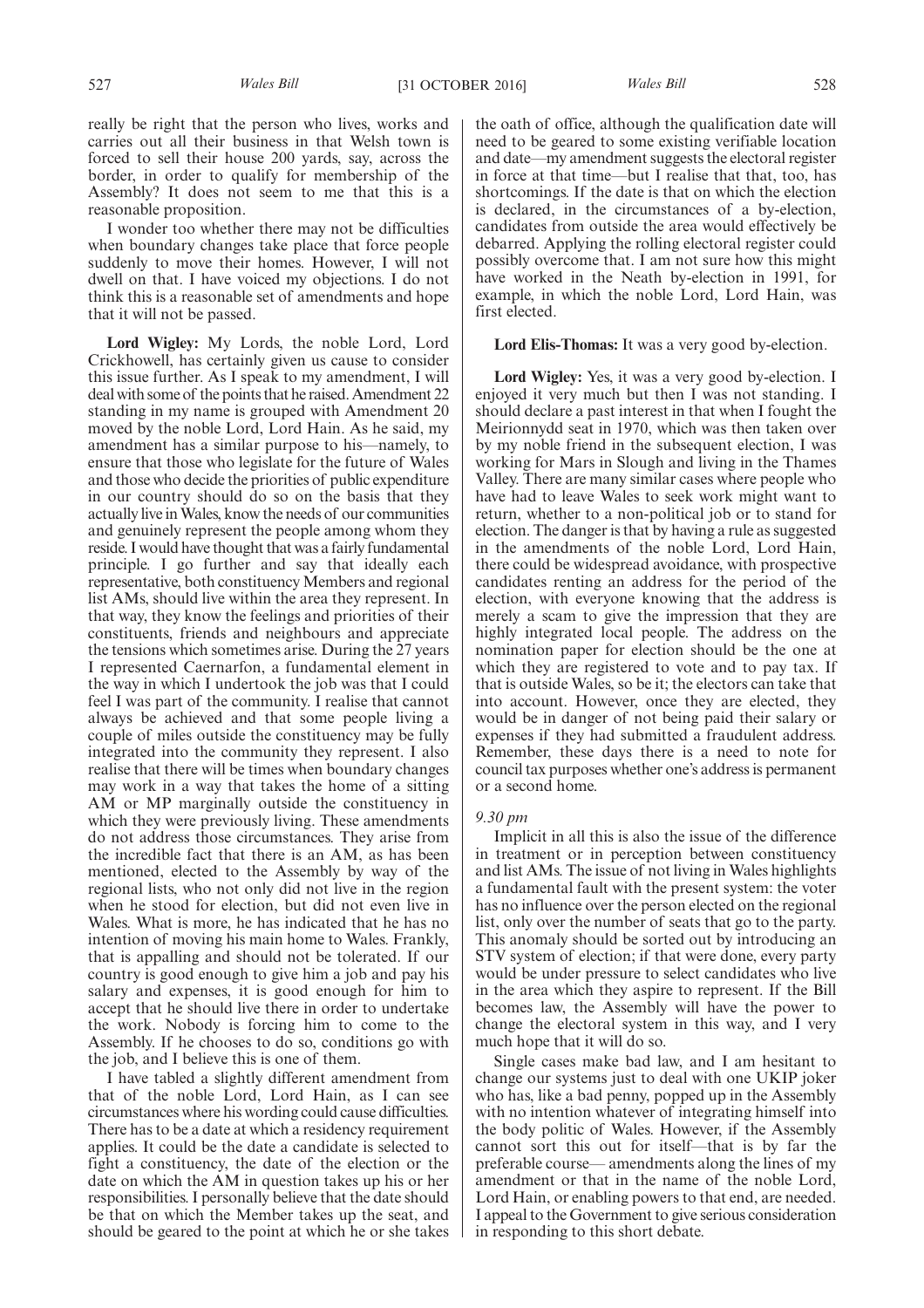**Lord Norton of Louth (Con):** My Lords, my noble friend Lord Crickhowell has raised practical objections to the amendment. I do not wish to raise practical objections but I have an objection of principle. Amendments like this immediately concern me in so far as they restrict the choice of electors. Any amendment that places a restriction on candidates is in effect a restriction on the choice of those who have to do the election. It may be that, as the noble Lord, Lord Hain, said, candidates may not know the problems of the local area or may not know the culture. That is for the electors to decide and not elect them as their representatives. It is not for us to say to the electors, "Sorry, you can't elect them because we think they aren't suitable to represent you". That is fundamentally an issue for the electors. I am for widening choice for electors; if they want to elect whoever, that is entirely a matter for them. It is not for us to impose a statutory requirement.

I accept the point that the noble Lord, Lord Wigley, made about the problems that derive from the particular electoral system in respect of some candidates, but the problem there is the electoral system. My point is one of principle; therefore, one would need to look at the structure and the process of the electoral system to enable the electors to have a better choice, so that they are choosing those whom they wish to represent them. If one wishes the candidates to live within the area, that is a political issue. It is for them to promise electors, rather like Members here can say to their constituents, "If elected, I will live in the constituency". However, this is fundamentally a relationship between electors and those they choose to represent them. I am therefore wary of any amendment that restricts choice; various amendments have come up in different contexts that do that, and in the Bill I am particularly wary of moving in this direction. I hope the Minister will resist it.

**Baroness Randerson:**My Lords, I have great sympathy with the amendment in the name of the noble Lord, Lord Wigley. Although I understand the principle of the amendment in the name of the noble Lord, Lord Hain, I fear that it takes rather too hard-line an approach to an important issue of principle. I disagree with the noble Lord, Lord Crickhowell. The principle here is not the individual convenience of candidates who stand for the Assembly or those who are elected to the Assembly, but the fundamental principle that you should not be a member of a legislature to which you are not subject yourself. You should not pass laws that you yourself do not have to obey and take heed of. That supersedes anything that can be said about the practical problems, which undoubtedly exist, for people who live on the border. I think the amendment of the noble Lord, Lord Wigley, deals with that issue in that you do not have to go through the upheaval of moving to Wales if you live a couple of hundred yards over the border. Indeed, if you live in the middle of Surrey, you do not have to go through that upheaval until you are elected.

Until this Assembly term, it has always been taken for granted that you would live in Wales. I recall that when the current Assembly Member for Cardiff Central was first selected as the Labour candidate, she lived in Islington, but she felt obliged to obtain a small flat in Cardiff when she became the Labour candidate—and rightly so. It is important that people feel obliged to live in Wales, that they feel part of the Welsh culture and that they understand Welsh media and Welsh issues. Without living in Wales, that cannot be so. Therefore, I support the amendment of the noble Lord, Lord Wigley.

**Lord Murphy of Torfaen:** My Lords, I agreed to put my name to the amendment of my noble friend Lord Hain because it is both timely and relevant as the Wales Bill passes through this House. It is not all about Neil Hamilton but it is a bit about him in the sense that he is, as far as I am aware, the very first Member of the National Assembly for Wales who has not lived in Wales. Not only has he not lived in Wales but he lives a long way from Wales, and it highlights why we, as a Parliament, should address this issue—it is different from the franchise that we have known in our country for generations. We are talking about a country; we are not talking about a constituency. I think it is important that you live in your constituency but that is another issue; sometimes it is not practicable or reasonable to do so. However, we are talking about a country that now has a legislative Assembly which passes primary and secondary legislation for that country and which runs the country in many different ways.

The noble Lord, Lord Crickhowell, asked, very relevantly, what happens if you live in a town or village bang on the border. Of course, the border between England and Wales is very different from, for example, the Northern Ireland and Ireland border and it is different from the Scottish/English border, which has lots of built-up areas on it. However, there is a big difference between being a few hundred yards away in Monmouth and being in Wiltshire, and that in a way—

**Lord Crickhowell:** I say straight away that I entirely agree with that. I am not arguing for someone who lives in Wiltshire; I am merely pleading the case for those who have worked all their life in a Welsh town but, because of the geography, perhaps live a couple of hundred yards outside the town.

**Lord Murphy of Torfaen:**I think that can be addressed if, in dealing with this amendment, the Government look at what happens in local government. You can be a member of a local authority and live within, I think, three or four miles of the boundary of the local council, and I suppose that could happen with the Welsh situation. Thus, if you lived within a mile or two of the border but felt very much part of a town or village in Wales and you felt Welsh, the accident of the border could be overcome by applying local government laws to the Welsh Assembly.

I turn to the point made by the noble Lord, Lord Norton, about the ability of electors to elect an individual to represent them in the Welsh Assembly. There is an awful lot of merit in that. People should be given that choice but, again, there is a difference. The only example of someone living in England and not in Wales is the UKIP leader in Wales. He was elected as a top-up Member. He does not represent an individual first past the post constituency; he is part of a top-up regional list.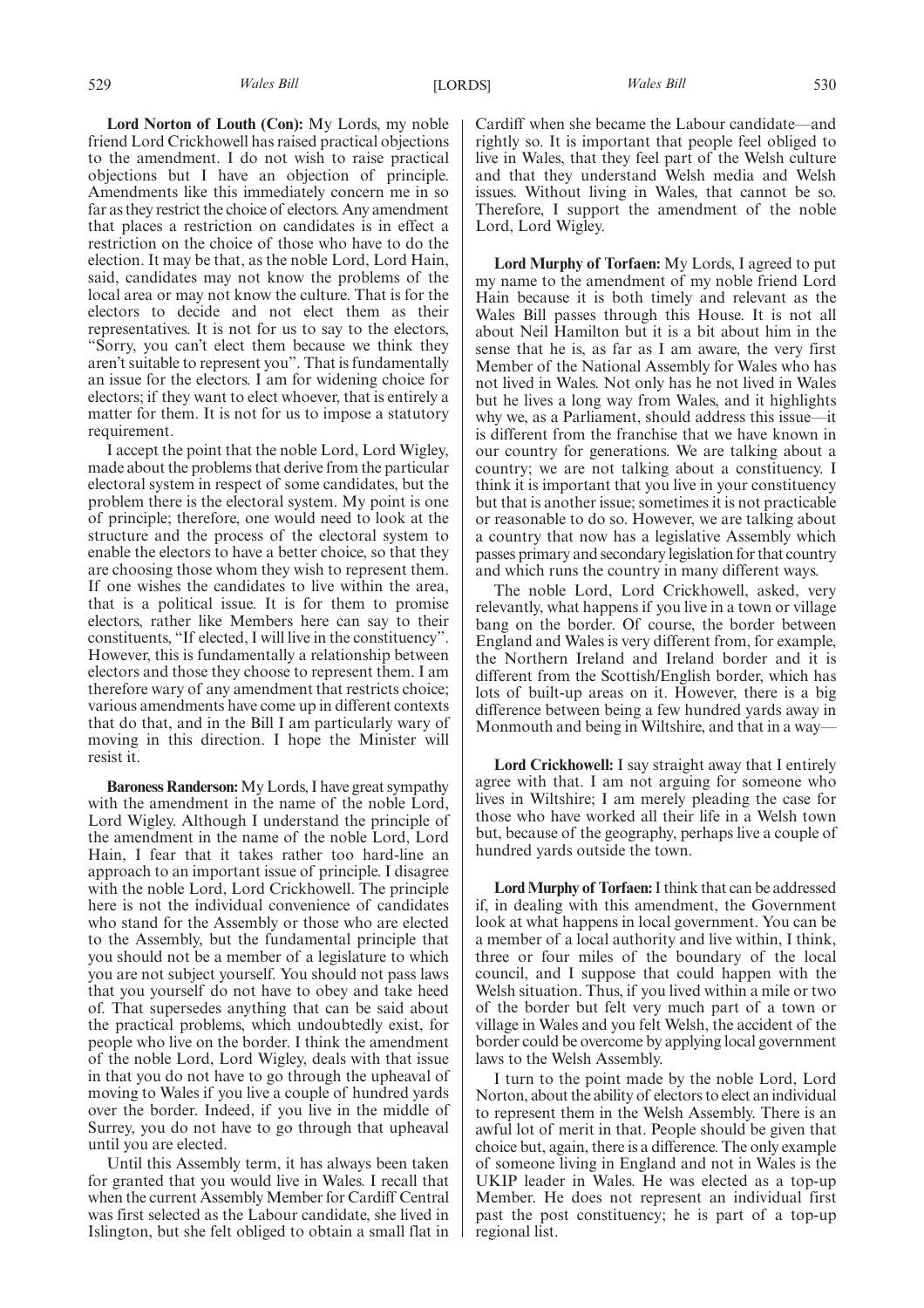The difference is that on that regional list, one generally elects the party and not the individual. When people voted as they did in that region in Wales, they voted for Mr Hamilton not as Mr Hamilton but for UKIP. Therefore, they did not really have a choice of saying, "I don't want this person because he doesn't live in Wales". They did not get a choice in that. In one form or another, I represented people in Wales for 43 years. People then had the option of saying, "I don't want him on the local authority or in Parliament", because, perhaps, the candidate did not live in the constituency, ward or whatever. They had that chance, but they do not have that chance with regard to the top-up seats.

**Lord Norton of Louth:** Surely, the argument, therefore, is that they should be given that chance—that one changes the system so that they have that degree of choice.

**Lord Murphy of Torfaen:** If I had my way I would change the whole system—probably not to what the noble Lord, Lord Wigley, wants, but to the alternative vote system, for example. The point I am making is that the people in that part of Wales did not get the opportunity to say, "I don't want that person because they do not live in Wales". They were voting for a party instead of an individual. I cannot see any reason why, when we set up a Parliament or an Assembly in one of our devolved parts of the United Kingdom, a person should represent it without living in it. All the arguments that have been addressed are valid and I hope that the Minister will look favourably on these amendments.

**Lord Thomas of Gresford:** My Lords, this debate takes me back to 1981, when I applied to be a candidate in a constituency not very far from my home. It was impressed on me that I should buy a cottage in this constituency, to which my reply was that I lived half an hour away and had a fast car. That was one factor that meant I was not chosen as the candidate. The other was that I was competing against my noble friend Lord Carlile of Berriew. That was much more important.

I support the amendment of the noble Lord, Lord Wigley. We had problems in my party in the Assembly election before last where two candidates could have been disqualified by being members of public bodies at the time they filed their nomination papers as candidates. One was in a paid office and one was not paid. But they could have been disqualified. One of them succeeded, as noble Lords will recall, in gaining entrance. The other did not.

My recollection is that in the last Wales Bill we adopted a similar provision to that of the noble Lord, Lord Wigley; namely, that they should have ceased to hold those public offices by the time they were sworn in as Members of the National Assembly for Wales. I think that is fair. A candidate does not know, particularly in my party, whether he is ever going to be elected. Accordingly, to ask him to move his house and family, even if it is only half an hour away and he has a fast car, is not a sufficient reason for disqualifying that person from being a candidate. Therefore, I support Amendment 22.

**Lord Carlile of Berriew (LD):** My Lords, there has been an unusual noise of breaking bottles outside your Lordships' House this evening. It rather reflects what I personally would like to do with the Welsh Assembly electoral system. In my view, it has two quite incompatible electoral systems to it. The constituency Members are elected in the normal way to which we are accustomed. The top-up list of 20 is not really elected by the public at all. The truth of the matter is that the candidates who come top of the list of those of the political parties involved are selected by the members of those political parties. Those political parties can have their own selection process, which might well have absolutely nothing to do with residence in Wales or the interests of Wales. We have a fine example in one person who has been mentioned, who actually represents the riff-raff and detritus of our political system. It is very unfortunate for the Welsh Assembly that we have such a person within it.

I listened with great respect to the noble Lord, Lord Crickhowell, as I always do. I understand absolutely the point he is seeking to make. In my old constituency of Montgomeryshire there is a main trunk road that goes through the village of Llanymynech. One side of that road is in Wales and the other side is in England, and indeed there is a public house that is well known to the local residents which has a bar in England and the rest of the pub in Wales, which was of great importance at the time of Sunday closing of pubs in Wales. However, that said, there is no God-given right to be a candidate in an election in Wales. My noble friend Lord Thomas of Gresford just mentioned the two Liberal Democrats who were affected by their membership of public bodies in a way that was reasonably clear if you had gone to a lawyer to analyse the point before the election took place but was not totally clear otherwise.

#### *9.45 pm*

No one needs to stand for election in Wales. There are nearly 3 million people so there is plenty of choice of candidates for election, and it seems to be a sound principle that those who are elected to the Welsh Assembly should at the time of their election genuinely be residents of Wales. They always have the option to move to Wales and to stand in a future election, and indeed—if my noble friend Lord Thomas of Gresford will allow me to refer for a moment to the event which meant a selection between the two of us to be the Liberal candidate for Montgomeryshire—I moved to Montgomeryshire to become the prospective Liberal candidate for that constituency. That, in my view, is what people should do if they want to be elected to office in Wales.

Both the amendments before us on this subject probably do not quite do the trick, but I hope that the Minister, who understands the Welsh Assembly as well as anyone in your Lordships' House, will agree to take this issue away and return at a future point, having thought further about it. I hope that he will also recognise that there needs to be a solution to the problem which is particularly caused by the top-up system.

**Baroness Gale (Lab):** My Lords, I thank my noble friends Lord Hain and Lord Murphy and the noble Lord, Lord Wigley, for bringing these amendments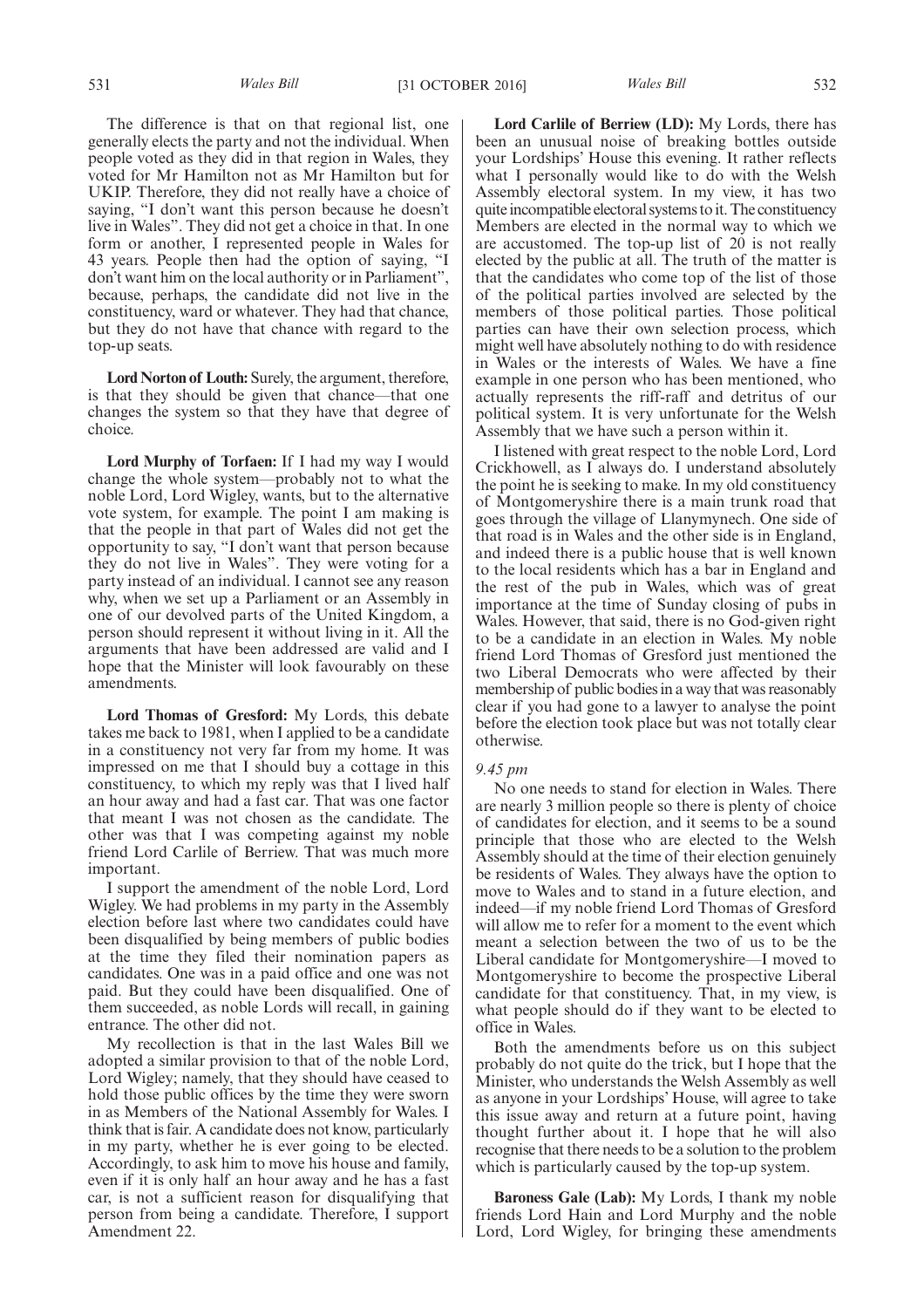#### [BARONESS GALE]

before us tonight. I am sure that we all agree that we have had a very good debate on them. I think that this is the first time we have ever debated the qualifications of candidates for the Welsh Assembly. It is something that we should all be looking at. The current qualifications for candidates are wide. A candidate has to be at least 18 years of age, be a British citizen, an eligible British Commonwealth citizen or a citizen of any member state of the European Union—but I suppose that that could change in the near future. There is also no requirement in law for a candidate to be registered as an elector in Wales. I believe that the qualifications for those who stand for the House of Commons are very similar.

That is very different from the qualifications required to be a local government candidate in Wales and England. Some of them are similar to those for standing for the Commons and the Welsh Assembly, but with one big difference. Candidates have to meet at least one of four criteria. They must be registered as a local government elector for the local authority area in which they wish to stand from the day of nomination onwards, or occupying as the owner or tenant of any land or premises in the area during the whole of the 12 months prior to the day of nomination and on the day of the election. The local government area must be the main or only place of their work during the 12 months prior to the day of nomination and on the day of the election, or they must have lived in the area during the whole of the 12 months before the day of nomination and on the day of the election.

It is clear that local government candidates must have some links with the area which they represent. That makes sense and is in line with the amendments before us. What is good enough for local government candidates must surely be good enough for Welsh Assembly candidates. However, it is important that there should be more than one qualification. It should not be just a case of whether you are an elector and live in Wales; you should have wider qualifications. Of the four or five qualifications, or however many there are, a person should meet at least one of them.

This has been a very good debate and it is important that we should have had it. As other noble Lords have said, it has been brought about because of this year's elections to the Welsh Assembly, which made us all think about the issue—I do not think that any of us had thought about it previously, because nobody believed that someone elected to the Welsh Assembly would not be Welsh or not be living in Wales. It has never happened before.

The matter requires further discussion, but I ask the Minister whether it could be included in the devolution of election matters to the Welsh Assembly as laid out in the Bill or whether it is a matter for the UK Government to determine. We believe that it should be for the Welsh Assembly to decide on qualifications of candidates. Let it decide what it believes are the right qualifications for candidates. It would probably agree that there should be more than one qualification to stand for election to it.

We need clarity, which I am sure the Minister will give us. If the matter is to be devolved, it is right that we should have had this debate. I am sure that Welsh Assembly Members and the Welsh Government will look what at what we have said. I look forward to hearing from the Minister.

**Lord Bourne of Aberystwyth:** My Lords, I thank noble Lords who have participated in the debate on these amendments. I thank the noble Lord, Lord Hain, for bringing the matter forward and, indeed, for admitting to a degree of "mea culpa"on earlier provisions.

The amendments would prevent individuals not resident in Wales, and not recorded as such on the electoral register, being Members of the National Assembly for Wales. As the Government committed to in the St David's Day agreement, the Bill devolves powers over its own elections to the National Assembly for Wales. This includes the eligibility to stand as a candidate at such an election and the criteria under which a candidate may be disqualified from being an Assembly Member. These would be matters for Wales and the National Assembly for Wales. There is a slight irony in the fact that earlier we debated what "not normally" covers, yet here are seeking to legislate in areas that will now be presented to the National Assembly for discussion and decision. It is absolutely right that this area relating to electoral practice should be a matter for the National Assembly for Wales. I indicated to the noble Lord, Lord Hain—and I have had lawyers look at this—that these matters will be transferred to the National Assembly for Wales and it is right that it considers them.

Very good points have been made by noble Lords in relation to the arguments. The noble Lord, Lord Crickhowell, spoke about the residency requirement for those who may live just over the border at Knighton close to the station perhaps, which is in England—rather than in the town of Knighton, and so on. They are issues that the Assembly will want to look at, just as it will no doubt want to look at the point made by my noble friend Lord Norton of Louth on the choice for electors. I speak as somebody who as an Assembly Member was determined to live in the area I represented; certainly, it was true then that everybody who was in the National Assembly for Wales lived in Wales. These are valid points for the Assembly to look at; they are not matters that we should pontificate on. With respect, I therefore ask noble Lords not to press their amendments.

**Lord Hain:** My Lords, I am grateful to the Minister. I will briefly respond to his points at the end of my remarks.

When I moved this rather innocent, inconspicuous amendment, I had no idea that it would provoke such a rich debate about political principles, political theory and the nature of democracy; it has been very instructive and valuable indeed. My noble friend Lord Murphy really came to the nub of the matter when he said that this was about a country's parliamentary legislature. This is something very precious to Wales and which needs to be given proper respect. That, in a way, links to the point made by the noble Baroness, Lady Randerson, which she expressed very eloquently indeed. She said that Assembly Members should—by living in Wales, in this case—be subject themselves to the laws that they are passing and subject themselves to the policies that they are instrumental in enacting.